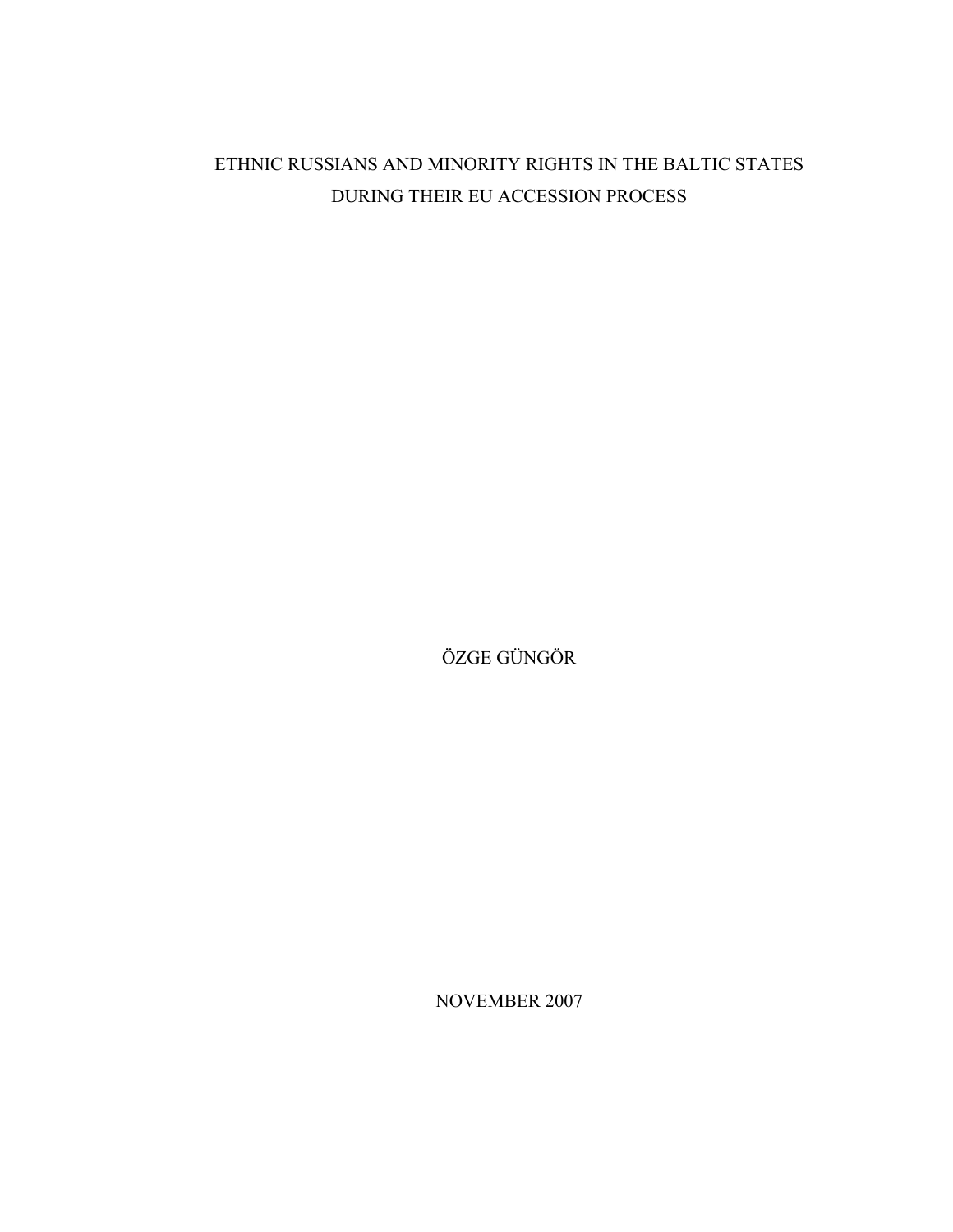## ETHNIC RUSSIANS AND MINORITY RIGHTS IN THE BALTIC STATES DURING THEIR EU ACCESSION PROCESS

# A THESIS SUBMITTED TO THE GRADUATE SCHOOL OF SOCIAL SCIENCES OF MIDDLE EAST TECHNICAL UNIVERSITY

BY

ÖZGE GÜNGÖR

IN PARTIAL FULFILLMENT OF THE REQUIREMENTS FOR THE DEGREE OF MASTER OF SCIENCE IN THE DEPARTMENT OF POLITICAL SCIENCE AND PUBLIC ADMINISTRATION

NOVEMBER 2007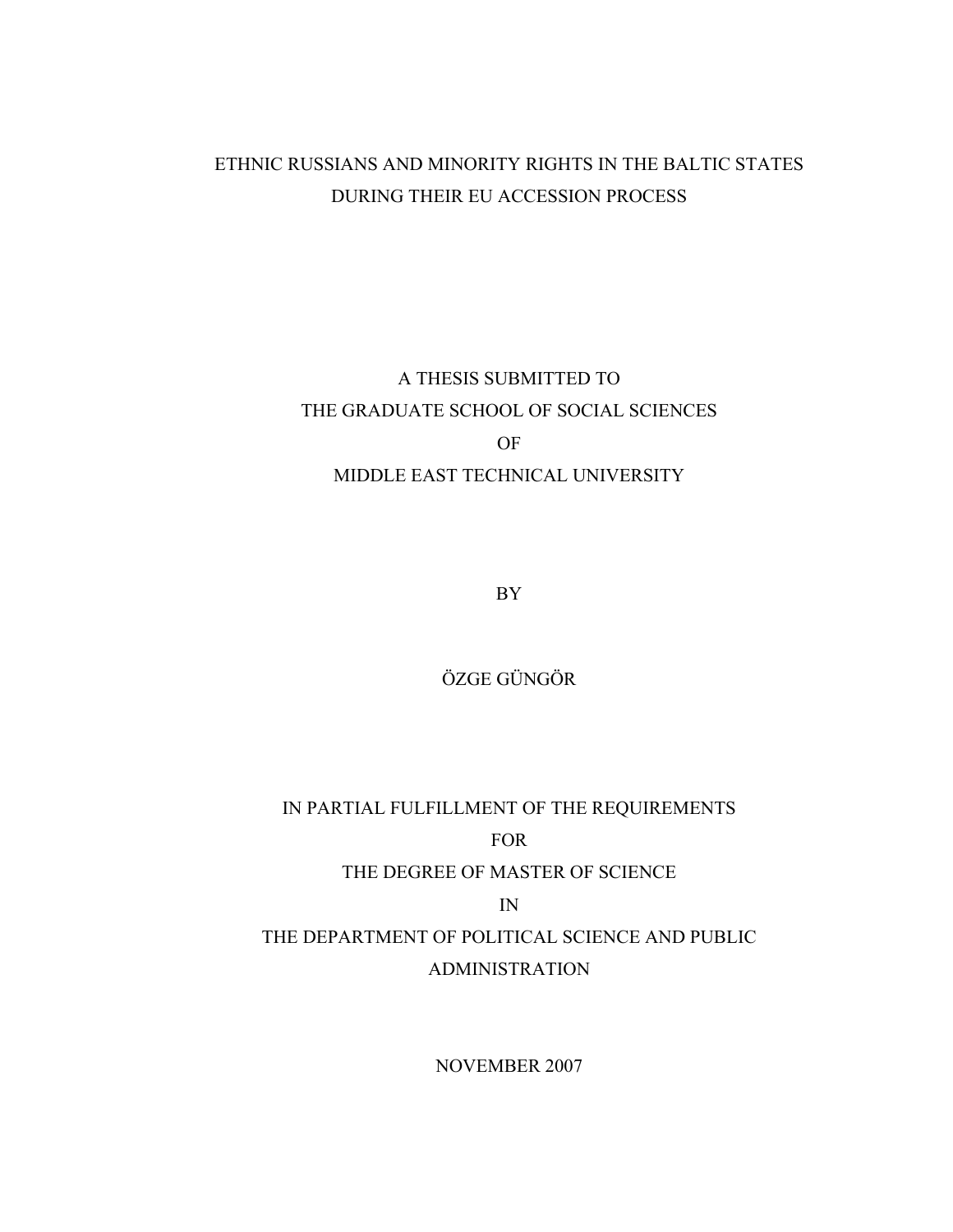Approval of the Graduate School of Social Sciences

Prof. Dr. Sencer Ayata Director

I certify that this thesis satisfies all the requirements as a thesis for the degree of Master of Science.

> Prof. Dr. Raşit Kaya Head of Department

This is to certify that we have read this thesis and that in our opinion it is fully adequate, in scope and quality, as a thesis for the degree of Master of Science.

3

Assist. Prof. Dr. Oktay F. Tanrısever Supervisor

### **Examining Committee Members**

Assist. Prof. Dr. Galip Yalman (METU, PSPA)

Assist. Prof. Dr. Oktay F. Tanrısever (METU, IR)

Assoc. Prof. Dr. Pınar Akçalı (METU, PSPA)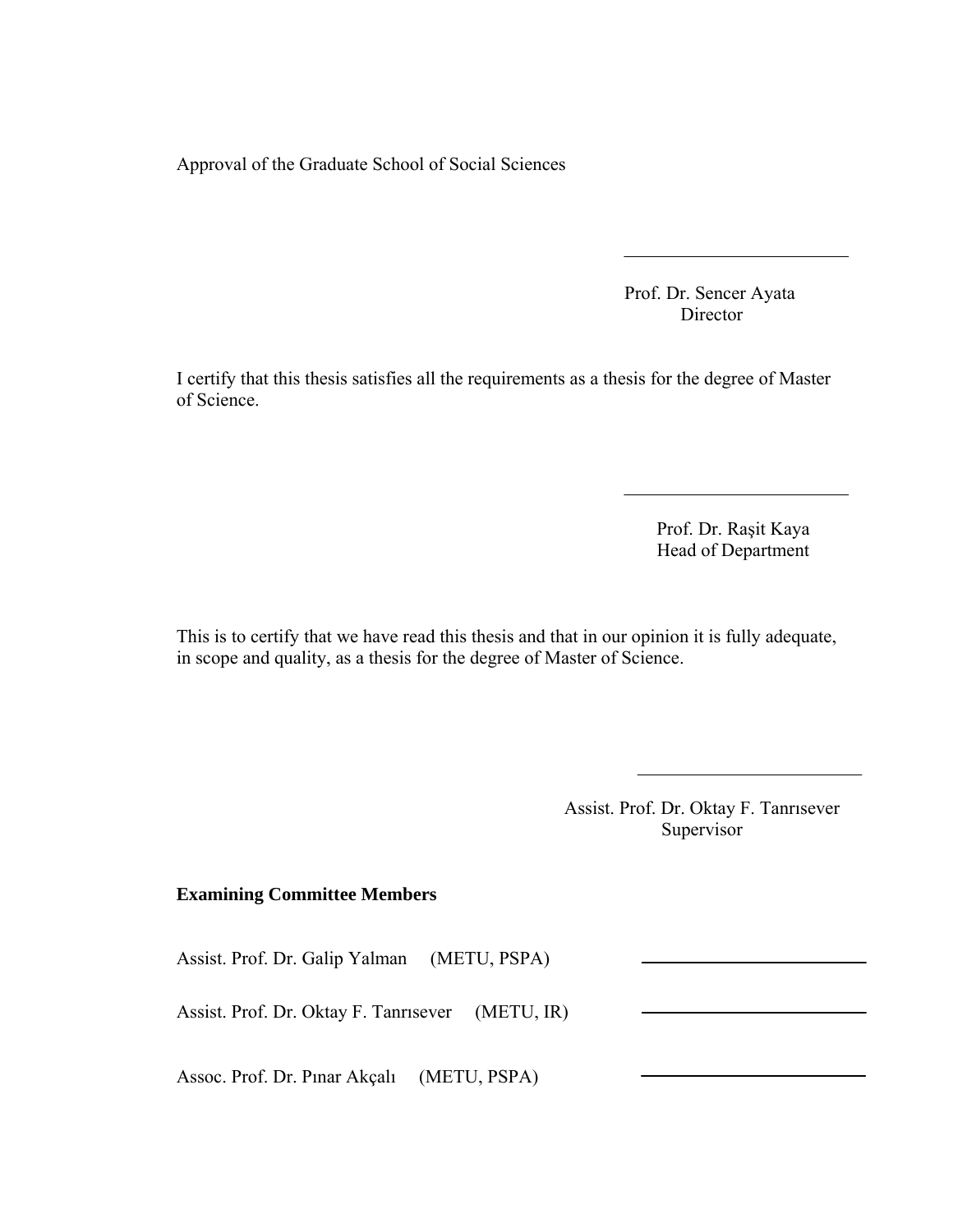**I hereby declare that all information in this document has been obtained and presented in accordance with academic rules and ethical conduct. I also declare that, as required by these rules and conduct, I have fully cited and referenced all material and results that are not original to this work.** 

Name, Last name: Özge Güngör

Signature :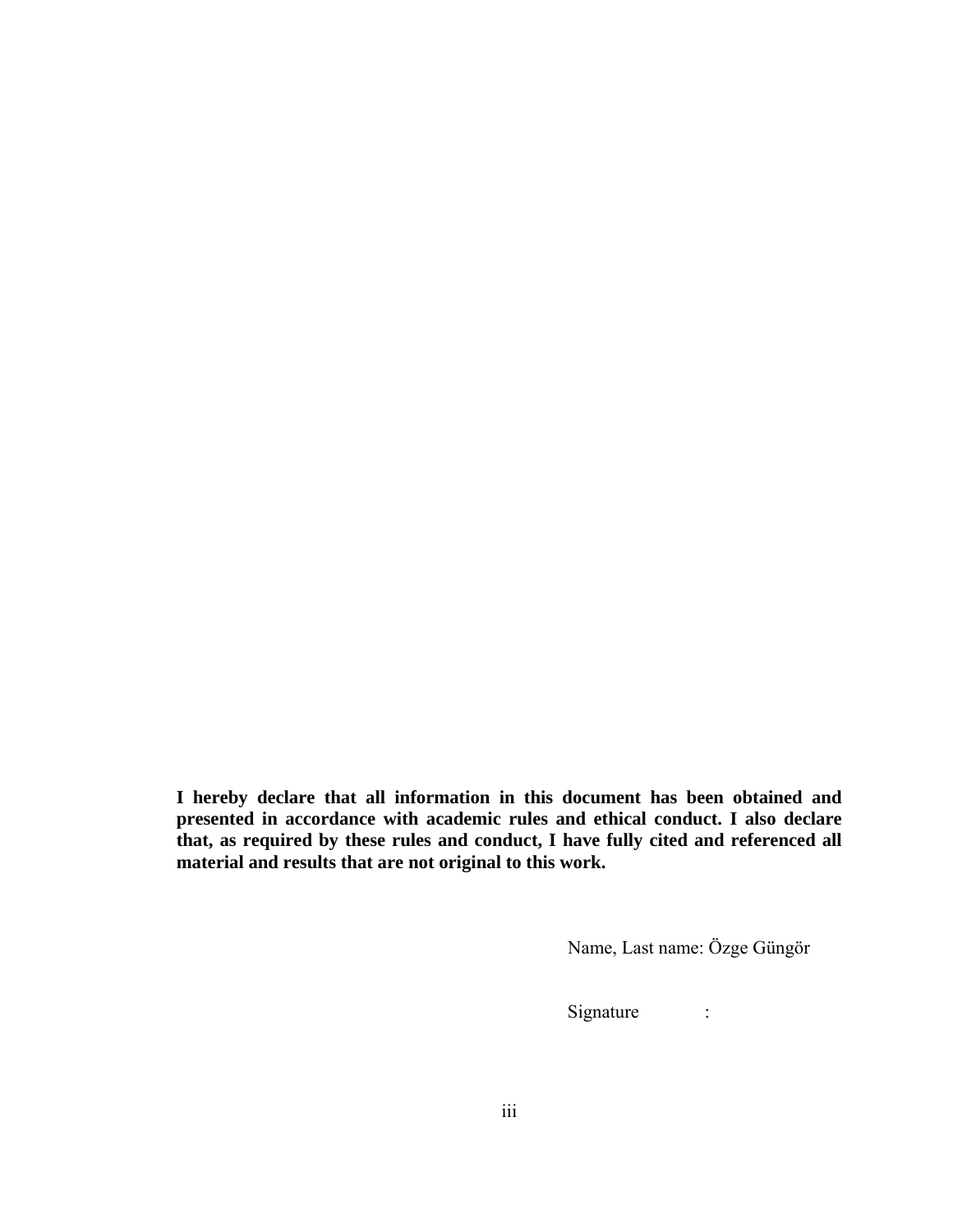#### **ABSTRACT**

## ETHNIC RUSSIANS AND MINORITY RIGHTS IN THE BALTIC STATES DURING THEIR EU ACCESSION PROCESS

Güngör, Özge

Master of Science Department of Political Science and Public Administration Supervisor : Assist. Prof. Dr. Oktay F. Tanrısever

November 2007, 145 pages

This thesis examines the impact of the Baltic states of Estonia, Latvia and Lithuania's European accession process on the Russian oriented citizenship policies and laws of these states from a comparative perspective. The thesis also explores the impact of communist heritage and the construction of the postcommunist state order within the context of minority rights; in addition to the consistency of the citizenship laws in the Baltic states with the European Union norms, which require the respect for and protection of minorities.

The main argument of this thesis is that notwithstanding the fact that the European accession process has promoted minority rights in the three Baltic states significantly, the ethnic Russians in the Baltic states have been partially accommodated during the Baltic states' accession into the EU. The ethnic Russians have not been entirely accommodated due to Baltic states' fear from potential influence of the Russian Federation over the ethnic Russians in these Baltic states.

Keywords: EU, Minority Rights, Estonia, Latvia, Lithuania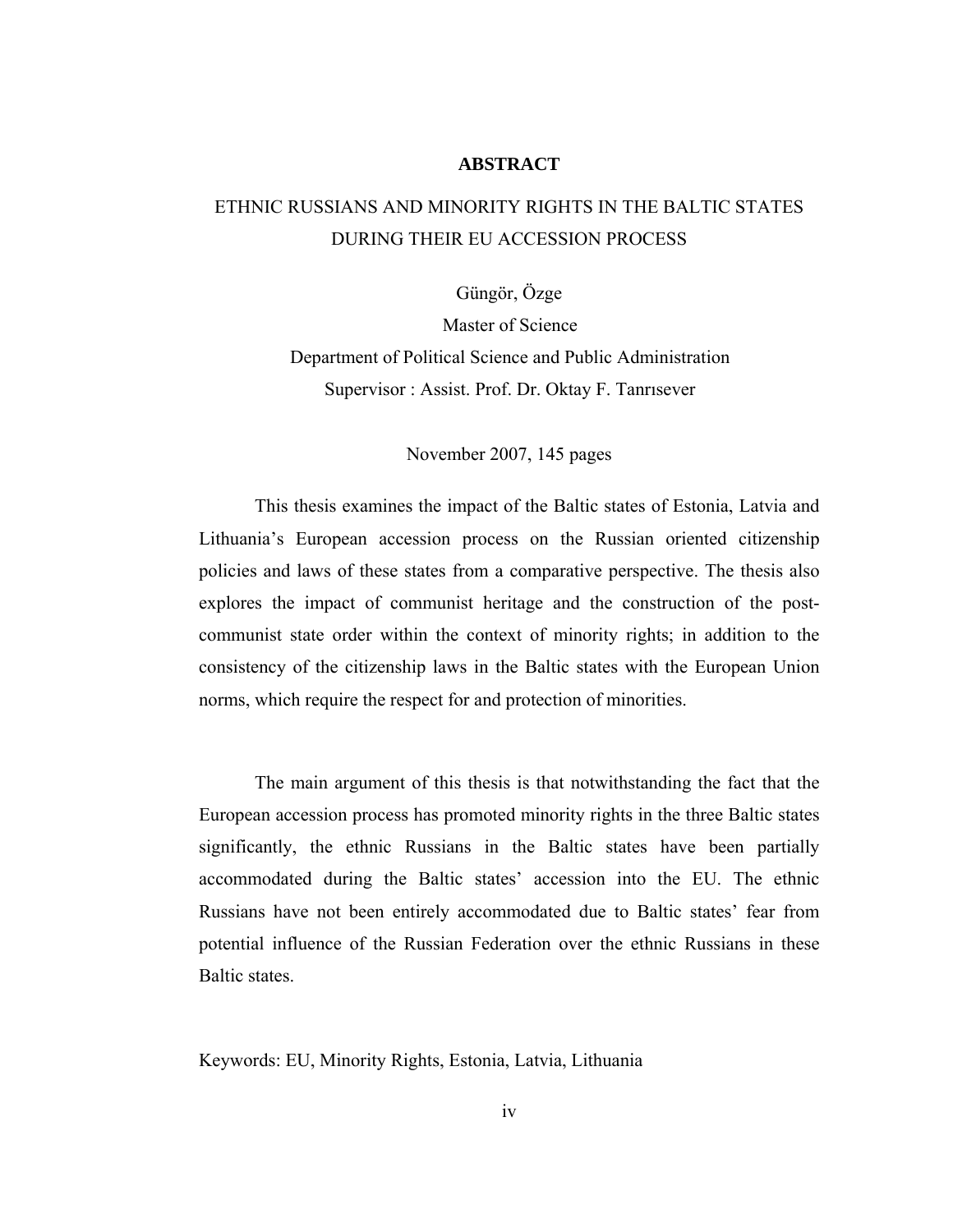# AVRUPA ENTEGRASYON SÜRECİNDE BALTIK ÜLKELERİNDE ETNİK RUSLAR VE AZINLIK HAKLARI

**ÖZ** 

Güngör, Özge

Yüksek Lisans Siyaset Bilimi ve Kamu Yönetimi Bölümü Tez Yöneticisi: Yard. Doç. Dr. Oktay F. Tanrısever

Kasım 2007, 145 sayfa

Bu tez, Baltık ülkelerinden Estonya, Letonya ve Litvanya'nın Avrupa Birliği'ne (AB) katılım sürecinin söz konusu ülkelerde yaşayan etnik Rus nüfusa dönük vatandaşlık politika ve kanunları üzerindeki etkilerini karşılaştırmalı olarak incelemektedir. Tez, aynı zamanda, vatandaşlık kanunlarının, azınlık hak ve özgürlüklerine saygı, bu hak ve özgürlüklerin korunmasını gerektiren AB normları ile tutarlılığına ek olarak, Komünist mirasın bu ülkeler üzerindeki etkilerini ve bu ülkelerin Komünizm sonrası devlet düzeninin yeniden inşasını azınlık hakları çerçevesinde incelemektedir.

Tezin temel argümanı olarak, AB katılım sürecinin Baltık ülkelerindeki azınlık haklarına sağlamış olduğu önemli katkıya rağmen, söz konusu ülkelerin AB katılım süreci boyunca etnik Rusların azınlık hakları konusunda kısmi ilerleme sağlayabildiği öne sürülmektedir. Baltık ülkeleri, Rusya Federasyonu'nun, kendi ülkelerinde yaşayan etnik Ruslar üzerinde yaratabileceği olası etkiden duydukları korku sebebiyle, azınlık hakları konusunda tam olarak ilerleme sağlayamamıştır.

Anahtar Kelimeler: AB, azınlık hakları, Estonya, Letonya, Litvanya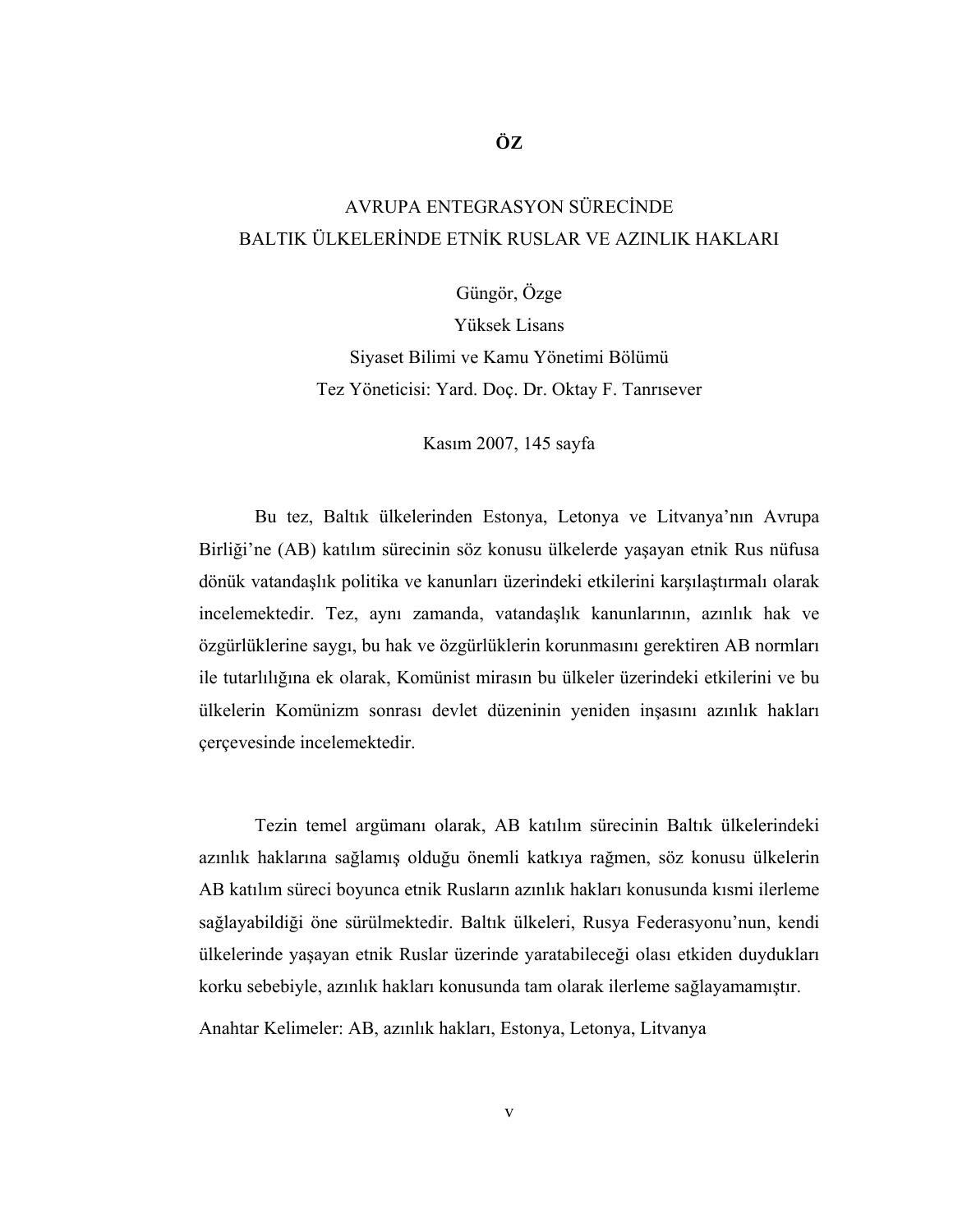To My Parents

And

My Friends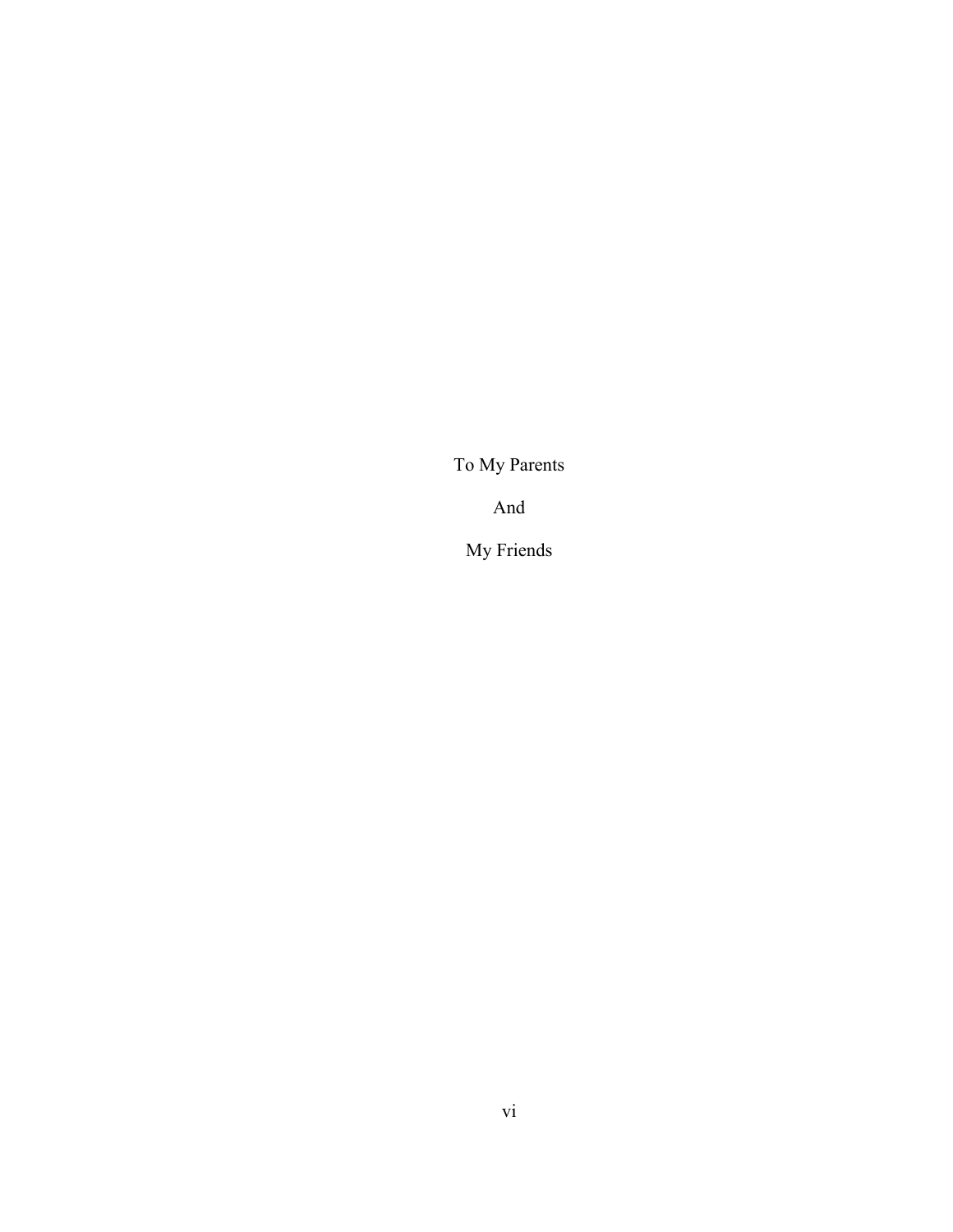### **ACKNOWLEDGMENTS**

First and foremost, I would like to express my deepest gratitude to my supervisor, Assist. Prof. Dr. Oktay F. Tanrısever for his academic guidance, advice, criticism, patience, encouragements and insight throughout the research.

I would also like to thank Assoc. Prof. Dr. Pınar Akçalı and Assist. Prof. Dr. Galip Yalman for their suggestions and valuable comments.

The technical assistance of Ms. Müge Yazgan, Mr. Ad van Herk and Mr. Fırat Şipal are gratefully acknowledged.

Last, but not least, I am heavily indebted to my parents for their faith in me and for their support during the preparation of this thesis. Finally, I would like to thank my dear friends for always being there.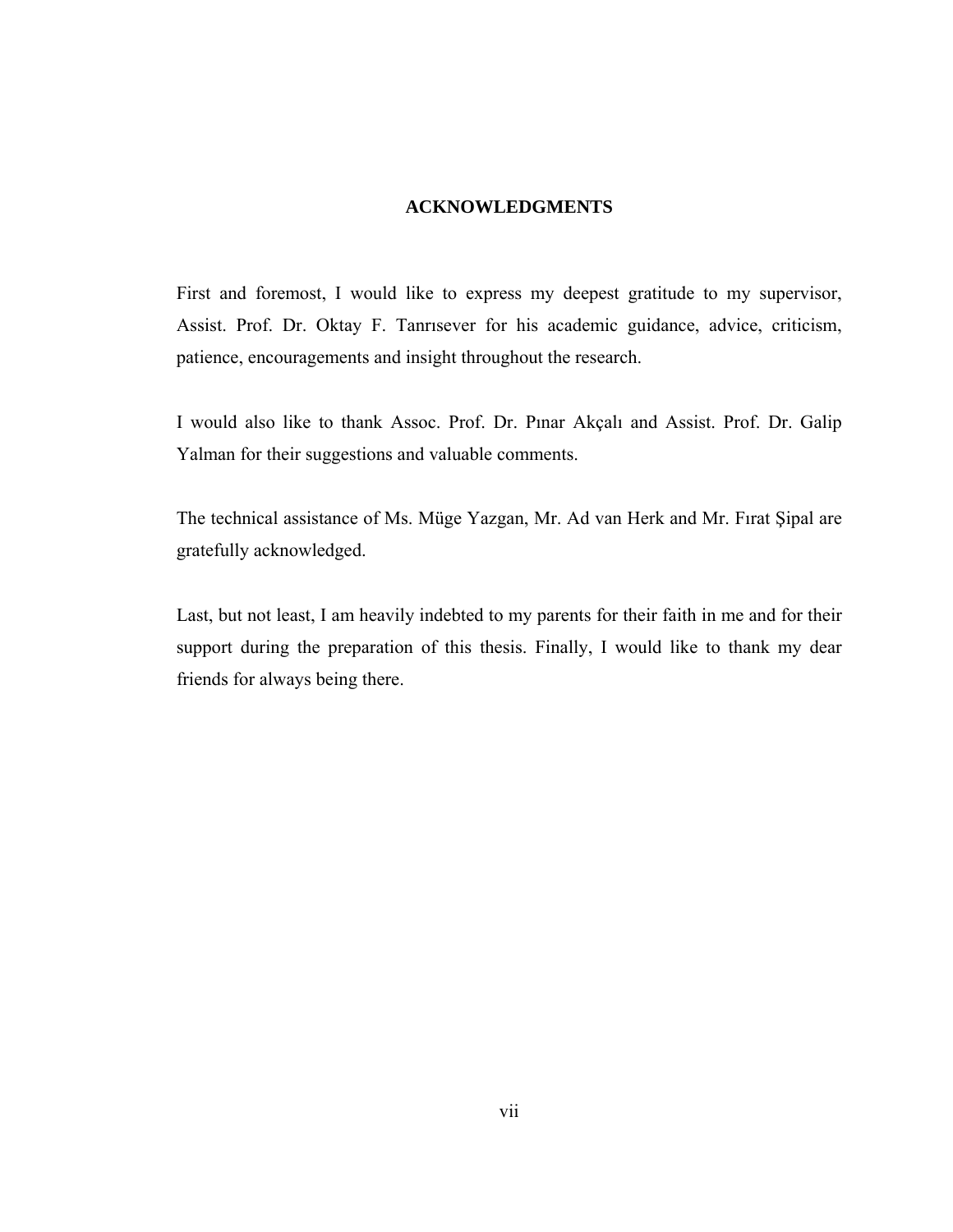### **TABLE OF CONTENTS**

| <b>CHAPTER</b> |                                                                                                              |  |
|----------------|--------------------------------------------------------------------------------------------------------------|--|
|                |                                                                                                              |  |
|                | 2. HISTORICAL FORMATION OF THE BALTIC STATES  14                                                             |  |
| 2.1            | The Origin of the Baltic Nations and the Baltic States 14                                                    |  |
| 2.2            |                                                                                                              |  |
| 2.3            |                                                                                                              |  |
| 2.4            |                                                                                                              |  |
| 2.5            |                                                                                                              |  |
| 2.6            |                                                                                                              |  |
| 3.             | THE ETHNIC RUSSIANS IN THE BALTIC STATES IN THE POST-SOVIET<br>ERA UNTIL THE EUROPEAN UNION NEGOTIATIONS  47 |  |
| 3.1            |                                                                                                              |  |
| 3.2            |                                                                                                              |  |
| 3.3            |                                                                                                              |  |
| 3.5            | 77                                                                                                           |  |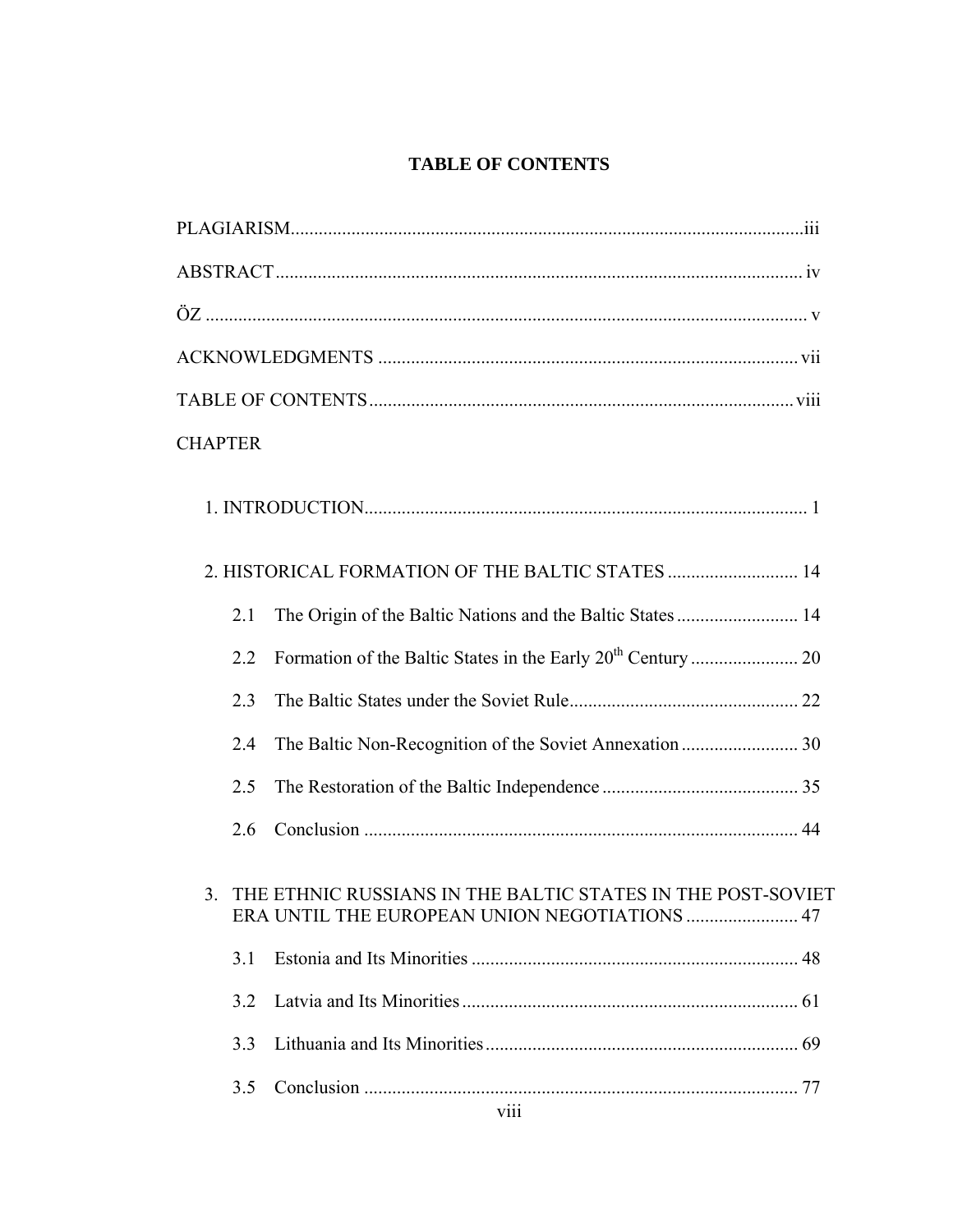|  |     | 4. THE EUROPEAN INTEGRATION PROCESS AND ITS EFFECTS ON               |
|--|-----|----------------------------------------------------------------------|
|  | 4.1 | The EU Enlargement and the EU Position on the Ethnic Russians in the |
|  | 4.2 |                                                                      |
|  | 4.3 |                                                                      |
|  | 4.4 | Lithuania's Integration into the EU and the Ethnic Russians  111     |
|  | 45  |                                                                      |
|  |     |                                                                      |
|  |     |                                                                      |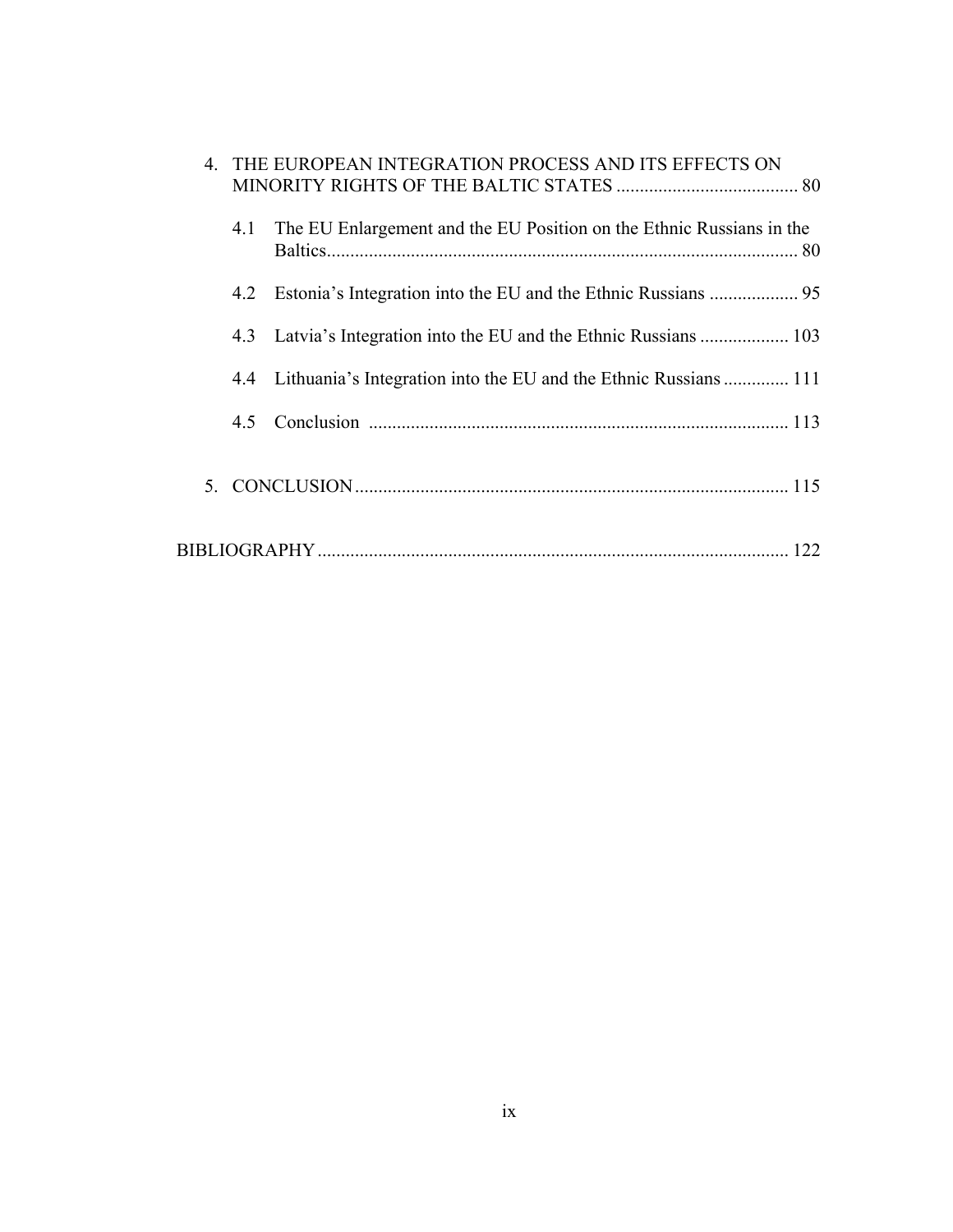### **LIST OF ABBREVATIONS**

| <b>CEEC</b>  | Central and Eastern European Countries                          |
|--------------|-----------------------------------------------------------------|
| <b>CIS</b>   | Commonwealth of Independent States                              |
| CoE          | Council of Europe                                               |
| EC           | European Commission                                             |
| <b>ECHR</b>  | European Convention on Human Rights                             |
| <b>EEA</b>   | European Economic Area                                          |
| <b>EEC</b>   | European Economic Community                                     |
| EU           | European Union                                                  |
| EP           | European Parliament                                             |
| <b>FCNM</b>  | Framework Convention for the Protection of National Minorities  |
| <b>HCNM</b>  | High Commissioner on National Minorities                        |
| <b>LCP</b>   | <b>Latvian Communist Party</b>                                  |
| <b>LICD</b>  | Latvian Immigration and Citizenship Department (Immigration and |
|              | Citizenship Board)                                              |
| <b>NATO</b>  | North Atlantic Treaty Organization                              |
| <b>NGO</b>   | Non-governmental Organization                                   |
| <b>NSDAP</b> | National Socialist German Workers Party                         |
| <b>OSCE</b>  | Conference on Security and Co-operation in Europe               |
| <b>PACE</b>  | Parliament Assembly of the Council of Europe                    |
| <b>UN</b>    | <b>United Nations</b>                                           |
| <b>UNDP</b>  | <b>United Nations Development Programme</b>                     |
| <b>USSR</b>  | Union of Soviet Socialist Republics                             |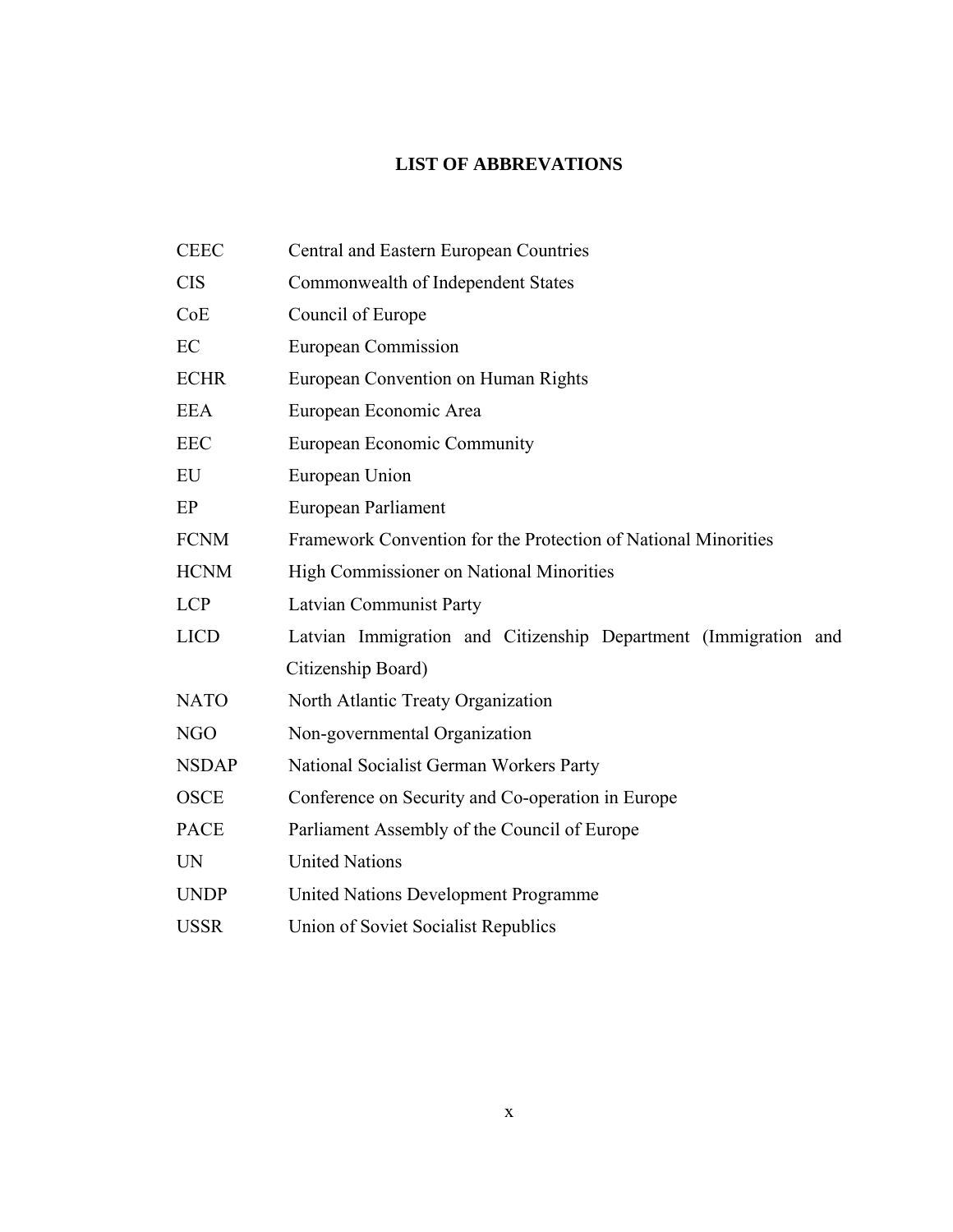### **CHAPTER I**

#### **INTRODUCTION**

Primary aim of this thesis is to analyze the European Union (EU) accession process and its impact on the citizenship policies and laws of the Baltic states of Estonia, Latvia, and Lithuania from a comparative perspective. In this regard, the thesis presents a general framework on the citizenship policies and laws after independence of the three Baltic states in the early 1990s. In addition, the thesis explores the impact of the so-called communist heritage and the construction of the post-communist state order within the context of minority rights and it concerns with the progress of each Baltic state on minority issue during their transition. The thesis, therefore, focuses upon EU accession process of the three Baltic states. In this manner, the aim of the thesis is to make an analysis of the scope of conditionality imposed on the Baltic states by the EU.

In the post-communist period, the Baltic states has progressed from communist states into members of the EU. Following their independence, the Baltic states committed themselves to the reconstruction of their pre-war republics. They began formulating policies and laws in order to promote the democratic values and social progress in their countries. However, there was an important issue, citizenship laws and minority rights, for them to tackle among other issues.

The dissolution of the Soviet Union has transformed many ethnic Russians out of the Russian territory into international migrants of an uncertain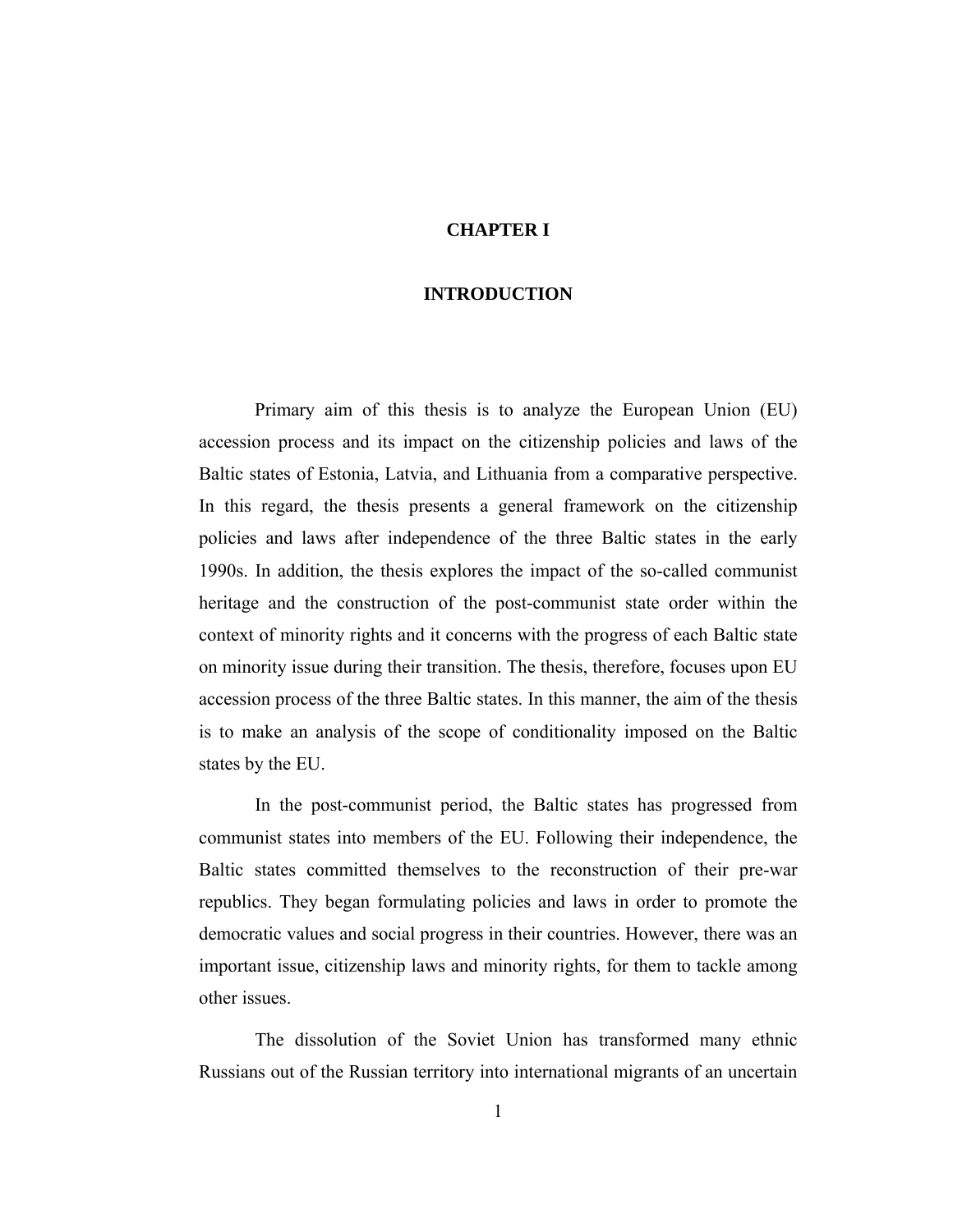membership. In other words, the dissolution of the Union raised the minority question in the post-communist states, including Estonia, Latvia and Lithuania. Therefore, the three Baltic states tried to find out solutions to the status of extensive number of ethnic minorities within their borders. Yet, they considered these ethnic minorities, ethnic Russians in particular, threat to their national sovereignty. The memories of the annexation period as of 1940 until the late 1980s were influential in this context. Therefore, their way of tackling huge number of ethnic minorities within their borders became more problematic.

Through the annexation years, Soviet policies of industrialization caused extensive number of Russian influx into Baltic states, especially to Estonia and Latvia. As a result, the proportion of non-titular communities in these Baltic states grew from approximately 10 per cent to 40 per cent by the late 1980s. To be more specific, in Estonian case the percentage share of Estonian population dropped from approximately 90 per cent to 60 per cent within a century. Through the early twentieth century, Estonians had made up 87.7 per cent of the total population. They were followed by Russians (8.2 per cent) and Germans (1.7 per cent). By the late 1980s, Estonians made up 61.5 per cent, Russians 30.3 per cent, Ukrainians 3.1 per cent, Belarusians 1.8 per cent and others 8.2 per cent of whole population.<sup>1</sup>

The demographic situation in Latvia was more problematic compared to other two Baltic states. Latvia experienced the highest population growth in Europe between 1959 and 1989 as a result of immigration from other states of the Soviet Union. According to 1989 data, whereas Latvians made up only 52 per cent of the population, Russians constituted 34.0 per cent, Belarusians 4.5 per cent, Ukrainians 3.4 per cent, Poles 2.3 per cent, Lithuanians 1.3 per cent, Jews 0.9 per cent, and others less than 2 per cent of the Latvian population.<sup>2</sup>

<sup>&</sup>lt;sup>1</sup> Estonian Institute, *Ethnic Issues in Estonia*, October 1996.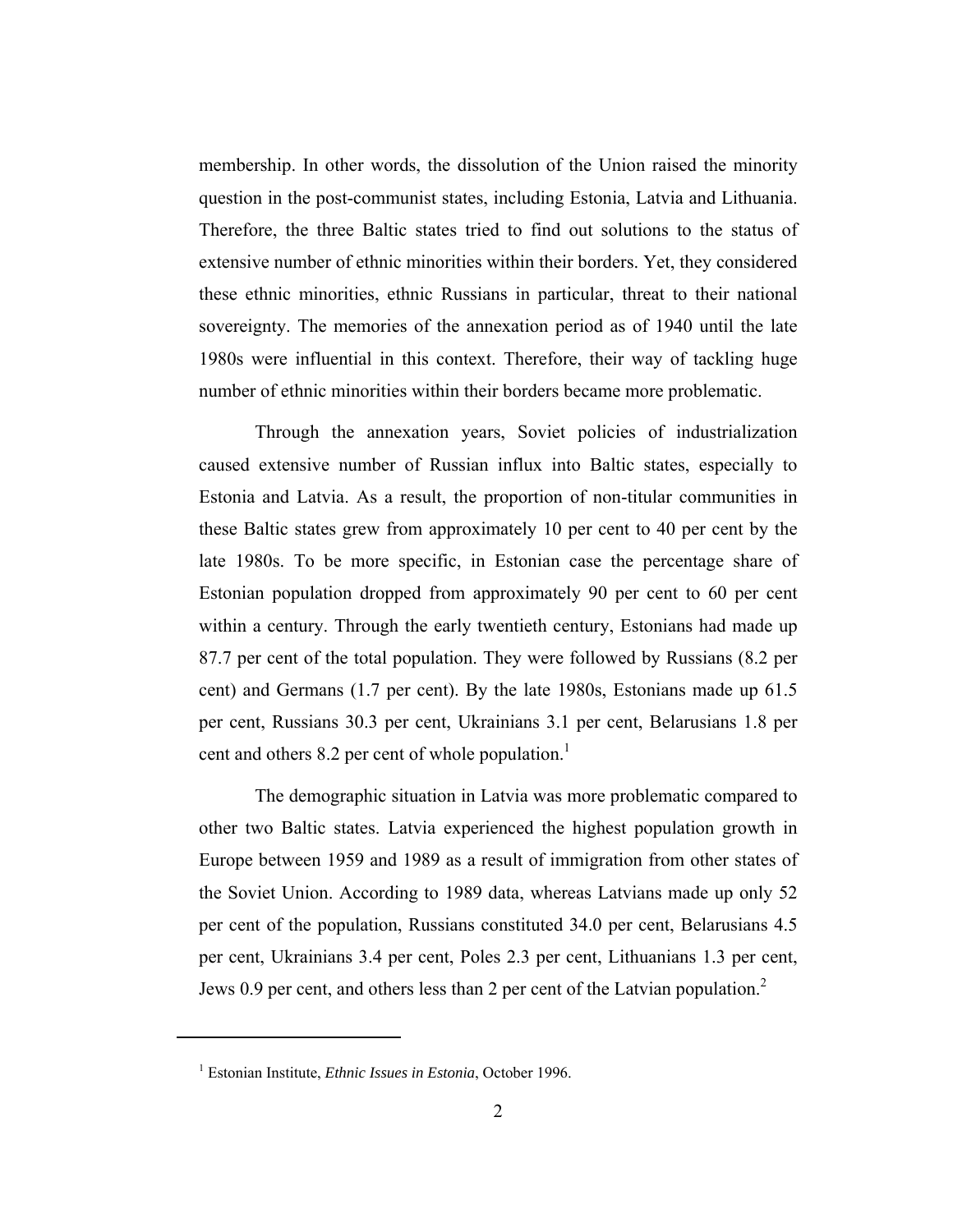Compared to Estonia and Latvia, Lithuania did not experience such a big flow of Russian immigrants from the other parts of the Union. In Lithuania, Lithuanians made up 79.6 per cent, Russians 9.4 per cent, Poles 7 per cent, Belarusians 1.7 per cent, Ukrainians 1.2 per cent, Jews 0.3 per cent, Latvians 0.1 per cent, Germans 0.1 per cent, and others 0.6 per cent of whole population.<sup>3</sup> The abovementioned differences in the ethnic composition of the three Baltic states determined their struggle for independence in the early 1990s.<sup>4</sup>

Although there are several similarities among the Baltic states, between Estonia and Latvia in particular, there are also significant differences among these states. The first difference is in their ethnic composition. The statistics above indicate that whereas ethnic Russians have constituted the biggest minority group in Estonia and Latvia through history, the number of Russians has always been relatively limited in Lithuania. Secondly, the Baltic states differ from each other in terms of their ethnic "dispersals". While there are ethnic enclaves (which are areas with major concentrations of ethnic minorities) in Eastern Lithuania and Northeastern Estonia, Latvia does not have any ethnic enclaves.<sup>5</sup>

<sup>2</sup> Dzintra Bungs, "The Shifting Political Landscape in Latvia", RFE/RL *Research Report*, Vol.2, No.12, 19 March 1993, pp.28-34.

<sup>&</sup>lt;sup>3</sup> Walter C. Clemens, "Baltic Identities in the 1990s, Renewed Fitness", in Roman Szporluk (ed.), *National Identity and Ethnicity in Russia and the New States of Eurasia*, London: M.E.Sharpe, 1994, p.200.

<sup>4</sup> Dovile Budryte, *Taming Nationalism? Political Community Building in the Post-Soviet Baltic States*., Ashgate Publishing Company, 2005, pp.5-6.

<sup>5</sup> Dovile Budryte, *Taming Nationalism? Political Community Building in the Post-Soviet Baltic States*., Ashgate Publishing Company, 2005, pp.5-6.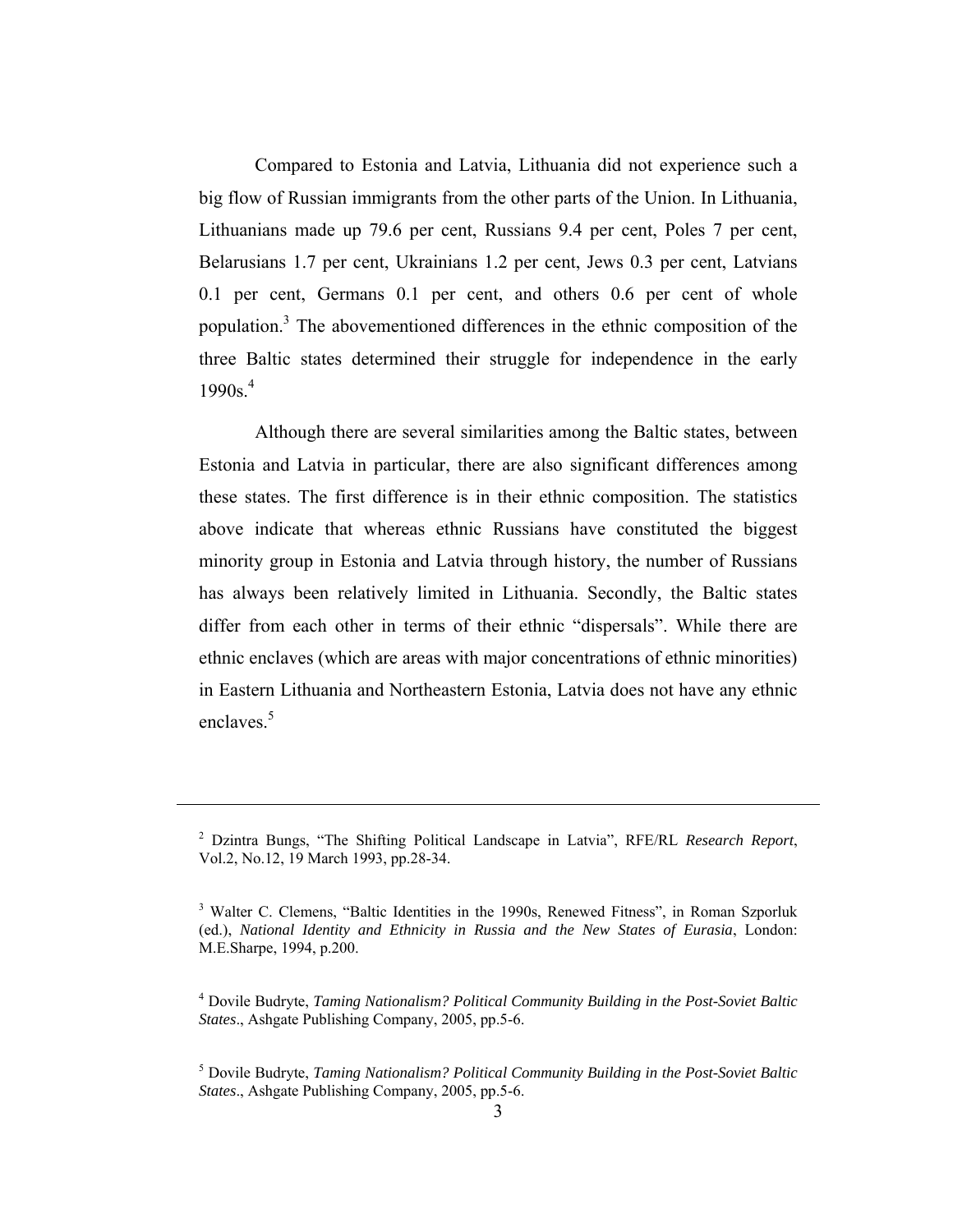Taking into consideration the aforementioned differences in the ethnic compositions and ethnic dispersals of the three Baltic states, it can be observed that they developed different approaches to manage their heterogeneity. In other words, the three Baltic states followed different approaches to realize their political community building following their independence in the early 1990s. At this point, one of the two main principles of the thesis (in discussing the citizenship laws and minority rights) comes to the fore: the principle of *state continuity*, which indicates the restorative character of Estonian, Latvian and Lithuanian states.

Within the context of *state continuity*, Estonia passed a new constitution in 1992 and reinstated 1938 law on citizenship, which was amended in 1940. According to this law, citizenship was granted to those, who were citizens of Estonian state prior to the Soviet annexation of 1940 and their descendants. Similarly, Latvia restored the 1922 constitution and 1919 citizenship law, which was amended in 1927. In accordance with this citizenship law, only those who were pre-1940 citizens and their descendants were granted Latvian citizenship. The Resolution on the Renewal of the Body of Citizens of the Republic of Latvia and the Main Principles of Naturalization was adopted by Latvian authorities in 1991. Yet, the naturalization was made possible after the citizenship law of 1994, which entered into force in 1995. It is observed that the right to citizenship was not broadened to minorities living in these two Baltic states.

On the other hand, Lithuania passed a citizenship law in 1989 when it was still part of the Union of Soviet Socialist Republics (U.S.S.R.). According to the law, all pre-1940 citizens and their descendants were granted automatic citizenship. The law, then, was broadened to citizens of the Soviet period under several conditions such as signing a loyalty declaration. In so doing, almost every person in the state was granted Lithuanian citizenship. Therefore, no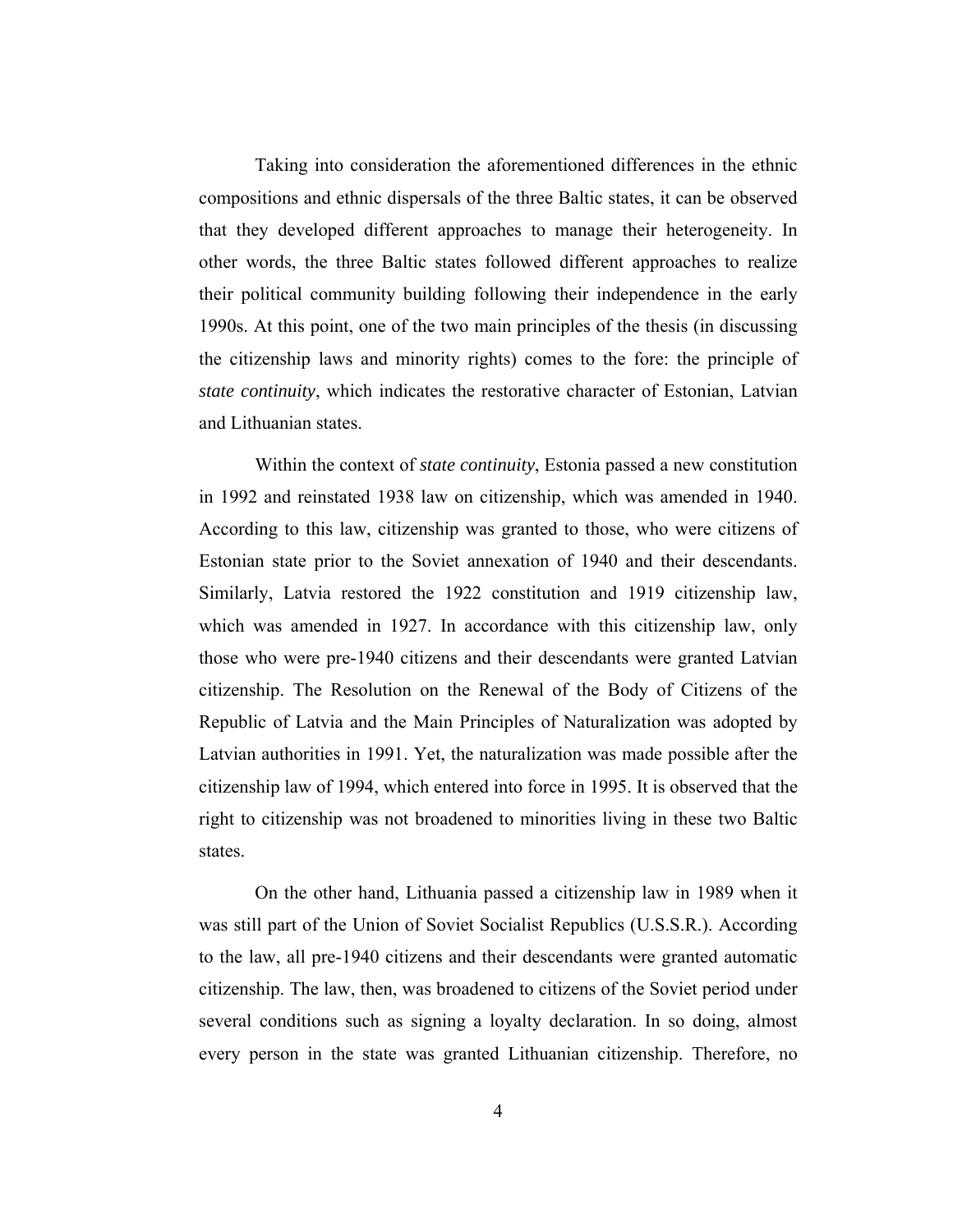naturalization procedures were mentioned under the 1989 Law and 1991 Treaty until late 1991.

Since the Baltic states had concerns about the given Russia's use of human rights rhetoric for their political purposes, they started seeking for security alliance against so-called given Russian threat. At this point, the accession into the EU was seen as crucial; and, therefore, the Baltic states set their priority to return to Europe.

Following the dissolution of the Communist order, the EU expected significant number of applications from the post-Communist countries. As Karen Smith argues, the process of the EU enlargement has taken shape by taking into consideration the existence of newly independent post-Communist East Central countries in Europe.<sup>6</sup> European Council, therefore, adopted the Copenhagen Summit in June 1993, which set several political and economic criteria for candidate states before they could become eligible for the EU membership. The idea behind this attitude was to consolidate the security and stability both within the borders of the EU and within the borders of the neighbor countries to the EU.

At this point, the EU drew new boundaries between Central and Eastern European Countries (CEEC) on the one hand, and the Commonwealth of Independent States (CIS) on the other. The Baltic states were categorized as Central European states after their independence, and they were considered as the potential EU member states from the European Union's point of view.<sup>7</sup> The

<sup>&</sup>lt;sup>6</sup> Karen E. Smith, "Western Actors and the Promotion of Democracy", in Zielonka and Pravda (eds.), *Democratic Consolidation in Eastern Europe*, Oxford University Press, 2001, pp.31-57. On EU enlargement as an 'order-building project', see also P. Aalto, "Post-soviet Geopolitics in the North of Europe", in M. Lehti and D. J. Smith (eds.), *Post-Cold War Identity Politics. Northern and Baltic Experience.* London: Frank Cass, 2003.

<sup>&</sup>lt;sup>7</sup> Karen E. Smith, "Western Actors and the Promotion of Democracy", in Zielonka and Pravda (eds.), *Democratic Consolidation in Eastern Europe*, Oxford University Press, 2001, pp.31-57.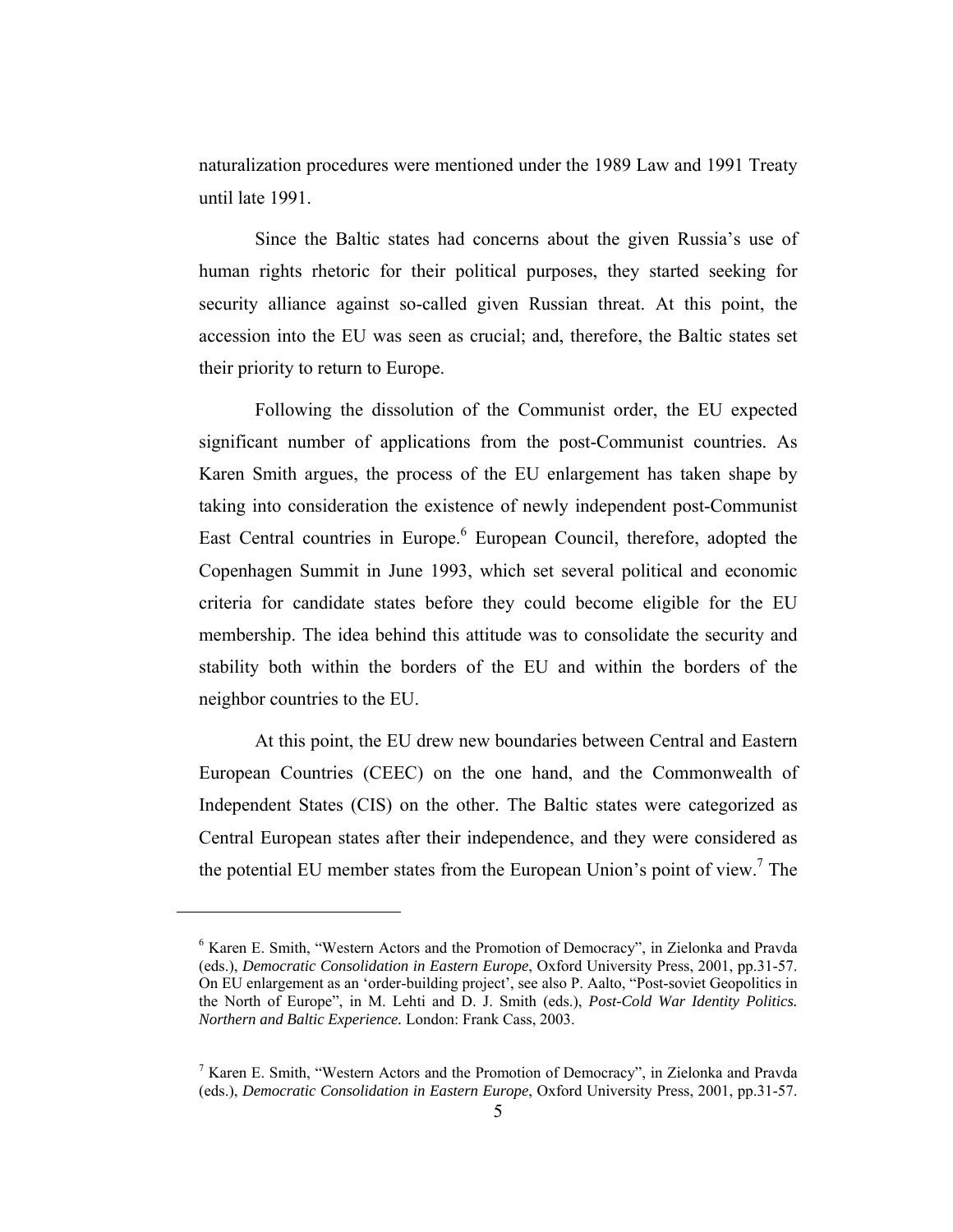EU opened the accession negotiations in the late 1990s with the Baltic states, whose membership was scheduled in May 2004 after the Copenhagen Council. Upon the opening of the negotiation chapters, Estonia, Latvia and Lithuania started to implement the terms of the *acquis communautaire*<sup>8</sup>.

As mentioned by David Smith, the political and economic conditionality are demonstrated within the Copenhagen criteria; and the terms of the *acquis communautaire* provides "the EU with a powerful instrument for shaping the process of transition in the prospective member states of CEE. However, the degree of engagement has shown considerable variation according to country and issue area<sup>". The *acquis*, specifically, demonstrates the obligations of the</sup> EU member states and potential EU member states. As stated by Richard Rose,

Discussion of the chapters of the *acquis* involves the EU evaluating the extent to which existing national practices of an applicant are consistent with the *acquis;*  steps that must be taken to make practices consistent; the offer of financial and technical assistance; and the agreement of a timetable when EU laws and regulations will be implemented before or after admission to membership.<sup>10</sup>

During the accession process of Estonia, Latvia and Lithuania between 1997-98 and 2003, the EU has actively involved into the transition process of

On EU enlargement as an 'order-building project', see also P. Aalto, "Post-soviet Geopolitics in the North of Europe", in M. Lehti and D. J. Smith (eds.), *Post-Cold War Identity Politics. Northern and Baltic Experience.* London: Frank Cass, 2003.

 $\overline{a}$ 

<sup>8</sup> Acquis communautaire is the common rights and obligations which bind all the Member States together within the European Union. Europa, Activities of the EU, *Summaries of Legislation*,< http://europa.eu/scadplus/glossary/community\_acquis\_htm.> (Accessed on 4 October 2007).

<sup>&</sup>lt;sup>9</sup> David Smith, "Cultural Autonomy in Estonia. A Relevant Paradigm for the Post-Soviet Era?", *ESRC 'On Europe or Several?'* (Programme funded by the British Economic and Social Research Council). < http://www.one-europe.ac.uk/pdf/wp19.pdf> (Accessed on 14 January 2007).

<sup>10</sup> Richard Rose*,* "Croatian Opinion and the EU's Copenhagen Criteria*,*" *Chatham House*, University of Aberdeen *,*December 2005, <http://www.chathamhouse.org.uk/publications/papers/download/-  $\sqrt{\frac{1}{d}}$ /245/file/3881 bpcroatia.pdf> (Accessed on 23 June 2007).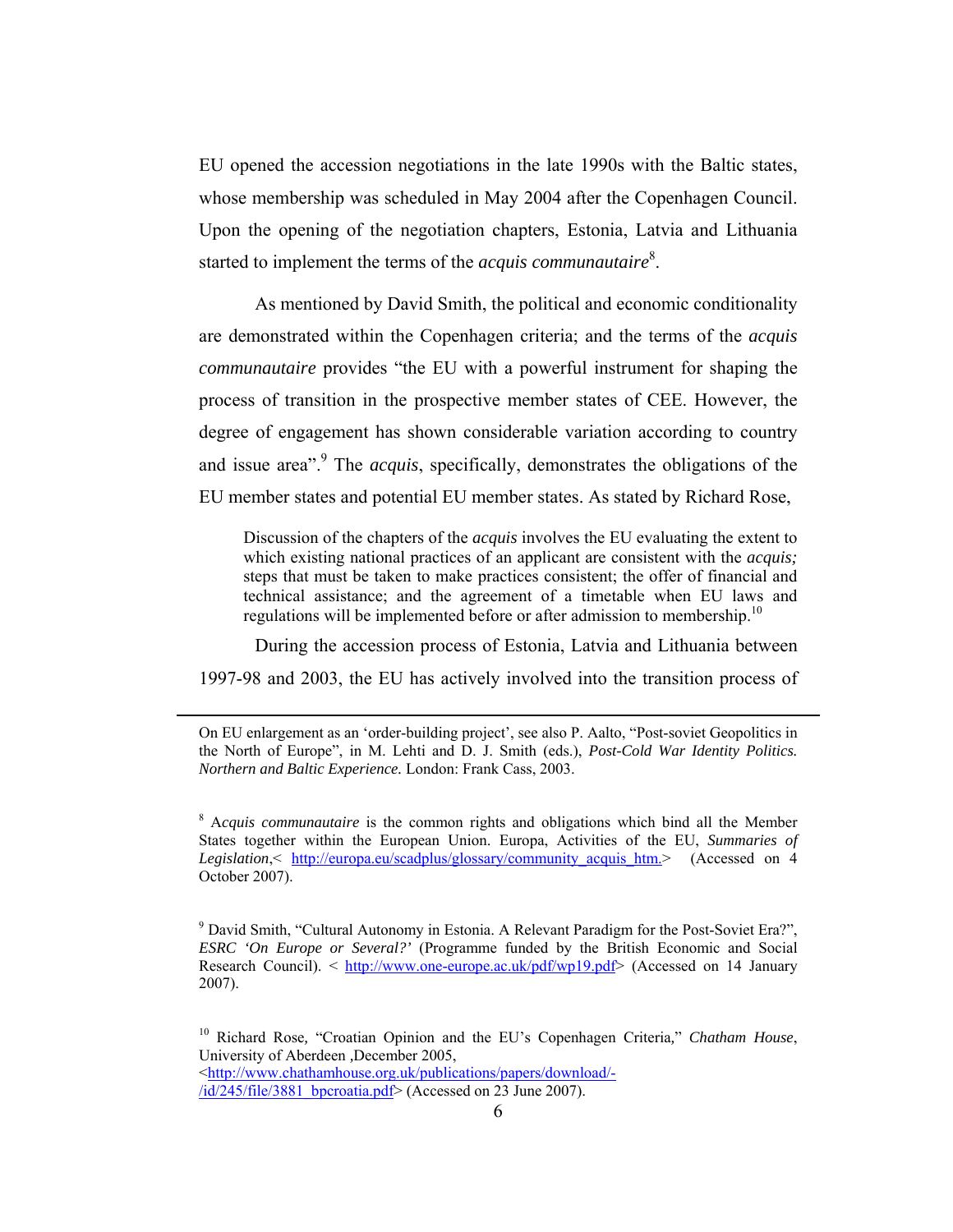the Baltic states. As mentioned by David Smith, the level of its involvement varied in accordance with the country and issue. Minority rights have been an important issue through the EU's eastward enlargement. In this regard, Gwendolyn Sasse states that "most of the post-communist countries prioritized the strengthening of central state capacity and the position of the titular nationality, thereby running the risk of discriminating against, alienating and politicizing minority groups. A number of intractable post-Soviet conflicts as well as a perception of further conflict potential in view of sizeable minorities in many East European countries<sup>"11</sup> including the Baltic states as of 1989.

In order to become eligible for the EU membership, Baltic governments must meet the accession criteria (the Copenhagen criteria). The criteria underlined the respect for human rights and protection of minority rights as a pre-requisite for accession.<sup>12</sup> Therefore, the Commission has regularly monitored (the problems of the integration of ethnic Russians in particular<sup>13</sup>) the compliance of the Baltic states with these criteria. During accession process Estonian, Latvian and Lithuanian authorities amended their citizenship laws in a more liberal way. For example, the state authorities made naturalization

<http://www.chathamhouse.org.uk/publications/papers/download/-/id/245/file/3881\_bpcroatia.pdf> (Accessed on 23 June 2007).

 $\overline{a}$ 

 $\frac{1}{\text{http://europa.eu.int/comm/enlargement/dwn/report 11-00/pdf/en/es-en.pdf}}$  and

<sup>11</sup> Gwendolyn Sasse, *EU Conditionality and Minority Rights: Translating the Copenhagen Criterion into Policy*, European University Institute, Florence Robert Schuman Centre for Advanced Studies, EUI Working Paper RSCAS No. 2005/16, 2005.

<sup>12</sup> Richard Rose*,* "Croatian Opinion and the EU's Copenhagen Criteria", *Chatham House*, University of Aberdeen*,* December 2005

<sup>&</sup>lt;sup>13</sup> See the Regular Reports of 2000 from the European Commission on Estonia's and Latvia's progress towards accession at:

<sup>&</sup>lt;http://europa.eu.int/comm/enlargement/dwn/report\_11\_00/pdf/en/lv\_en.pdf> (Accessed on 18 November 2006). Also see, Vadim Poleshchuk, *Accession to the European Union and National Integration in Estonia and Latvia*, ECMI Report No. 8, 7-10 December 2000.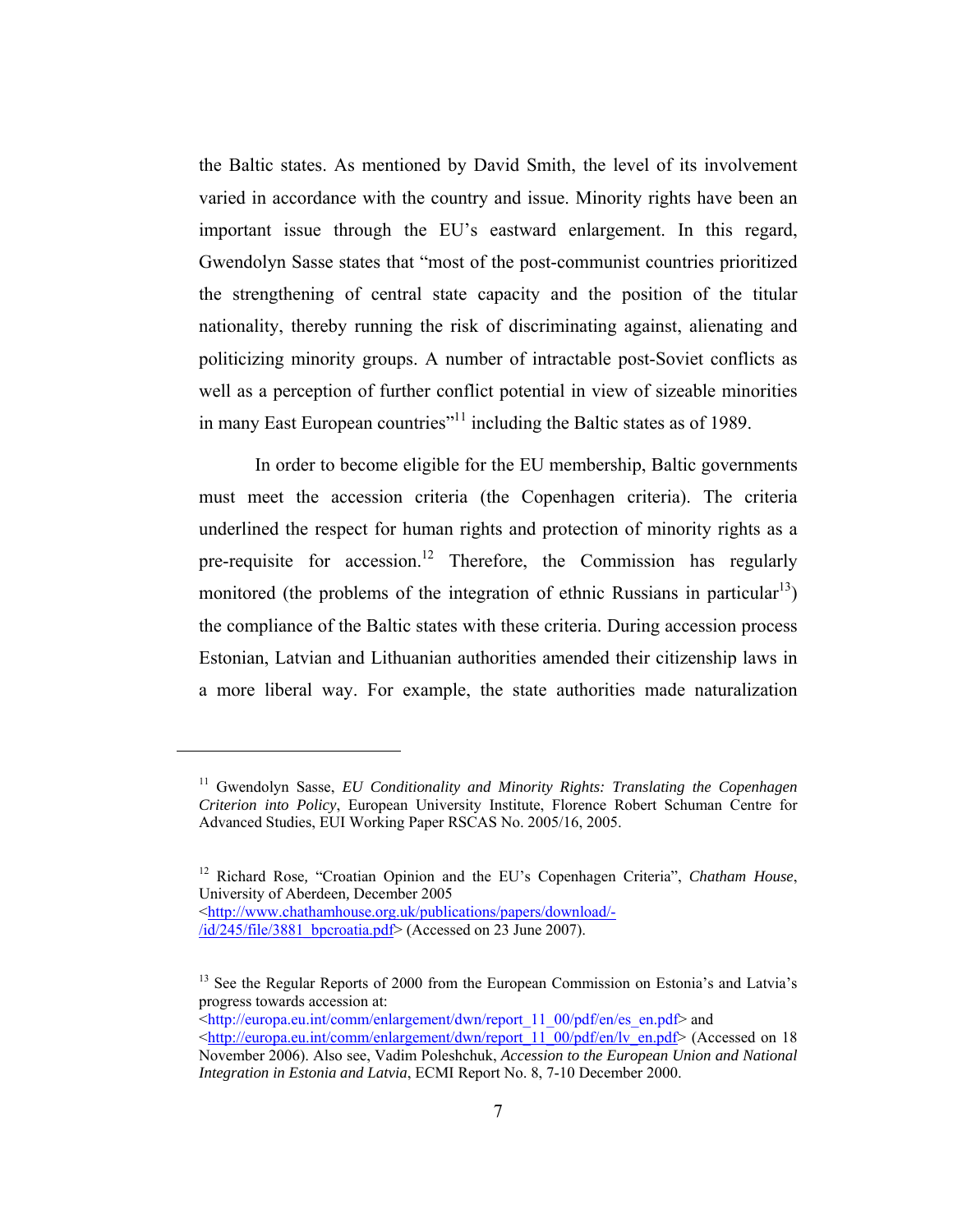requirements easier for elderly people and children; they also expanded the right to political representation of non-citizens.

These developments led to the recognition of external restrictions on political community building process, the minority rights in the context of the Baltic states. In other words, the desire for being member to the EU brought progress on the citizenship laws and policies of the Baltic states. Therefore, the examination of the political community building process in the three Baltic states would present a comprehensive case to understand to what extent the international organizations (the EU in this case) could influence new democratizing states by introducing norms and democratic rules.<sup>14</sup>

At this point, the principle of *conditionality* calls for attention.<sup>15</sup> This principle emphasizes the role of international conditionality in forcing the Baltic states, Estonia and Latvia in particular, to reduce the exclusive character of their citizenship policies. The protection of human rights and the rights of minority groups were one of the pre-requisites of the EU for candidate countries according to the Copenhagen criteria. However, these criteria was criticized due to its vagueness; because as James Hughes claims, there is a lack of "an agreed legal, or indeed conceptual, definition of what constitutes a national 'minority'<sup>"16</sup> in the EU legislation.

<sup>14</sup> Dovile Budryte, *Taming Nationalism? Political Community Building in the Post-Soviet Baltic States*., The USA: Ashgate Publishing Company, 2005, p.3.

<sup>15</sup> James Hughes, "Russophone Minorities in Estonia and Latvia", *Development & Transition*, the United Nations Development Programme and the London School of Economics and Political Science, November 2005,

<sup>&</sup>lt;http://www.developmentandtransition.net/uploads/issuesAttachments/13/DevelopmentAndTra nsition2.pdf> (Accessed on 12 February 2007).

<sup>16</sup> James Hughes, "Russophone Minorities in Estonia and Latvia," *Development & Transition*, the United Nations Development Programme and the London School of Economics and Political Science, November 2005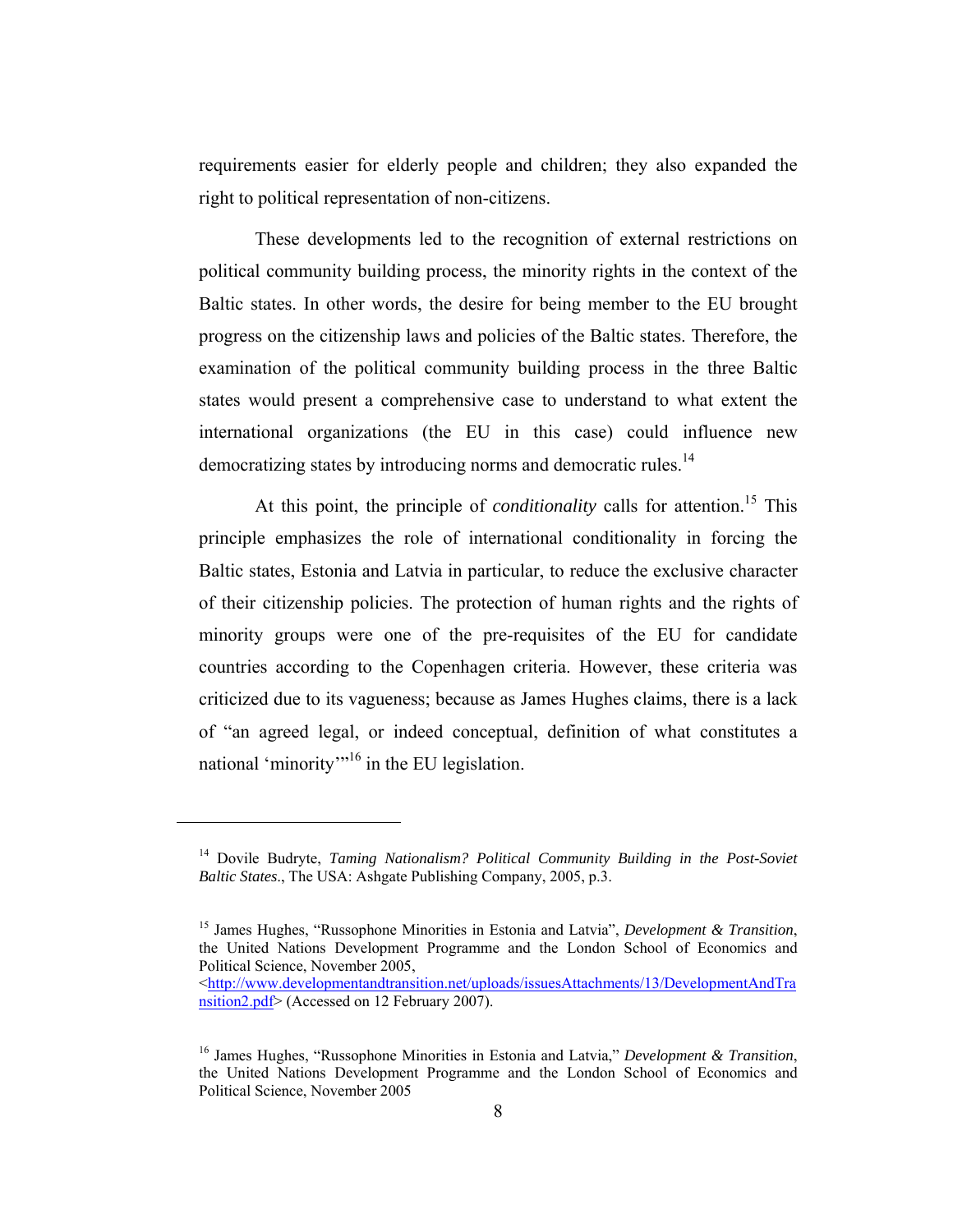It is generally argued by several scholars, such as James Hughes that international pressure facilitated Estonian and Latvian authorities to bring their citizenship laws into "compliance with international standards on minority issues"<sup>17</sup>. In other words, the EU conditionality speeded up the naturalization procedures for non-citizens in both countries.<sup>18</sup> Likewise, the OSCE Missions, which were established in 1993 both in Estonia and Lithuania; and the High Commissioner on National Minorities (HCNM), Max Van der Stoel, helped these states to promote dialogue between communities. The closure of the OSCE Missions in Estonia and Latvia in 2001 in tandem with these states' entry into NATO and the EU in 2004 could be a proof of the progress in the minority issues.

In this regards, the main argument of this thesis is that notwithstanding the fact that the European accession process has promoted minority rights in the three Baltic states significantly, the ethnic Russians in the Baltic states have been partially accommodated during the Baltic states' accession into the EU. The ethnic Russians have not been entirely accommodated due to Baltic states' fear from potential influence of the Russian Federation over the ethnic Russians in these Baltic states. In fact, the vagueness of the status of the ethnic Russians still remains. The main reason behind this, what I call "partial-integration

 $\overline{a}$ 

<http://www.developmentandtransition.net/uploads/issuesAttachments/13/DevelopmentAndTr ansition2.pdf> (Accessed on 12 February 2007).

<http://www.developmentandtransition.net/uploads/issuesAttachments/13/DevelopmentAndTra nsition2.pdf> (Accessed on 12 February 2007).

<sup>&</sup>lt;http://www.developmentandtransition.net/uploads/issuesAttachments/13/DevelopmentAndTra nsition2.pdf> (Accessed on 12 February 2007).

<sup>17</sup> James Hughes, "Russophone Minorities in Estonia and Latvia," *Development & Transition*, the United Nations Development Programme and the London School of Economics and Political Science, November 2005

<sup>18</sup> James Hughes, "Russophone Minorities in Estonia and Latvia," *Development & Transition*, the United Nations Development Programme and the London School of Economics and Political Science, November 2005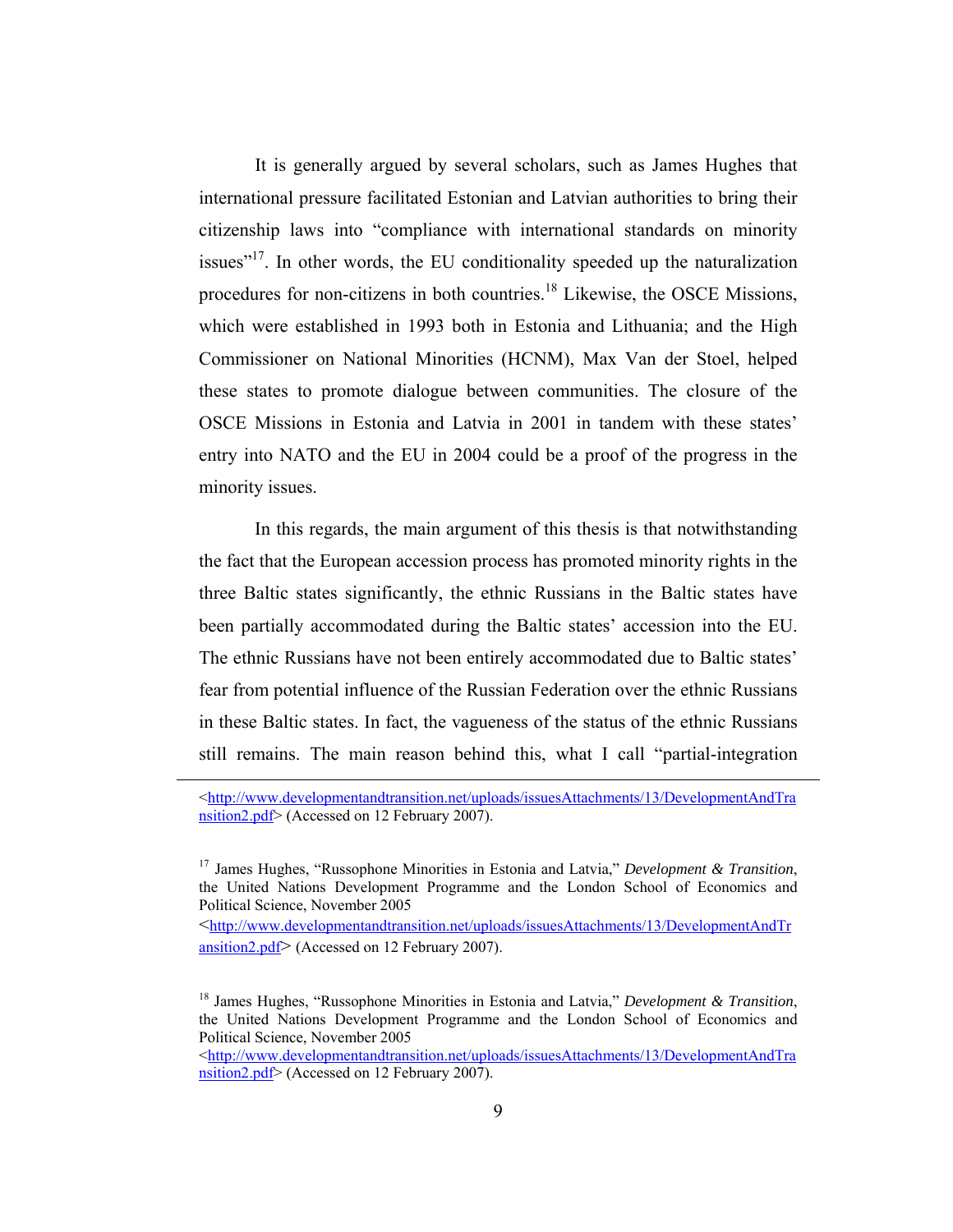thesis", is the lack of a common definition of "national minority" neither in EU law nor in international politics and law, which cause ambiguities in the application.<sup>19</sup> Secondly, this is related to the effects of given Russia's use of the human rights rhetoric for its own (geo) political objectives. In addition to the Baltic states' reminiscence of the recent Soviet occupation period on the creation of a permanent tension between the attempts of the EU and other international organizations in promoting minority rights on the one hand and the three Baltic states' attempts to protect so-called endangered national identity on the other.

Within the above mentioned context, some scholars argue that the accession to the EU has solved the nationality question in the Baltic states, minority rights in particular, what I call this approach "full-integration thesis". For instance, one of these scholars, Dmitri Trenin, argued prior to the EU accession that "hundreds of thousands of ethnic Russians will be quickly integrated into the new interethnic communities of the Baltic countries. The Baltic Sea Coast will see new "Euro-Russians"".<sup>20</sup>

However, Karen Smith at this point argues that democratization and minority rights have not always been the priority regarding the EU enlargement.<sup>21</sup> In this manner, the Baltic states' progress in relation to the EU has depended more on their performance in the field of economic transformation than minority rights. Thus, according to David Smith the

<sup>19</sup> Gwendolyn Sasse, *EU Conditionality and Minority Rights: Translating the Copenhagen Criterion into Policy*, European University Institute, Florence Robert Schuman Centre for Advanced Studies, EUI Working Paper RSCAS No. 2005/16, 2005.

<sup>&</sup>lt;sup>20</sup> Dmitri Trenin, *Baltic Chance. The Baltic States, Russia and the West in the Emerging Greater Europe*, Washington, 1997, p.37.

<sup>21</sup> Karen E. Smith, "Western Actors and the Promotion of Democracy", in Zielonka and Pravda (eds.), *Democratic Consolidation in Eastern Europe*, Oxford University Press, 2001, pp. 13-15.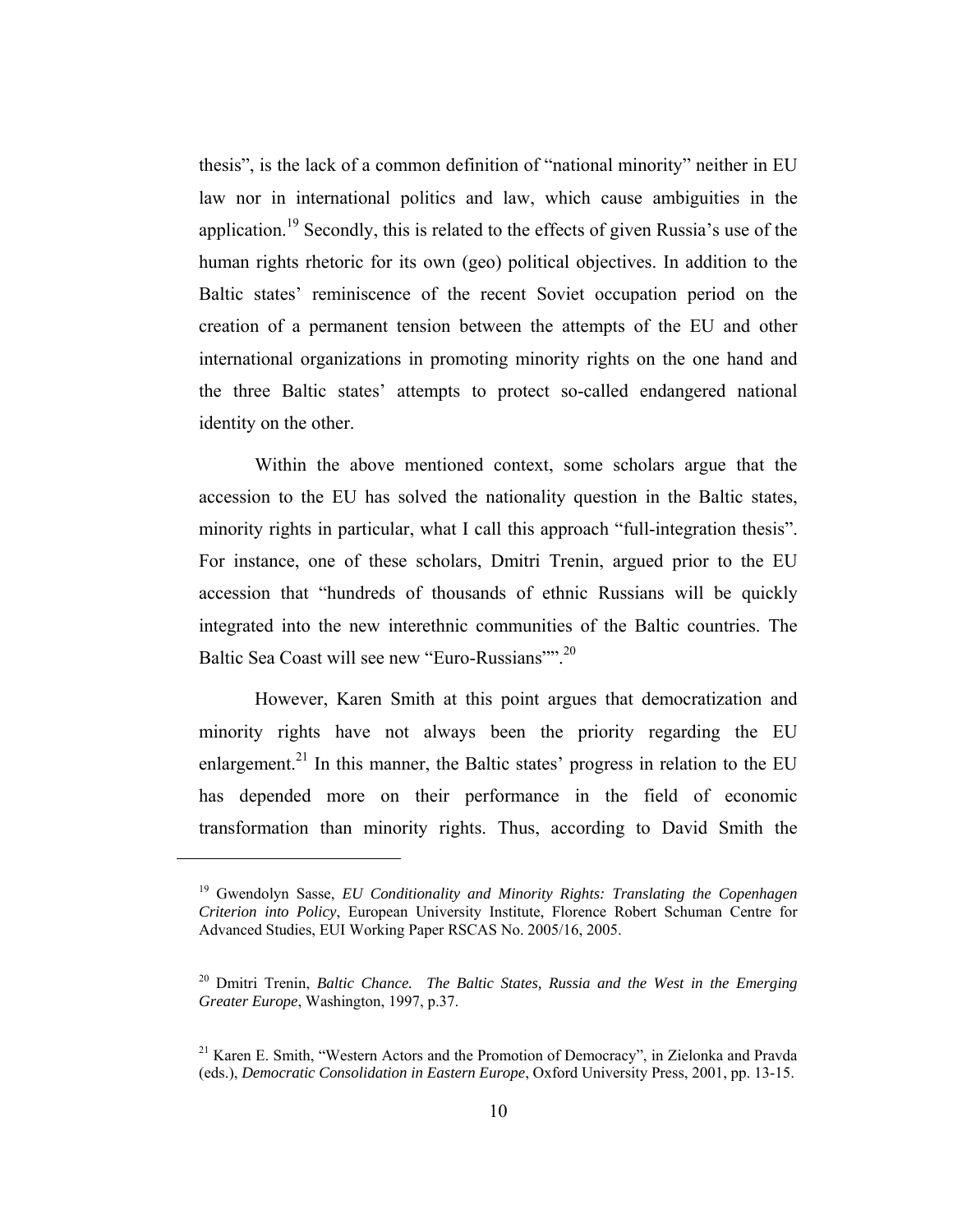minority question has not been totally solved in the Baltic context. Furthermore, these states have protected their ethno-political stability<sup>22</sup>, which arose from the historical memories of the Baltic nations. In addition, some scholars, such as Ian Barnes and Claire Randerson claim that the EU integration has not solved the problems of the ethnic Russians in the three Baltic states. Moreover, the integration created potential sources of tension for the  $EU^{23}$ Therefore, the argument which sees the potential Russian effects as the main factor in shaping the citizenship policies and laws of the Baltic states has been more supported. I call this approach "non-integration thesis".

The argument of this thesis is also in line with the latter arguments. Since the EU has been considered as an important ally for ensuring security in the region, it has been influential in domestic policy-making process of the Baltic states. During the intervention of the EU to the policy implementations of the Baltic states, the EU norms had vital importance for minority issue in these states during their accession process. Therefore, it would be unfair to ignore the EU's role in promoting the minority rights in the three Baltic states. Yet, the historical effects of the occupation years in the political conditions of the Baltic states has been usually underestimated. Thus, it is observed that the EU norms sometimes have just been passed by the national parliaments due to fear from potential Russian threat. This is the reason behind the unsolved minority issue, or partial integration in the three Baltic states.

The events during the Soviet annexation of 1939-1940 until late 1980s have influenced the whole process of the implementation of the citizenship

<sup>22</sup> David J Smith, *Minority Rights, Multiculturalism and EU Enlargement: the Case of Estonia*, JEMIE- Journal on Ethnocpolitics and Minority Issues in Europe, Issue 1, 2003, p.8.

<sup>&</sup>lt;sup>23</sup> Ian Barnes; Claire Randerson, *Belonging to the New Europe and Preserving Ethnic Identity – the problem of the "hard borders" post May 2004*, 2004, <http://www.psa.ac.uk/journals/pdf/5/2004/Barnes.pdf> (Accessed on 7 September 2007).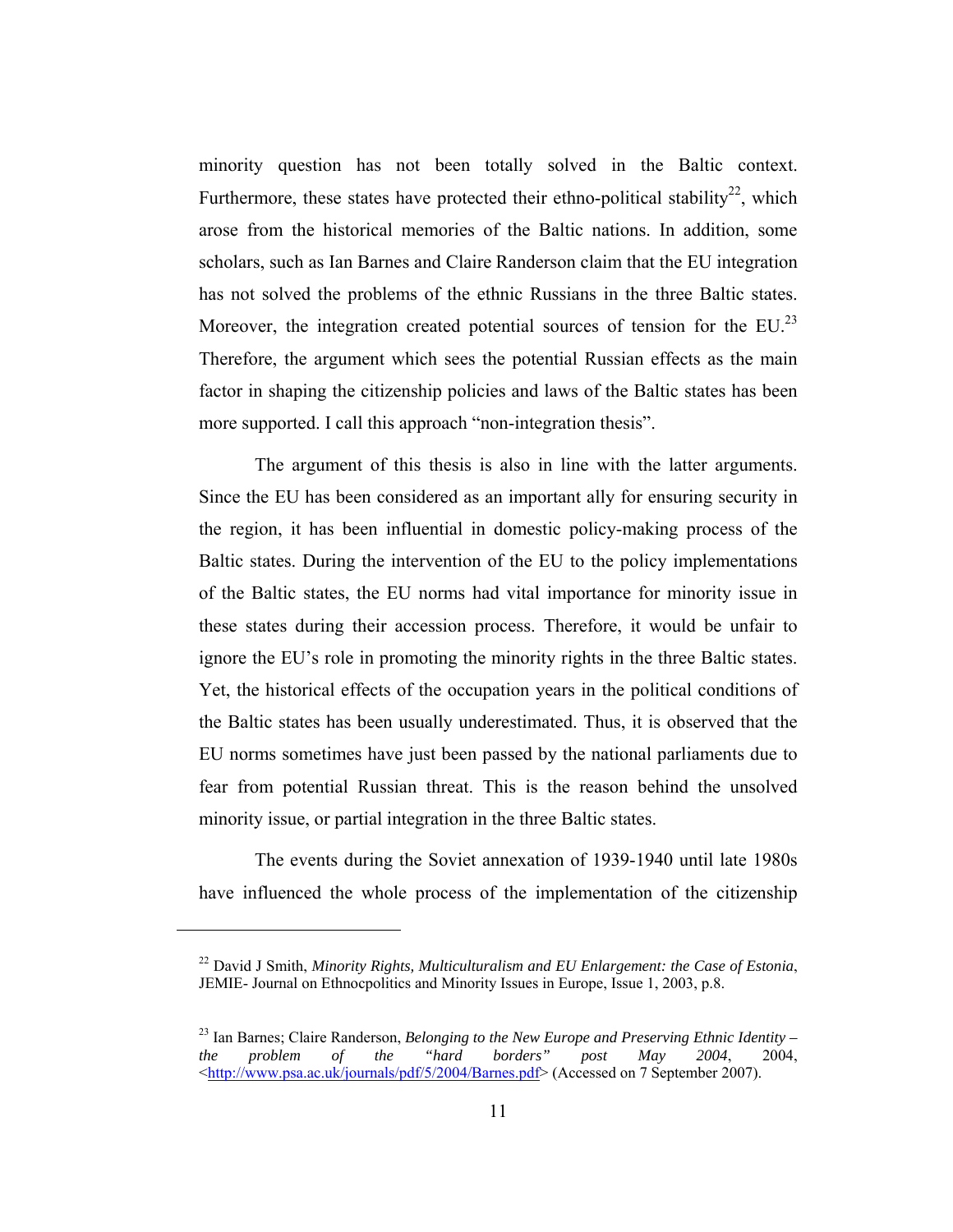policies and laws in each Baltic state. Following their independence independence, while Lithuania granted citizenship to all permanent residents in the country on the basis of so-called zero option, Estonia and Latvia granted citizenship only those who had been citizens of pre-war Estonian and Latvian states along with their descendants. In this regard, the Second Chapter of this thesis presents a general framework of the origin of the Baltic nations and the evolution of the Baltic states. In addition, the chapter analyzes the Soviet period in the three states in detail along with their independence process in the early 1990s.

Through early 1990s, the citizenship policies and laws of the Baltic states had been shaped by taking into consideration the potential effects and threat of Russia and Russians. The Baltic nations, therefore, tried to preserve their ethnic identity. In this sense, the Third Chapter intends to focus upon the citizenship laws and policies in each Baltic state and the relative differences of these laws until the EU negotiations in the late 1990s.

In the late 1990s, the EU started accession negotiations with the Baltic states. Through the accession process, the EU had particular expectations from the Baltic states in the context of minority rights. In this manner, the Forth Chapter examines the conformity of the citizenship policies and laws of Estonia, Latvia and Lithuania with the EU norms, which necessitate the respect for and protection of minority rights; and, the effects of the EU in these policies. In addition, the chapter seeks the impact of the EU in solving the minority issue and the status of ethnic Russians in particular, during the European accession process.

In the end, the Conclusion Chapter puts forward the hypothesis that despite the contribution of the EU integration process to the promotion of minority rights in the Baltic states, it would, however, be grave exaggeration to argue that the Baltic states' accession to the EU automatically solved the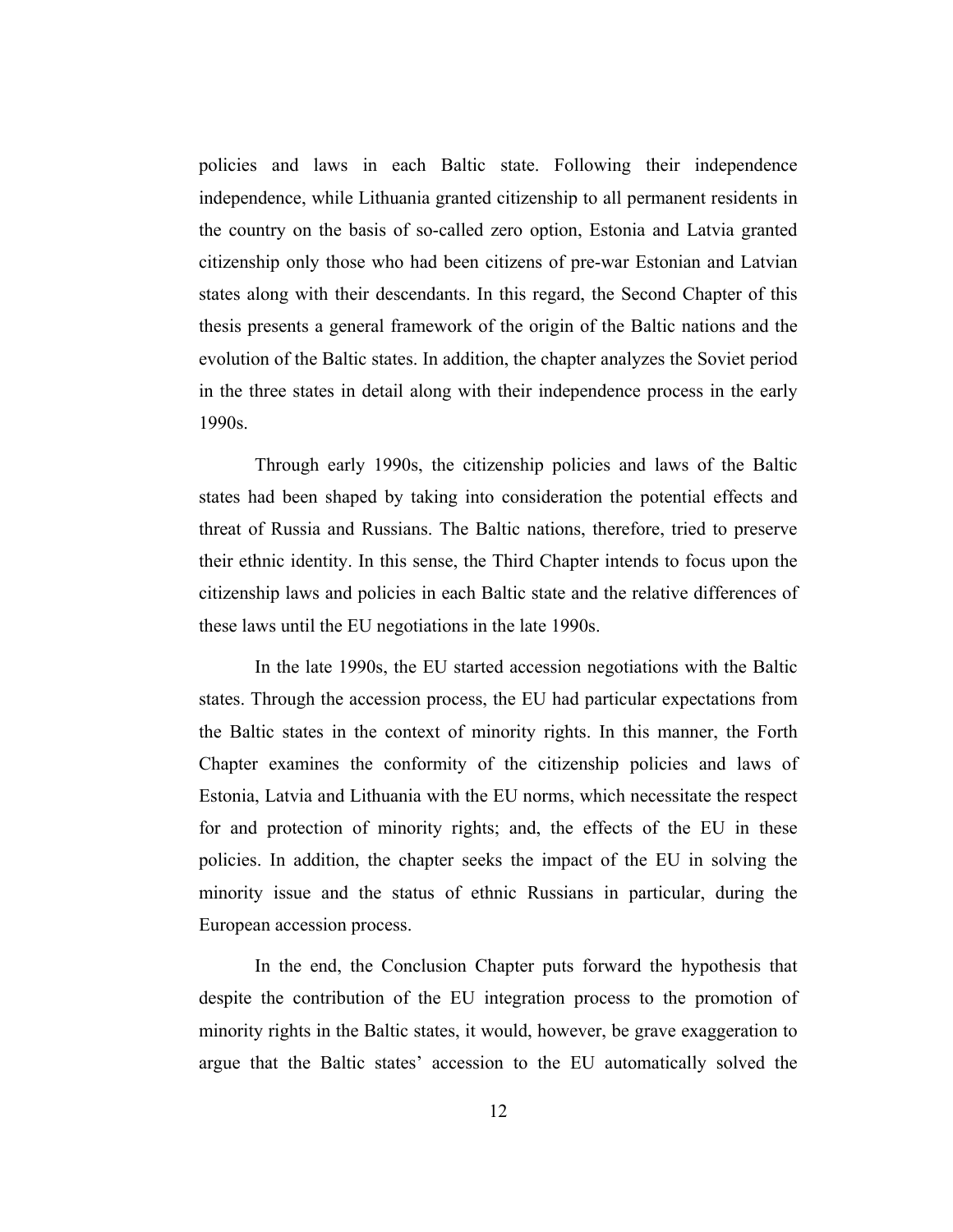problems of integration of the ethnic Russians into Estonian, Latvian and Lithuanian societies. The reason behind the abovementioned fact, what I call "partial integration", is the Baltic states' fear from the potential Russian influence.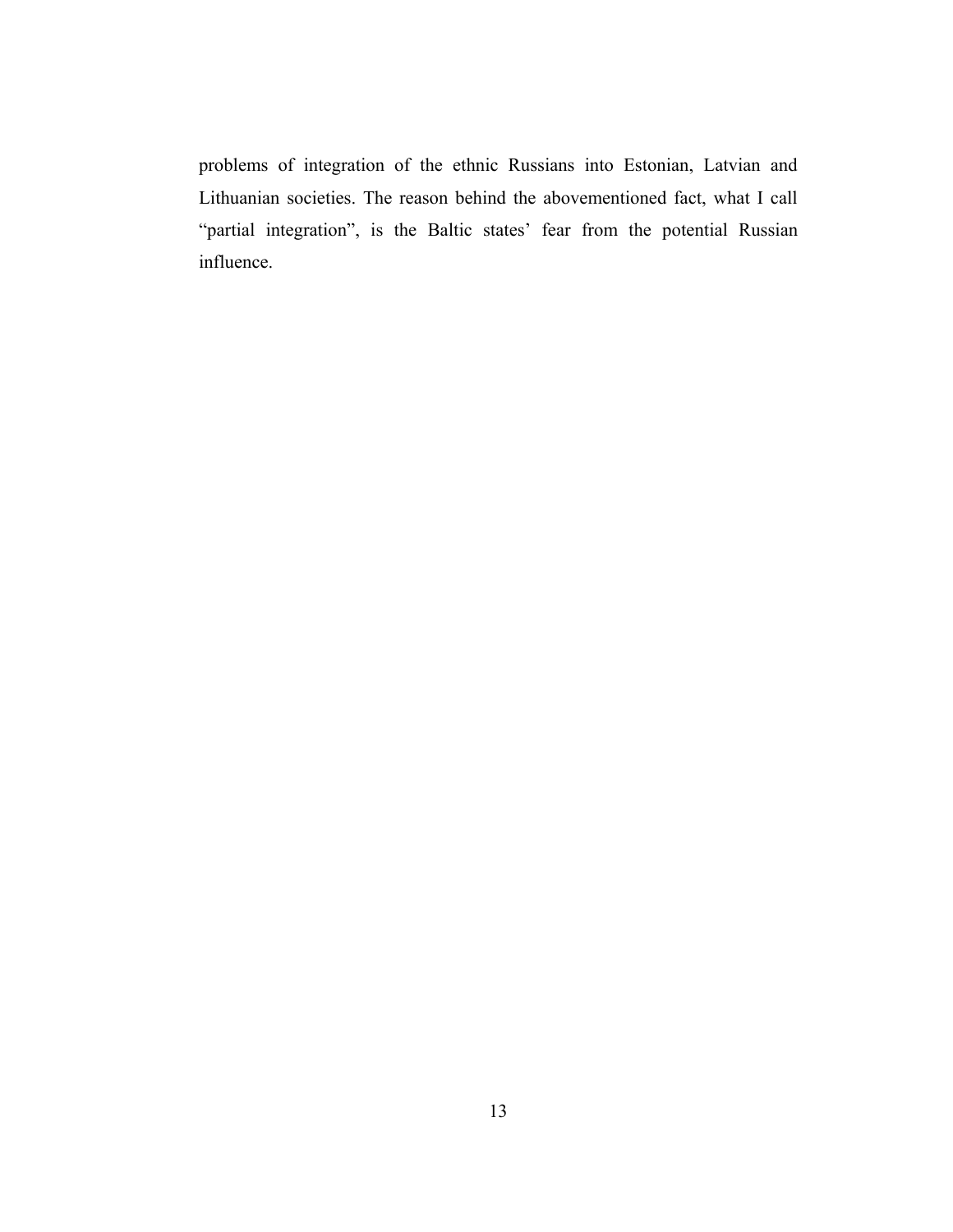#### **CHAPTER II**

#### **HISTORICAL FORMATION OF THE BALTIC STATES**

The examination of the origin of the Baltic nations and the evolution of the Baltic states of Estonia, Latvia and Lithuania is very important in order to understand the transformation process of these states. In addition, the domestic and international conditions of these states under the Soviet rule are vital in examining this process. In this regard, this chapter, firstly, presents a general framework beginning from the early history of the Baltic nations until the Second World War. Afterwards, the chapter examines the Soviet annexation period and the restoration of the Baltic independence in the early 1990s. The chapter also aims at focusing on the major factors which mobilized the Russian settlement in the three Baltic States and the reasons behind the current presence of ethnic Russians in the region.

#### **2.1 Origin of the Baltic Nations and the Baltic States**

The Baltic states' geographical and geopolitical position which offer access to the Baltic Sea, has been attractive for the other nations around the region. Aspirations of those who wanted to gain economic and political superiority over the region, therefore, made the Baltic nations victims on their own territory beginning from the early Middle Ages.

The Baltic nations existed in Europe together with other European nations, whom they had almost the same level of economic, social and technological conditions. However, the conditions changed by the twelfth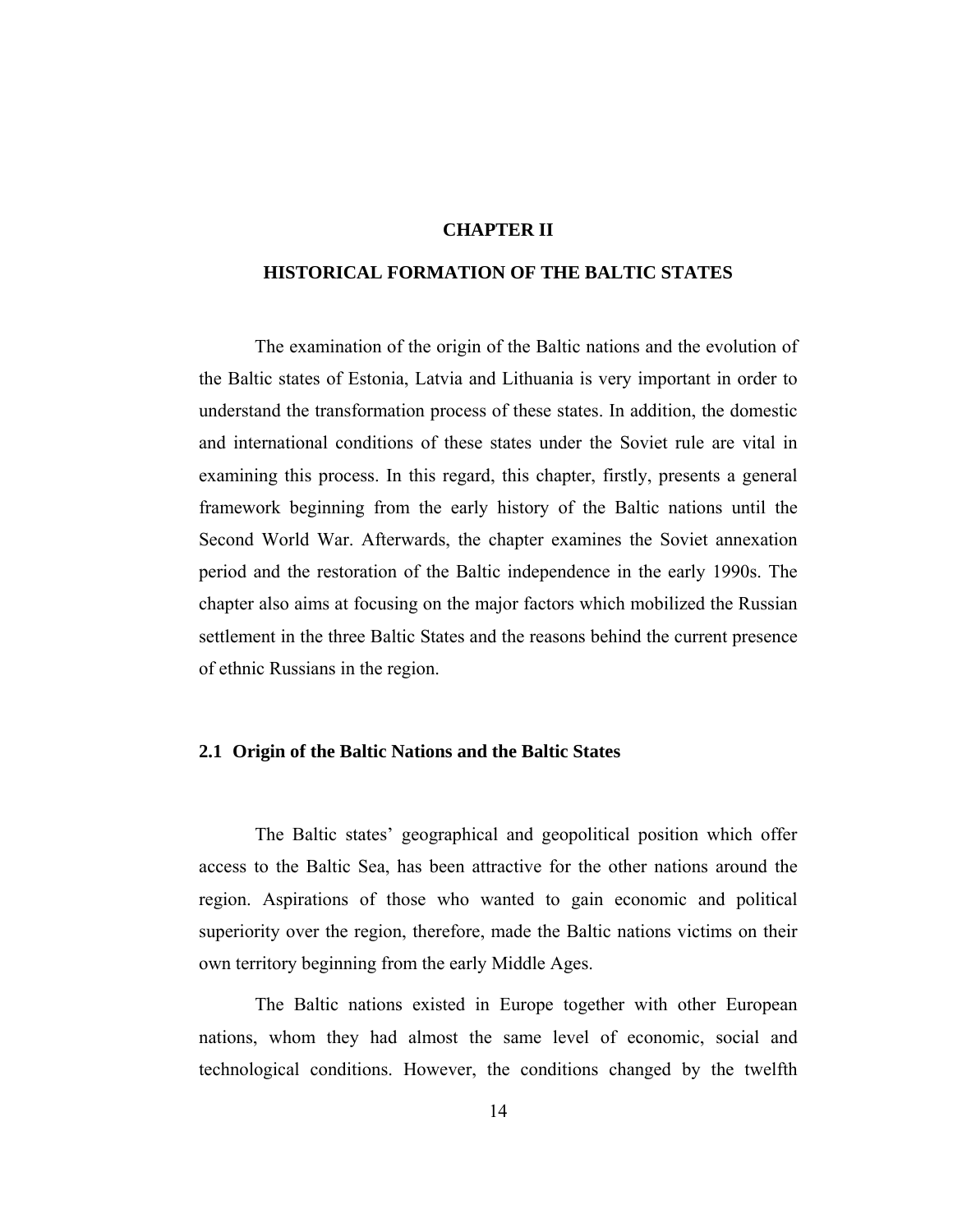century. Scandinavian, German and Slav nations became more powerful and became much more interested in the Baltic lands.

From the thirteenth century onwards, all Baltic nations became under the political, economic and social domination of other nations. The first foreign domination over Estonia and Latvia was by the Swedish, followed by the Danish and German nations. Under German-Danish rule, Estonians and Latvians were forcibly converted into the medieval Catholic world by the thirteenth century.

In the fourteenth century Baltic nations became under the rule of Teutonic Order, which "established a German social, political and economic ascendancy which was to survive the dissolution of the Order and the secularization of its lands during the Reformation of the sixteenth century.<sup> $24$ </sup> Throughout the sixteenth and seventeenth centuries, the Baltic lands gained much more importance, since the great powers wanted to take over the patrimony of the Teutonic Knights.

The Lithuanians and their Polish allies formed the Duchy of Courland on the southern part of Livonia (southern Estonia), as the Swedes established themselves in Estonia and struggled against Russians to take the control over Livonia.<sup>25</sup> In the seventeenth century, Lithuania took control over the eastern part of Livonia. The Latvians, then, divided into two provinces, which also linked to religious divisions.

Russians invaded northern Estonia, Livonia and Latvia by the Treaty of Nystad in 1721. Afterwards, these two regions were united and constituted the

<sup>24</sup> David J Smith, *Minority Rights, Multiculturalism and EU Enlargement: the Case of Estonia*, JEMIE- Journal on Ethnocpolitics and Minority Issues in Europe, Issue 1, 2003, p.11.

<sup>25</sup> David J Smith, *Minority Rights, Multiculturalism and EU Enlargement: the Case of Estonia*, JEMIE- Journal on Ethnocpolitics and Minority Issues in Europe, Issue 1, 2003, p.11.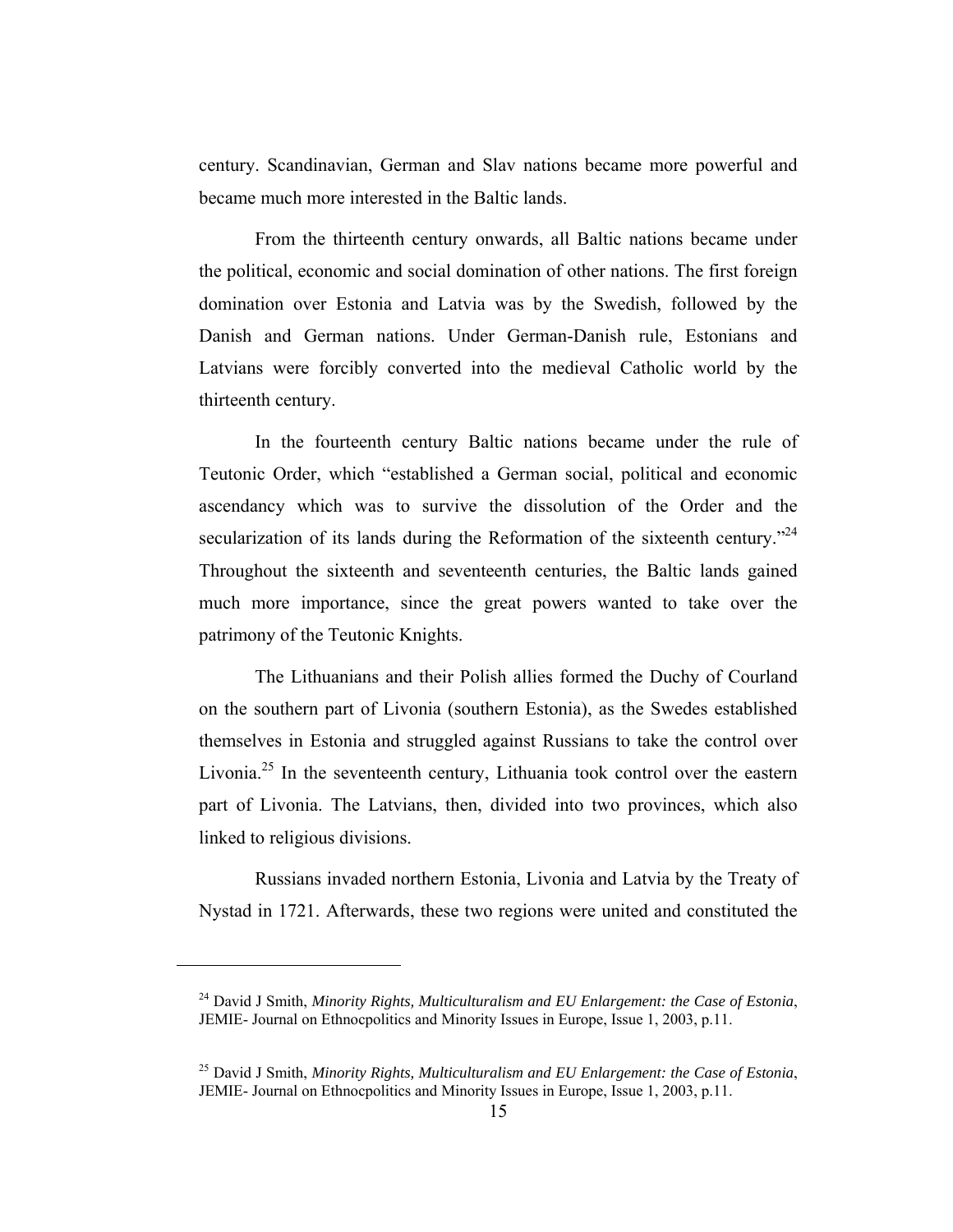modern Estonia. Afterwards, the position of the Baltic Germans and of the Lutheran Church in the Baltic provinces was declared privileged by Peter the Great. These so-called privileges were to be recognized up to Alexander II in 1856. Between these years, the German-ruled Russian Baltic provinces enjoyed a broad autonomy within the empire. In the meantime, Baltic people were subordinated to European and Russian cultural influences. The Baltic German hegemony was damaged due to the russification policy of the Tsarist government during the nineteenth century. The russification policy continued until the proclamation of independence by the Baltic states after the First World War. However, the German presence was totally eliminated during the Second World War. 26

Lithuania was established in a different way than the other Baltic nations throughout the centuries. The Lithuanians owed their success to their military expertise and their rulers especially in the thirteenth and fourteenth centuries. The Lithuanian tribes united in 1248 under the Teutonic Order. In 1410, they allied with Poland to overwhelm the Teutonic Knights. Afterwards, the two countries moved together and formed the Polish-Lithuanian commonwealth in 1569. However, in 1795 Lithuania was soaked up into the Russian Empire because of the anarchic politics of its nobility and fear from powerful neighbors, such as Prussia and Austria.<sup>27</sup> Thereby, all three Baltic nations were ruled by the Russian Empire in the eighteenth century and remained under its domination for almost two centuries.<sup>28</sup>

<sup>26</sup> David J Smith, *Minority Rights, Multiculturalism and EU Enlargement: the Case of Estonia*, JEMIE- Journal on Ethnocpolitics and Minority Issues in Europe, Issue 1, 2003, p.12.

<sup>27</sup> Audra Sipaviciene, "Mobility under Conditions of a Changing Socio-Economic and Geopolitical Orientation", *International Migration,* 1998.

<sup>28</sup> Audra Sipaviciene, "Mobility under Conditions of a Changing Socio-Economic and Geopolitical Orientation", *International Migration,* 1998.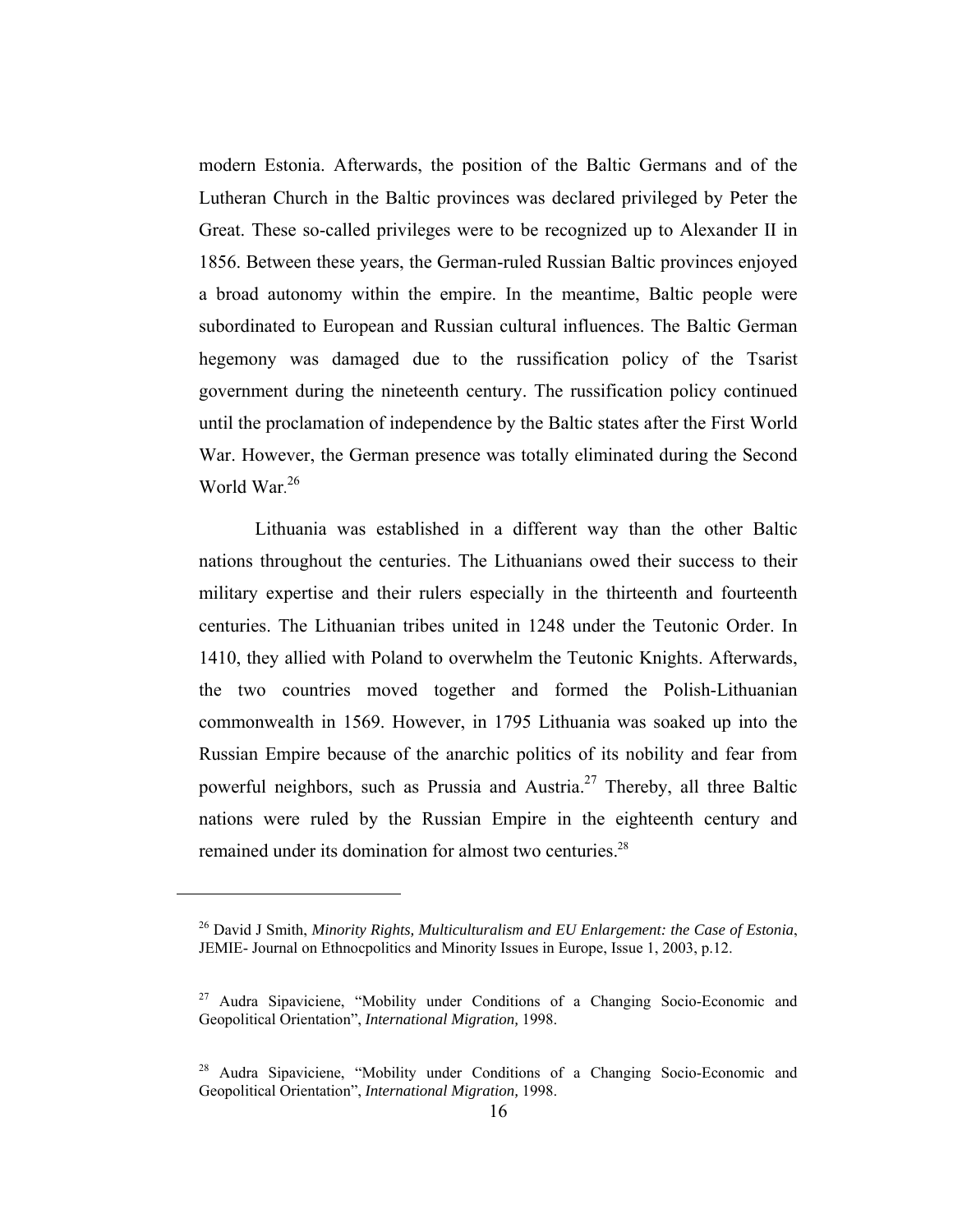Although all three Baltic states had been suppressed by the Tsarist Empire through the eighteenth century, Lithuania remained different in many aspects compared to Estonia and Latvia. For instance, while Lithuanians remained faithful to Roman Catholicism, Estonians and Latvians followed Lutheranism. Through Tsarist rule, Lithuania stayed under the influence of the Polish aristocracy. On the other hand, German ruling class had hegemony over Estonia and Latvia. In addition, whereas Estonia and Latvia were important for Russian trade and industry, Lithuania remained an agrarian country.

As stated above, Estonia and Latvia were dominated by the German aristocracy under the Russian rule until the First World War. Therefore, German population and culture were remarkably dominant in these two countries. However, in the second half of the nineteenth century population in Estonia and Latvia changed in favor of Russians due to Russian industrialization policies. The Russian population began to increase especially in the urban areas. On the other hand, Lithuania did not experience an urban growth as Estonia and Latvia did, because the level of industrialization was very limited in the country.

In the nineteenth century, the status and mentality of the Baltic populations changed tremendously. They started to give importance to education and progress. Baltic Germans, therefore, provided themselves with sources for the awakening of the Baltic nationalism in the eighteenth and nineteenth centuries, especially in the field of regional agrarian economy. Besides, Baltic Germans supported their political power vis-à-vis the Russian central government. Finally, full emancipation was declared by Estonia in 1816 and by Livonia in 1819. Moreover, the emancipation also continued in the cultural field. Notwithstanding the support of the Baltic Germans, national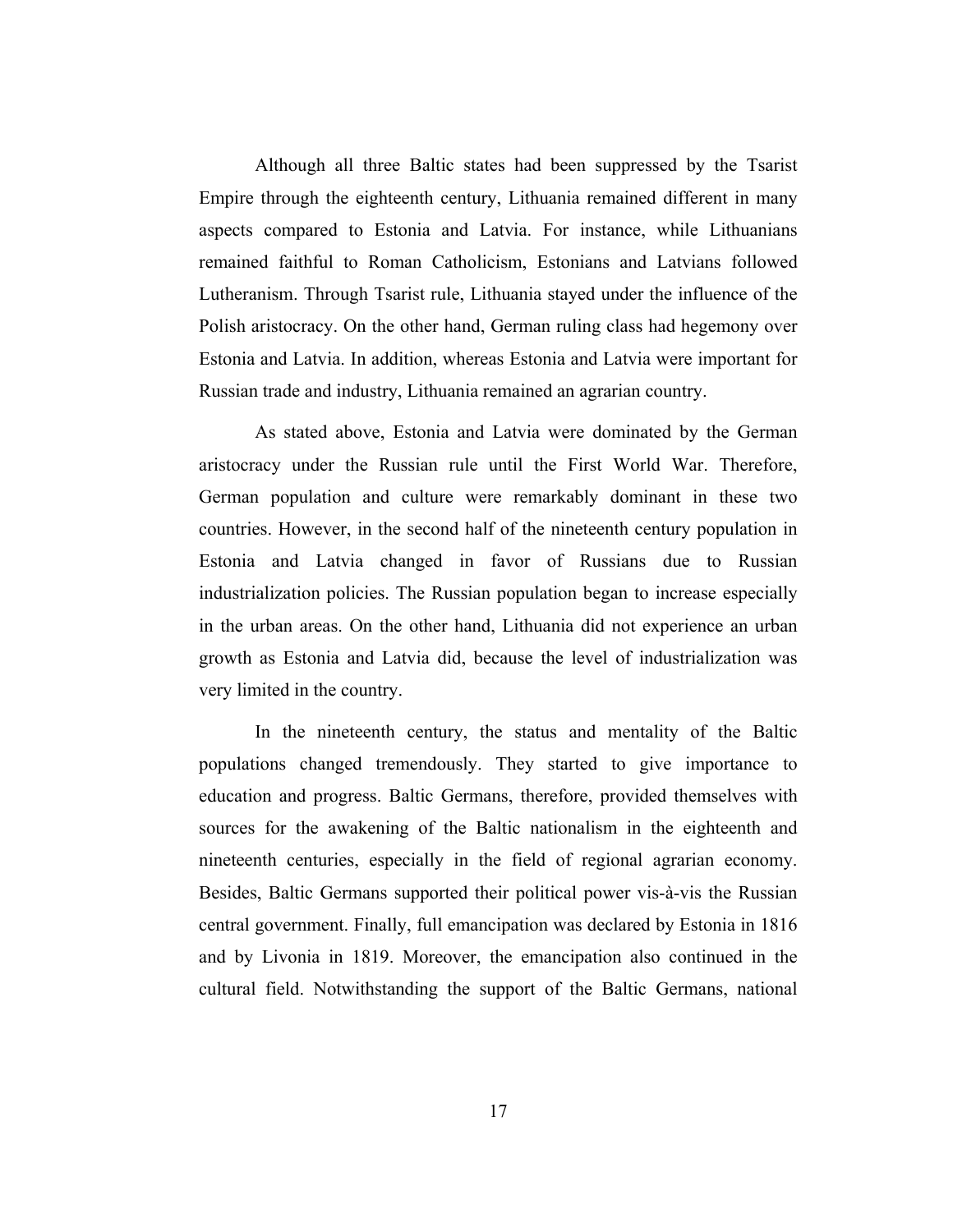consciousness gradually improved. Through the end of 1840s, these two states sustained economic security.<sup>29</sup>

The most pressing challenge was witnessed in the second half of the century as a result of the russification process of Tsarist government, followed by the decreasing German influence. Beginning from 1860's, russification process was directed to Lithuanians, especially Lithuanian peasants. As a part of this process, Russian language was made compulsory in the country by 1880s. By the early 1900s, especially Estonia and Latvia became hard to rule under the old order. $30$ 

Lithuania's development in the nineteenth century differed from the other Baltic nations. Although Lithuanian peasants had some advantages over Estonian and Latvian peasants, agricultural reforms were made relatively late in the country. In addition, Lithuania was far behind both Estonia and Latvia in terms of industrialization. Due to the effects russification process in the country, many Lithuanians emigrated overseas.<sup>31</sup>

The difference in literacy rate of Baltic nationals also influenced their stance towards nationalism. For instance, because Estonians and Latvians were capable of reaching and understanding sources for their emancipation, nationalistic sentiments were on rise in these two states. On the other hand, the literacy rate was low in Lithuania. Thus, Lithuanians were far behind the other two Baltic nations. By the beginning of the twentieth century, Baltic nationalism was regarded as a threat by the Tsarist Empire. Whereon, political

<sup>29</sup> J. Hidden; P. Salmon, *The Baltic Nations and Europe*, the USA: Longman Publishing, 1994.

<sup>30</sup> J. Hidden; P. Salmon, *The Baltic Nations and Europe*, the USA: Longman Publishing, 1994.

<sup>31</sup> J. Hidden; P. Salmon, *The Baltic Nations and Europe*, the USA: Longman Publishing, 1994.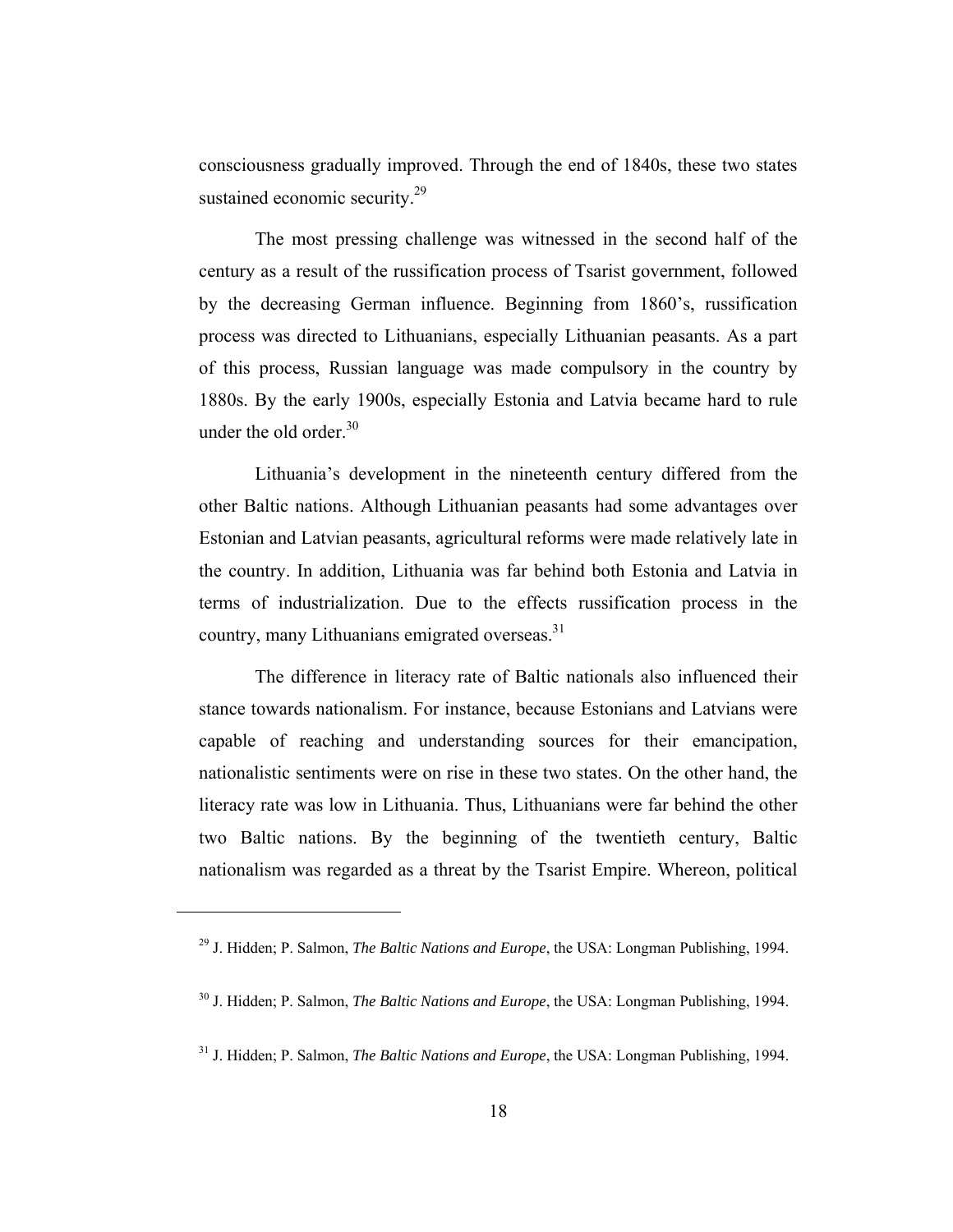parties were started to be formed initially in Estonia and Latvia. Even though the formation of political parties was also witnessed in Lithuania, their national activities had to take different forms due to Tsarist repression.

The 1905 Revolution in St. Petersburg prohibited the Baltic nations from the use of local languages. Moreover, some of their leaders were sent to either exile or faced imprisonment. After 1906, delegates who were elected for the Imperial Duma (the Representative Assembly) from the Baltic nations failed to convince the Tsarist government to take the control over their own land  $32$ 

Before the outbreak of war in 1914, there was no real German threat to Russia's Baltic provinces. As a result, Baltic Germans' loyalty was never questioned. However, Russia had to change its attitude when the German armies moved into Lithuania in 1915. In 1914 and 1915, the question was whether the demands of the Baltic nations would turn into a claim for full independence or not. In 1918, all three Baltic states saw the chance of declaring their independence and becoming the masters of their own lands.

All three Baltic States established parliamentary republics in the midst of the turmoil of the collapse of the Tsarist Empire, the *October Revolution33* in 1917, and increasing Bolshevik power. Towards the end of the First World War in 1918, Estonia, Latvia and Lithuania declared their independence. However, their independence was not recognized by the Bolshevik government until the peace treaties of Tartu, Riga and Moscow were signed in 1920. The treaties

<sup>32</sup> J. Hidden; P. Salmon, *The Baltic Nations and Europe*, the USA: Longman Publishing, 1994.

<sup>&</sup>lt;sup>33</sup> The October Revolution in Russia refers to a revolution that began with a coup d'etat on October 25, 1917. The Russian Provisional Government was overthrown and the power was given to the Soviets dominated by Bolsheviks. The Revolution was followed by the Russian Civil War between 1917 and 1922; and the creation of the Soviet Union in 1922. Barnes; Noble,  $\text{thtn:}/\text{www.sparknotes.com/history/eurobean/russianrev/section5.html}$  (Accessed on 12 December 2007).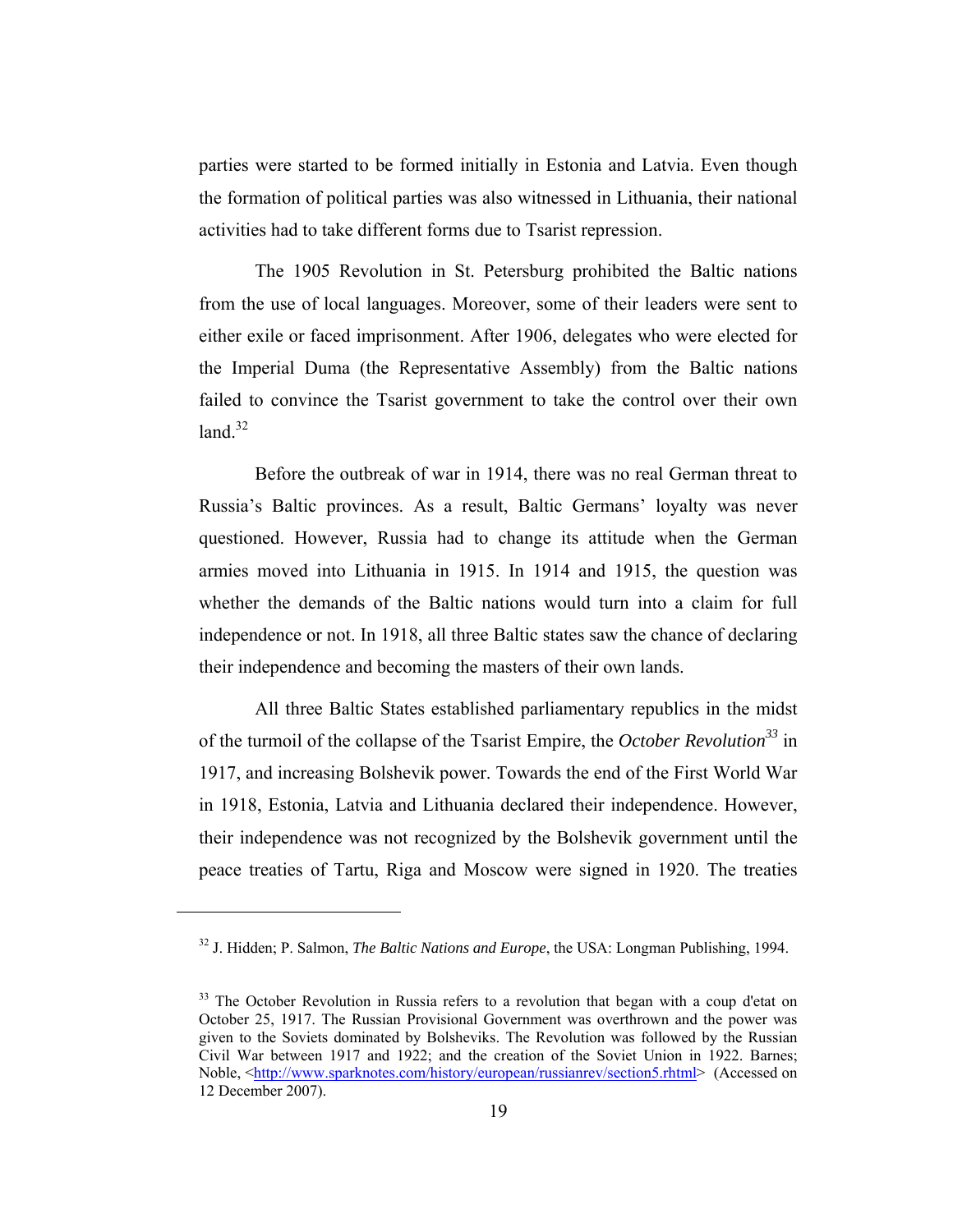ended the hegemony of the Tsarist Empire, which lasted since early 1700s until 1918. As of that period, the foreign policy of the young republics would focus on a careful balancing between the great powers, Germany and the Soviet Union in particular.

Within the abovementioned context, before making historical generalizations about the Baltic nations, the difference among Latvians, Estonians and Lithuanians should be understood. Historical differences among these three nations are often lost from view amidst the turmoil of recent events, which provides clues to the different responses given by the Baltic republics to the challenges after the dissolution of the Soviet Union. In this regard, the next section focuses on the proclamation of independence by the three Baltic states.

### **2.2 Formation of the Baltic States in the Early 20th Century**

The interwar period of independence (collapse of the Russian and German Empires during World War I) was very much important for the Baltic states, because the modern Estonia, Latvia and Lithuania emerged during this period. Estonia declared its independence on 24 February 1918 by issuing the Estonian Declaration of Independence, which demonstrated the basic principles of the new state. According to the Declaration, equality of all citizens before the law, the right to cultural autonomy of minorities, freedom of expression, religion, association and assembly were recognized.<sup>34</sup> The following year, these principles were more detailed in the 1919 Provisional Constitution. In

<sup>34</sup> Ineta Ziemele, *State Continuity and Nationality: The Baltic States and Russia*, Leiden: Martunus Nijhoff Publishers, 2005, p.17.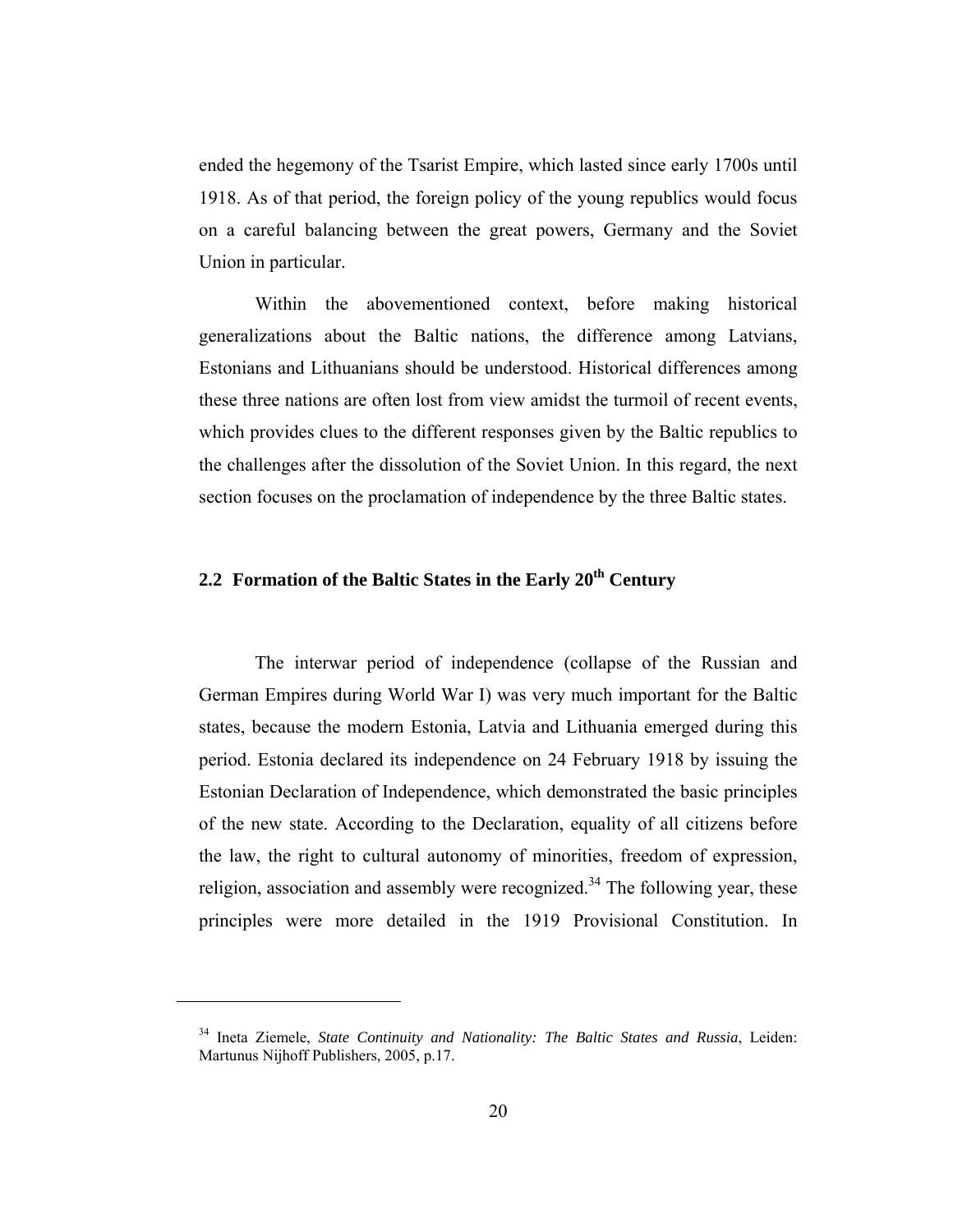compliance with the 1919 Constitution, the Estonian state was based on popular sovereignty.

Likewise, Latvia announced the Declaration of the Latvian State Council Establishing a Provisional Government of Latvia and Political Platform of the Latvian State Council, which demonstrated the basic principles of the newly independent state on 18 November 1918. Political rights of minorities and civil liberties were determined by the latter. Before the adoption of 1922 Constitution, two provisional fundamental laws, the Declaration Concerning the State of Latvia and the Provisional Constitution of the State of Latvia, were implemented in 1920. Some provisions of aforementioned laws were directly re-accepted in the 1922 Constitution, which was slightly amended after coup d'état on 15 May 1934 and remained in effect until 1940. This makes Latvia unique among the other Baltic States.<sup>35</sup>

Lithuania announced its independence on 18 February 1918. Until the Soviet occupation, Lithuania adopted three constitutions in 1922, 1928 and 1938. The 1928 Constitution was implemented by a presidential decree as a result of a coup d'état in the country. The 1938 Constitution had relatively democratic character.

All three constitutions had some provisions in common. It was stated in the constitutions of the three Baltic states that each Baltic state was "independent sovereign republic in which sovereignty belongs to the people… Second, the citizens... are free and the State guarantees their freedom."<sup>36</sup> However, the sovereignty of Estonia, Latvia and Lithuania did not last long as

<sup>35</sup> Ineta Ziemele, *State Continuity and Nationality: The Baltic States and Russia*, Leiden: Martunus Nijhoff Publishers, 2005, p.31.

<sup>36</sup> See the 1938 Constitution de la Lithuanie, published by the "Spindulys" *Societé Anonyme* (1938), reviewed by Ineta Ziemele, *State Continuity and Nationality: The Baltic States and Russia*, Leiden: Martunus Nijhoff Publishers, 2005, p.37.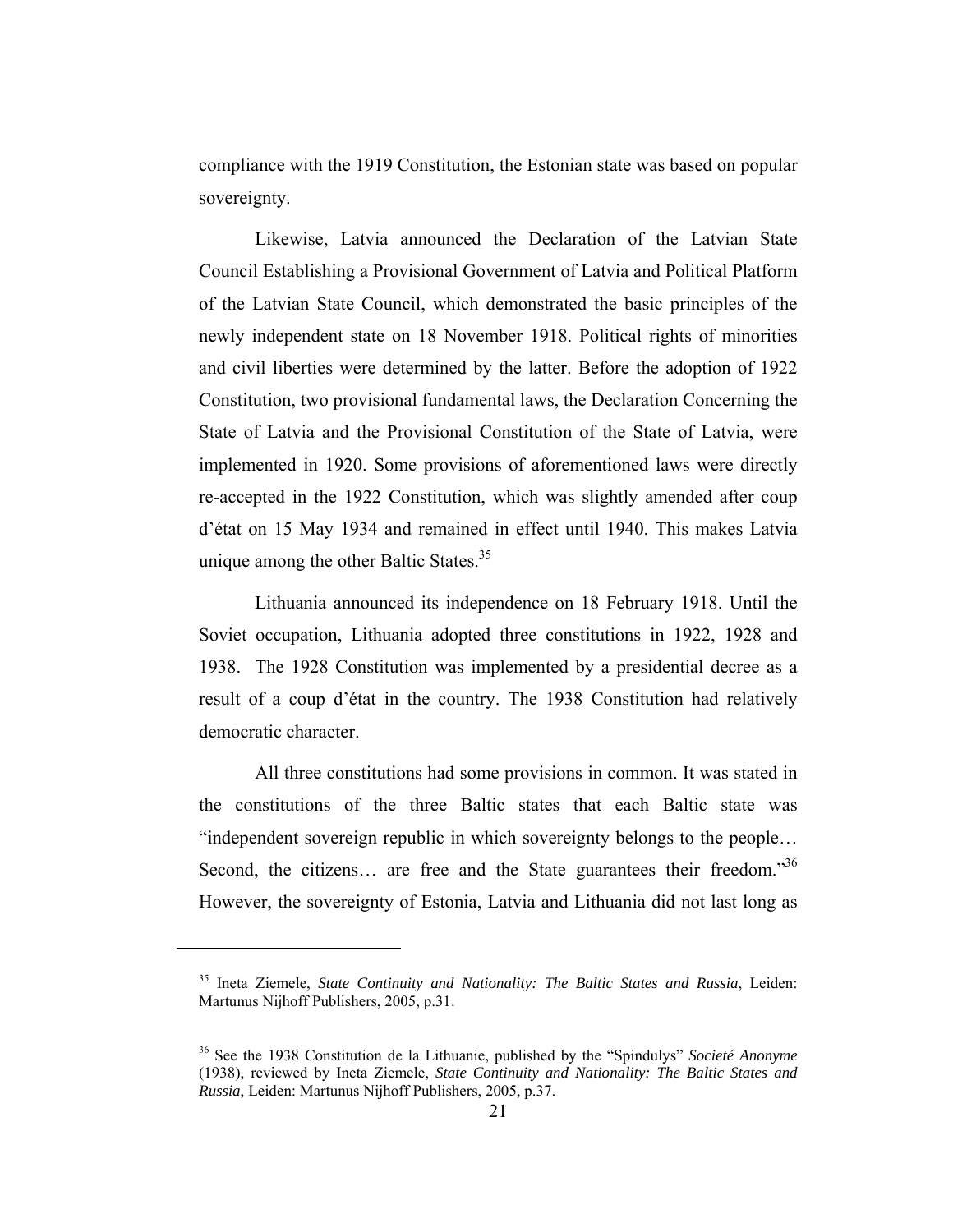all three states yielded to the collusion between Nazi Germany and the Soviet powers.

### **2.3 The Baltic States under the Soviet Rule**

By the end of the 1930s, some secret meetings and negotiations were conducted in Europe between Hitler and Stalin concerning the national sovereignty of the Baltic States of Estonia, Latvia and Lithuania. The Baltic States were subject to the international tensions, which led to the Third Reich and the Second World War. Because of being a buffer zone of the Soviet Union against fascism and the occupation by the imperial Germany afterwards, the Baltic States faced unbearable losses as a result of huge number of deportations and the Holocaust (which is known as killing of millions of Jews by the Nazis in the 1930s and 1940s. However, here the concept stands for the executions by the Soviets). $37$ 

The signals of an outbreak of war in Europe became visible towards the end of 1930s. The Estonian and Latvian representatives received declarations by the Soviet officials on 28 March 1939. The declarations stated Stalin's concerns about the loss of sovereignty in the Baltic region. In reality, the main concern of the Soviet Union was to lose these states to Germany. Both states replied that they would prefer staying neutral during the war.<sup>38</sup>

Due to the great tension between the Western powers and Germany, Stalin decided to conclude with the German Reich a non-aggression pact by

<sup>37</sup> Mike Hurtado, *World War II in the Baltics*, 2002,

<sup>&</sup>lt;http://depts.washington.edu/baltic/papers/worldwar2.htm> (Accessed on 22 April 2007).

<sup>38</sup> Mike Hurtado, *World War II in the Baltics*, 2002,

<sup>&</sup>lt;http://depts.washington.edu/baltic/papers/worldwar2.htm> (Accessed on 22 April 2007).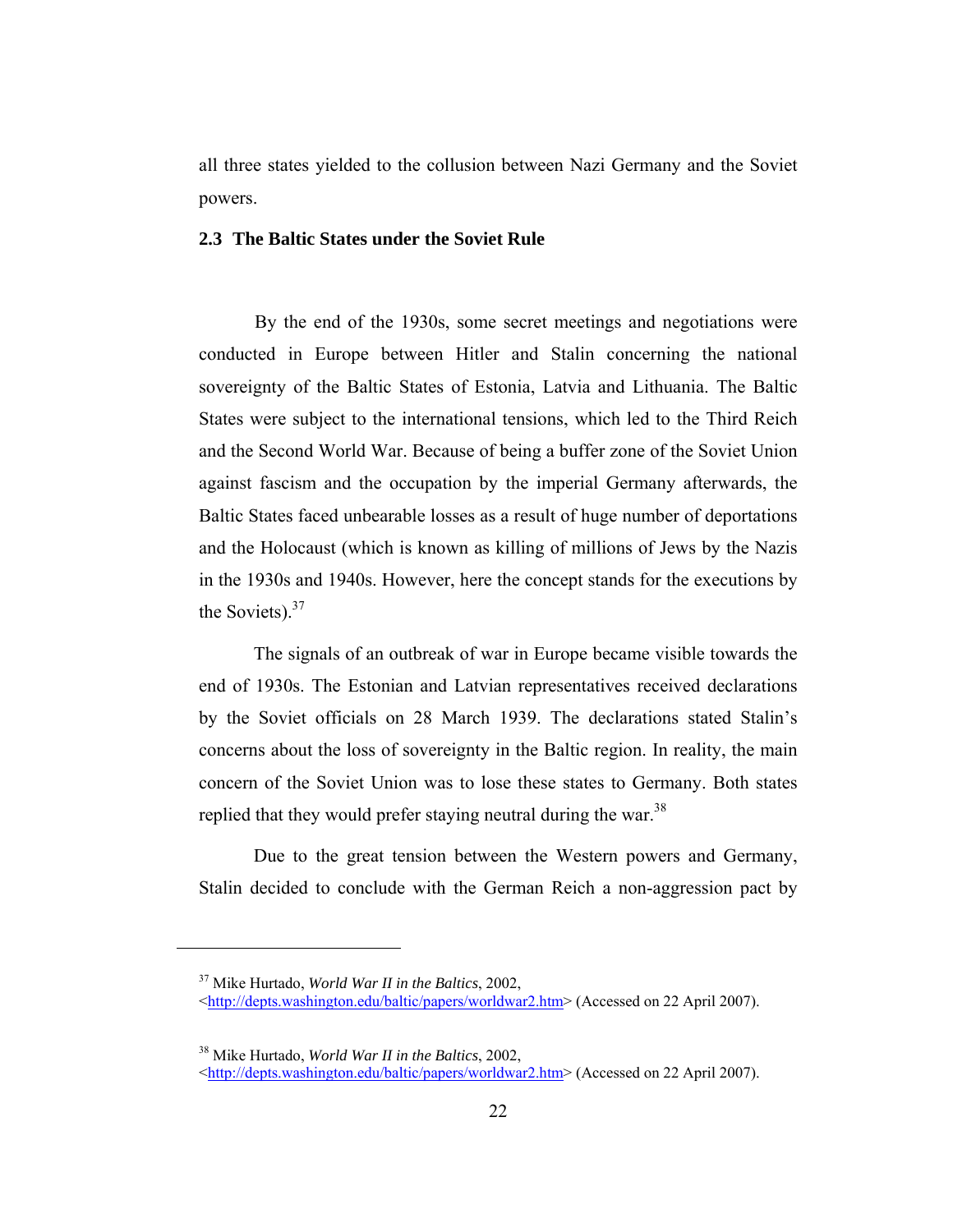reproving his relations with England and France.<sup>39</sup> In order to soften the relations with Germany, the Soviet Foreign Commissar of Jewish origin was replaced by Vyacheslav Molotov on 3 May 1939. After the recognition of Stalin's concerns, German Foreign Minister Ribbentrop gave the signal of holding secret meetings with the aim of discussing the future of Finland, Poland and the Baltic States.

Throughout the secret meetings, Stalin and Molotov demanded that Germany would not intervene with the Soviet occupation in Estonia, Latvia and Lithuania. In return, the Soviet Union would not interfere with the invasion of Poland by German forces. On 24 August 1939, the treaty, which was called as Molotov-Ribbentrop Pact, was signed between the Soviet Union and Germany.

The independence of the three Baltic states, thereby, was interrupted by the Treaty of Non-Aggression (Molotov-Ribbentrop Pact) and its Secret Additional Protocols between Germany and the U.S.S.R. on 23 August 1939. The first Secret Additional Protocol stated

[I]n the event of territorial and political rearrangements in the areas belonging to the Baltic states (Finland, Estonia, Latvia, Lithuania), the northern boundary of Lithuania shall represent the boundary of the spheres of influence of Germany and the U.S.S.R. $^{40}$ 

The Secret Supplementary Protocol to the German-Soviet Boundary and Friendship Treaty of 28 September 1939 stated that:

[T]he Secret Supplementary Protocol signed on August 23, 1939, shall be amended in item 1 to the effect that the territory of Lithuanian state falls to the sphere of influence of the U.S.S.R…. As soon as the Government of the U.S.S.R. *shall take special measures on Lithuanian territory* (italics added) to

<sup>39</sup> Mike Hurtado, *World War II in the Baltics*, 2002,

<sup>&</sup>lt;http://depts.washington.edu/baltic/papers/worldwar2.htm> (Accessed on 22 April 2007).

<sup>40</sup> Ineta Ziemele, *State Continuity and Nationality: The Baltic States and Russia*, Leiden: Martunus Nijhoff Publishers, 2005, p.19.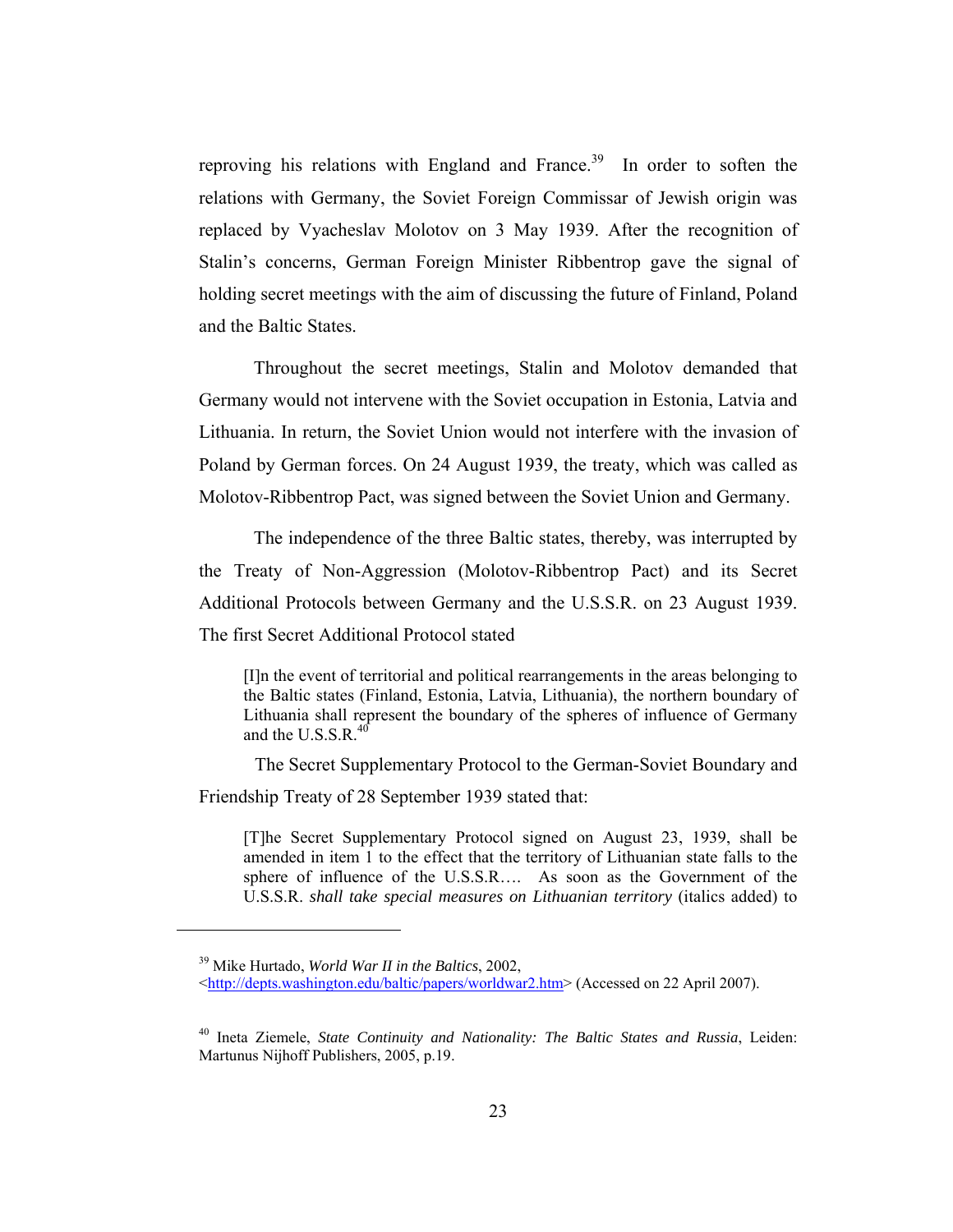protect its interests, the present German-Soviet border, for the purposes of a natural and simple boundary delineation, shall be rectified in such a way that the Lithuanian territory situated to the southwest of the line marked on the attached map should fall to Germany…41

Although many scholars such as Marek<sup>42</sup> and Crawford<sup>43</sup> later argued that the Molotov-Ribbentrop Pact violated the international law; thereby, the occupations and annexations were illegitimate. On the basis of this pact, Poland was occupied by the Nazi Germany on 1 September 1939. Afterwards, the Soviet Union focused on the annexation of the Baltic states.

The Estonian Foreign Minister was given an ultimatum in which he was said that there was need for the establishment of a Soviet military base in the Baltic region for the defense of Leningrad.<sup>44</sup> In addition, Soviet Minister Molotov threatened the Estonian government through the following statement: "If the Estonian government were to fail to admit of these necessary alterations, the Soviet Union would be forced to carry them out otherwise, employing more radical measures which might prove to be unavoidable."<sup>45</sup>

Upon this threat, the Estonian government conceded to the demands of the Soviet Union on 25 September 1939. Latvian and Lithuanian authorities

45 Mike Hurtado, *World War II in the Baltics*, 2002,

<sup>41</sup> Ineta Ziemele, *State Continuity and Nationality: The Baltic States and Russia*, Leiden: Martunus Nijhoff Publishers, 2005, p.19.

<sup>42</sup> See Krystina Marek, *Identity and Continuity of States in Public International Law*, Geneva, 1955.

<sup>43</sup> See James Crawford, *The International Law Commission's Articles on State Responsibility. Introduction, Text and Commentaries*, Cambridge University Press, 2002.

<sup>44</sup> Mike Hurtado, *World War II in the Baltics*, 2002,

<sup>&</sup>lt;http://depts.washington.edu/baltic/papers/worldwar2.htm> (Accessed on 22 April 2007).

<sup>&</sup>lt;http://depts.washington.edu/baltic/papers/worldwar2.htm> (Accessed on 22 April 2007).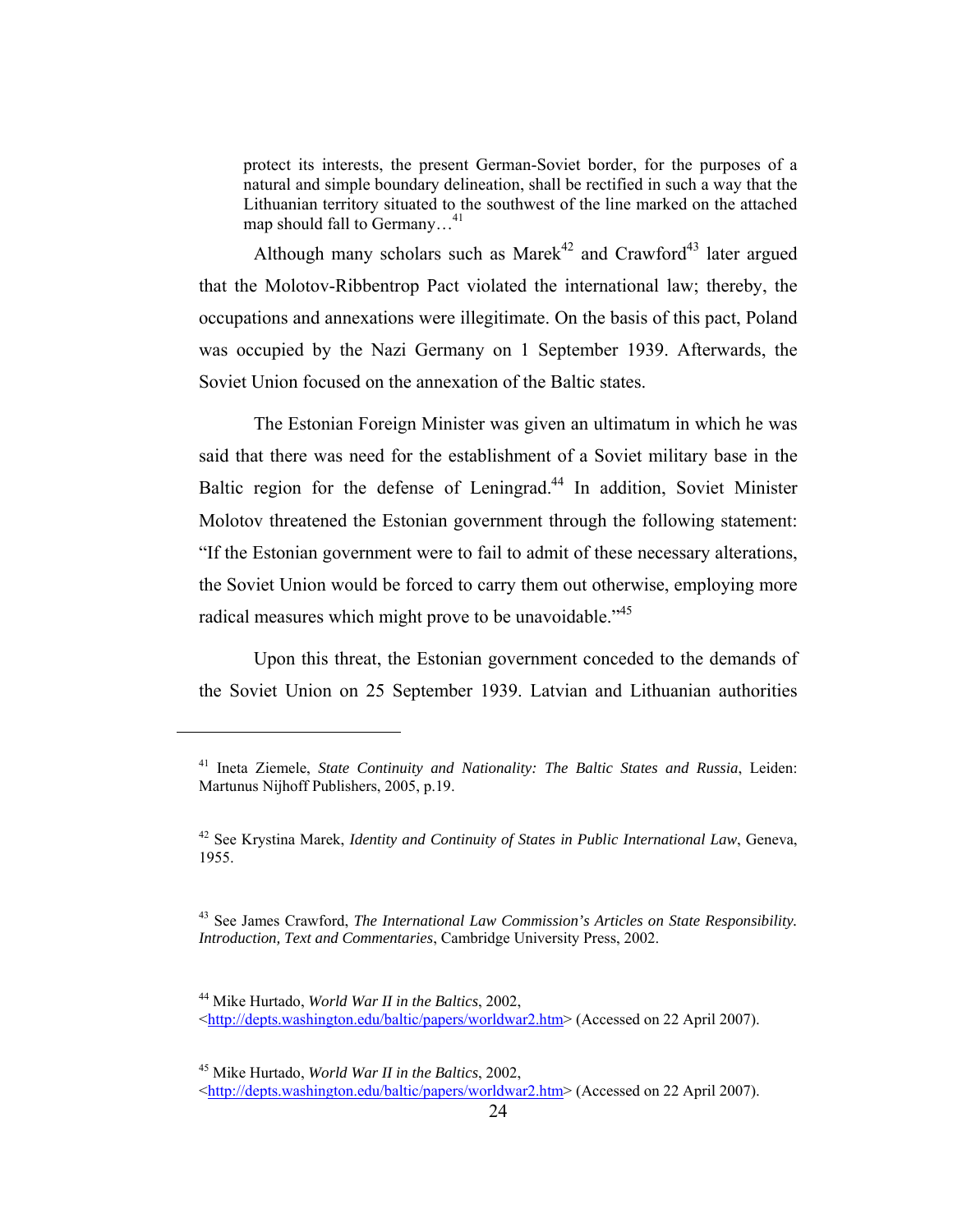were also threatened subsequently. Consequently, Latvia on 5 October 1939 and Lithuania on 10 October 1939 conceded to Stalin's demands as Estonia did. Yet, according to sources, Stalin's main goal was to fully occupy the territories of Estonia, Latvia and Lithuania. Therefore, the Baltic states were accused of forming an alliance against the Red Army.<sup>46</sup> This accusation was used as the basis for annexation. The Soviet troops eventually were sent to the Baltic states. The three Baltic states were also occupied on the same basis as Poland. In other words, Estonia, Latvia and Lithuania had disappeared from the map after the Molotov-Ribbentrop Pact of 1939, and they would soon become part of the Soviet Union.

After the annexation, the Soviet government tried to comply with the domestic law in relation to all decisions which led to the annexation of the Baltic states. All decisions were attempted to be seen as the decisions of the local governments of the Baltic states. In other words, the decisions were made as if they had been based on the free will of the Baltic peoples. So as to prove the lawfulness of the decisions, elections were hold under the presence of the Soviet troops in the three countries. Opposition candidates and nationalist leaders were withdrawn from the elections even by means of force if necessary and removed from politics. Only the official Communist Party was let represented in elections. That is to say, pro-Soviet government was forced in every Baltic state. As announced by Protocol No.56 Meeting of the Cabinet of Ministers, Declaration on Admission to the U.S.S.R. was adopted by the national parliaments of each Baltic states.<sup>47</sup>

<sup>46</sup> Mike Hurtado, *World War II in the Baltics*, 2002, <http://depts.washington.edu/baltic/papers/worldwar2.htm> (Accessed on 22 April 2007).

<sup>47</sup> Ineta Ziemele, *State Continuity and Nationality: The Baltic States and Russia*, Leiden: Martunus Nijhoff Publishers, 2005, p. 21.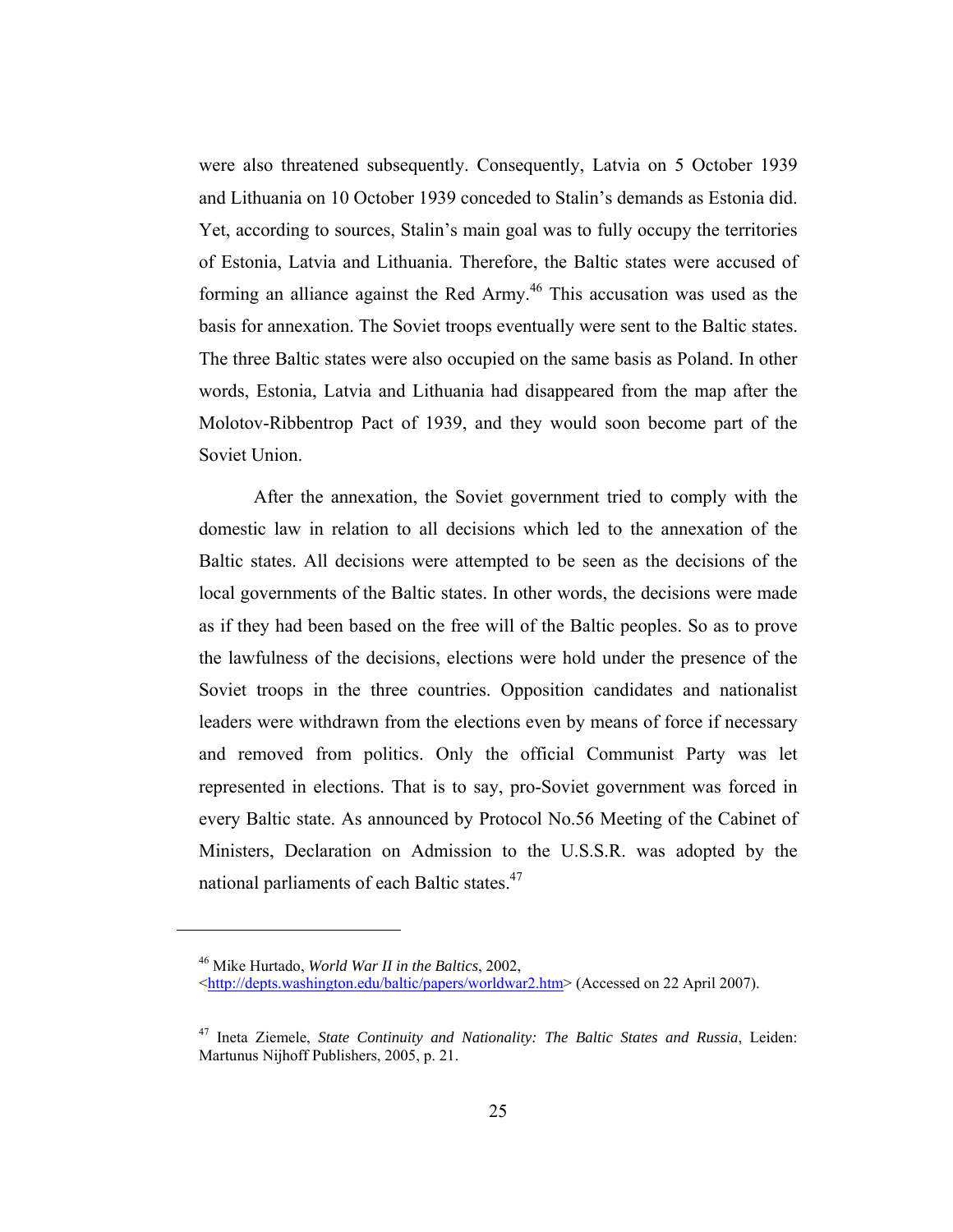Since June 1940, the Soviet secret police (NKVD) started operating in the Baltic states. Approximately three hundreds people were vanished every month. According to several research, 15,000 Estonians, 35,000 Latvians and 35,000 Lithuanians were either deported or murdered through the first years of the Soviet occupation.<sup>48</sup> There is no need to mention the losses due to the emigrations, the Second World War and on the way to the labour camps.

Through the occupation, the transportation and banking systems as well as mines and other resources were held by the Soviet Union. The right to own property was abolished. As of 1 January 1941, the Soviet Ruble was instituted as the only currency in Estonia, Latvia and Lithuania. In addition, the Catholic Church was persecuted by the Union. Furthermore, all properties were seized as property of the communist state and all monasteries were used as facilities of the Soviet army. Courses on religion were eliminated from the curriculums. Many people were hounded out of the three states because of their religious origin. This was followed by the atheist propaganda of the Union.<sup>49</sup> Aforementioned policies of the Soviet Union strengthened anti-Russian sentiments in each Baltic state.

On 22 June 1941, the Soviet Union was attacked by Germany. The German forces occupied Estonia, Latvia and Lithuania between June and August 1941. In the meantime, the Baltic states set up interim governments with the hope of recognition by Nazi Germany.<sup>50</sup> However, these countries were declared as Germany's occupied lands. After the occupation, Germany

<sup>48</sup> Mike Hurtado, *World War II in the Baltics*, 2002,

<sup>&</sup>lt;http://depts.washington.edu/baltic/papers/worldwar2.htm> (Accessed on 22 April 2007).

<sup>49</sup> Mike Hurtado, *World War II in the Baltics*, 2002, <http://depts.washington.edu/baltic/papers/worldwar2.htm> (Accessed on 22 April 2007).

<sup>50</sup> Mike Hurtado, *World War II in the Baltics*, 2002,

<sup>&</sup>lt;http://depts.washington.edu/baltic/papers/worldwar2.htm> (Accessed on 22 April 2007).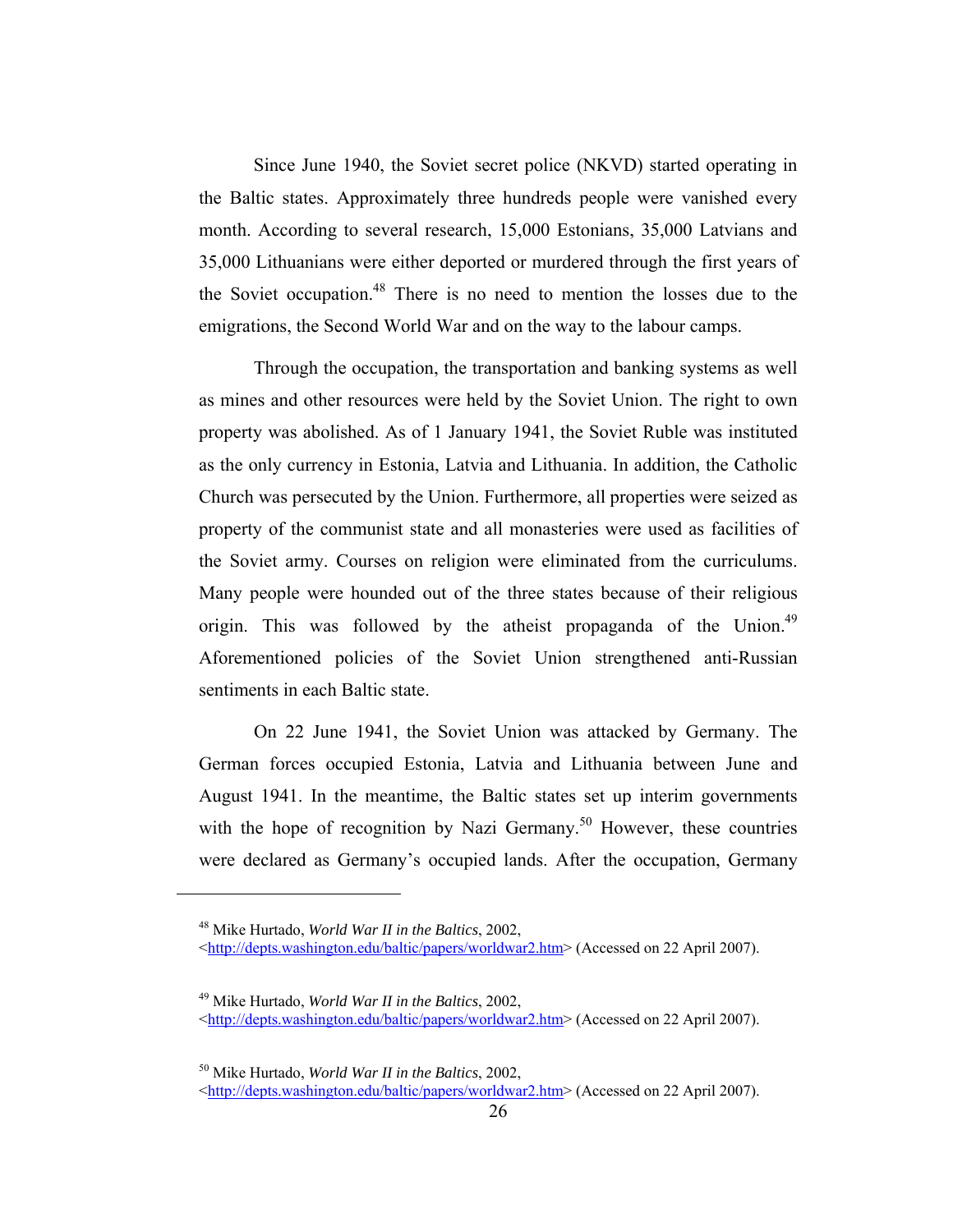appointed one commissioner to each Baltic state. Besides, German officials were sent to fulfill the administrative positions in the Baltic states.

All properties of the Red Army were taken over by the German forces. Quota application for foods and goods was implemented in cities. As a result, black market grew in the Baltics. The German Mark became the only currency in these states. The circulation of newspapers decreased due to censorship. The church was under the control of Nazi forces. Although the Nazi control was relatively smooth over religion, religious institutes were not operational in Latvia as opposed to Estonia and Lithuania.<sup>51</sup>

As of July 1941, Germans benefited from Baltic people for labor and military services on voluntary basis.<sup>52</sup> However, these services were transformed into obligation for every person between eighteen and forty-five years old by a draft law. In consequence of this new regulation, over one hundred thousand people were sent to Germany for labor services.

Furthermore, the German army benefited from the Sovietized armies of Estonia, Latvia and Lithuania. In Estonia and Latvia, the Waffen SS (Schutzstaffel) National Legions were formed in  $1942<sup>53</sup>$  These legions were responsible for Poland, Yugoslavia and Italy. The Germans tried to form a similar legion also in Lithuania; however, they did not succeed. Instead, a Lithuanian defense force was formed. By 1942, the Lithuanians were stopped from operating. Their commander together with his one hundred staff were arrested and executed.

<sup>51</sup> Mike Hurtado, *World War II in the Baltics*, 2002,

<sup>&</sup>lt;http://depts.washington.edu/baltic/papers/worldwar2.htm> (Accessed on 22 April 2007).

<sup>52</sup> Mike Hurtado, *World War II in the Baltics*, 2002, <http://depts.washington.edu/baltic/papers/worldwar2.htm> (Accessed on 22 April 2007).

<sup>53</sup> Mike Hurtado, *World War II in the Baltics*, 2002,

<sup>&</sup>lt;http://depts.washington.edu/baltic/papers/worldwar2.htm> (Accessed on 22 April 2007).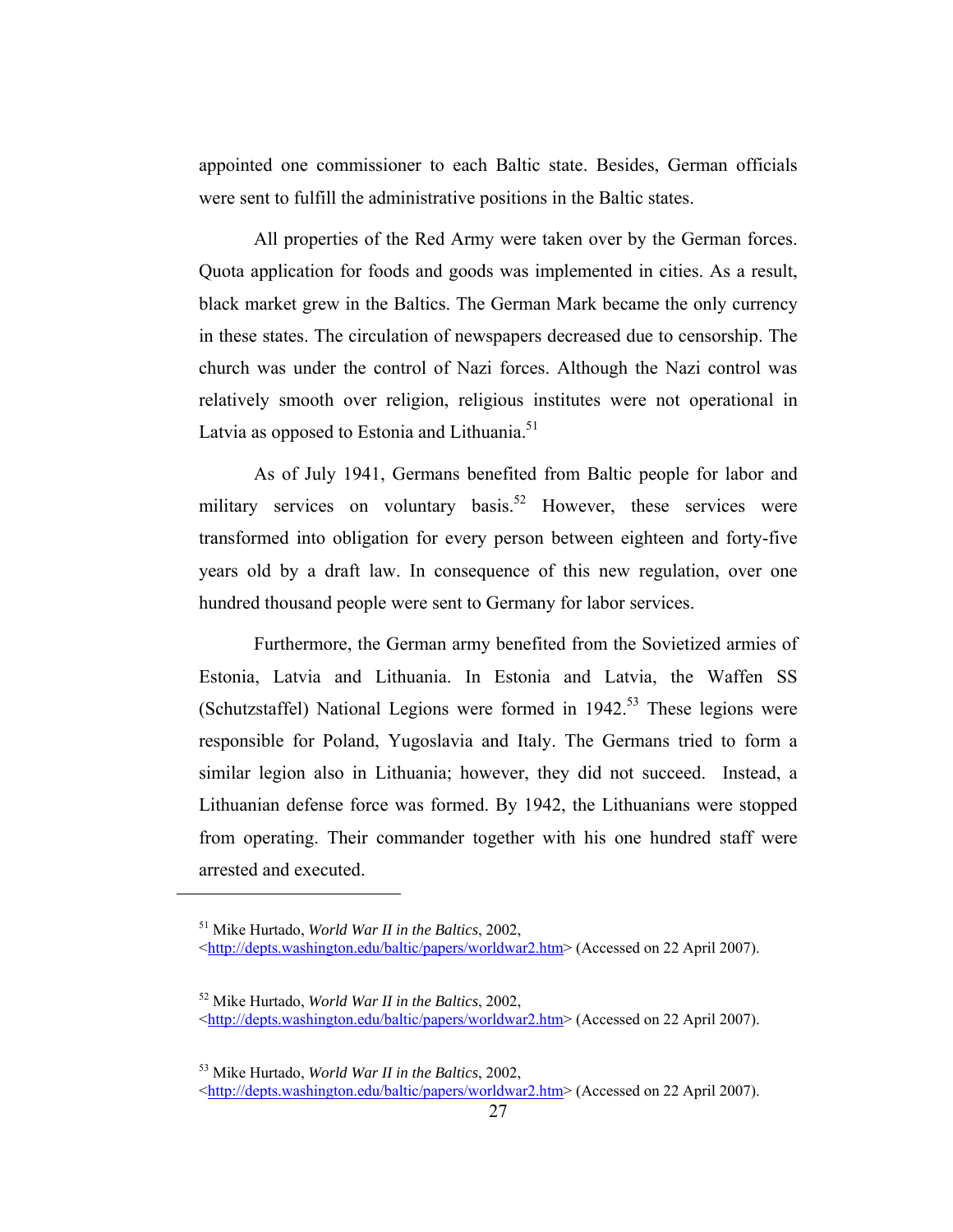Advanced elements of the German Einsatzgruppen (Special Task Forces)<sup>54</sup> and Sicherheitsdienst (Security Service of the  $SS$ )<sup>55</sup> quickly filled the void left by the advancing Wehrmacht (Armed Forces)<sup>56</sup> with the purpose of eliminating local resistance and collecting the Jewish populations for extermination.<sup>57</sup>

Due to sentiments of the Soviet retreat, local population moved all over the countries and voiced their hatred of the Bolsheviks on those who were known as Jewish. The reason behind such an attitude was the misconception of the Jewish population as Soviet supporters; or to put it differently, supporters of the Sovietization of the Baltic nations.

Ethnic Estonians, Latvians and Lithuanians became volunteers in helping German forces with the exclusion of Jewish population. The units were established out of the volunteer groups and they were instructed to commit mass executions.<sup>58</sup> By the German reoccupation, approximately five thousand Jews in Estonia, eighty thousand Jews in Latvia, and one hundred and seventy

<sup>&</sup>lt;sup>54</sup> These Special Task Forces were mobile assassination units that operated in German-occupied Europe. Death Camps Organization,

<sup>&</sup>lt;http://www.deathcamps.org/occupation/einsatzgruppen.html> (Accessed on 15 December 2007).

<sup>&</sup>lt;sup>55</sup> Sicherheitsdienst was primarily the intelligence service of the SS and the National Socialist German Workers Party **–** NSDAP (a political party in Germany between 1919 and 1945). Death Camps Organization,

<sup>&</sup>lt;http://www.deathcamps.org/occupation/einsatzgruppen.html> (Accessed on 15 December 2007).

<sup>&</sup>lt;sup>56</sup> Wehrmacht was the name of the unified armed forces of Germany from 1935 to 1945. Death Camps Organization,

<sup>&</sup>lt;http://www.deathcamps.org/occupation/einsatzgruppen.html> (Accessed on 15 December 2007).

<sup>57</sup> Mike Hurtado, *World War II in the Baltics*, 2002, <http://depts.washington.edu/baltic/papers/worldwar2.htm> (Accessed on 22 April 2007).

<sup>58</sup> Mike Hurtado, *World War II in the Baltics*, 2002,

<sup>&</sup>lt;http://depts.washington.edu/baltic/papers/worldwar2.htm> (Accessed on 22 April 2007).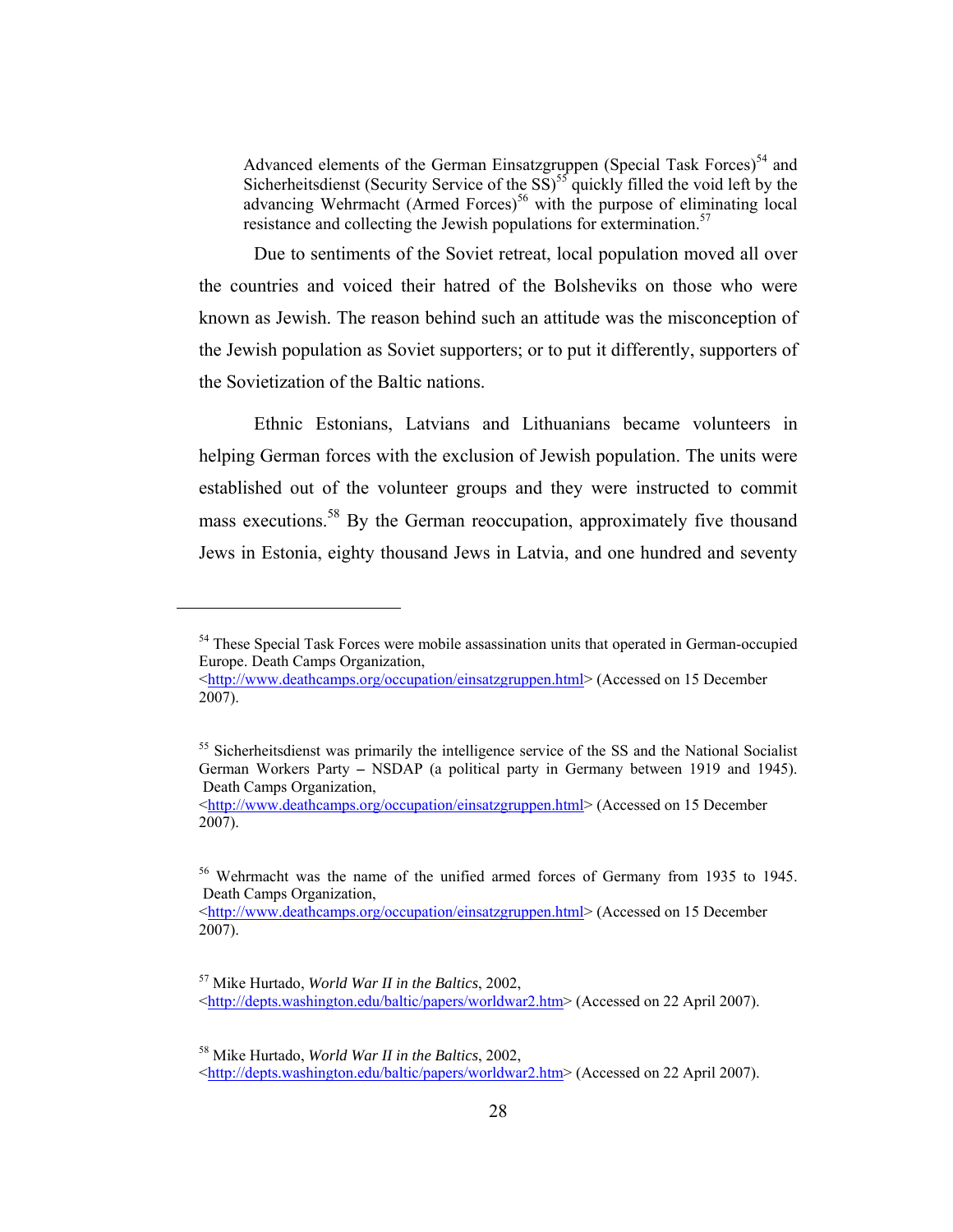thousand Jews in Lithuania were executed.<sup>59</sup> Besides, the German occupation also resulted in emigration and forced migration the same as the Soviet annexation of 1940. Around thirty-five thousand ethnic Estonians, Latvians and Lithuanians were either executed or sent to concentration camps in Germany.<sup>60</sup>

In 1944, the Soviet Union reoccupied most parts of the Baltic region. During the reoccupation, the Balts faced rapes, deportations and executions, notwithstanding the strong resistance by the Baltic legionnaires and partisan groups. After the annexation, these resistance groups were charged with war crimes. Most of them were deported following the Second World War. In 1944- 1945 – after the withdrawal of the German troops – when the Soviets consolidated their hegemony again, 30,000 Estonians, 70,000 Latvians and 50,000 Lithuanians were either executed or deported. Stalinist terror reached its apex in 1946-1953 when – in particular because of the collectivization of agriculture – 80,000 Estonians, 100,000 Latvians and 260,000 Lithuanians died either by bullets or by the Siberian cold. The aim of these deportations was to prevent any kind of resistance towards the Soviet domination in three Baltic states. $61$ 

59 Mike Hurtado, *World War II in the Baltics*, 2002, <http://depts.washington.edu/baltic/papers/worldwar2.htm> (Accessed on 22 April 2007).

60 Mike Hurtado, *World War II in the Baltics*, 2002,

<sup>&</sup>lt;http://depts.washington.edu/baltic/papers/worldwar2.htm> (Accessed on 22 April 2007).

<sup>61</sup> Jeroen Bult, "Everyday Tensıons Surrounded by Ghosts From the Past: Baltic-Russian Relations Since 1991" in Heli Tiirmaa-Klaar; Tiago Marques (eds.), *Global and Regional Security Challenges: A Baltic Outlook*, North Atlantic Treaty Organisation, Tallinn: Tallinn University Press, 2006, p.130,

<sup>&</sup>lt;http://www.iiss.ee/files//Baltic%20Outlook%20Final%201.pdf> (Accessed on 13 October 2007).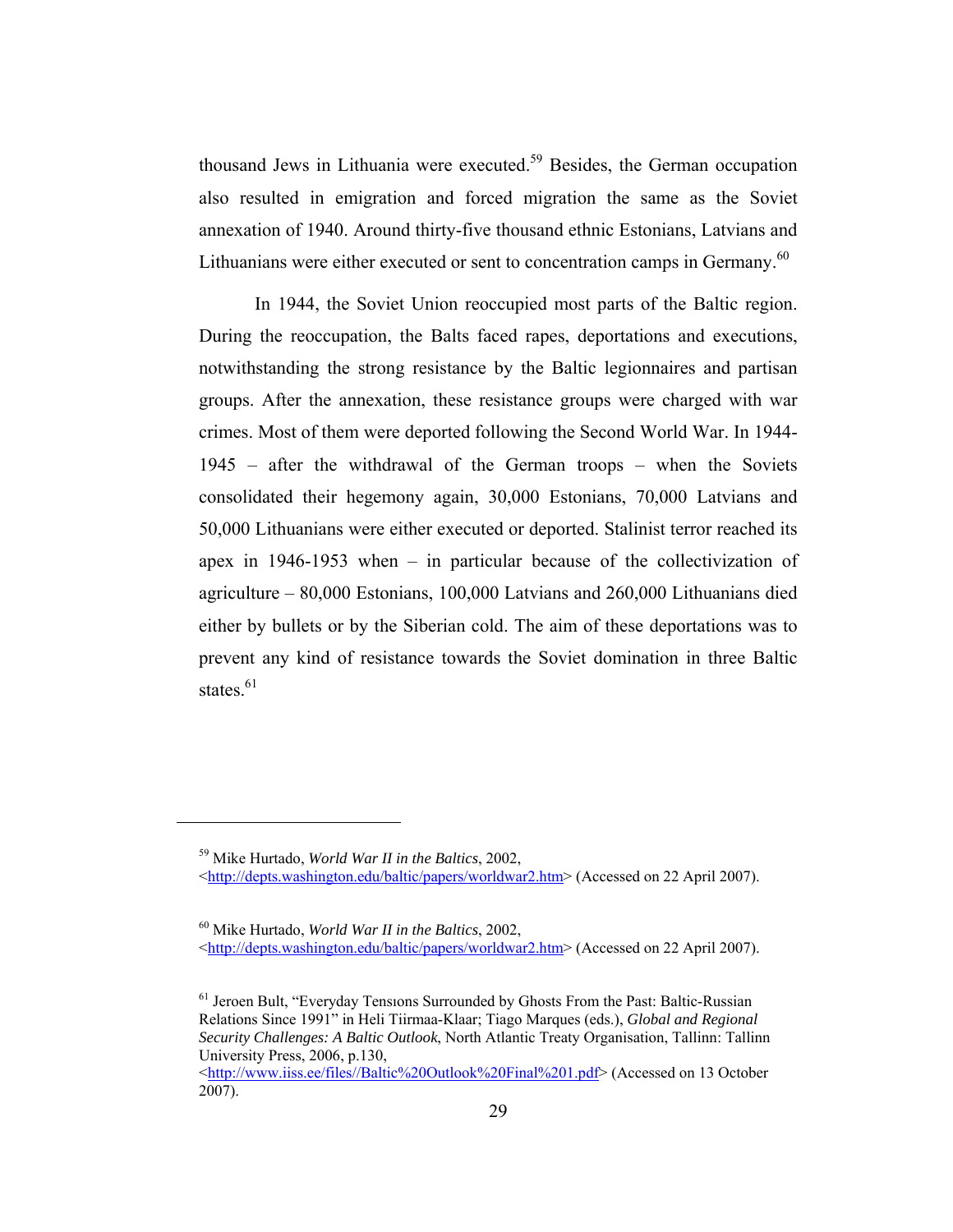#### **2.4 The Baltic Non-Recognition of the Soviet Annexation**

Through the annexation period, the Soviet regime was opposed by the Baltic nations in various forms. Estonia and Latvia tried to restore their independence by forming independent governments until the re-imposition of the Soviet annexation in 1944. Yet, these efforts were supported neither by the German forces on Baltic territory nor by the Western powers.<sup>62</sup>

After the reimposition of the Soviet occupation in 1944, the war of national partisans started in Estonia, Latvia and Lithuania with an extensive public support, which lasted until mid-1950s. Throughout the period, the Soviet Union attempted to restrain the resistance either by using physical or psychological means. The second method caused severe damages in the minds of the Baltic people. $63$ 

One of the attempts of the Soviet Union was the restructuring the Estonian and Latvian Communist Parties. The ruling elite were replaced by the communists from the Union. Everything was under control of the Communist Party. The only way to reach information and other resources was to be obedient to the Party. Consequently, the Soviet system very much limited free thinking in both countries. The educational programmes were also designed in a way to prevent opposition in these societies. On the other hand, the Union was not successful in changing the structure of the Lithuanian Communist Party.

<sup>62</sup> Mike Hurtado, *World War II in the Baltics*, 2002,

<sup>&</sup>lt;http://depts.washington.edu/baltic/papers/worldwar2.htm> (Accessed on 22 April 2007).

<sup>63</sup> Romuald J. Misiunas; Rein Taagepera, *The Baltic states Years of Dependence 1940-1980,* Berkeley, Los Angeles, 1983, pp.15-91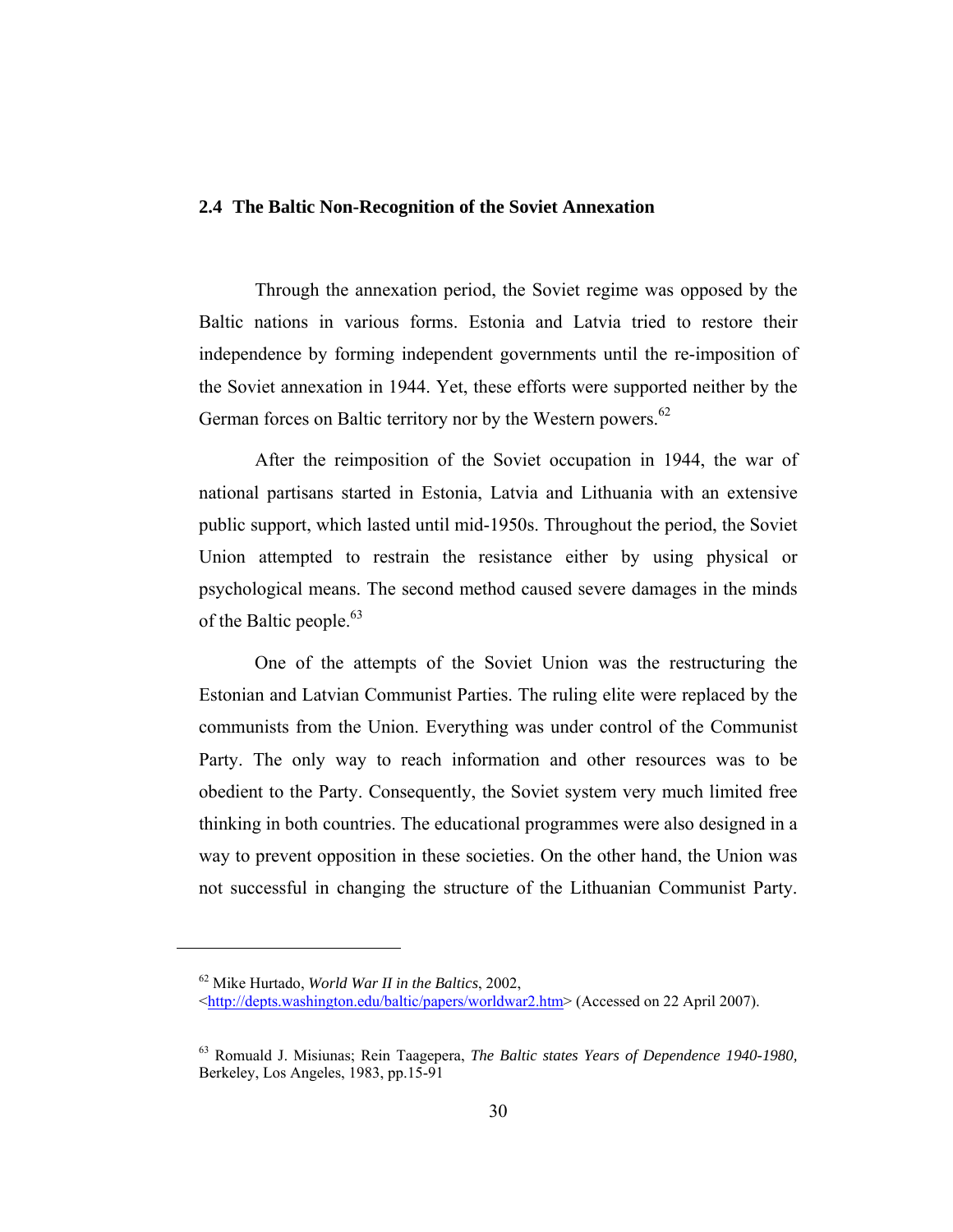The Party in Lithuania employed all the means of the Soviets, such as funds to the advantage of the country. $64$ 

Between 1948 and 1949 more extensive deportations were realized. Many soldiers and civilians, including women and children were sent to exile. In 1949, the mass deportations obliterated the big farmers and, therefore, created resistance against collectivization of agriculture in the Baltics. The Baltic states lost approximately 30 per cent of their population between 1940 and 1953.<sup>65</sup> As a result, these deportations reinforced anti-Russian sentiments in the Baltics.

The losses, which were balanced by positioning Soviet military forces and personnel in the Baltic states, included the political and economic elite of the countries. Under the Soviet control, the economy was transformed into a centrally planned economy, agriculture was collectivized and religion was staunched. Therefore, dissidents emerged in every Baltic state.<sup>66</sup> The Soviets invested a lot in the Baltic states. Thus, the region has been industrialized and urbanized. Furthermore, relatively high-tech production was introduced. Through the industrialization and collectivization of the Baltic states, many Soviet nationals were sent to these countries as workers, especially to Estonia and Latvia.

<sup>64</sup> Mike Hurtado, *World War II in the Baltics*, 2002,

<sup>&</sup>lt;http://depts.washington.edu/baltic/papers/worldwar2.htm> (Accessed on 22 April 2007).

<sup>65</sup> Norgaard, 1996, p.37, in Lowell W. Barrington, "The Domestic and International Consequences of Citizenship in the Soviet Successor States", *Europe-Asia Studies*, Vol.47, No.5, July 1995, p.137.

<sup>66</sup> See Jeanette A. Hanh; Gina Peirce, *The Baltic States: Estonia, Latvia, and Lithuania*, the Center for Russians and East European Studies, University for International Studies, University of Pittsburgh, 2005.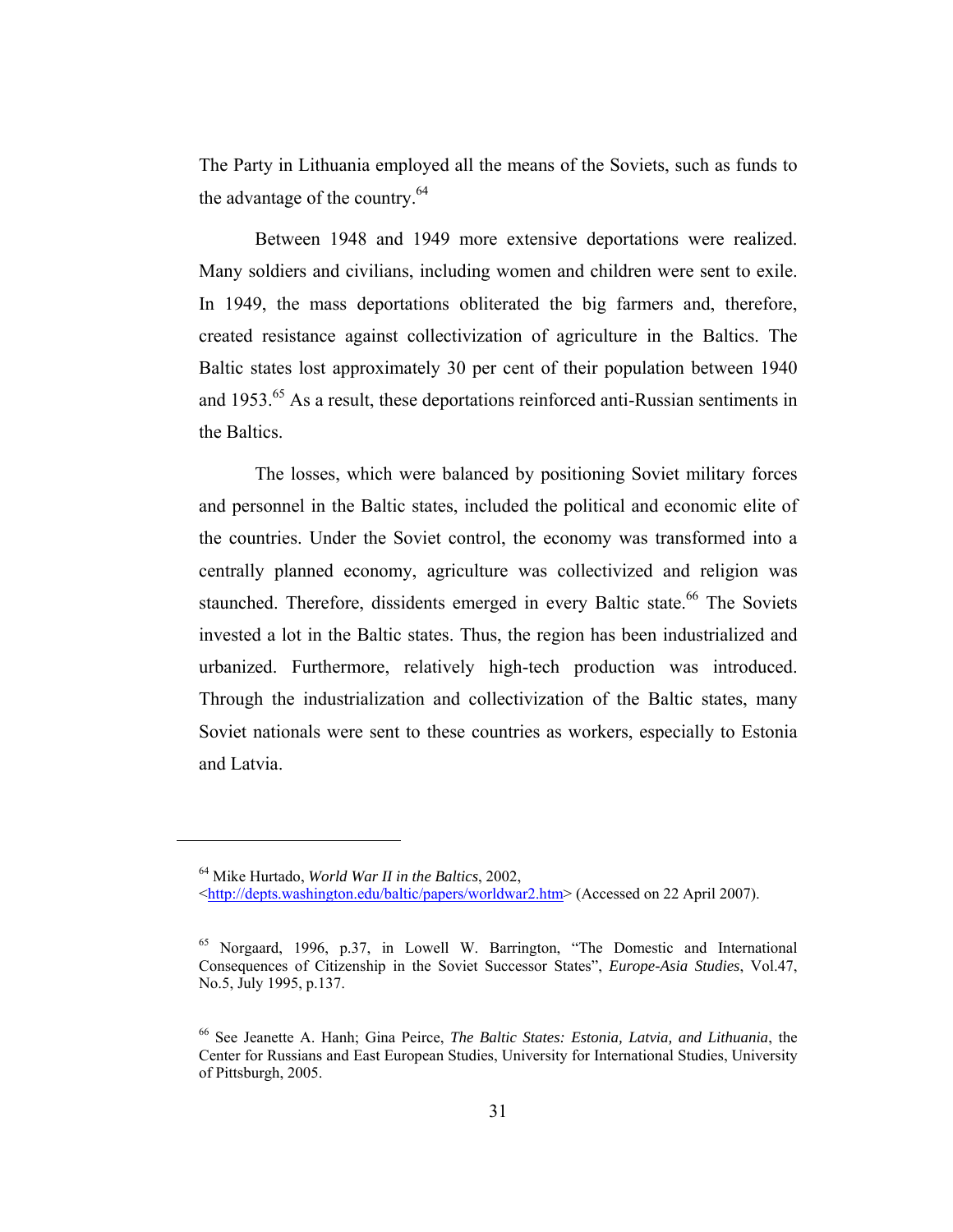Consequently, living standards in the region reached above average. Armin Bohnet and Norbert Penkaitis state that Estonia and Latvia had been leading the way on socio-economic basis in the Union.<sup>67</sup> As also underlined by Ziemele, this was also one of the reasons of Russian influx in the Baltic states. The Estonians and Latvians experienced great influx of Russian migrants, who were employed in the industry, fishery and in the ports of Tallinn and Riga. These migrants were regarded as danger to Estonian and Latvian national identities. Romuald J. Misiunas stated the followings within this context:

The policies of the Soviet government through the post-war period reinforced the perception of a threat to the very national existence of the three peoples. Rightly or wrongly, development of large-scale industrial projects came to be considered, especially in Estonia and Latvia, a conscious effort on the part of the Russians to dilute and even perhaps extinguish altogether the indigenous national identities through the rapid introduction of inassimilable immigrant laborers for the most part Russians, who were viewed mostly as boorish louts.<sup>68</sup>

However, Estonians and Latvians succeeded in protecting the local culture despite the russification process of the Soviet Union. There was an information flow from outside the country, particularly from those, who fled from the country during occupation. Therefore, although there was a tight Soviet control over Estonians and Latvians, nationalist sentiments were carried on and anti-Sovietizm was on rise in both countries. On the other hand, as Lithuania's economy was based on agricultural products, it was not affected by the industrialization attempts of the Soviet Union as other two Baltic states did.

<sup>67</sup> See Dietrich Andre Loeber, V. Stanley Vardys, and Laurance P.A. Kitching, *Regional Identity Under Soviet Rule: The Case of The Baltic States*, the Association for the Advancement of Baltic Studies, No.6, N.J.: Hackettstown, Institute on the Study of Law, Politics and Society of Socialist States, 1990.

<sup>68</sup> Romuald J. Misiunas, "National Identity and Foreign Policy in the Baltic states", in Frederick Starr (ed.), *The Legacy of History in Russia and the New States of Eurasia,* M.E. Sharpe, London, 1994, p.98.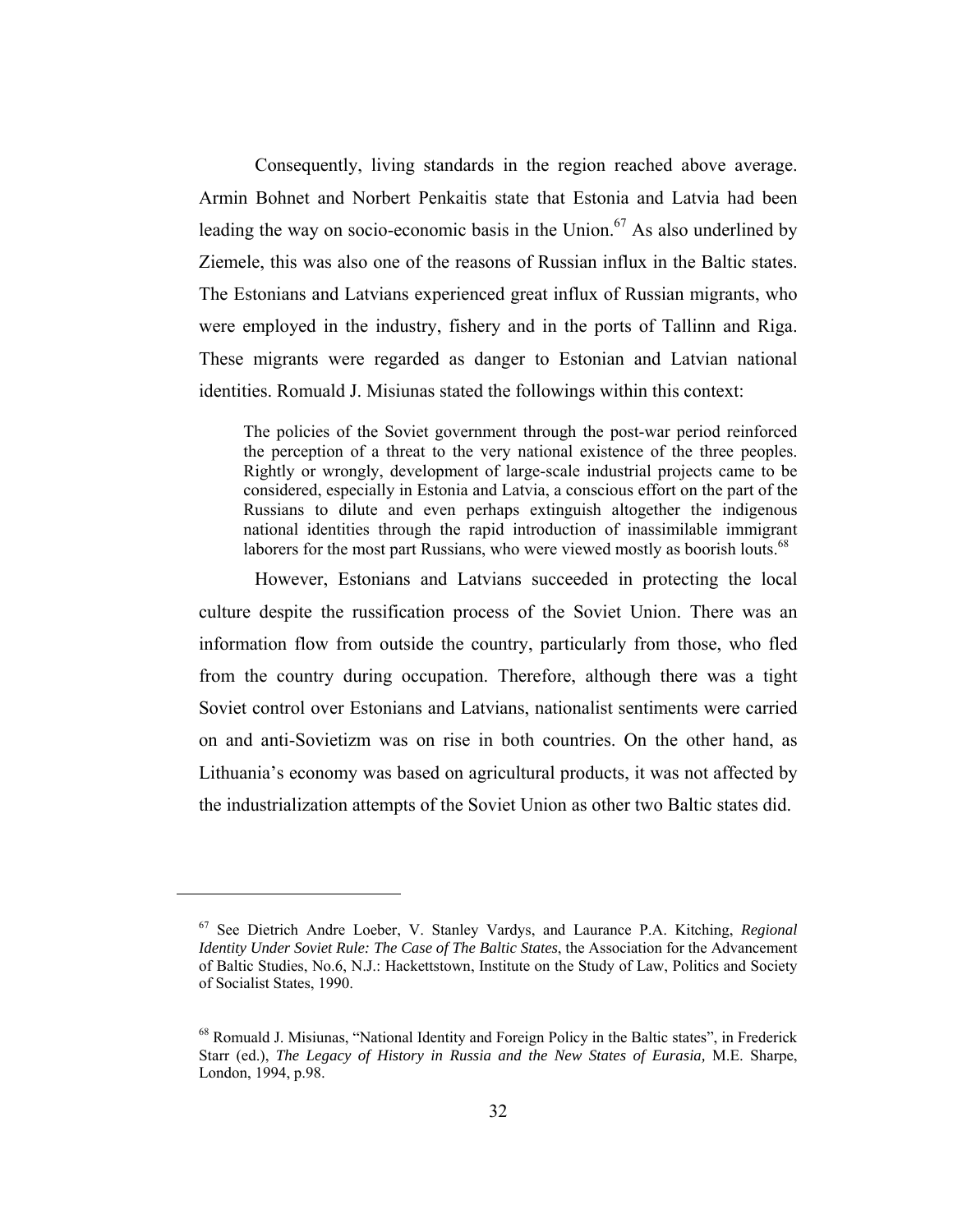Although repression would decrease after Stalin's death, it was observed that the human rights situation remained abominable, during the Brezhnev era in particular. The Soviet occupation and russification process followed during 1970s had severe consequences for each Baltic state.<sup>69</sup>

The Baltic states, Latvia in particular, did not realize that the state was subject to the long term annexation of the Soviet Union. In the meantime, the Soviet Union tried to interpret several accords as the recognition of its new borders after the annexation. The border principle of the Helsinki Final Act of the Conference on Security and Co-operation in Europe (CSCE) in 1975 was one of these accords. In relation to the border principle in the Final Act, Western states affirmed that they could not have accepted such principles if they did not comply with the international law. In this manner, the Baltic question kept its importance for decades for many international organizations.

The Parliament Assembly of the Council of Europe (PACE) passed a decree on 28 January 1987, which stated that "the incorporation of the three Baltic states into the Soviet Union [was] a flagrant violation of the right to selfdetermination of peoples, and that it remains unrecognised by the great majority of the European states". Within this context, Ziemele also states the followings:

The resolution noted that "serious violation of human rights and the right to selfdetermination" were taking the place and called for Soviet respect for these rights. It also noted that the borders were still not fixed in Europe after World War II and that the *Helsinki Final Act* provided for the possibility to change them in accordance with international law. PACE did not support the view that with the adoption of the *Helsinki Final Act* the post-war borders in Europe are frozen.70

<sup>69</sup> Ineta Ziemele, *State Continuity and Nationality: The Baltic States and Russia*, Leiden: Martunus Nijhoff Publishers, 2005, p.26.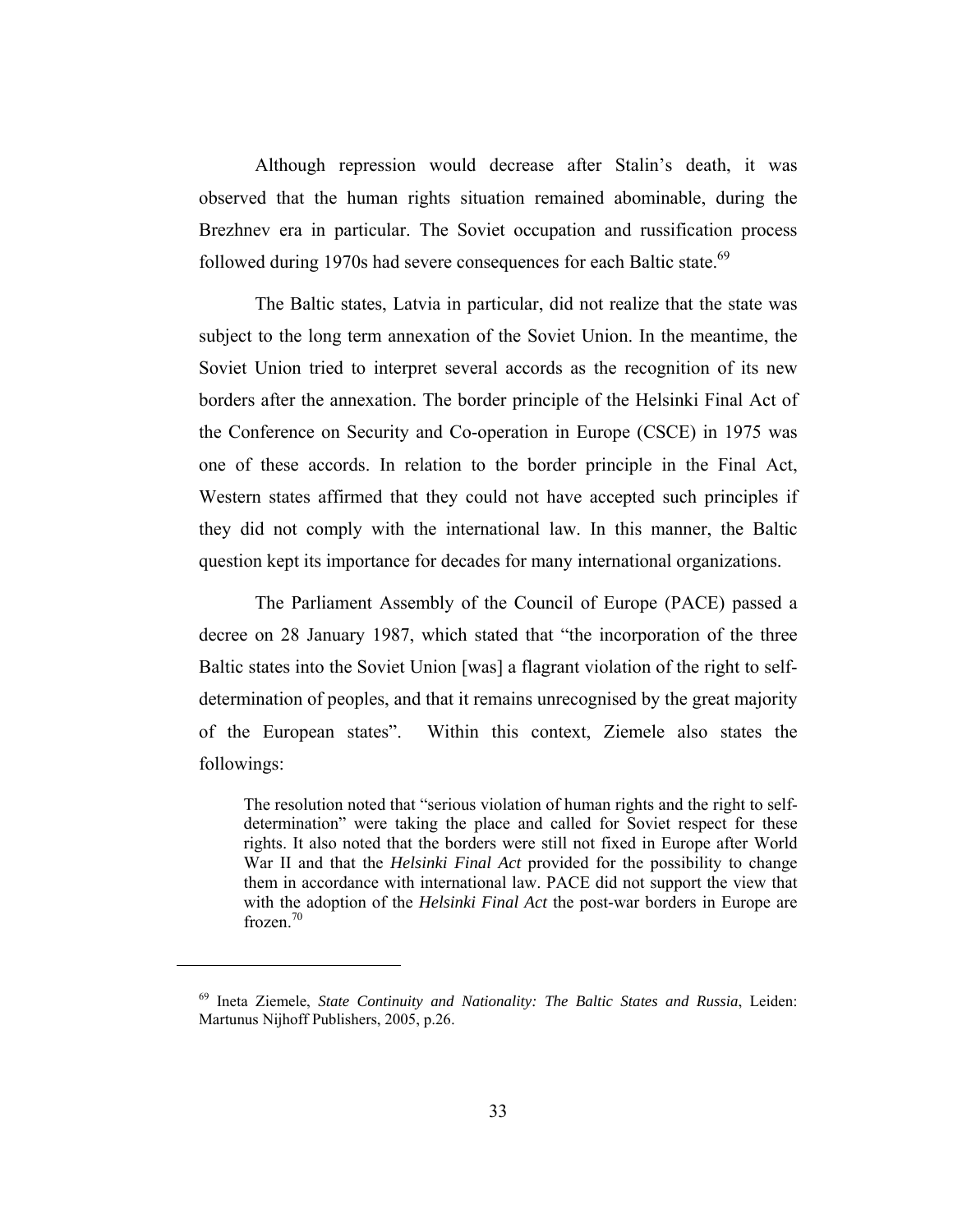Although there is a tendency of generalizing the recent history of the Baltic states, the reaction of these republics towards the Soviet annexation, or their way of coping with the Soviet regime slightly differed from each other. This difference was mostly linked to the demographic data. It is observed that the russification and sovietization policies dramatically changed the demographic, social and economic landscape of the Baltic states in favor of non-Balts in these countries, Estonia and Latvia in particular.

In Estonian case, the percentage share of Estonian population dropped from approximately 90 per cent to 60 per cent within a century due to industrialization policies of the Soviets. Through the early twentieth century, Estonians had made up 87.7 per cent of the total population. They were followed by Russians (8.2 per cent) and Germans (1.7 per cent). By the late 1980s, Estonians made up 61.5 per cent, Russians 30.3 per cent, Ukrainians 3.1 per cent, Belarusians 1.8 per cent and others 8.2 per cent of whole population.<sup>71</sup>

The demographic situation in Latvia was more problematic compared to other two Baltic states. Latvia experienced the highest population growth in Europe between 1959 and 1989 as a result of immigration from other states of the Soviet Union (due to industrialization policies of the Soviet Union). According to the 1989 data, whereas Latvians made up only 52 per cent of the population, Russians constituted 34.0 per cent, Belarusians 4.5 per cent, Ukrainians 3.4 per cent, Poles 2.3 per cent, Lithuanians 1.3 per cent, Jews 0.9 per cent, and others less than 2 per cent of the Latvian population.<sup>72</sup>

<sup>&</sup>lt;sup>70</sup> See Council of Europe Parliamentary Assembly Resolution 872 (1987) On the Situation of the Baltic Peoples, 28 January 1987, available at <http://assembly.coe.int/Documents/Adopted-Text/ta87/ERES872.htm> (Accessed on 27 August 2007).

<sup>71</sup> Estonian Institute, *Ethnic Issues in Estonia*, October 1996.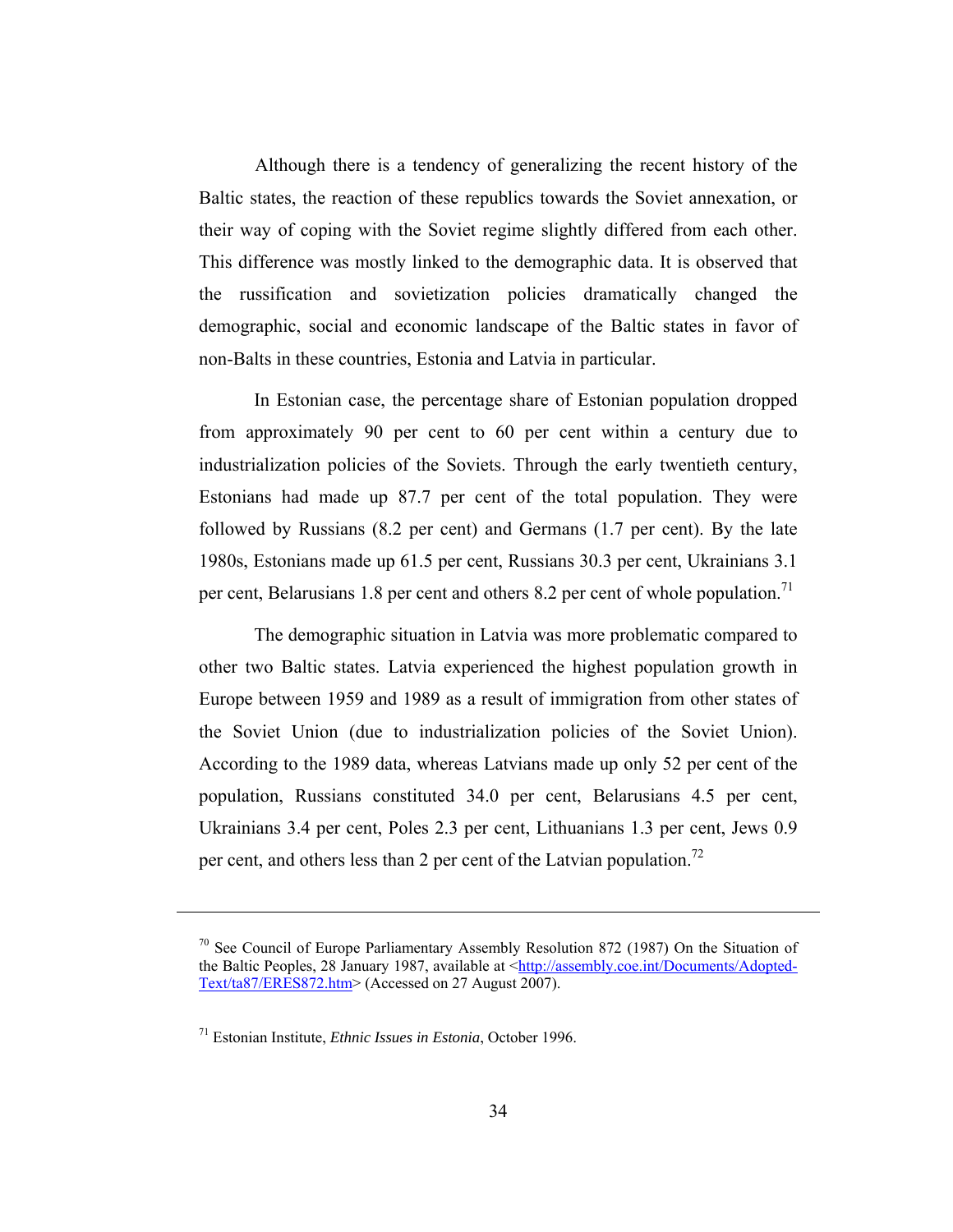Compared to Estonia and Latvia, Lithuania did not experience such a big Russian influx from the other parts of the Union, because the country as an agrarian state did not need additional work force from the other parts of the Union. Therefore, Lithuanians have always constituted the majority in the population. To be more specific, Lithuanians made up 79.6 per cent, Russians 9.4 per cent, Poles 7 per cent, Belarusians 1.7 per cent, Ukrainians 1.2 per cent, Jews 0.3 per cent, Latvians 0.1 per cent, Germans 0.1 per cent, and others 0.6 per cent of Lithuanian population.<sup>73</sup> All these differences determined their struggle for independence between 1990 and 1991 periods.<sup>74</sup>

#### **2.5 The Restoration of the Baltic Independence**

 $\overline{a}$ 

Not only the Baltic states but also whole Soviet history was deeply affected by Mikhail Gorbachev's policies of *glasnost* (openness) and *perestroika* (restructuring).<sup>75</sup> Glasnost damaged the official theory of the Soviet Union. The discussions opened deep-seated complaints among national

<http://www.foreignaffairs.org/19910301faessay6055/zvi-gitelman/glasnost-perestroika-andantisemitism.html> (Accessed on 27 October 2006).

<sup>72</sup> Dzintra Bungs, *The Shifting Political Landscape in Latvia*, RFE/RL Research Report, Vol.2, No.12, 19 March 1993, pp.28-34.

<sup>&</sup>lt;sup>73</sup> Walter C. Clemens, "Baltic Identities in the 1990s, Renewed Fitness", in Roman Szporluk (ed.), *National Identity and Ethnicity in Russia and the New States of Eurasia*, London: M.E.Sharpe, 1994, p.200.

<sup>74</sup> Juris Dreifelds, "Latvia in Transition", New York: Cambridge University Press, 1996, 214 pp., reviewed by Robert Legvold, *Foreign Affairs*, September/October, 1996.

 $75$  "The glasnost, or openness, unleashed by President Mikhail Gorbachev has permitted suppressed anti-Semitic instincts to appear on the public agenda, and perestroika, or economic restructuring, has opened entrepreneurial opportunities." Zvi Gitelman, **"**Glasnost, Perestroika and Antisemitism," *Foreign Affairs,* Spring, 1991,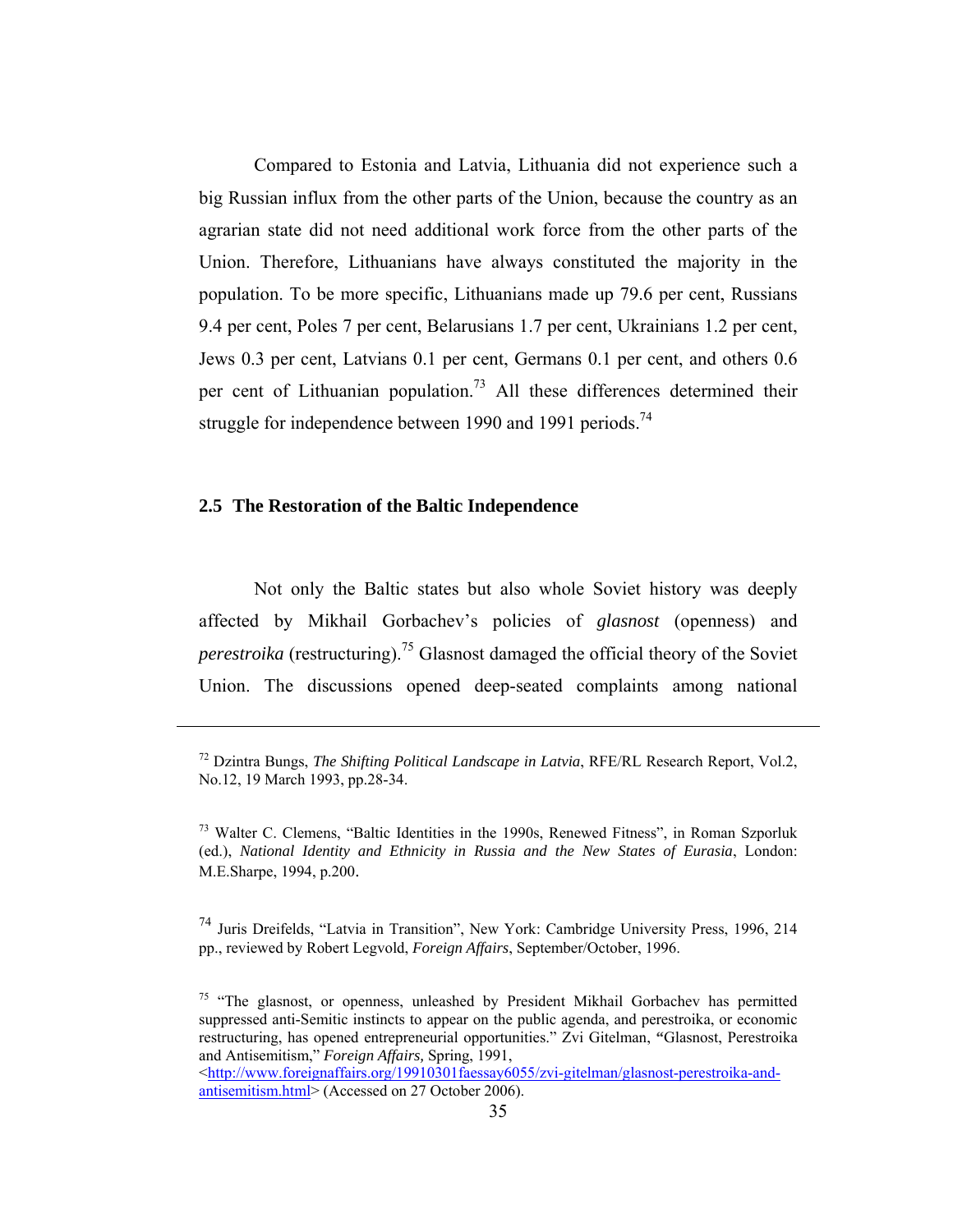minorities. These complaints were directed not only towards the Russian majority, but also other nations in the Union. The demands of the national intelligentsia for cultural, economic and political autonomy were on the increase<sup>76</sup>

These discussions brought two different solutions to the agenda. According to the first one, the fourteen non-Russian states would demand extensive economic and political autonomy. The first solution foresaw strong republics with a strong centre. This was favoured by Gorbachev, given that it would keep the nation together. Besides, this approach would comply with his plan for democratization. Another solution was the "dismemberment of the empire", which would mean the reversal of Russian history.<sup>77</sup>

The most solemn dispute came from the three Baltic states of Estonia, Latvia and Lithuania. These three states tried to test the limits of Gorbachev's "democratization". First, economic autonomy was demanded by stating that they were supporters of *perestroika*, the decentralization of the top-heavy economy. Second, they insisted on practicing their own religions, as well as (re) writing their own history. Later on, the national languages of three Baltic states gained official ground. Finally they declared that their Communist parties would be independent from the one in Moscow. In the end, all these developments led to the inevitable talk of secession.<sup>78</sup>

<sup>76</sup> Wayne C. McWilliams; Harry Piotrowski, *The World Since 1945, A History of International Relations*, London: Lynne Rienner Publishers, 2001, pp.495-519.

<sup>77</sup> Zvi Gitelman, **"**Glasnost, Perestroika and Antisemitism", *Foreign Affairs,* Spring, 1991, <http://www.foreignaffairs.org/19910301faessay6055/zvi-gitelman/glasnost-perestroika-andantisemitism.html> (Accessed on 27 October 2006).

<sup>78</sup> Wayne C. McWilliams; Harry Piotrowski, *The World Since 1945, A History of International Relations*, London: Lynne Rienner Publishers, 2001, pp.495-519.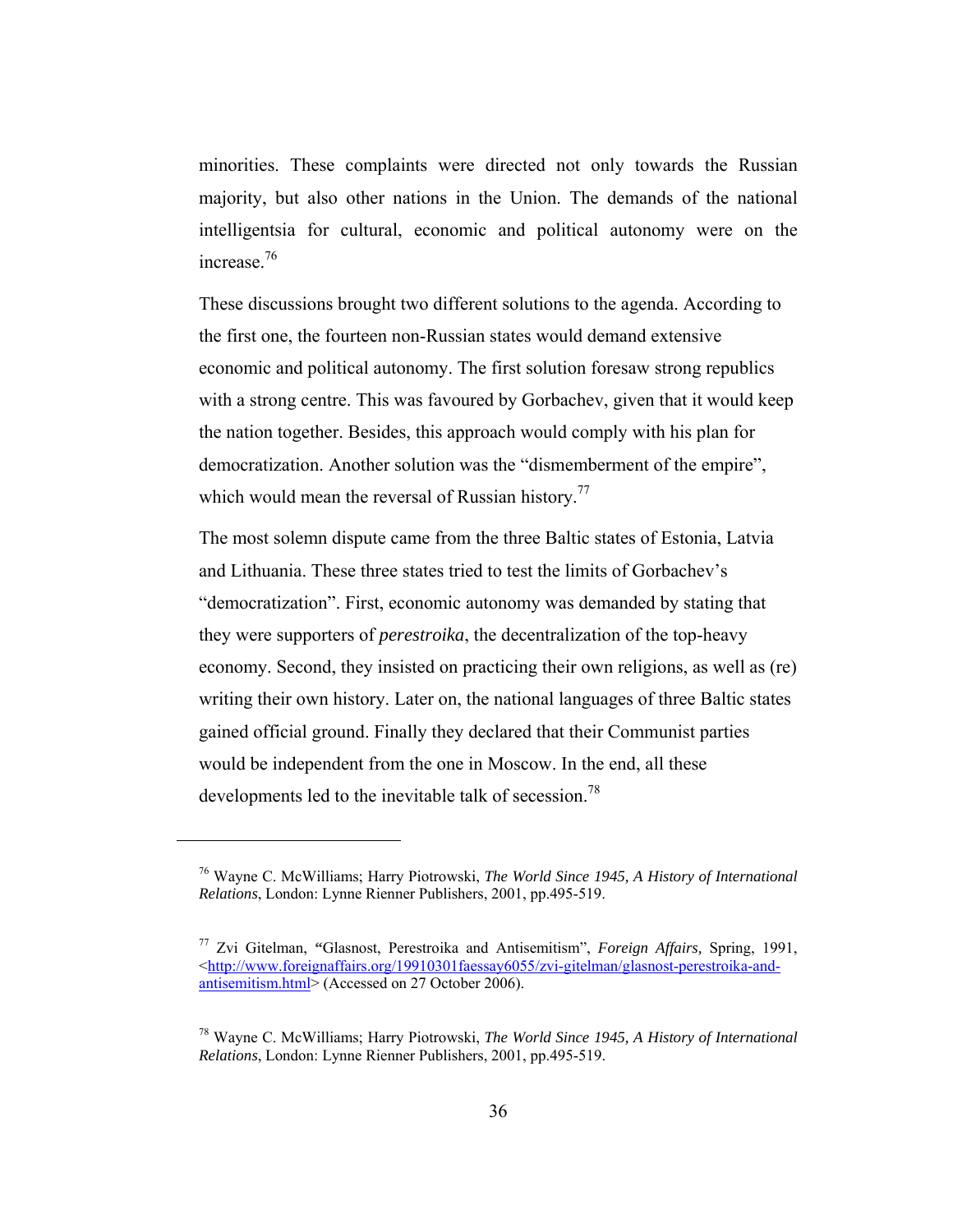Since *glasnost* opened the way to a critical reassessment of the Stalin era, the Hitler-Stalin pact could not have been ignored any more. On the fiftieth anniversary of the Nazi-Soviet Pact, the three Baltic governments formed a commission in order to find out the facts about the Pact. The findings of commission confirmed that the Soviet Union and Germany divided the Baltics along with Poland in order to control the region. After great extent of hesitation, official Soviet historians also confirmed the existence of the secret protocol, which violated the international law.<sup>79</sup>

In December 1989, the Communist Party of Lithuania voted to declare its independence by demanding the following from Moscow:

(1) 'freedom and independence' on the basis of the repeal of the Hitler-Stalin pact, (2) removal of the 'occupant Soviet Army,' (3) compensation for 'the genocide of Lithuanian citizens and their exile' and environmental destruction, and (4) the establishment of friendly relations between Lithuania and the Soviet Union on the basis of the 1920 peace treaty.<sup>80</sup>

However, at this point the following question came to the fore: if Lithuania was allowed to secede from the Union, how could the other republics be prevented from demanding their independence? Therefore, Gorbachev went to Lithuania in January 1990 to persuade the population concerning the risk of secessionism. Although Moscow tried to sustain an systematic course for secession, Lithuania stated that there was nothing to negotiate. Upon these discussions, Lithuania

<sup>79</sup> Wayne C. McWilliams; Harry Piotrowski, *The World Since 1945, A History of International Relations*, London: Lynne Rienner Publishers, 2001, pp.495-519.

<sup>80</sup> Ineta Ziemele, *State Continuity and Nationality: The Baltic States and Russia*, Leiden: Martunus Nijhoff Publishers, 2005, p.28.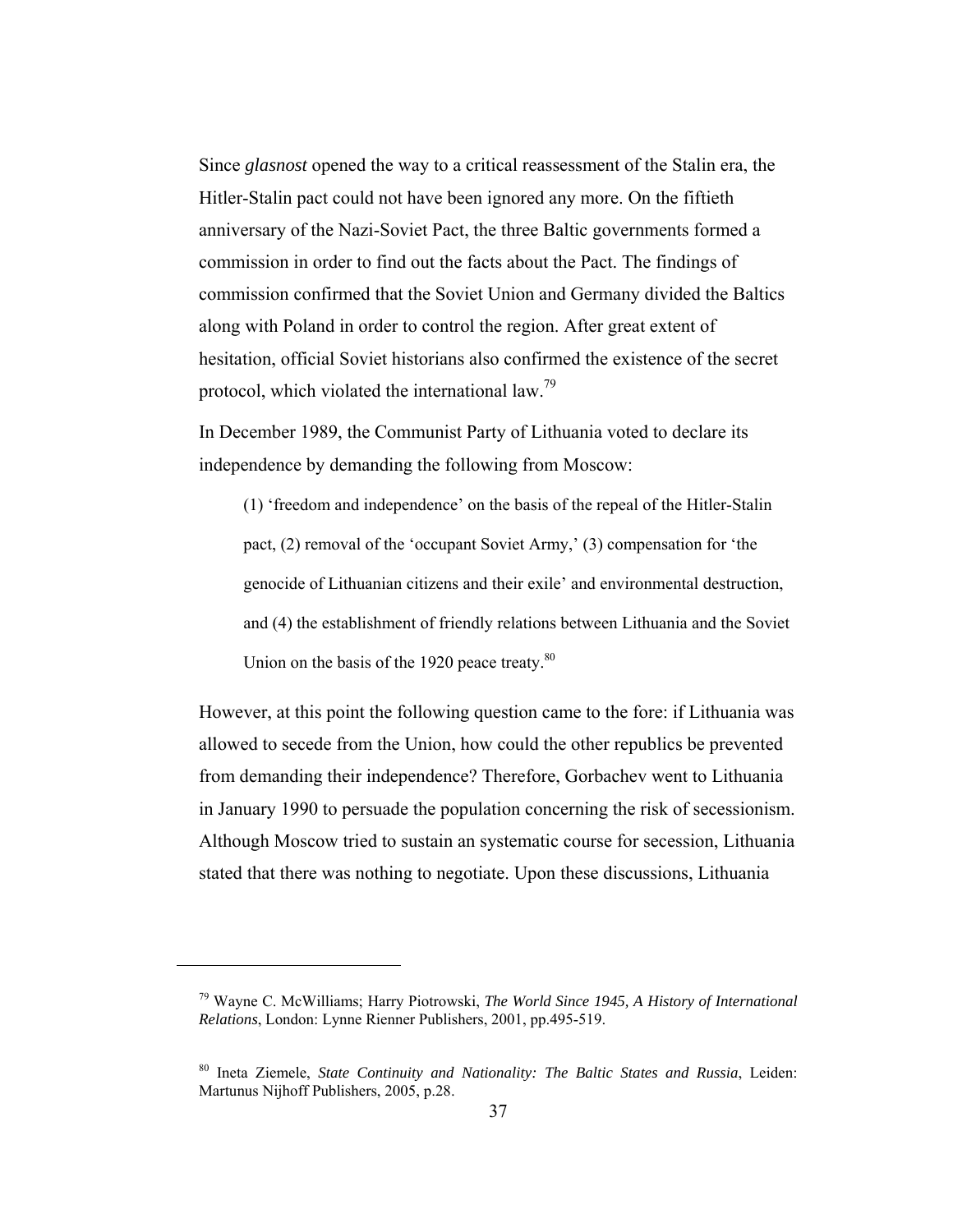declared its independence instead of declaring a period of transition, different than other two Baltic states on 11 March 1990.<sup>81</sup>

On 7 February 1990, a Resolution on the Liquidation of the 1939 Germany-U.S.S.R. Agreements and their Consequences; on 11 March 1990, the Act on the Restoration of the Lithuanian State and subsequent Declaration on the Powers Entrusted to the Deputies of the Lithuanian SSR Supreme Soviet were passed by the Lithuanian authorities. The latter put emphasis on the restoration of the Lithuanian State in 1918. Furthermore, according to the Act*:* 

[T]he Supreme Council of the Republic of Lithuania, expressing the will of the Nation, resolves and solemnly proclaims that the execution of the sovereign power of the Lithuanian State, heretofore constrained by alien forces in 1940, is restored, and henceforth Lithuania is once again an independent state.<sup>82</sup>

In order to sustain both the state and constitutional continuity, the Act on the Restoration of the Lithuanian State underlined that 1918 Act of Independence and 1920 Resolution on the Restoration of a Democratic Lithuanian State set a basis for the foundation of the Lithuanian State.<sup>83</sup>

On 15 March 1990, the Resolution by the Extraordinary Session of the Third Congress of People's Deputies of the U.S.S.R. on the Decision of March 10-12, 1990 was passed by the Supreme Soviet of the Lithuanian SSR. According to the Resolution, Lithuania's decisions were declared as being against the Soviet Constitution and therefore, Lithuania was called to guarantee

<sup>81</sup> Wayne C. McWilliams; Harry Piotrowski, *The World Since 1945, A History of International Relations*, London: Lynne Rienner Publishers, 2001, pp.495-519.

<sup>82</sup> Reproduced in S. P. Zumbakis (ed.), *Lithuanian Independence: The Re-establishment of the Rule of Law*, the USA, 1990 in Ineta Ziemele, *State Continuity and Nationality: The Baltic States and Russia*, Leiden: Martunus Nijhoff Publishers, 2005, p.38.

<sup>83</sup> Ineta Ziemele, *State Continuity and Nationality: The Baltic States and Russia*, Leiden: Martunus Nijhoff Publishers, 2005, p.39.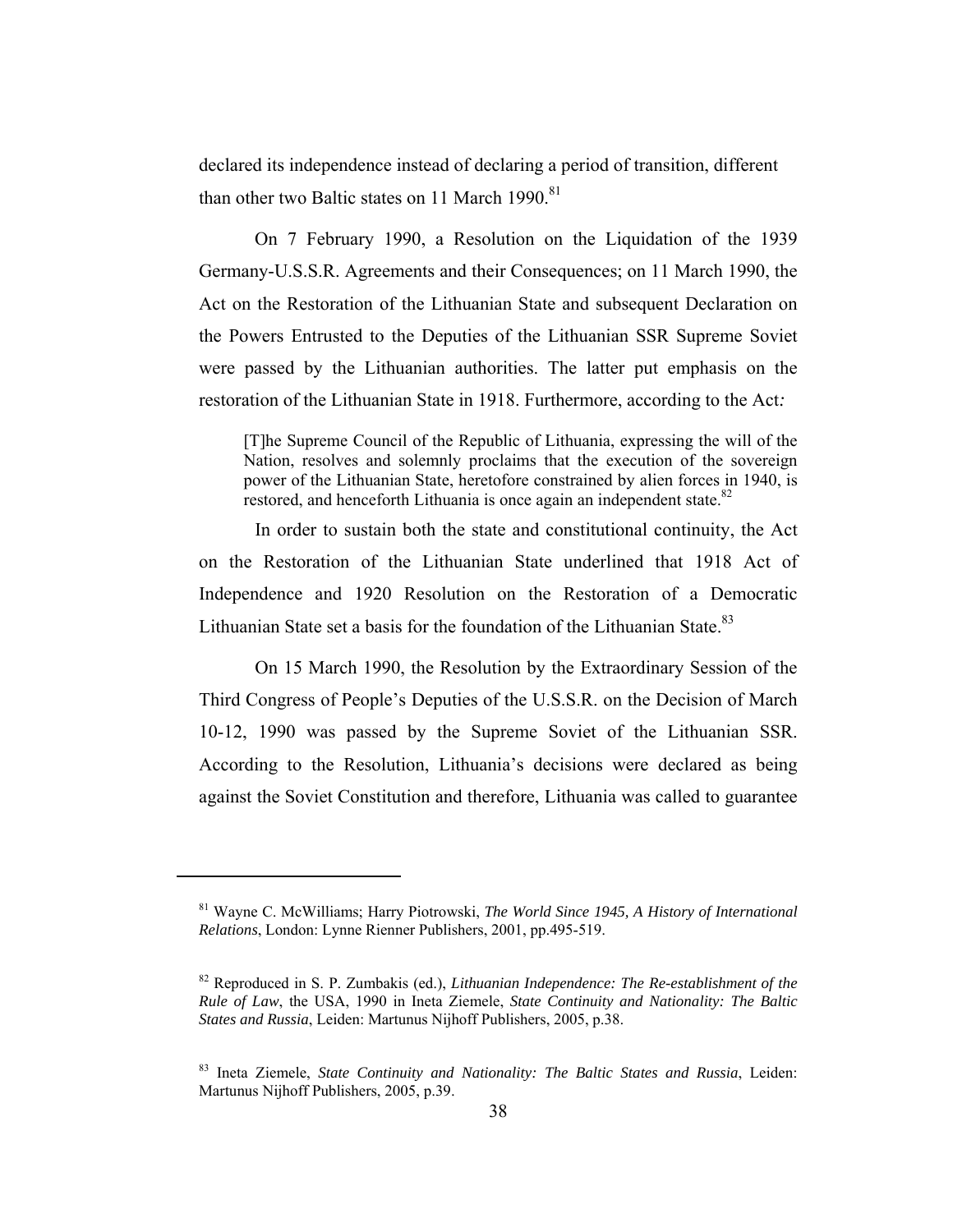law and order. Yet, Lithuanians moved on their way to independence in a more determined way.

The Law on the Provisional Law of the Republic of Lithuania was adopted following the suspension of the 1938 Constitution. On 25 October 1992, a new constitution, which complied with the changing political, economic and social settings, was adopted through a referendum.<sup>84</sup> The 1992 Constitution stated that the sovereignty was vested in the hands of people of the Republic of Lithuania. The constitution determined the basic provisions for executive, legislative and judicial bodies. The constitution also included a Bill of Rights. $85$ 

Following these developments in Lithuania, the other two Baltic states also declared their independence from the Soviet Union. Although the initial reaction of the Union was quite permissive, Moscow attempted a failed coup d'état.

On 30 March 1990, Estonian Supreme Council declared a Resolution on the State Status of Estonia. The Resolution declared that since "the Soviet Union had occupied Estonian territory by unlawful means, the existence of the Republic of Estonia, *de jure* (based on law), had never been suspended".<sup>86</sup> According to the Resolution, since the Soviet control over the Estonian territory was illegal from the moment of its ratification, the restoration of the Republic

<sup>84</sup> Ineta Ziemele, *State Continuity and Nationality: The Baltic States and Russia*, Leiden: Martunus Nijhoff Publishers, 2005, p.40.

<sup>85</sup> Ineta Ziemele, *State Continuity and Nationality: The Baltic States and Russia*, Leiden: Martunus Nijhoff Publishers, 2005, p.41.

<sup>86</sup> See *Resolution of the Supreme Soviet of the Estonian SSR on the State Status of Estonia*, 30 March 1990.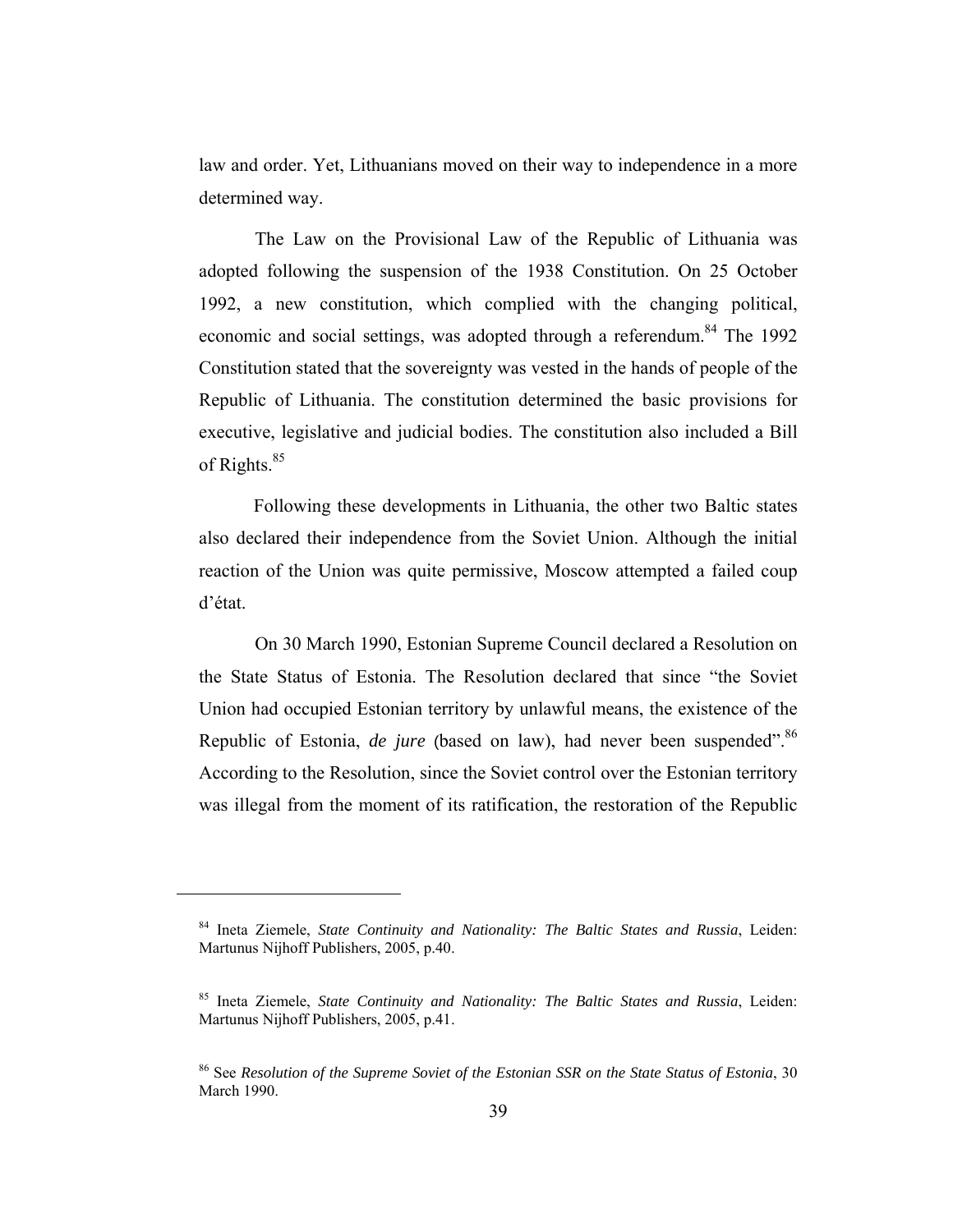of Estonia was derived from *restitutio in integrum* (restoration to original condition).87

On 3 March 1991, Estonia held a referendum in the country as a response to the attempts of the Soviet government against Estonian independence movement. After the declaration of independence in the three Baltic states, the Soviet government tried to repress the progress through several means. The first argument of the Union was that the independence of the Baltic states was unlawful, since it did not comply with the Law on Withdrawal of Union Republics from the U.S.S.R., which was implemented on 3 April 1990. Therefore, Estonia, Latvia and Lithuania were asked to bring themselves into conformity with the abovementioned law.

In accordance with the Soviet 1990 Law on Secession, on 17 March 1991, a Union-wide referendum was called to keep the Soviet Union together. According to the provisions, two third majority vote was needed to secede from the Union. The Baltic states rejected to participate, though. The Soviets tried to use the army and the forces of the Ministry of Interior, the so-called "black berets" to pressurize the Baltic people.<sup>88</sup> As a result of the Soviet pressure, several people died. The Baltic states, therefore, decided to ask public opinion on their future.<sup>89</sup>

Estonia held a referendum on the basis of the following question, which was asked both in Estonian and Russian languages: "Do you want the

<sup>87</sup> Ineta Ziemele, *State Continuity and Nationality: The Baltic States and Russia*, Leiden: Martunus Nijhoff Publishers, 2005, p.28.

<sup>88</sup> Ineta Ziemele, *State Continuity and Nationality: The Baltic States and Russia*, Leiden: Martunus Nijhoff Publishers, 2005, p. 29.

<sup>89</sup> Ineta Ziemele, *State Continuity and Nationality: The Baltic States and Russia*, Leiden: Martunus Nijhoff Publishers, 2005, p.40.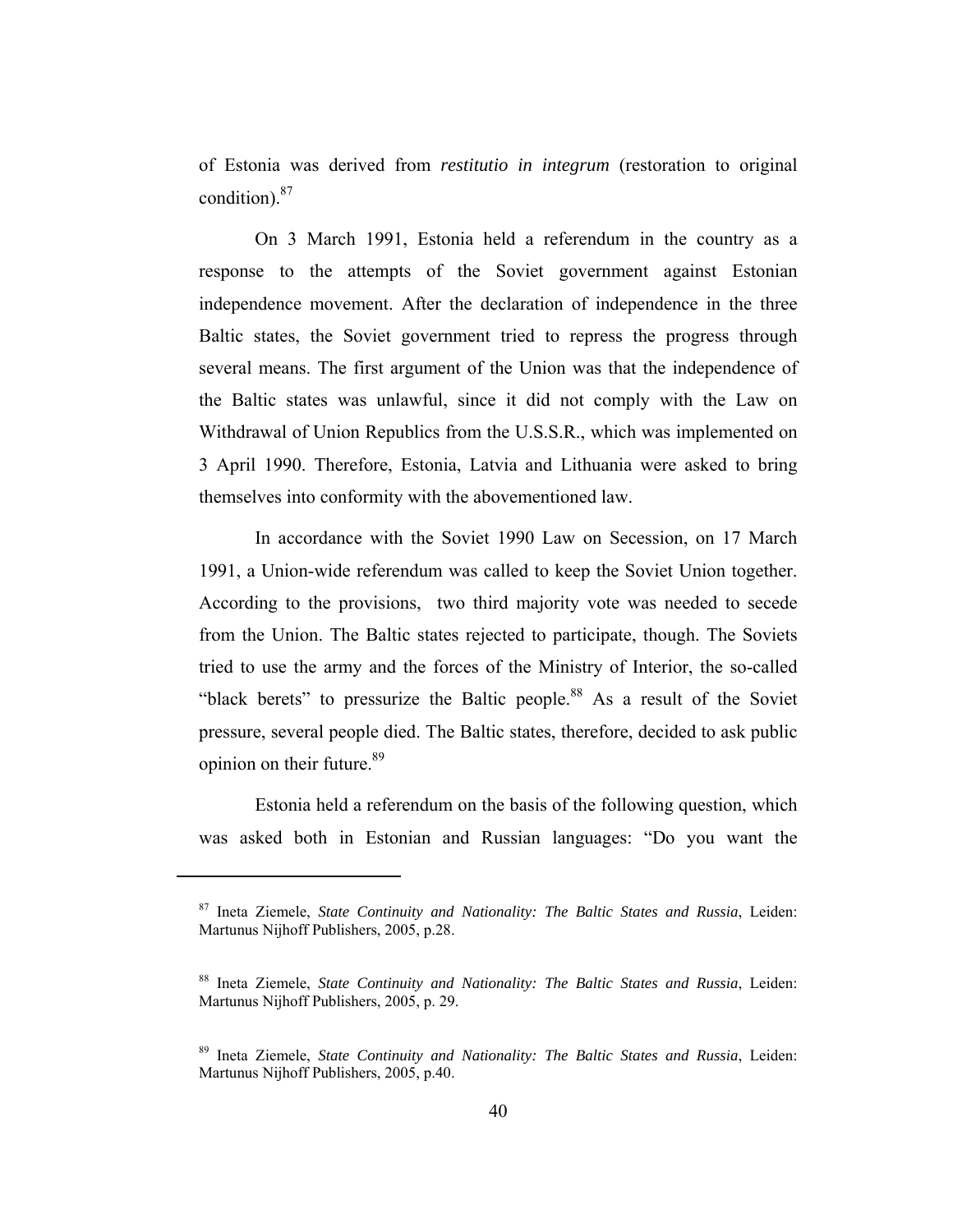restoration of State sovereignty and independence of the Republic of Estonia?" After a victorious opinion poll, Estonian leaders improved their power in order to take steps on the way of independence. This was followed by the adoption of the Resolution on the National Independence of Estonia on 20 August 1991. As stated in the Resolution:

Proceeding from the continuity of the Republic of Estonia as a subject of international law,

Relying upon the strength of the Estonian population's clear expression of will in the March 3, 1991, referendum to restore the national independence of the Republic of Estonia…

The Supreme Council of the Republic of Estonia resolves:

To affirm the national independence of the Republic of Estonia and to seek the restoration of the diplomatic relations of the Republic of Estonia.<sup>90</sup>

The Resolution was also a means of improving diplomatic relations with

other states. The adoption of a new constitution by a referendum was proclaimed by this Resolution.

Meanwhile, certain articles of the 1938 Constitution had been affected on 8 May 1990 providing a necessary framework for the development of state powers in Estonia and establishment of control over immigration processes, etc. The *1938 Constitution* could not be re-effected in full because it did not fully comply with the democratic principles on the basis of which restoration of independence in Estonia was taking place. $91$ 

Estonia held a referendum in order to pass a new constitution on 28 June 1992 in which only nationals would take part. However, it was necessary to define who Estonian citizen was. Therefore, 1938 Law on Citizenship was reintroduced in order to define nationals. According to the law, those who were citizens prior to 1940 and their descendants were recognized as nationals. The

<sup>90</sup> See *Resolution on the National Independence of Estonia*, 20 August 1991, reproduced in Estonian Ministry of Foreign Affairs, 1991.

<sup>91</sup> Ineta Ziemele, *State Continuity and Nationality: The Baltic States and Russia*, Leiden: Martunus Nijhoff Publishers, 2005, p. 30.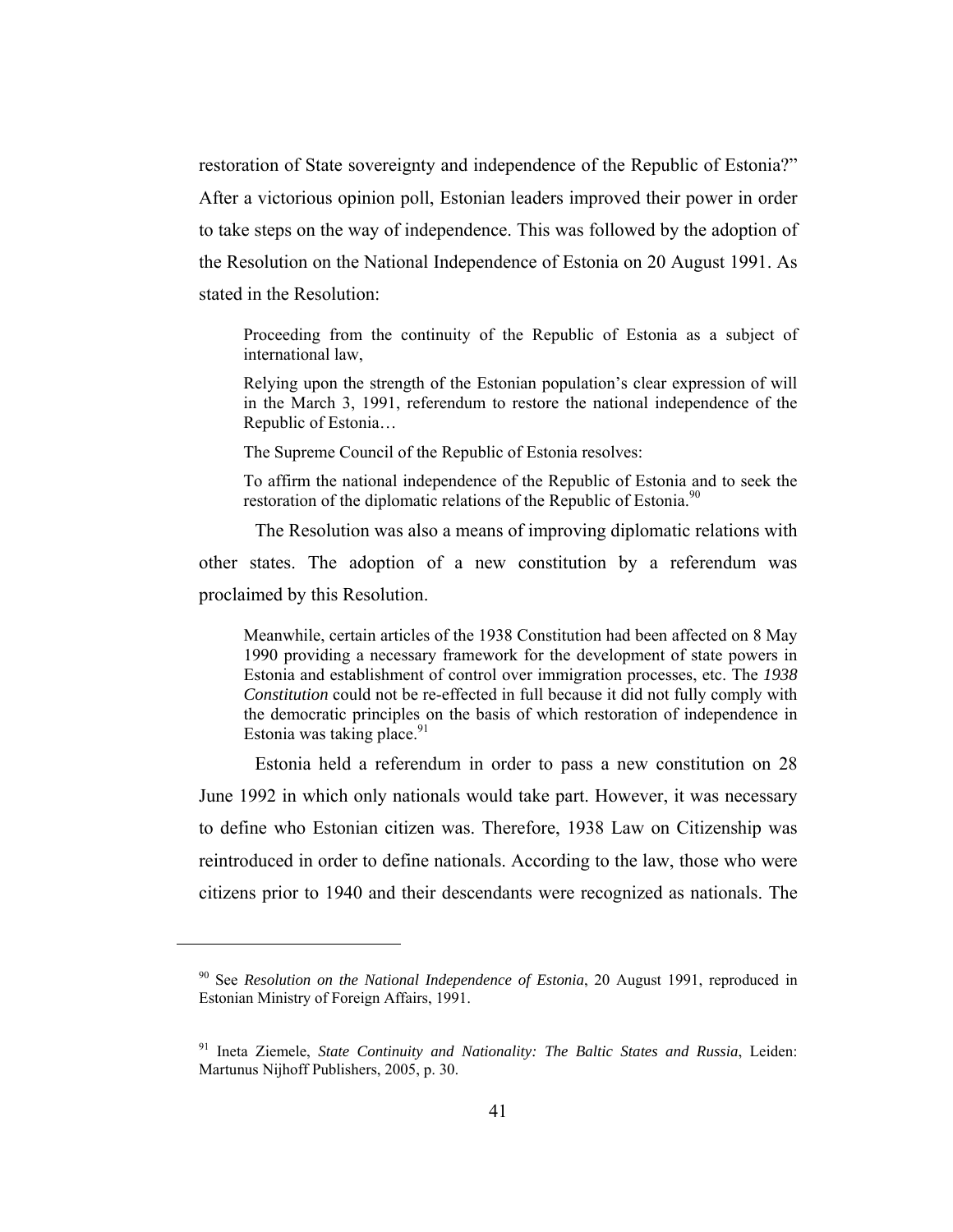abovementioned legal basis of the referendum was recognized in the 1992 Law. This showed the constitutional continuity and the continuity of the Republic of Estonia. Some provisions of the Chapter II of the 1992 Constitution on Fundamental Rights, Liberties and Duties which are relevant for the nationality discussion in Estonia are examined in the Third Chapter. $92$ 

Latvia proclaimed the Declaration on the Renewal of the Independence of the Republic of Latvia, which reinstated a few provisions of the 1922 Constitution, on 4 May 1990. The Constitution, however, was suspended again by the aforementioned declaration. The suspension entailed the intent upon making amendments. The revized Constitution became highly controversial. In the end, scholars and politicians reached a compromise according to which the re-introduction of the 1922 Constitution would end the discussions on the political system and the status of Latvia since it meant the preservation of the *state continuity*. 93

Similar to Estonia and Lithuania, Latvia conducted a poll on 3 March 1991 and asked the following question both in Latvian and Russian languages: Do you support the democratic and independent statehood of the Republic of Latvia? Since ethnic Latvians could barely constitute the majority in the society for the time being, Latvia's decision on such a poll was not so easy. All permanent residents who were above 18 years old and had a Soviet passport were announced eligible to vote in the poll. Only active members of the Soviet army were kept out of the voting process.

Eventually, the poll results showed that more than 70 per cent of the voters supported the democratic and independent statehood of the Republic of

 $92$  Chapter II of the 1992 Constitution on Fundamental Rights, Liberties and Duties.

<sup>93</sup> Ineta Ziemele, *State Continuity and Nationality: The Baltic States and Russia*, Leiden: Martunus Nijhoff Publishers, 2005, p.32.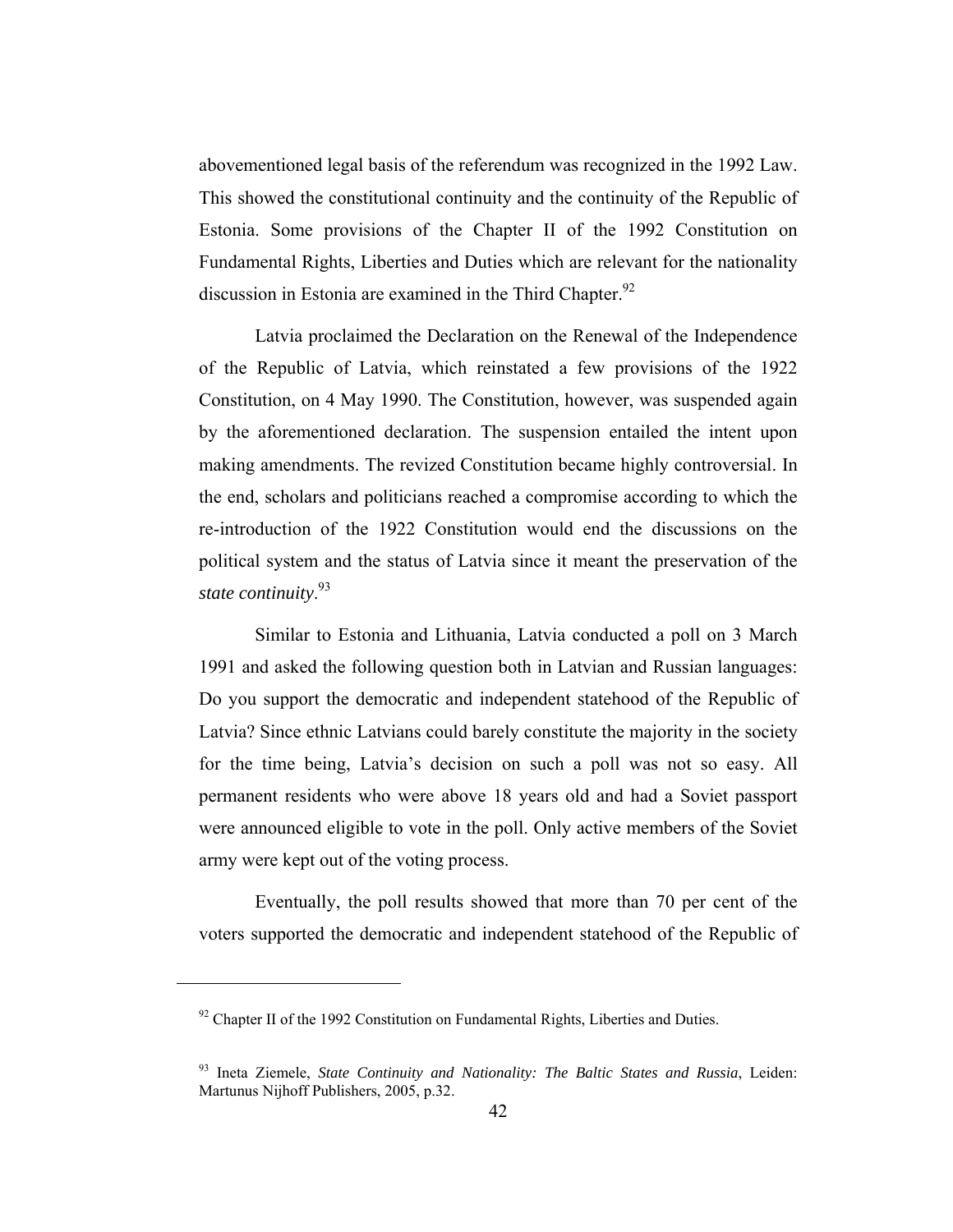Latvia. Approximately half of the non-Latvians also gave legitimacy to the Latvian government. For some scholars, among others this was because of the attraction of the Baltic states in terms of economic and cultural resources for most non-Balts. In addition, it was because Russians living in the Baltic states felt themselves different from the ones living in the Union.<sup>94</sup>

The Constitutional Law on the Republic of Latvia's Status as a State was announced on 21 August 1991 and the Soviet occupation came to an end. The Law stated that the restoration of independence should have been based on the 1920 Peace Treaty in which:

…Russia *unreservedly recognises the independence*, self-subsistency and sovereignty of Latvian State and voluntarily and *forever renounces* [sic] all sovereign rights over the Latvian people and territory which formerly belonged to Russia under the then existing constitutional law as well as under international treaties which, in the sense indicated, shall in the future cease to be valid.<sup>95</sup>

The negotiations with the U.S.S.R. could not be realized due to the dissolution of its institutions. Therefore, Latvia declared its independence and stated that "…the sovereign power of the Latvian state belongs to the people of Latvia and its sovereign state status is determined by the Republic of Latvia *Constitution* of February 15, 1922."<sup>96</sup> The Constitutional Law, therefore,

<sup>94</sup> John B. Dunlop, *Reintegrating Post-Soviet Space*, 1993, p.67,

<sup>&</sup>lt;http://muse.jhu.edu/journals/journal\_of\_democracy/v011/11.3dunlop.html> (Accessed on 11 February 2007)

<sup>&</sup>lt;sup>95</sup> Article 2, the 1920 Peace Treaty of Latvia. (Citizenship Laws of Estonia, Latvia and Lithuania have been taken from  $\langle$ www.legislationonline.org>, which is an internet-based freeof-charge legislative database published and maintained by the OSCE Office for Democratic Institutions and Human Rights. In addition, the following web-sites are examined: Web-site of Estonian Presidency <http://www.president.ee/en/estonia/constitution.php?gid=81907>; Latvian Ministry of Foreign Affairs <http://www.mfa.gov.lv/en/service/4727>; Embassy of The Republic of Lithuania to Canada

<sup>&</sup>lt;http://www.lithuanianembassy.ca/documents/Lithuanian%20Citizenship%20Law.doc> (Accessed on 14 January 2006). Hereafter, this will not be indicated.)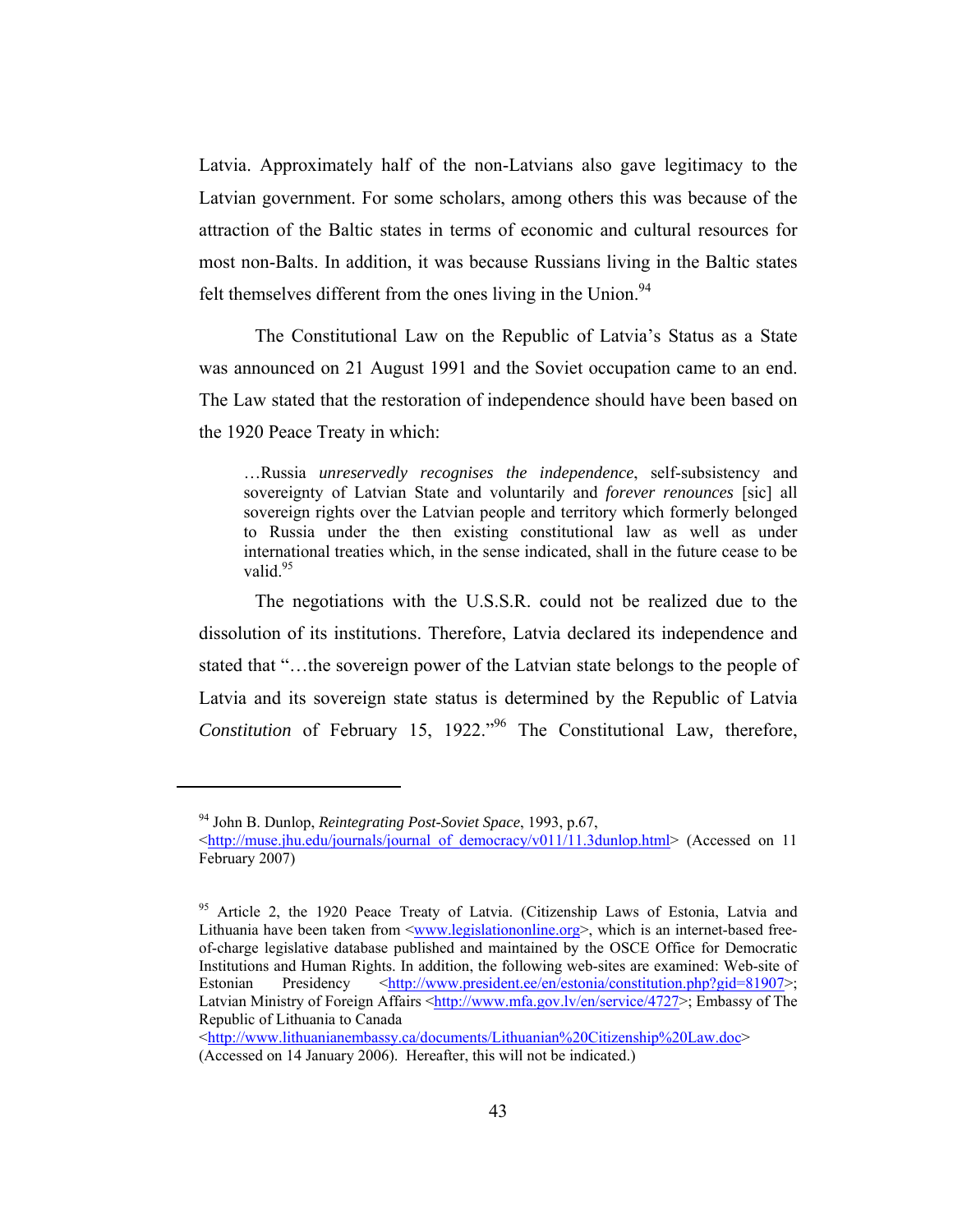corroborated the continuity of Latvian State on 18 November 1918. Yet, the Soviet government did not accept this political progression easily. Moreover, it tried to interfere in this political process in 1991.

A new parliament was elected in 1993 by the nationals of the Republic of Latvia, who were nationals of Latvia prior to 1940 and their descendants. For the time being, the only law, which determined nationality in Latvia, was the 1919 Law on Citizenship. In 1922 another constitution had been passed, which was restored on 6 July 1993. The fundamental rights of the individuals were protected by the constitution. This interpretation was very important, as a Bill of Rights was not included in the Constitution until October 1998.

From the time when independence declared by each Baltic state, although many Russians supported Estonian and Latvian independence prior to 1991, they felt themselves threatened, even persecuted. Following the independence whereas the Baltic identity became stronger, on the contrary Russian identity weakened not only in Russia and but also among Russians living in Estonia, Latvia and Lithuania.

To sum up, this chapter examined the origin of the Baltic nations, the evolution of the Baltic states, the Baltic states under the Soviet Rule, the Baltic non-recognition of the Soviet annexation and the restoration of the Baltic independence. Within this context, the following chapter examines the main principles of the constitutions of the newly independent Baltic states.

<sup>96</sup> Ineta Ziemele, *State Continuity and Nationality: The Baltic States and Russia*, Leiden: Martunus Nijhoff Publishers, 2005, p.30.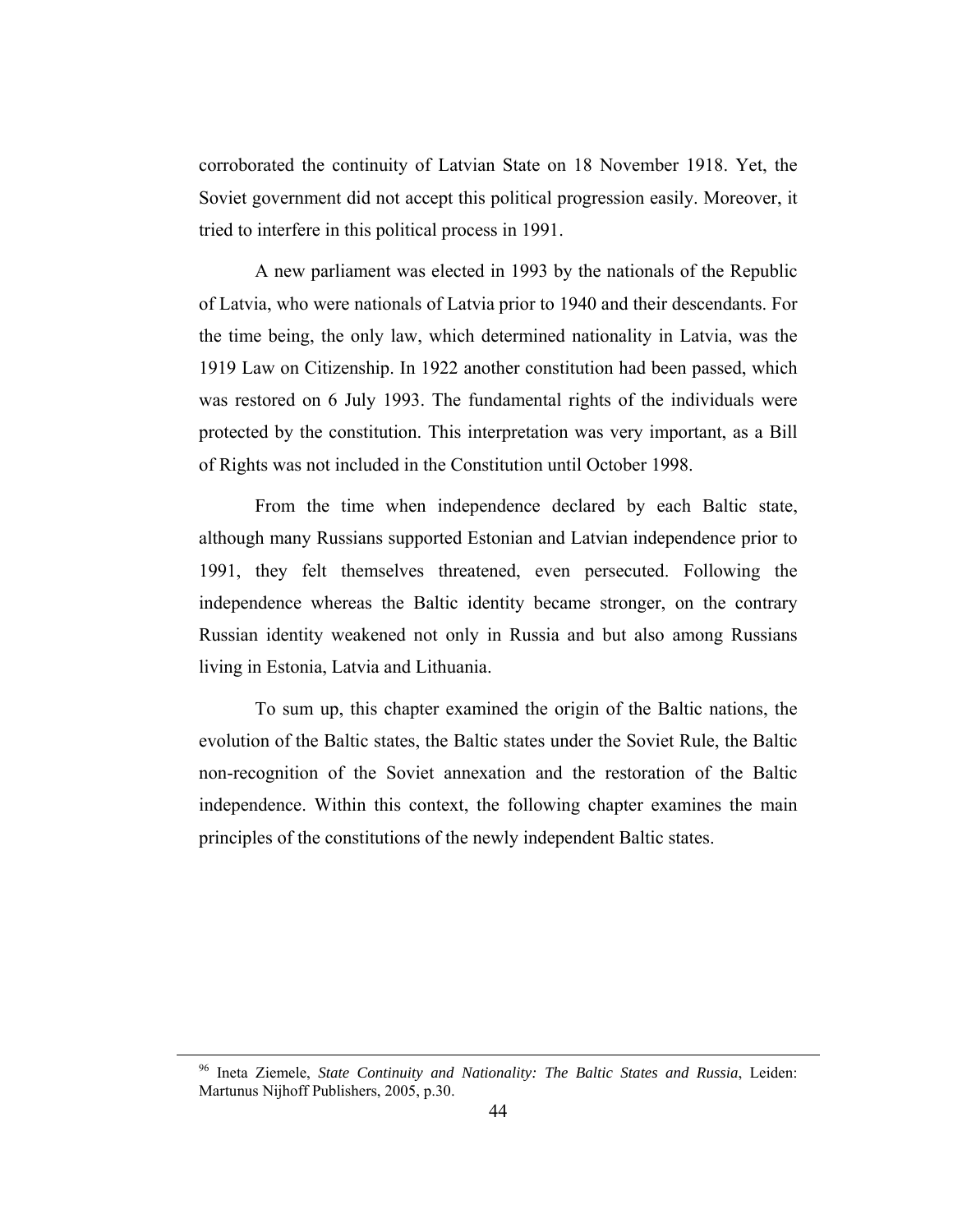## **2.6 Conclusion**

*State continuity* was underlined by each Baltic state through all legislative steps taken for the independence in the early 1990s. Estonia and Latvia went through a transition period before they adopted the last constitutions before the illegitimate Soviet occupation. The Baltic states did not regard their constitutions terminated; instead they considered the *de facto* (in practice) suspension of the constitutions as being illegitimate, because no legitimate means were used either for their suspension or termination.

Whereas Estonia declared that the constitution could be adopted by their nationals prior to 1940, Latvia announced that the democratically elected parliament was the sole organ to amend or terminate the previous constitution. On the other hand, Lithuania declared its independence without a transition period unlike Estonia and Latvia. Besides, Lithuanian authorities passed a Citizenship Law in 1989 in order to determine its citizens who were eligible to adopt or terminate the previous constitutions.

Constitutional developments slightly differed from each other in Estonia, Latvia and Lithuania. The variations in implementation could be best explained by the differences in the three countries. Whereas Latvia preserved its constitution prior to the occupation, Estonia and Lithuania made some amendments on democratic basis. Hence, although the constitutions could be considered as the beginning point for constitutional developments in Estonia and Lithuania, they were not the basis of the restoration of democracy in these countries.

Demographic characteristics were another distinction among the Baltic states. In the late 1980s, Estonia and Latvia hardly constituted the majority in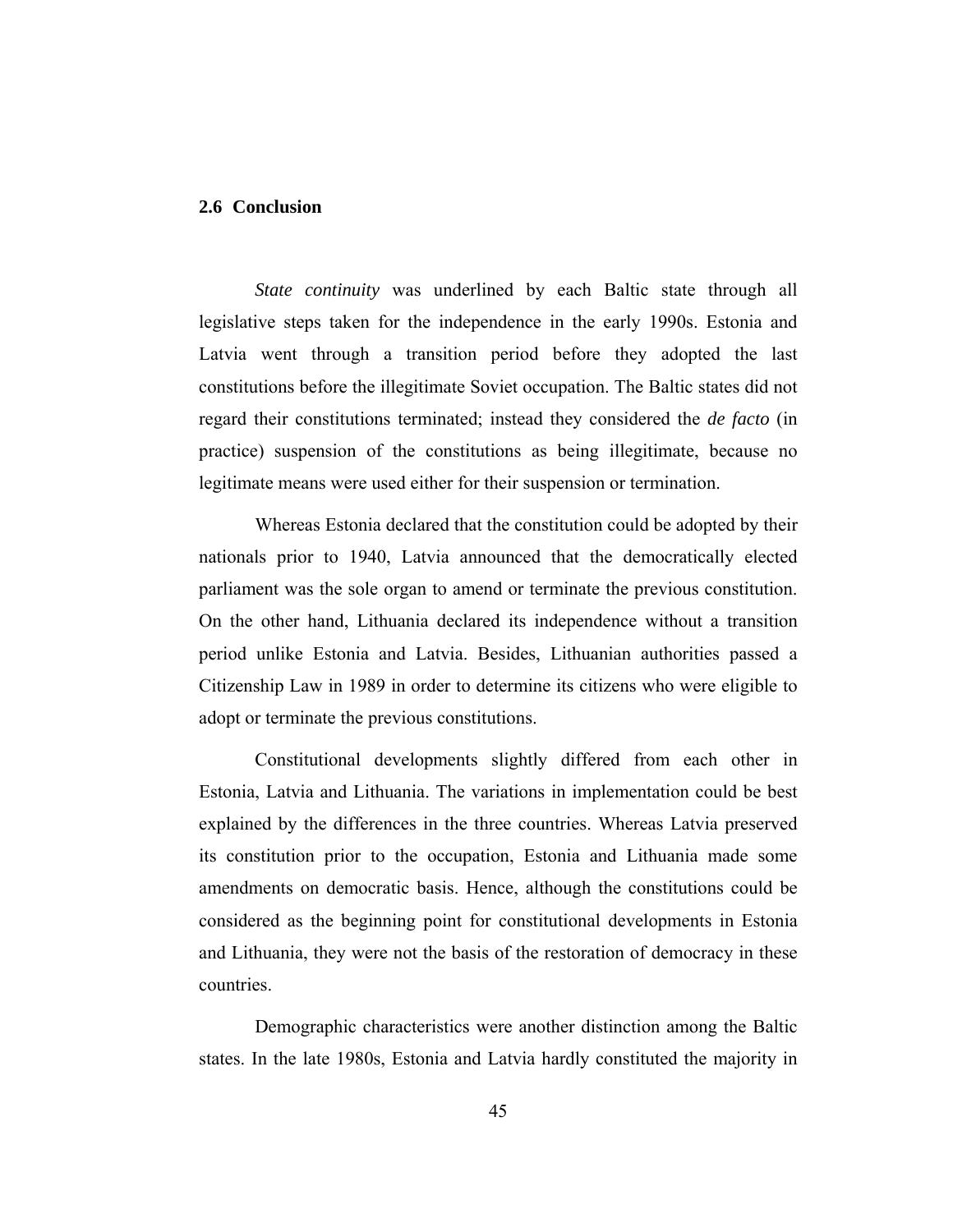their own societies. Moreover both countries were ruled predominantly by nonindigenous Communist Parties during annexation years. As a result, attempts for the abolishment of the Soviet institutions and citizenry were much more radical compared to Lithuania.

Since the presence of the Soviet Army was profoundly sensed on the Baltic territory especially in Estonia and Latvia, the relations with Moscow were also important in the process of restoration of the independence in the Baltics. Estonia and Latvia, thus, acknowledged the necessity for peaceful negotiations for independence. Additionally, domestic politics and attitudes of the political leaders had an important place in the differences among the Baltic states. In the process of independence, all three states had two options, choice of a new state or *state continuity*. Despite the abovementioned differences, the result (a claim to *state continuity*, which was based on the principle of *restitution in integrum* in Estonia, Latvia and Lithuania) was the same in all three Baltic states.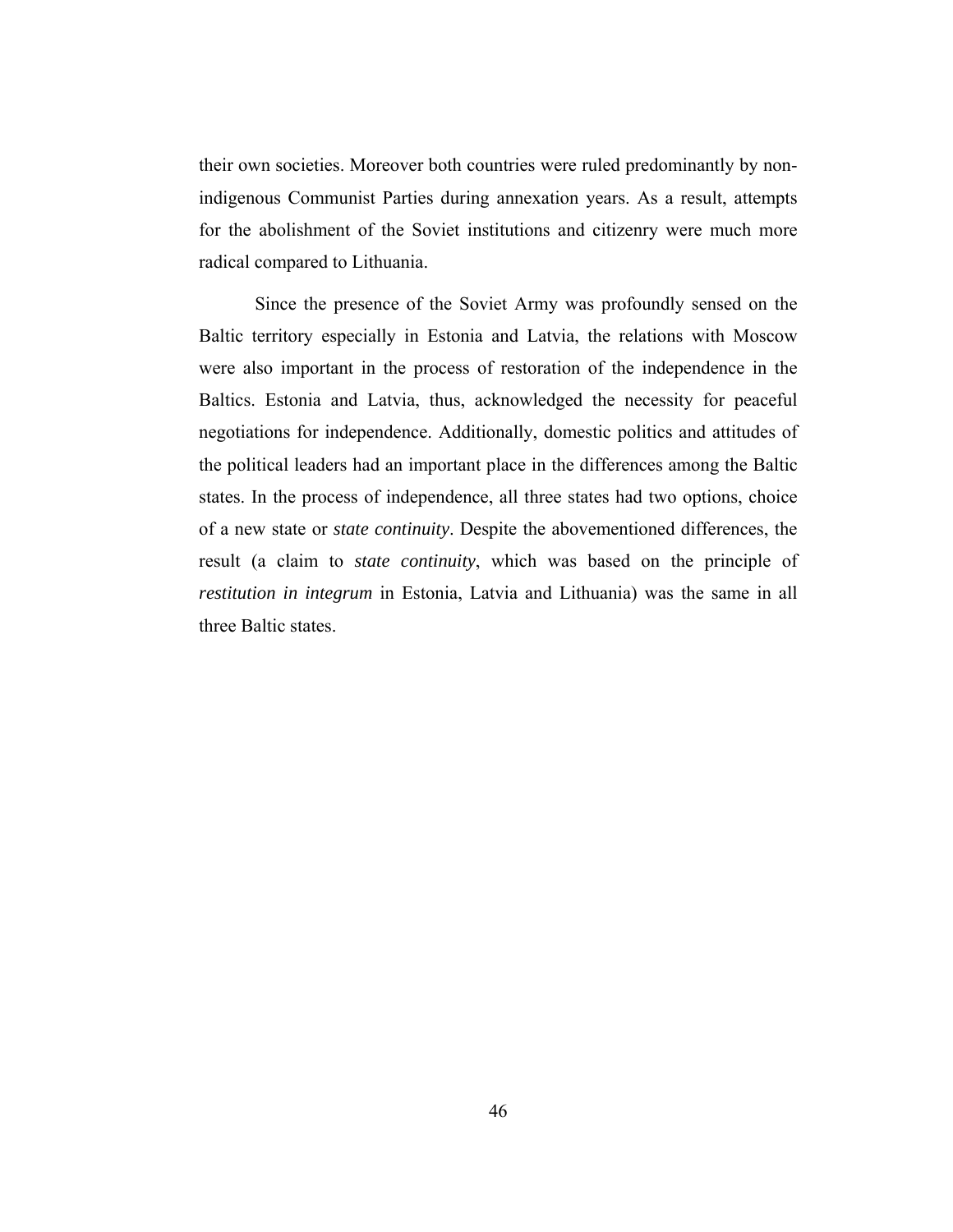### **CHAPTER III**

# **THE ETHNIC RUSSIANS IN THE BALTIC STATES IN THE POST-SOVIET ERA UNTIL THE EUROPEAN UNION NEGOTIATIONS**

The demise of the Soviet Union raised the minority question not only for its nationals living in the newly independent states, but also for the international community. In the post-communist Baltic states, especially Russians who had had privileged position throughout the Soviet occupation, faced significant problems following the independence of Estonia, Latvia and Lithuania. The most problematic issue was the naturalization requirements for acquiring citizenship.<sup>97</sup> In this respect, this chapter aims to examine the minority rights, citizenship and language laws in Estonia, Latvia and Lithuania from a comparative perspective between 1990 and 1997 period. Within this framework, the chapter discusses the main question "in what ways and to what extent has the claim to *state continuity* affected the formation of citizenship policies and laws in the three Baltic states?" by referring back to the discussions in the Second Chapter of the thesis.

It should be noted that as used in the domestic legislation of the Baltic states, the terms "citizen" and "citizenship" will be used to refer the notion of the legal bond between a person and a state.

 $97$  Toivo U Raun, "Estonia: Independence Redefined", in Ian Bremmer and Ray Taras (eds), *New States, New Politics Building the Post- Soviet Nations,* Cambridge: Cambridge University Press, 1997, p.420.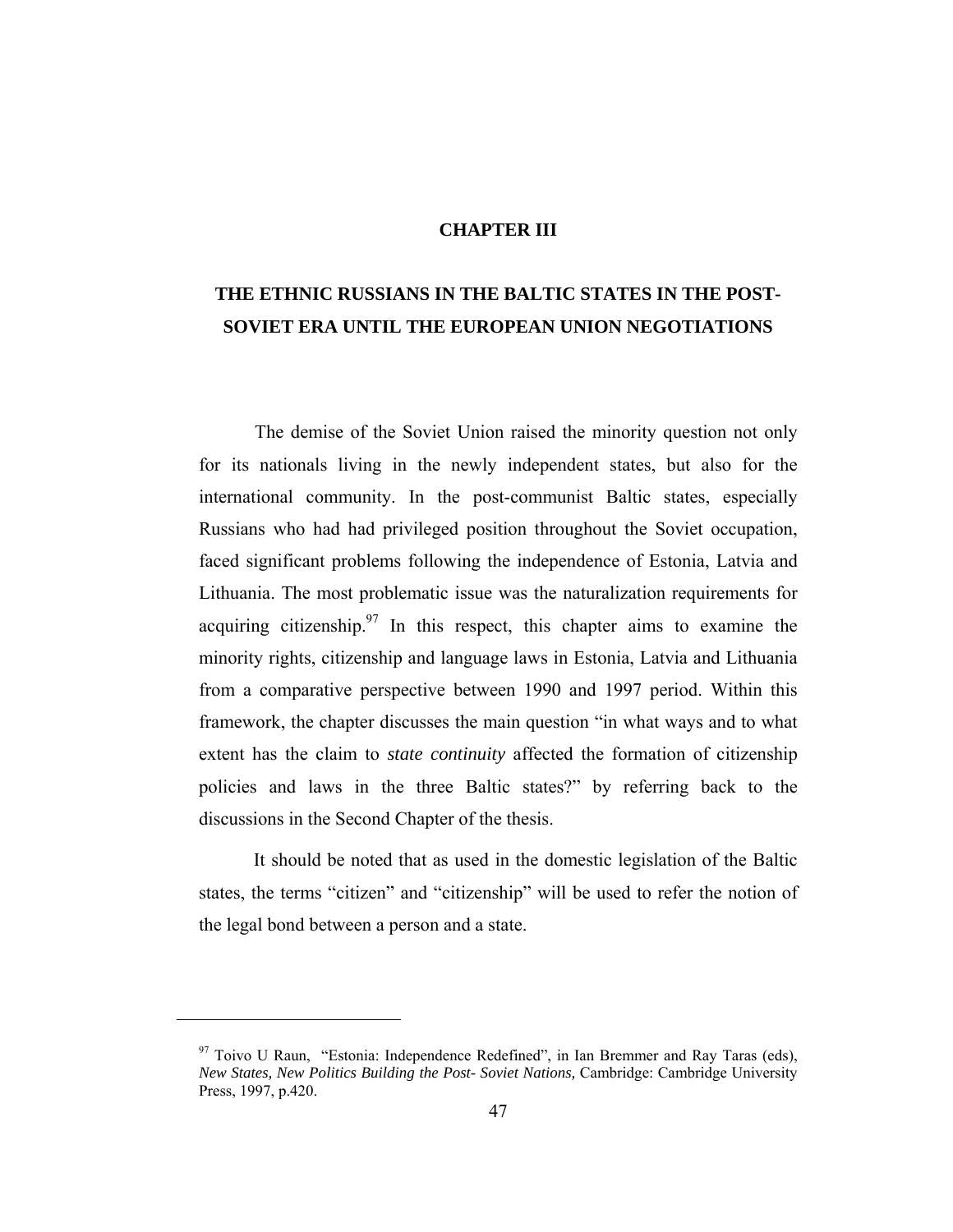#### **Estonia and Its Minorities**

 $\overline{a}$ 

Estonian and Latvian governments, as opposed to Lithuania, did not pass a citizenship law prior to their independence. As examined in the Second Chapter of the thesis, each Baltic state declared its independence from the Soviet Union by the early 1990s. Although Moscow's initial reaction was quite permissive, they attempted for a failed coup d'état. Following the Soviet coup, the Estonian Supreme Council was given a Draft Citizenship Law by a Special Citizenship Commission. The draft law could be considered as inclusive at the first instance  $98$ 

According to the Draft Law, qualified applicants for citizenship were divided into two groups. The first group was those, who were citizens prior to 16 June 1940 and their descendants. This group was granted automatic citizenship. The second group was those who were permanent residents on the date when full independence declared.<sup>99</sup> The latter group was not granted automatic citizenship, but they did not need to comply with the naturalization requirements in order to acquire the citizenship, neither. They could have been waived from several requirements, such as the knowledge of Estonian language and permanent residence of ten years. If they complied with the abovementioned requirements, they could obtain Estonian citizenship. However, the rest of the Estonian population should have fulfilled all requirements for naturalization in order to obtain citizenship.

<sup>98</sup> See Dovile Budryte, *Taming Nationalism? Political Community Building in the Post-Soviet Baltic States*, The USA: Ashjate Publishing Company, 2005, pp.65-78.

<sup>99</sup> Lowell W. Barrington, "The Domestic and International Consequences of Citizenship in the Soviet Successor States", *Europe- Asia Studies*, Vol.47, No.5, July, 1995, p.735.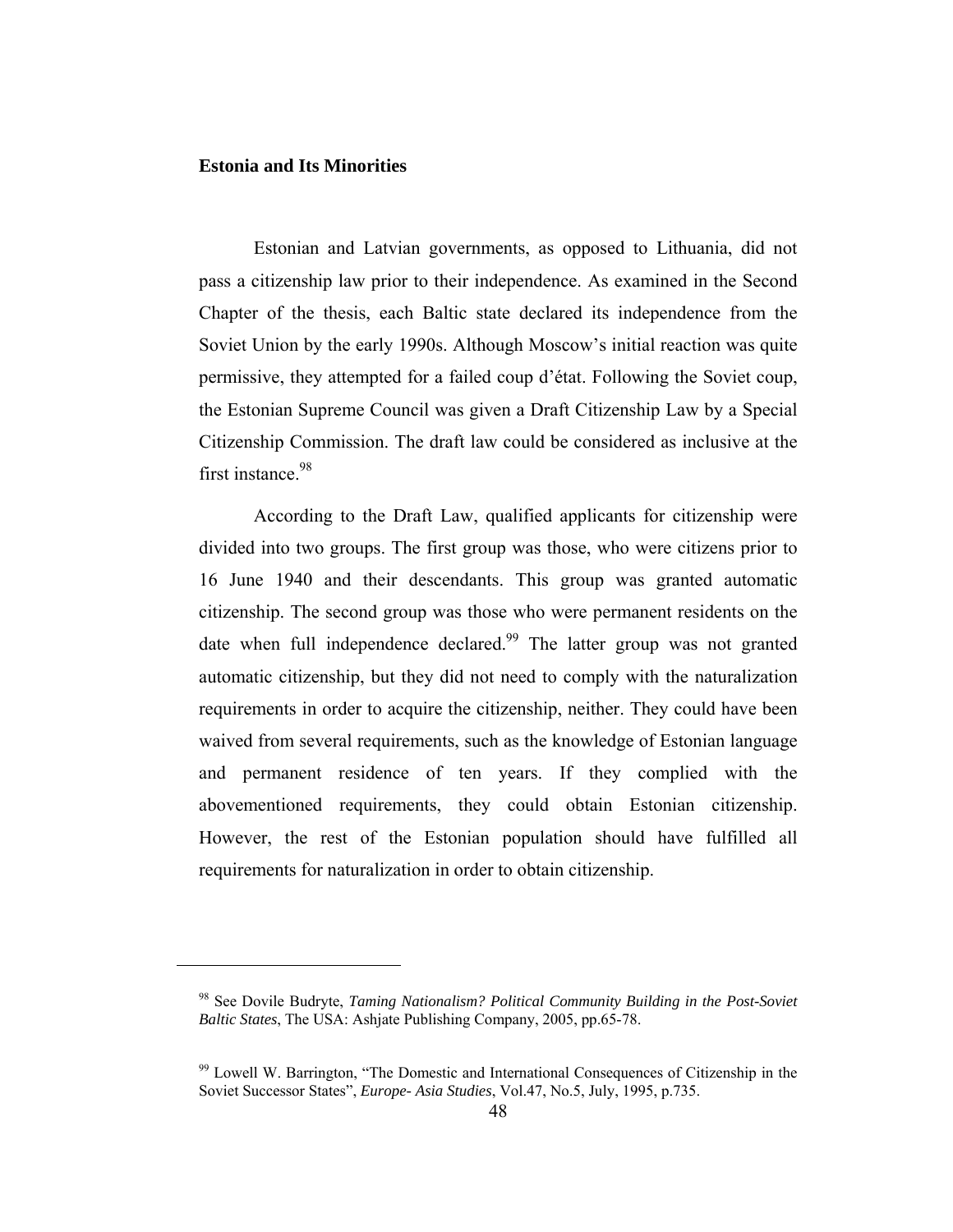Consistent with the Draft Law, spouses of Estonian citizens had some difficulties in obtaining citizenship. They were not eligible for automatic citizenship, yet they were given an opportunity to pass their citizenship onto their descendants. The major difference with the Interwar Law was that not only fathers were given the opportunity to pass their citizenship onto their descendants but also mothers were given the right to pass their citizenship onto their descendants. Taking into consideration the abovementioned issues, as opposed to several scholars such as Lowell Barrington, it could be argued that even though the naturalization requirements were quite difficult to fulfil, the provisions for applicants for Estonian citizenship were not extremely exclusive.<sup>100</sup>

Since the Draft Law was regarded as inclusive with its provisions, it was highly criticized by the Russian minorities in the Baltic states, the Russian government and international organizations. Therefore, the Supreme Council proposed an amendment, which was not taken into account by the Special Citizenship Commission. As a result, a New Draft Law was submitted according to which only pre-1940 citizens and their descendants were granted automatic citizenship. The rest of the population had to comply with the naturalization requirements.<sup>101</sup>

Estonia implemented the Republic of Estonia Supreme Council Resolution on the Application of the Law on Citizenship on 26 February 1992 according to which the basic principals of the 1938 Law on Citizenship was reintroduced and new provisions were added for new citizens of the post-Soviet era. The Law clearly stated that Estonian citizens were those who were

<sup>&</sup>lt;sup>100</sup> Lowell W. Barrington, "The Domestic and International Consequences of Citizenship in the Soviet Successor States", *Europe-Asia Studies*, Vol.47, No.5, July, 1995, p.736.

<sup>101</sup> Riina Kionka, "Identity Crises in Estonian Popular Front", *RFE/RL Report on U.S.S.R.*, May 1991.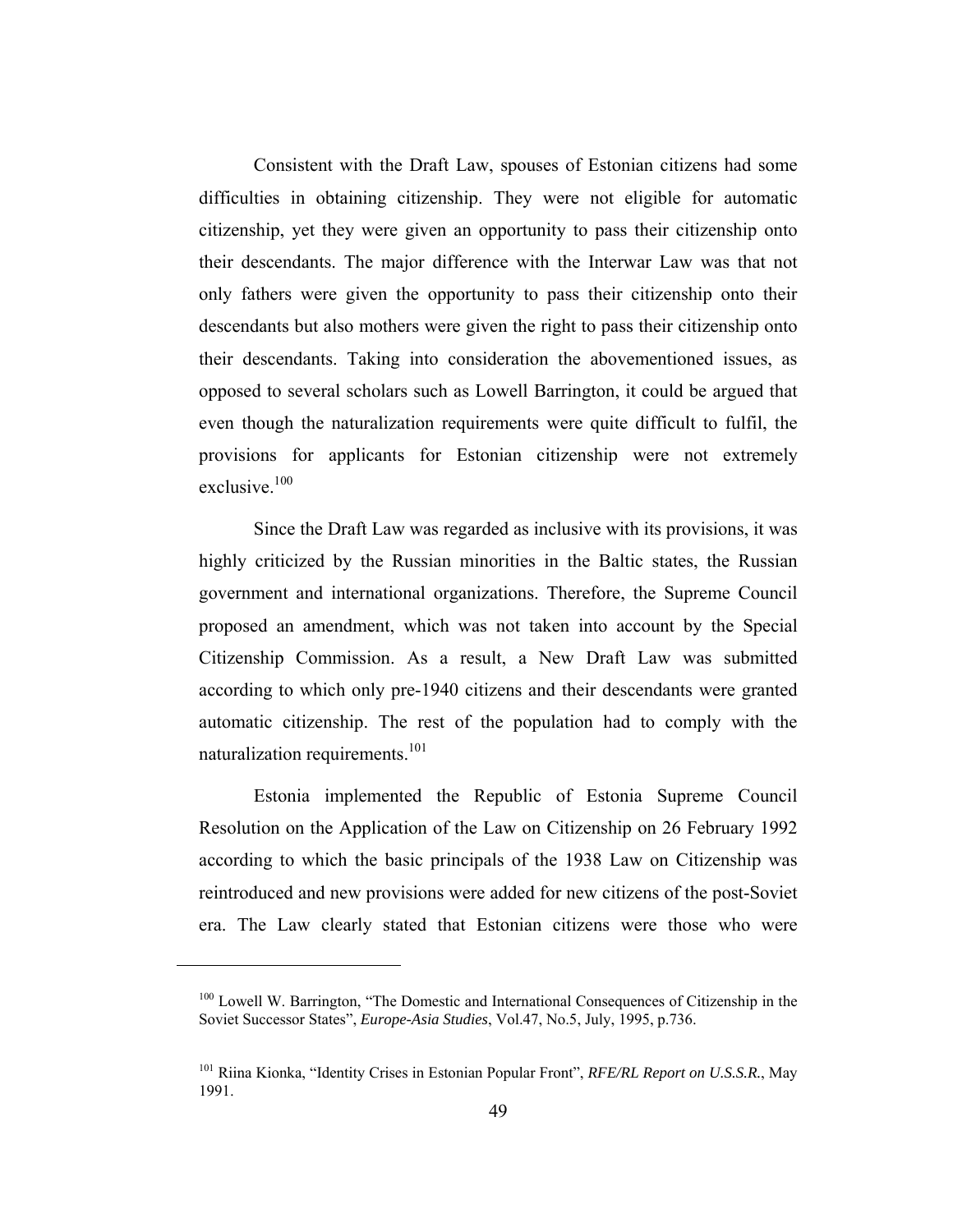Estonian citizens prior to 16 June 1940 and their descendants. In addition to the abovementioned citizens under the 1938 Law, "children legitimized by an Estonian citizen, aliens under the age of 18 adopted by an Estonian citizen, illegitimate children whose mother was an alien and who were recognized by their natural fathers holding Estonian citizenship<sup>"</sup> <sup>102</sup> were granted citizenship according to the new law.

When constitutional provisions of the 1992 Law on Citizenship are examined in more detail; Article 8 of the Constitution needs for attention.<sup>103</sup> The Article states, "Every child with one parent who is an Estonian citizen shall have the right, by birth, to Estonian citizenship" and "no person who has acquired Estonian citizenship by birth may be deprived of it".<sup>104</sup> The Article determines the Estonia's citizenship policy, which is *jus sanguinis* principle<sup>105</sup>.

On the other hand, those who were permanent residents in Estonia when full independence was declared had to fulfil several naturalization requirements, which were knowledge of Estonian language, two years of permanent residence prior to application, beginning on 30 March 1990 at the

<sup>102</sup> Ineta Ziemele, *State Continuity and Nationality: The Baltic States and Russia*, Leiden: Martunus Nijhoff Publishers, 2005, p.146.

<sup>103</sup> Blaustein & Flantz, 1994, vol. VI reviewed in Ineta Ziemele, *State Continuity and Nationality: The Baltic States and Russia*, Leiden: Martunus Nijhoff Publishers, 2005, p.145.

<sup>&</sup>lt;sup>104</sup> Article 8, 1992 Law on Citizenship.

 $105$  Jus sanguinis refers to the right to citizenship derives by descent. Caroline Danielson, *Citizens Are Born/ Made*, 27 May 2004, http://www.allacademic.com/meta/p116886\_index.html (Accessed on 20 December 2007).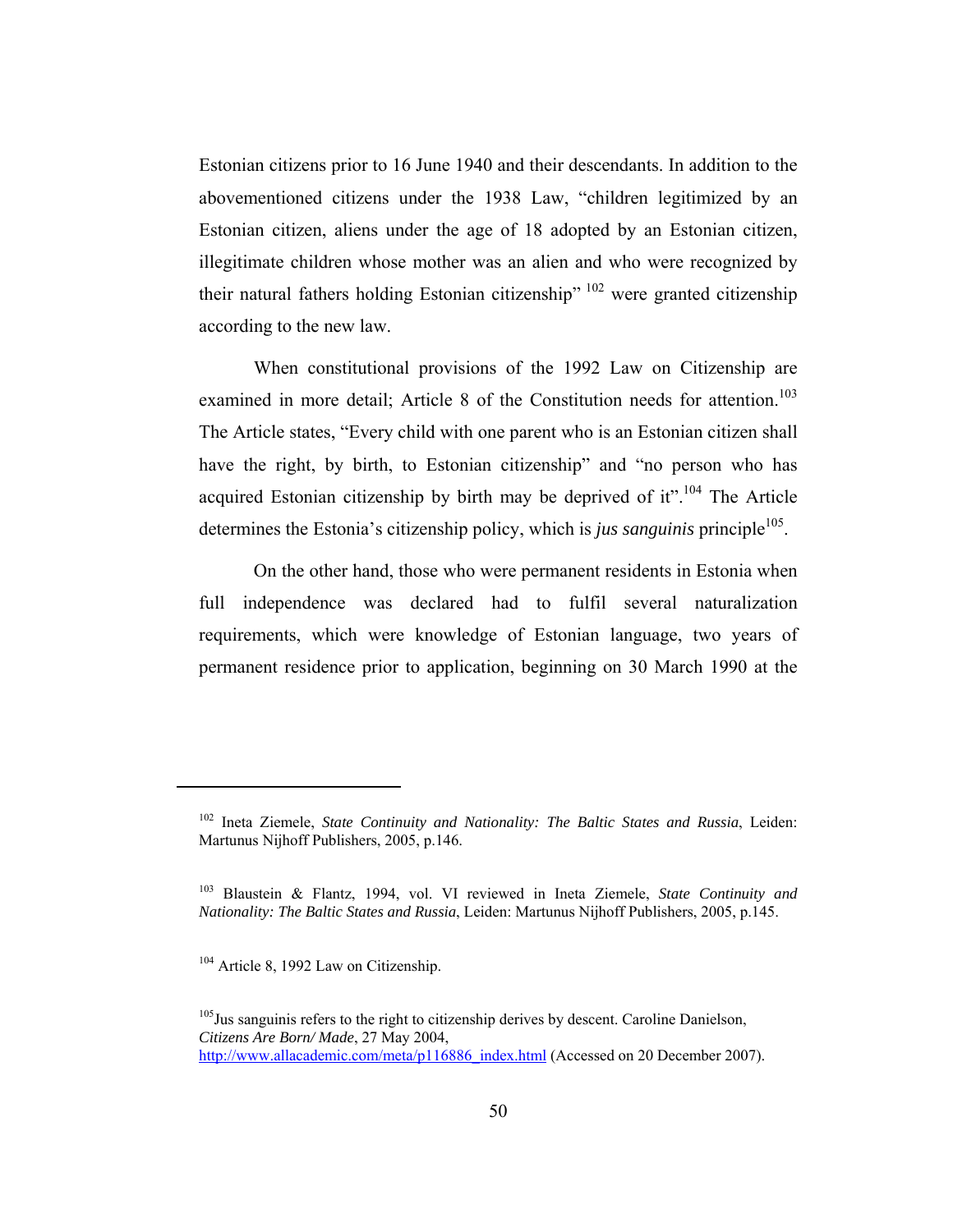latest [and one year afterwards] and an age limit of 18 years old or, if younger, the permission of parents or guardians. $106$ 

The official Law had two important differences compared to the Draft Law. First of all, those who were not granted automatic citizenship could have applied for citizenship only after two years of permanent residence, which would be counted since 30 March 1990. If the language proficiency was proved, applicant would be granted citizenship one year after application. At first glance, the law seems quite inclusive in its nature.<sup>107</sup> However, applicants could be granted Estonian citizenship in three years time at the earliest.

In addition, the law declared those who could not trace their roots back to interwar era, aliens; even if they had lived in the country since they had been born.<sup>108</sup> Furthermore, several provisions of the citizenship law were not clear, which caused arbitrariness in application procedure.<sup>109</sup> The law made automatic citizenship almost impossible to receive for approximately three-quarters of non-citizens in the country. Based on the provisions of the 1992 Law on Citizenship, 3,402 persons (700 of which had non-Estonian origin) were granted citizenship by 5 October  $1992$ .<sup>110</sup> According to another source,

<sup>106</sup> Article 6, 1992 Law on Citizenship of Estonia.

<sup>107</sup> See Dovile Budryte, *Taming Nationalism? Political Community Building in the Post-Soviet Baltic States*., The USA: Ashjate Publishing Company, 2005, pp.65-78.

<sup>108</sup> See Ineta Ziemele, *State Continuity and Nationality: The Baltic States and Russia*, Leiden: Martunus Nijhoff Publishers, 2005, pp.143-153.

<sup>109</sup> David J. Smith, "Minority Rights, Multiculturalism and EU Enlargement: the Case of Estonia", *Journal on Ethno politics and Minority Issues in Europe*, Germany, Issue 1, 2003.

<sup>110</sup> David J. Smith, "Minority Rights, Multiculturalism and EU Enlargement: the Case of Estonia", *Journal on Ethno politics and Minority Issues in Europe*, Germany, Issue 1, 2003.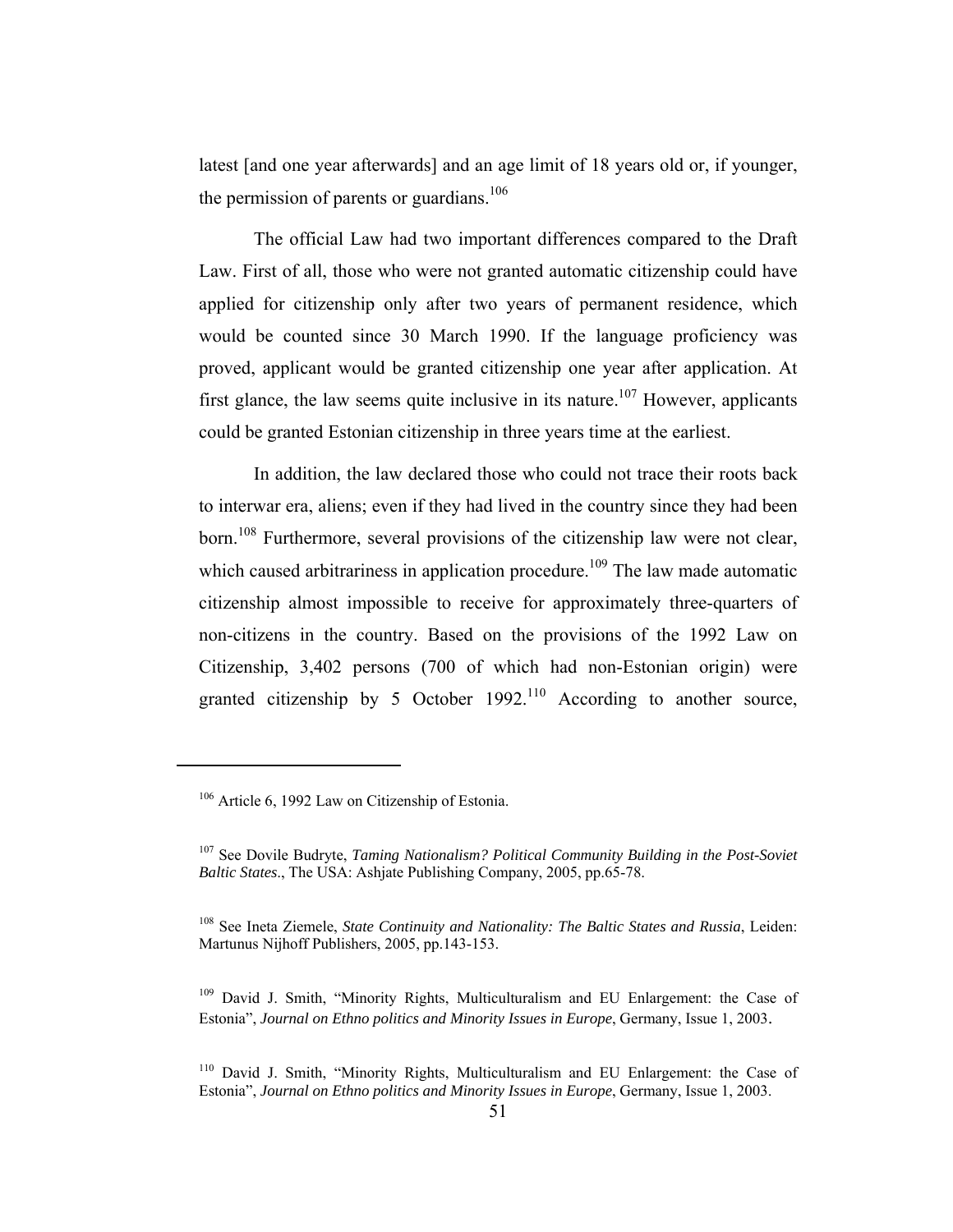although there were around 150,000 non-Estonians who were eligible for automatic citizenship, only 12,000 were granted citizenship by June 1993.<sup>111</sup>

In addition, 1938 Law on Citizenship, $112$  therefore, the 1992 Law on Citizenship stated that "an Estonian citizen may not simultaneously be a citizen of another country". In other words, those who acquired another citizenship before they were released from Estonian citizenship were automatically excluded from Estonian citizenship.<sup>113</sup> The 1992 Law on Citizenship, thereby, did not allow dual citizenship as the pre-war law.

The following year, several amendments were made to the 1992 Law on Citizenship. According to the first amendment, those who registered for citizenship before the parliamentary elections could have the several naturalization requirements waived, such as permanent residence and knowledge of Estonian language. Secondly, one of the Draft Law provisions was restored on the basis of these amendments. The amended provision allowed "the passage of citizenship through the maternal side as well as the paternal side for those with roots to pre-1940 citizens."<sup>114</sup> These amendments were important steps towards inclusive citizenship policies, even though the provisions of the law were quite exclusive in its nature.

As stated by Helsinki Watch report in 1992

<sup>&</sup>lt;sup>111</sup> David J. Smith, "Minority Rights, Multiculturalism and EU Enlargement: the Case of Estonia", *Journal on Ethno politics and Minority Issues in Europe*, Germany, Issue 1, 2003.

<sup>&</sup>lt;sup>112</sup> Article 1, 1938 Law on Citizenship of Estonia.

<sup>&</sup>lt;sup>113</sup> Article 23, 1992 Law on Citizenship of Estonia.

<sup>&</sup>lt;sup>114</sup> See Lowell W. Barrington, "The Domestic and International Consequences of Citizenship in the Soviet Successor States", *Europe-Asia Studies*, Vol.47, No.5, July, 1995.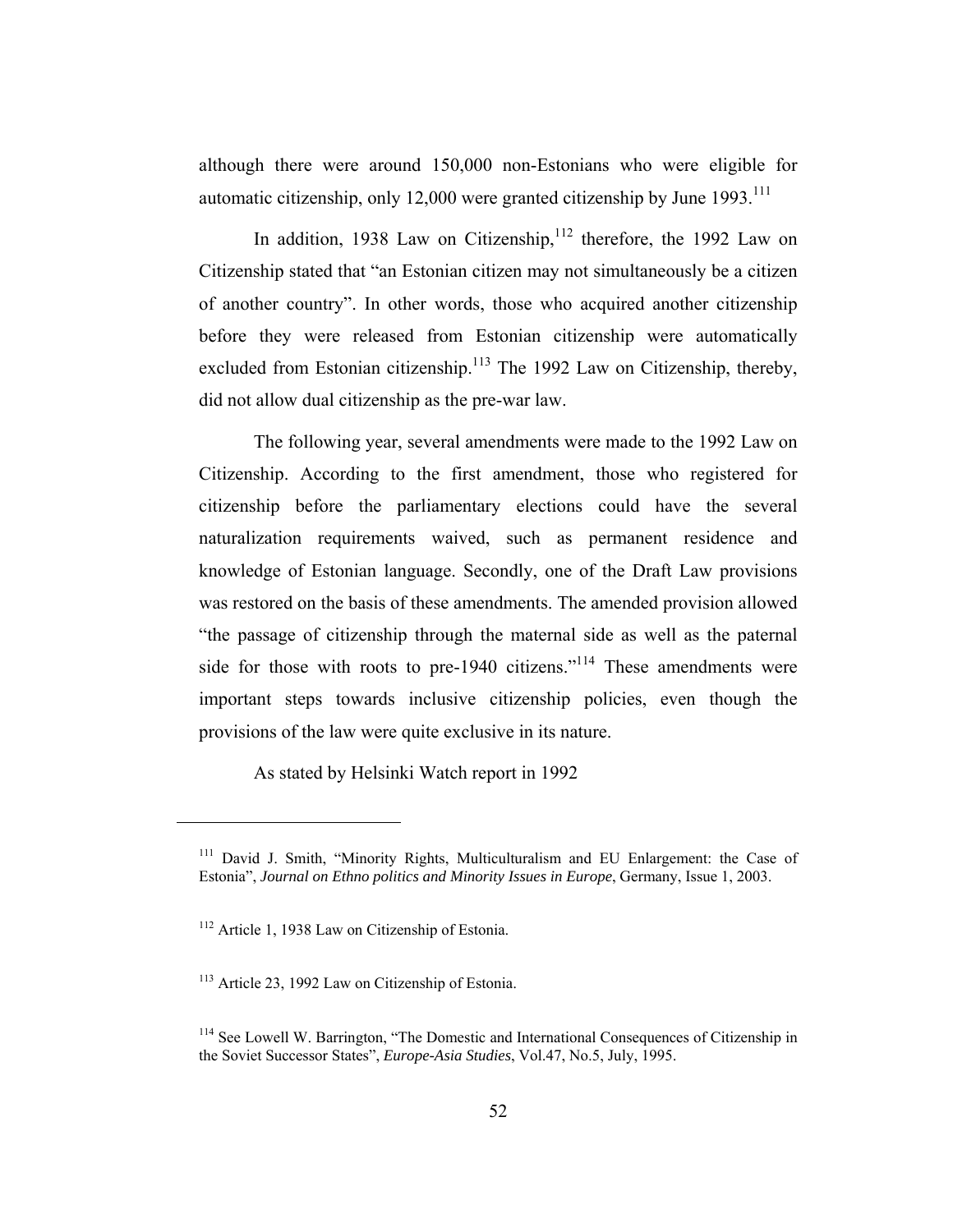It [the law] allows in principle a certain group of people to become citizens, but qualifies their citizenship entitlements by putting them on 'second-class' footing with 'real' Estonian citizens with respect to the most important political and economic events in the near future.<sup>115</sup>

Consequently, these inclusive amendments did not have major effects on the feelings of ethnic Russians in the country. The Russian minorities had the perception that they were not welcomed in the country.

There were several differences between citizens and non-citizen Russian minorities in Estonia. One of the most significant differences was the right to vote in parliamentary elections. With the law in 1992, non-citizens could not vote for the national elections and hold any political office.<sup>116</sup> This alienated non-Estonians, even those who supported the independence of the country.<sup>117</sup> Moreover, due to the elimination of the right to vote, no Russians were represented in the Estonian Parliament. Since the Parliament was the sole organ which passes laws, this had a direct negative effect on the lives of non-citizens in Estonia.

Some other applications in the country also emphasized the exclusive nature of the citizenship policies. For example, one of the main indicators for monitoring minorities' ability to integrate into host country is language. However, there was no clear relation between the duration of residence and the proficiency of the local language in the Baltic case. Until 1990, ethnic Russians in the Baltic states did not need to learn and use any language other than Russian. According to the 1989 census, proportion of ethnic Russians, who knew national language of the host country, was: 15 per cent in Estonia, 38 per

<sup>115</sup> Ineta Ziemele, *State Continuity and Nationality: The Baltic States and Russia*, Martunus Nijhoff Publishers, Leiden, 2005, p.23.

<sup>116</sup> *State Assembly Passes Law on Elections*, 1992, p.71.

<sup>117</sup> See Juan Linz and Alfred Stepan, *Problems of Democratic Transition and Consolidation: Southern Europe, South America and Post-Communist Europe*, Baltimore, 1996.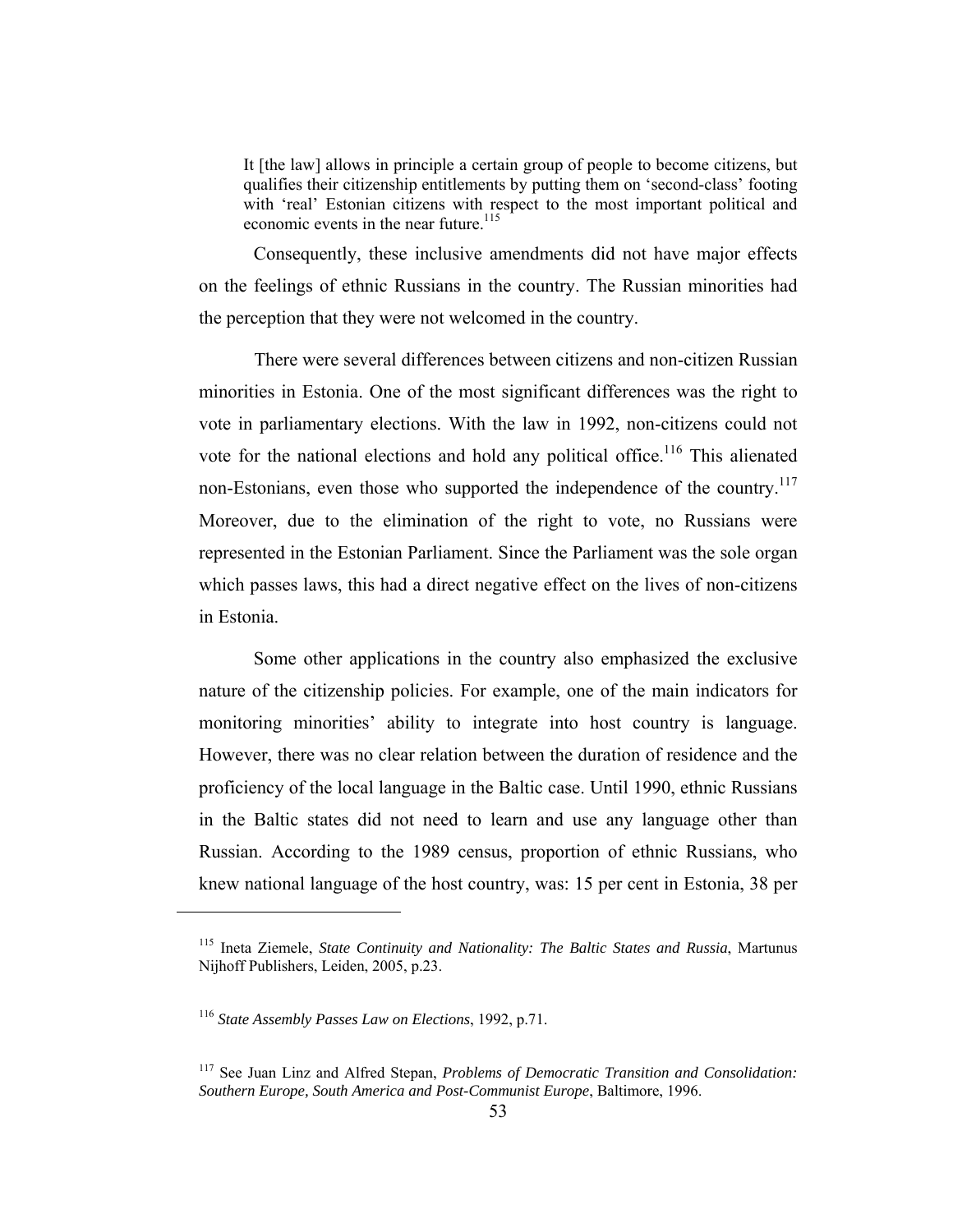cent in Lithuania and 22 per cent in Latvia.<sup>118</sup> This shows that although immigration rate was quite high during the Soviet occupation, the level of integration into the native society was limited. Put it differently, those who had lived in the country even for decades did not know the native language. Therefore, newly independent Baltic states faced the problem of having high number of ethnic minorities, who were unfamiliar with the native languages. This created an obstacle to those who wanted to acquire Estonian citizenship.

In this manner, Estonian language courses were organized by the Estonian authorities. However this was not enough, as there was lack of qualified Estonian language courses for the required amount of knowledge set by the naturalization procedures. Therefore, Estonia was criticized by Russians along with several international organizations. Although some attempts were made in the language requirements to reduce the rejection of citizenship applications, non-citizens were not given a real chance to fulfil these requirements because of inadequate facilities.

As a response to international criticisms, the new citizenship law was adopted on 19 January 1995, which brought several changes to the existing situation. According to the new law, "an Estonian citizen is a person who holds Estonian citizenship upon the entry into force of this Act or a person who acquires or resumes Estonian citizenship on the basis of the Act."<sup>119</sup> The law stated that Estonian citizenship could be acquired either by birth, naturalization or restoration. A child could be recognized as an Estonian citizen, if at least one of his parents was an Estonian citizen<sup>120</sup>; a child born after his father's death

<sup>118</sup> See Audra Sipaviciene, *International Migration/ Mobility under Conditions of a Changing Socio-Economic and Geopolitical Orientation*, 1998.

<sup>&</sup>lt;sup>119</sup> 1995 Citizenship Law of Estonia.

<sup>120</sup> Article 2, *1995* Citizenship Law of Estonia.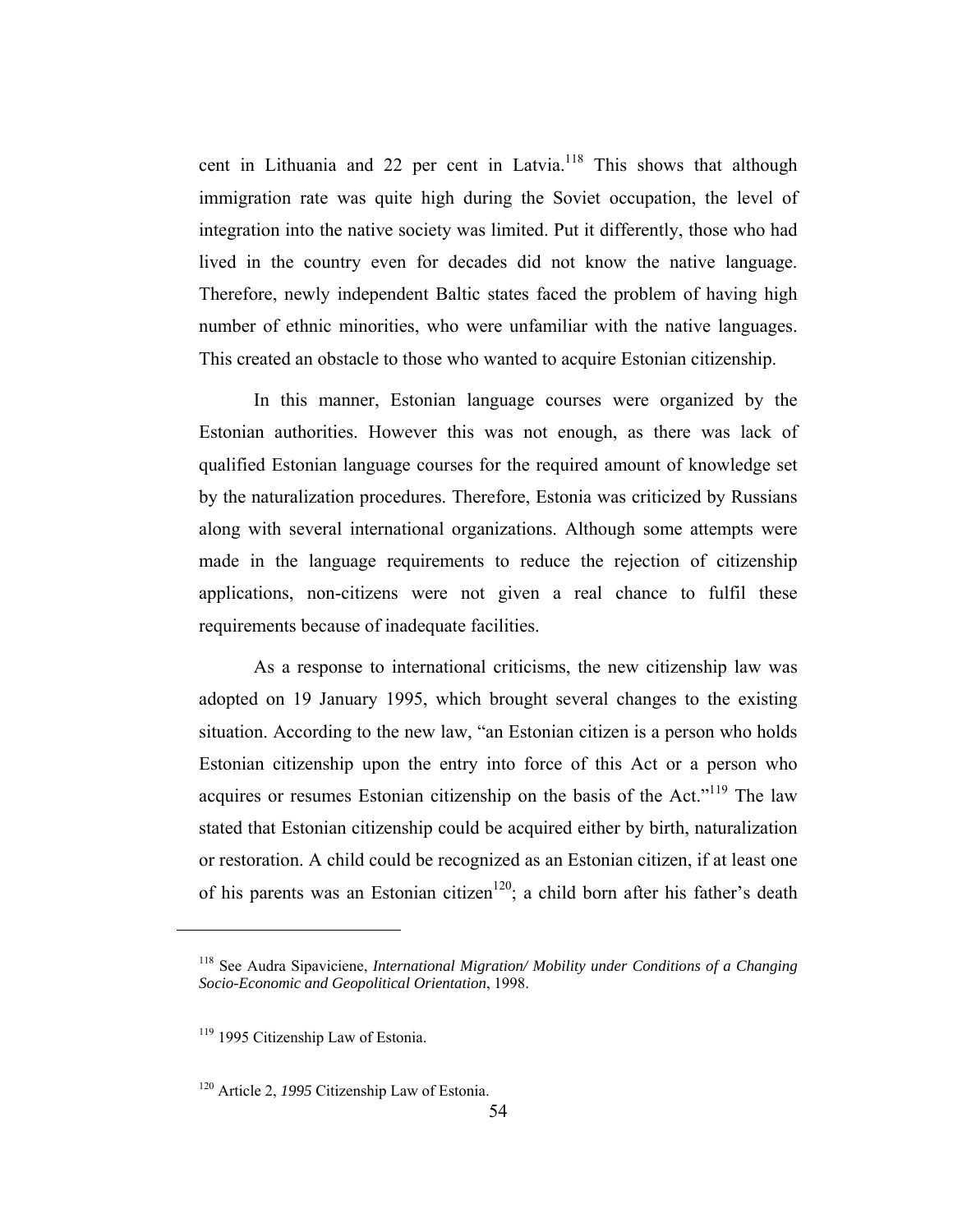could be recognized as an Estonian citizen if his father was an Estonian citizen; "a child found in Estonia, whose parents are unknown, shall at request of the child's legal guardian be recognised by a court of law as having acquired Estonian citizenship by birth, unless the child is proved to be the citizen of another state". <sup>121</sup>

The legal institutions for the restoration of Estonian citizenship were introduced by the 1995 Law on Citizenship<sup>122</sup> according to which those who lost their citizenship as minors were given right to restore it. At this point, the right to restoration of citizenship and principle of *state continuity* came to the fore. The first principle means that those whose citizenship could not be reeffected could submit an application for restoration. The latter implies that Estonian nationality continued after the illegal Soviet occupation of 1940.

The law detailed certain requirements for the right to resume Estonian citizenship. These requirements were as follows: everyone who has lost his or her Estonian citizenship as a minor has the right to its restoration; a person who wished to resume Estonian citizenship shall be staying in Estonia permanently and be released from his or her previous citizenship or prove that he or she would be released therefrom in connection with his of her resumption of Estonian citizenship. $^{123}$ 

The restoration of citizenship was approved by the Estonian government within one and a half year after the new law was implemented.<sup>124</sup> The law

<sup>&</sup>lt;sup>121</sup> Article 5, 1995 Citizenship Law of Estonia.

<sup>122</sup> Articles 1 and 16, 1995 Citizenship Law of Estonia.

<sup>123</sup> Article 16, 1995 Citizenship Law of Estonia.

<sup>&</sup>lt;sup>124</sup> Articles 17and 20, 1995 Citizenship Law of Estonia.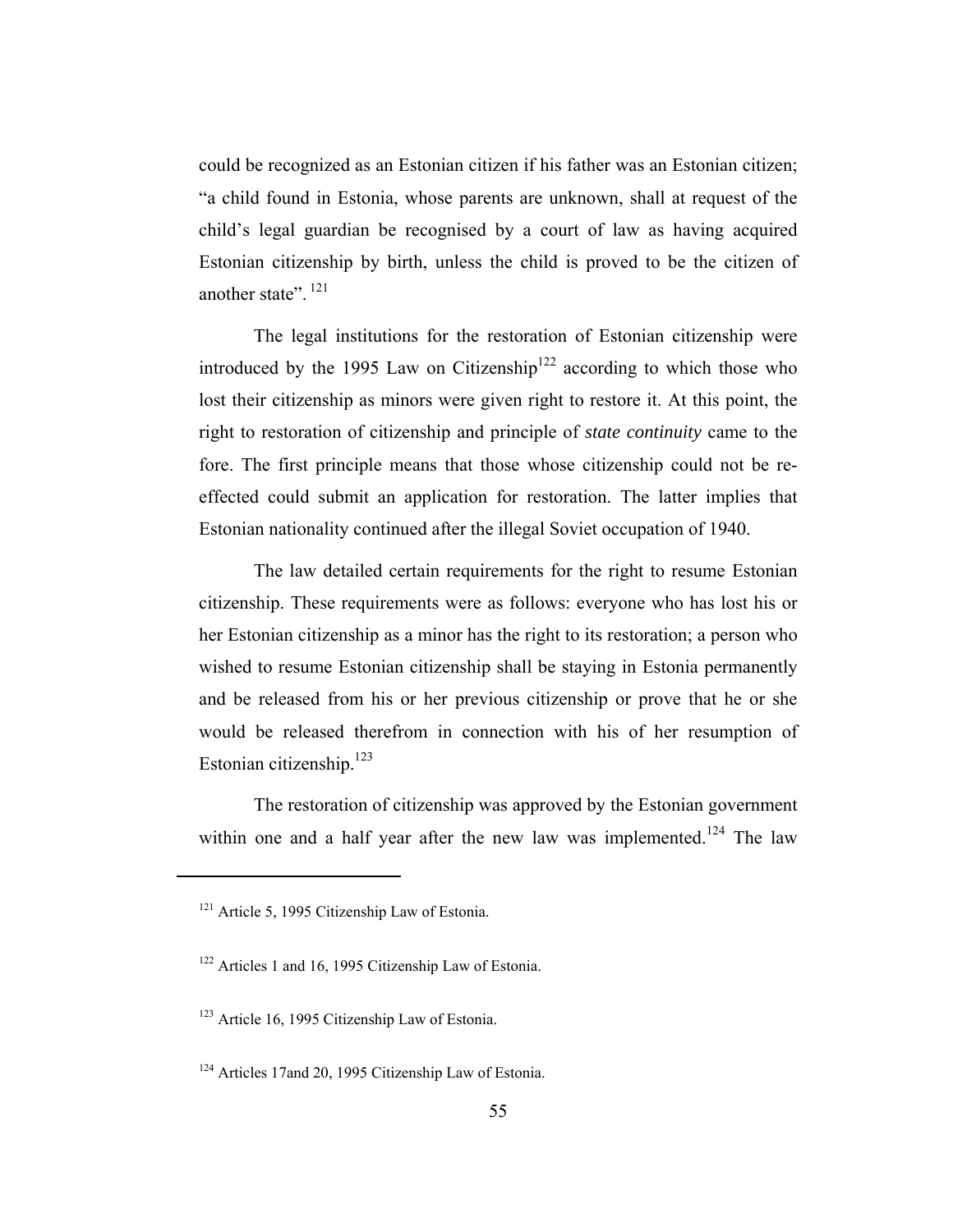stated whose restoration could be rejected by the state authorities.<sup>125</sup> In other words, the law made selective application possible. For instance, a person who was in service of armed forces, intelligence units or security services were automatically exempted from restoration.

The 1995 Law was implemented on the basis of amended articles of the 1992 Law on citizenship concerning dual citizenship issue. The 1995 law stated that if any Estonian citizen acquired another citizenship by birth, then he had to choose one between these two. Moreover, the law clearly stated that "if any person were granted another citizenship, he would lose his other Estonian citizenship".<sup>126</sup> It is observed that dual citizenship was not completely accepted by Estonian authorities according to the 1995 Law. However, the law opened the way to dual citizenship only for ethnic Estonians living outside the country.

It is indicated in the beginning of this section that those who wanted to obtain Estonian citizenship should have gone through a naturalization process. When these naturalization procedures are examined in detail, the following requirements are called for attention:

permanent residence; being at least 15 years old; knowledge of Estonian language in line with the requirements stated in the law; knowledge of Estonian Constitution and Law on Citizenship; permanent legal income; loyalty to the Estonian State; and taking an oath.<sup>127</sup>

The naturalization also required submission of the following documents to the Estonian authorities: an application written in Estonian language;

<sup>&</sup>lt;sup>125</sup> Article 21, 1995 Citizenship Law of Estonia.

<sup>126</sup> Article 29, 1995 Citizenship Law of Estonia.

<sup>&</sup>lt;sup>127</sup> Article 6, 1995 Citizenship Law of Estonia.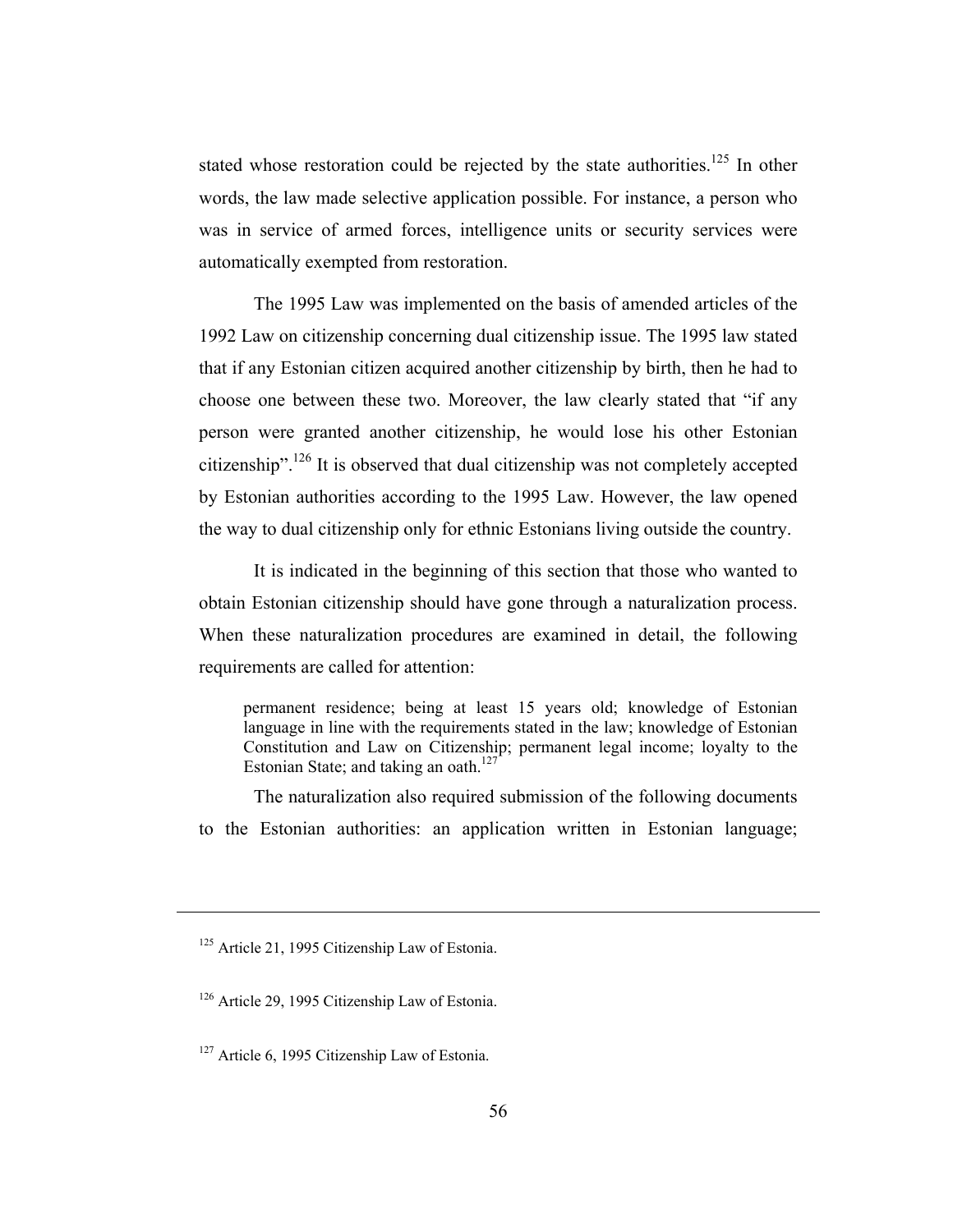certificate of identity and nationality; documents indicating legitimate stay and education and a curriculum vitae in Estonian language.

At this point, many scholars and experts, such as Barrington, discussed whether it was reasonable to ask so many documents while aiming at speeding up the naturalization process of non-citizens who were already permanent residents in Estonia. This could be considered as an attempt to limit the number citizenship which was granted to ethnic minorities according to most Russians $128$ 

Moreover, various requirements both for naturalization and restoration of citizenship limited the number of applicants on the basis of the followings: those who have submitted false documents or have acted against the constitutional order and Estonian State; foreign military personnel either retired or in active service [the only exception applied to retired armed forces personnel of a foreign country married to an Estonian citizen by birth]; those who have been employed or are employed by the security and intelligence organisations; those who were convicted of a serious criminal offence and imprisoned for over one year, if not rehabilitated, or with a record of repeated sentencing would not be granted citizenship.<sup>129</sup>

The law separately provided the requirements for citizenship for children through naturalization process.<sup>130</sup> According to the law, a child could acquire citizenship, if one parent was Estonian citizen; if he was permanently residing in Estonia when application for citizenship took place and if he was

<sup>&</sup>lt;sup>128</sup> See Lowell W. Barrington, "An Explanation of the Citizenship Policies of Estonia and Lithuania", *The American Political Science Association,* New York, 1994.

<sup>129</sup> Article 21, 1995 Citizenship Law of Estonia.

<sup>&</sup>lt;sup>130</sup> Article 13, 1995 Citizenship Law of Estonia.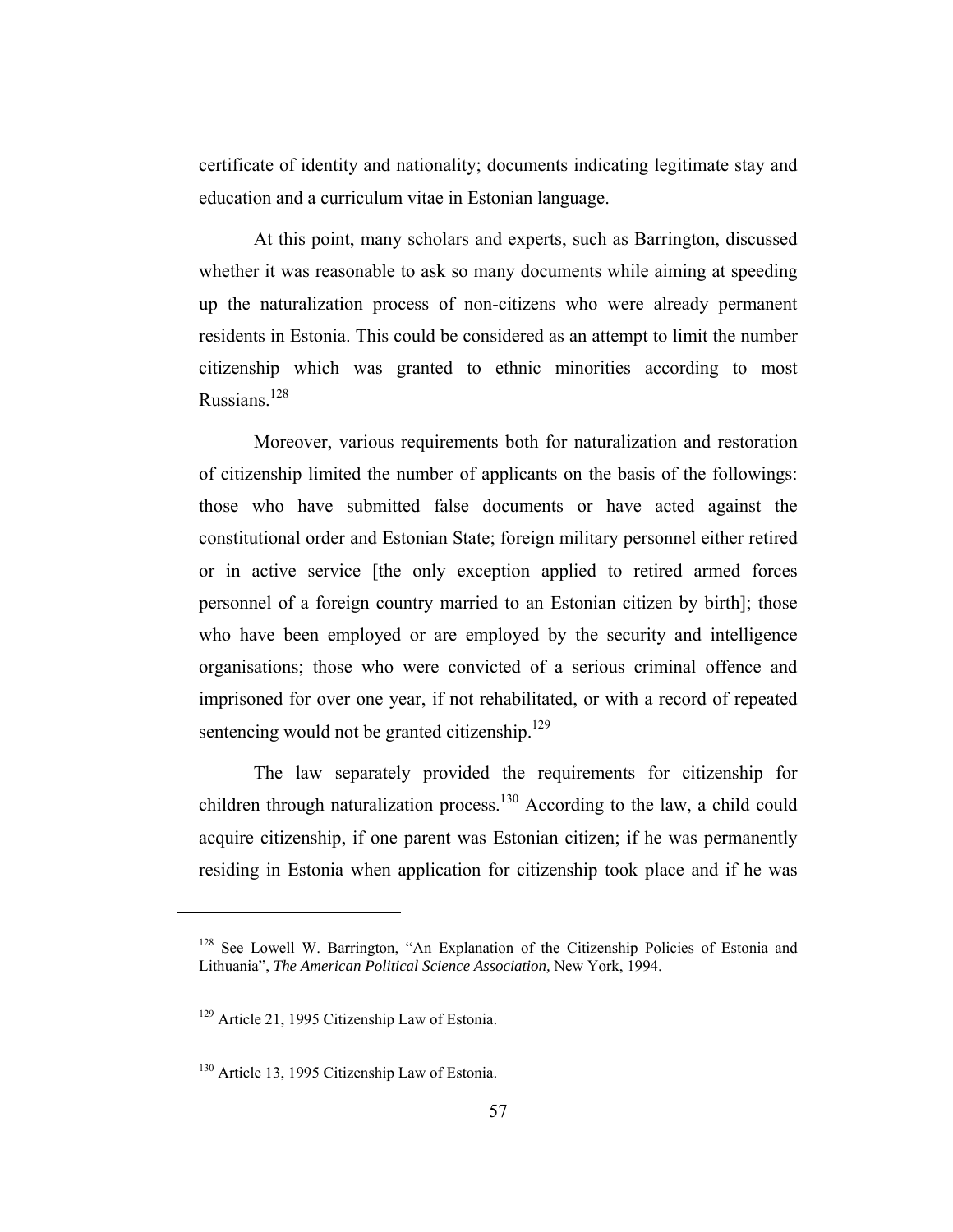either stateless or had a release from another citizenship; however under these circumstances parents had the right to choose another nationality. These requirements could have also been applied to those without parents or under a guardianship authority.<sup>131</sup>

However, there were more limitations in the first version of the Estonian citizenship law. In accordance with the previous one, only those who were born after 26 February 1992 could be granted citizenship through naturalization if their parents submitted an application and resided officially in Estonia for at least five years and if they were stateless. Single and adopted parents should have complied with the same requirements. In addition, children had to reside permanently in the country or needed to be stateless. These provisions had been highly criticized by international organizations.

Estonian parliament passed Law on Aliens in 1993. The law defined an alien as "a foreign citizen or stateless person and those identified under permanent resident category".132 The 1993 Law on Aliens put forward some differences and provided special procedures between persons who arrived and resided in the country prior to 1 July  $1990^{133}$  (Estonia's process of restoration of independence), and others who were called as aliens.

The law also declared the requirements for residence and work permits in addition to conditions set for applicants. According to the law, "a permanent residence permit may be issued to an alien with a temporary residence permit

<sup>131</sup> See Ineta Ziemele, *State Continuity and Nationality: The Baltic States and Russia*, Leiden: Martunus Nijhoff Publishers, 2005, pp.145-154.

<sup>132</sup> Article 3 and 4, 1993 Law on Aliens of Estonia.

<sup>&</sup>lt;sup>133</sup> Article 21, 1993 Law on Aliens of Estonia.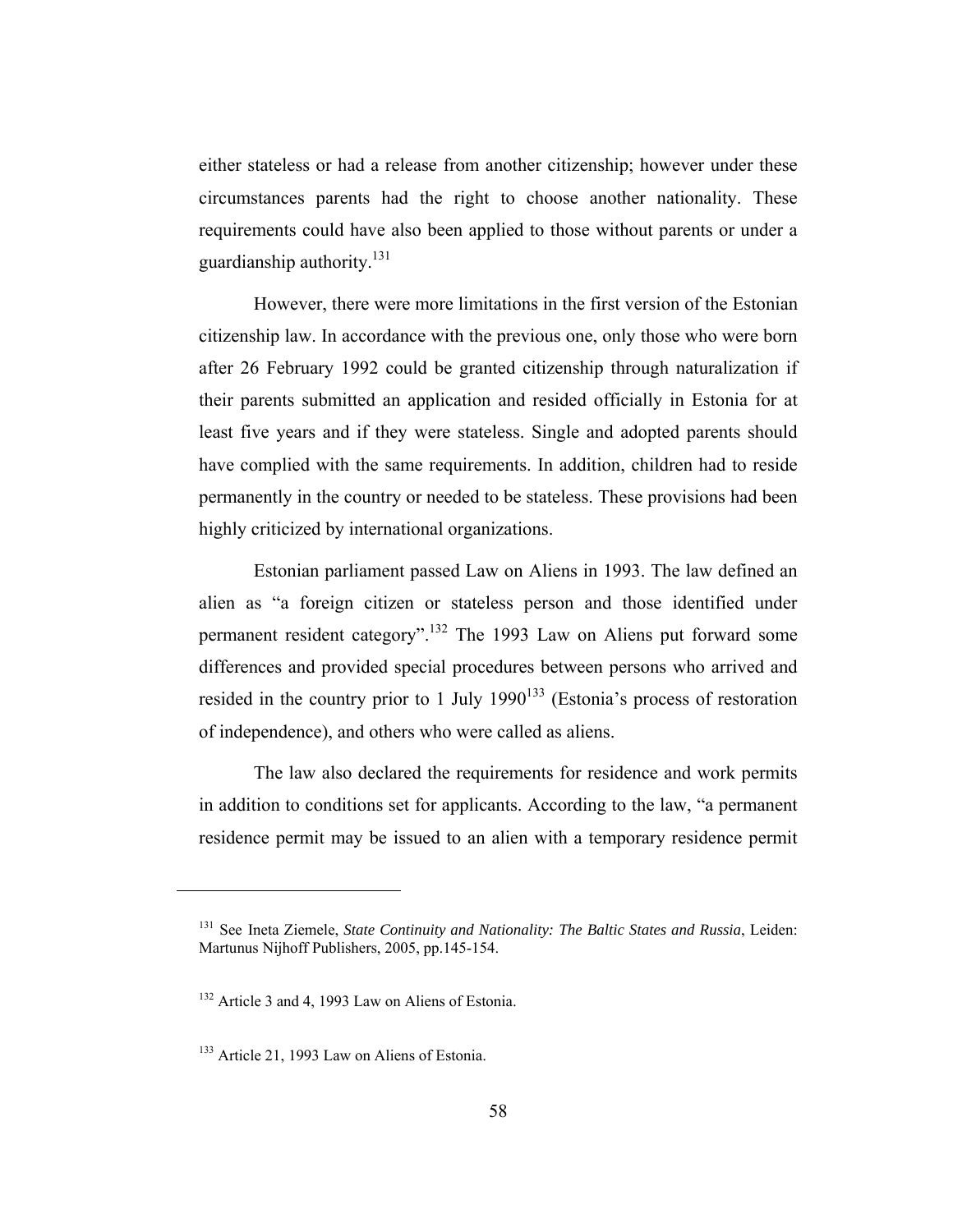for no less than three years who has also met a number of other requirements."<sup>134</sup> In addition, all aliens were entitled to alien passports<sup>135</sup> and "an alien passport shall not exceed the validity of a residence permit."<sup>136</sup>

The law plainly stated that several cases could have been reason for refusal from residence permit, such as working in armed forces of a foreign country. The government was the sole responsible body in such cases to decide. It should be noted that only aliens who resided in Estonia prior to 1 July 1990 and had permanent address in the country "have the right to contest in a court a decision to refuse to issue or extend a residence permit or work permit".<sup>137</sup>

Concerning family re-union, Estonian Supreme Court regulated the Constitution<sup>138</sup> and the European Convention on Human Rights (ECHR).<sup>139</sup> It should be noted that ECHR had a direct effect in the country.

The Law on Aliens was subject to several internal and external criticisms. The first problem was that permanent residence permit would not be automatically granted to Estonian resident non-citizens, who had to have first a

<sup>&</sup>lt;sup>134</sup> Article 12, 1993 Law on Aliens of Estonia.

<sup>&</sup>lt;sup>135</sup> Article 8, 1993 Law on Aliens of Estonia.

<sup>136</sup> Ineta Ziemele, *State Continuity and Nationality: The Baltic States and Russia*, Leiden: Martunus Nijhoff Publishers, 2005, p.151.

<sup>&</sup>lt;sup>137</sup> Article 20, 1993 Aliens Law of Estonia.

<sup>138</sup> Dovile Budryte, *Taming Nationalism? Political Community Building in the Post-Soviet Baltic States*., The USA: Ashjate Publishing Company, 2005, p.78.

<sup>&</sup>lt;sup>139</sup> Article 8, ECHR.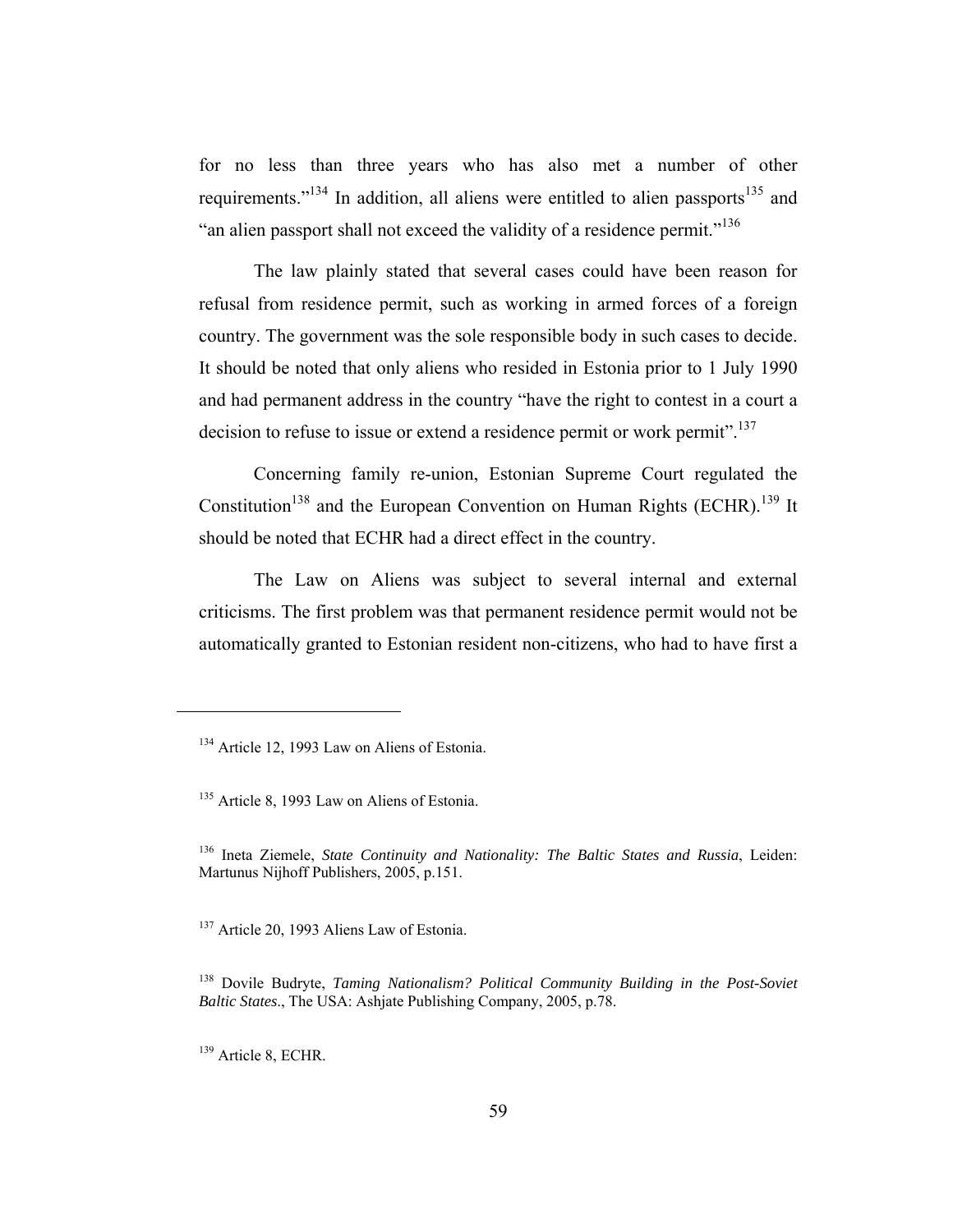temporary residence permit. As specified by the  $law$ ,<sup>140</sup> persons were required to apply for residence permit within two years after Law on Aliens entered into force. It should be indicated that the Law on Aliens entered into force at the same period as the 1938 Law on Citizenship had given the opportunity for naturalization.

…Law indicated that long-term residents are issued with temporary resident permits while they undertake the naturalisation procedure. The question what to do with a residence permit, if an individual has not succeeded in naturalisation is left to the government to decide.<sup>141</sup>

The changes in registration for residence permits transferred the status of many persons into illegal aliens in the country in spite of their previous residence. According to the analysis, these illegal residents could be categorized in the following way<sup>142</sup>: aliens with permanent registration in Estonia who failed to apply for residence permit in time; aliens residing in Estonia without a registration in 1990; aliens arriving and staying in Estonia after 1991 and aliens convicted in Soviet times and now released from detention places.<sup>143</sup>

<sup>&</sup>lt;sup>140</sup> Article 21, 1993 Law on Aliens of Estonia.

<sup>141</sup> Ineta Ziemele, *State Continuity and Nationality: The Baltic States and Russia*, Leiden: Martunus Nijhoff Publishers, 2005, p.153.

<sup>142</sup> Ineta Ziemele, *State Continuity and Nationality: The Baltic States and Russia*, Leiden: Martunus Nijhoff Publishers, 2005, p.153.

<sup>143</sup> See Vadim Poleschuk, *Illegals in Estonia: Final Solution?*, Legal Information Centre for Human Rights, Talinn, 2001.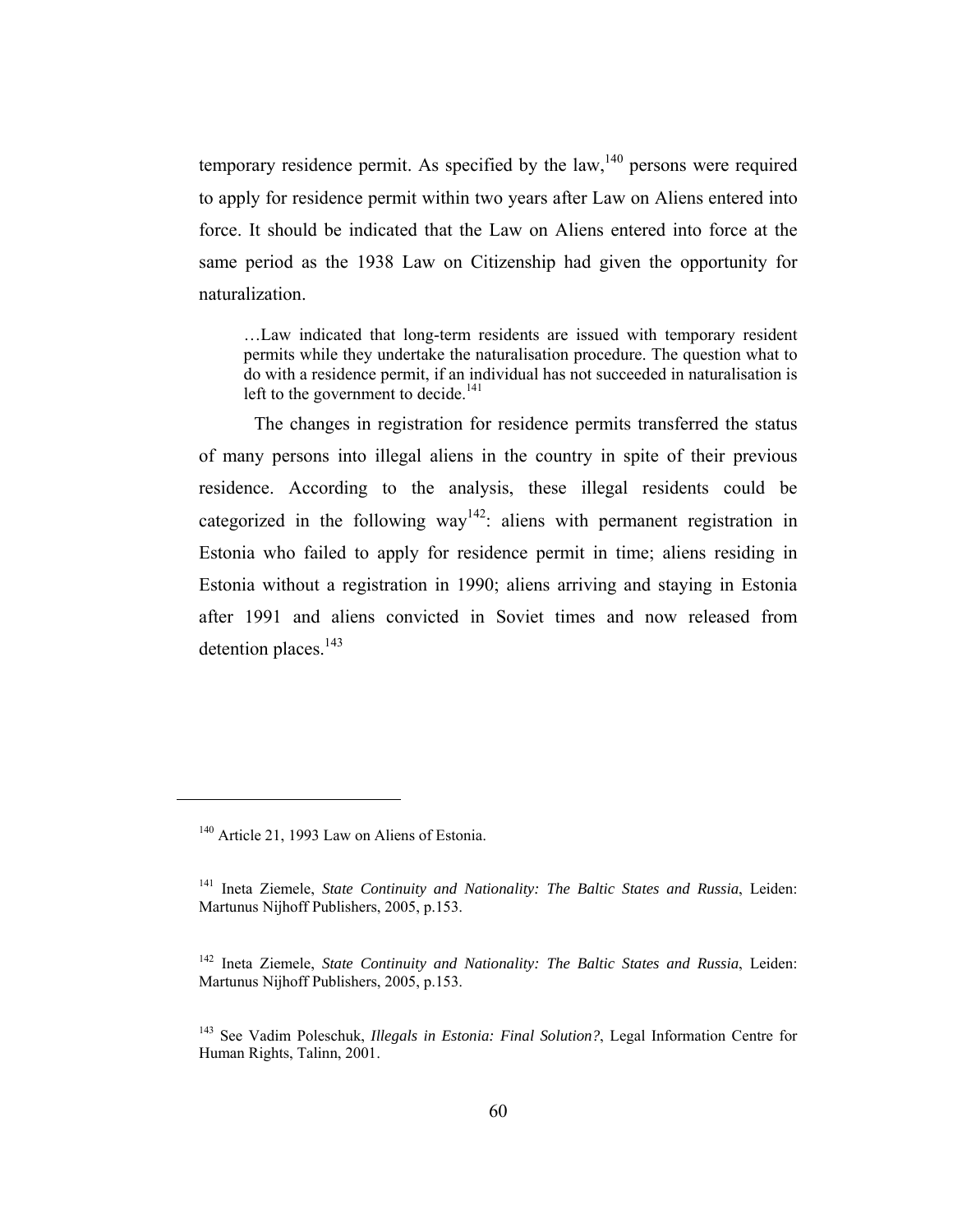## **3.1. Latvia and Its Minorities**

 $\overline{a}$ 

The basic principles of the citizenship in Latvia following its independence were laid down by the 1919 Law on Citizenship, which was amended in 1938. Although a Draft Law was prepared in 1989, the official citizenship law was not implemented until 1994. With the declaration of Resolution on the Renewal of the Republic of Latvia Nationals' Rights and Fundamental Principles of Naturalisation on 15 October 1991, the Law was regarded as applicable:

[T]he premise according to which the citizenship question is dealt with [is] that the aggregate body of the Republic of Latvia nationals, as identified by the *1919 Law on Citizenship*, continues to exist, irrespective of the loss of the State's sovereign power in consequence of the 1940 occupation.<sup>144</sup>

In other words, those who would trace their citizenship prior to 1940 were regarded as citizens of Latvian state. Furthermore, the principle of *state continuity* was underlined also in the Latvian case, and Latvian nationality was considered persistent after the illegal Soviet occupation of 1940.

Although citizenship provisions were discussed in the resolution, they did not become operational as formal guidelines until the establishment of the national parliament. Therefore, Latvia had a citizenship policy prior to the Law in 1994. It is observed that the main reason behind the declaration of citizenship law was the desire to be considered as a member to Council of Europe  $(CoE).$ <sup>145</sup>

<sup>144</sup> Ineta Ziemele, *State Continuity and Nationality: The Baltic States and Russia*, Leiden: Martunus Nijhoff Publishers, 2005, p.155.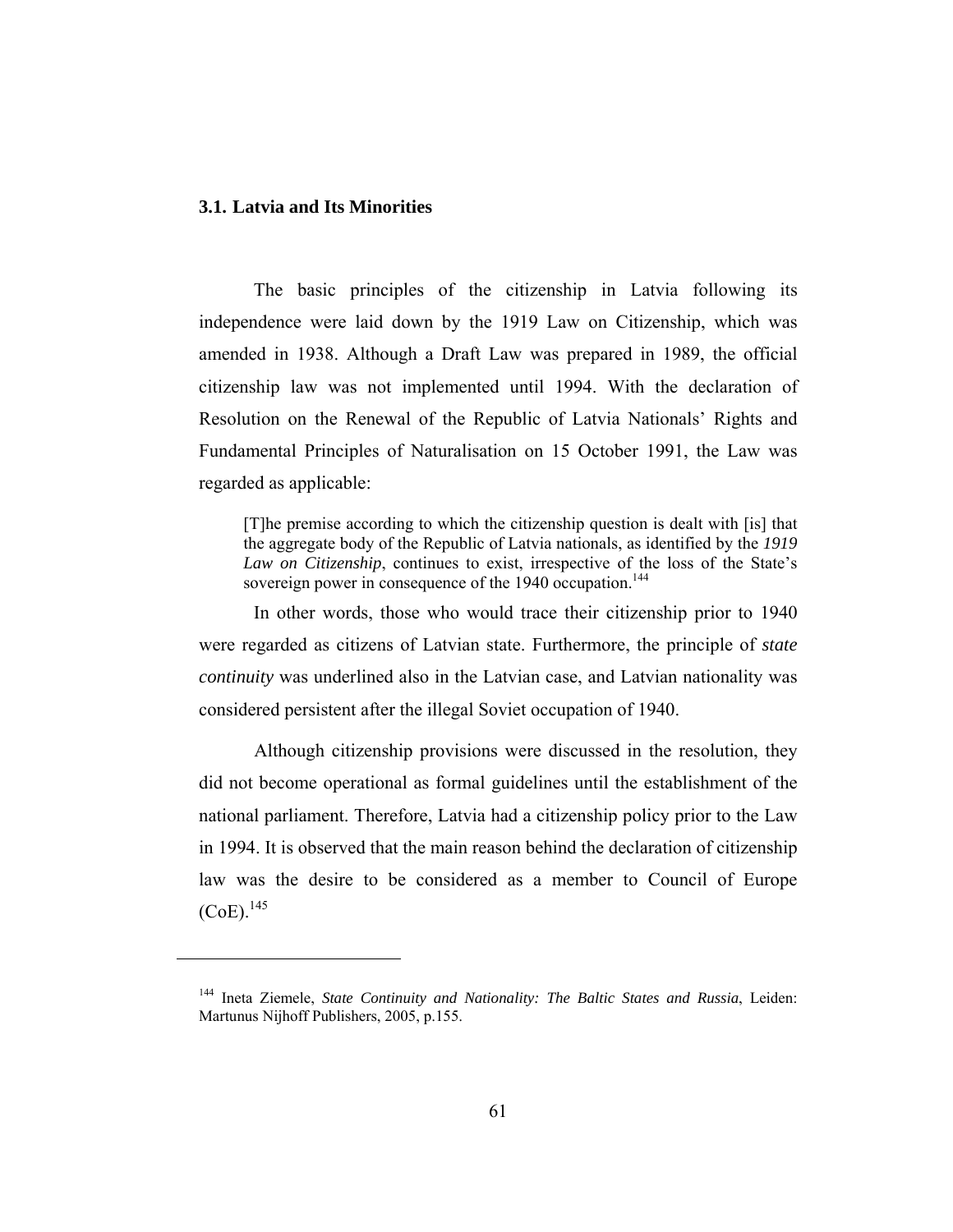According to the Resolution, the Soviet citizenship of 7 September 1940 which was granted to Baltic citizens was declared as null and void. The Resolution defined the Latvian citizens as those who were citizens on 17 June 1940 and their descendants, if they had lived in the country and registered themselves by 1 July 1992; those, who did not live in Latvia or were citizens of another country, but compiled with the requirements could have been registered as Latvian citizens, if an expatriation permit was received.<sup>146</sup>

Those who were not Latvian citizens prior to 1940 could have acquired citizenship whether they were permanent residents on 17 July 1940, still residing in Latvia, registered by 1 July 1992 and renounced the other citizenship; descendants of the first group of persons (who demonstrated great accomplishments to the advantage of Latvia) if they were permanent residents and registered by 1 July 1992.<sup>147</sup>

It was clearly stated in the Resolution that a Latvian citizen cannot be a citizen of another country at the same time. In other words, Latvia did not permit dual citizenship as Estonia. The 1994 Law did not change the attitude towards dual citizenship. It stated that "dual nationality may not arise for those individuals who take up Latvian nationality."<sup>148</sup> At the same time, "if the third state accepts a Latvian national as its national, in relations with Latvia this

<sup>145</sup> Saulius Girnius, "Lack of Citizenship Law Mars CE Membership Hope," 1994, in W. Lowell Barrington, "The Domestic and International Consequences of Citizenship in the Soviet Successor States", *Europe-Asia Studies*, Vol.47, No.5, July, 1995, p.738.

<sup>146</sup> Ineta Ziemele, *State Continuity and Nationality: The Baltic States and Russia*, Leiden: Martunus Nijhoff Publishers, 2005, p.155.

<sup>&</sup>lt;sup>147</sup> See Lowell W. Barrington, "An Explanation of the Citizenship Policies of Estonia and Lithuania", *The American Political Science Association,* New York, 1994.

<sup>&</sup>lt;sup>148</sup> Article 9, 1994 Citizenship Law of Latvia.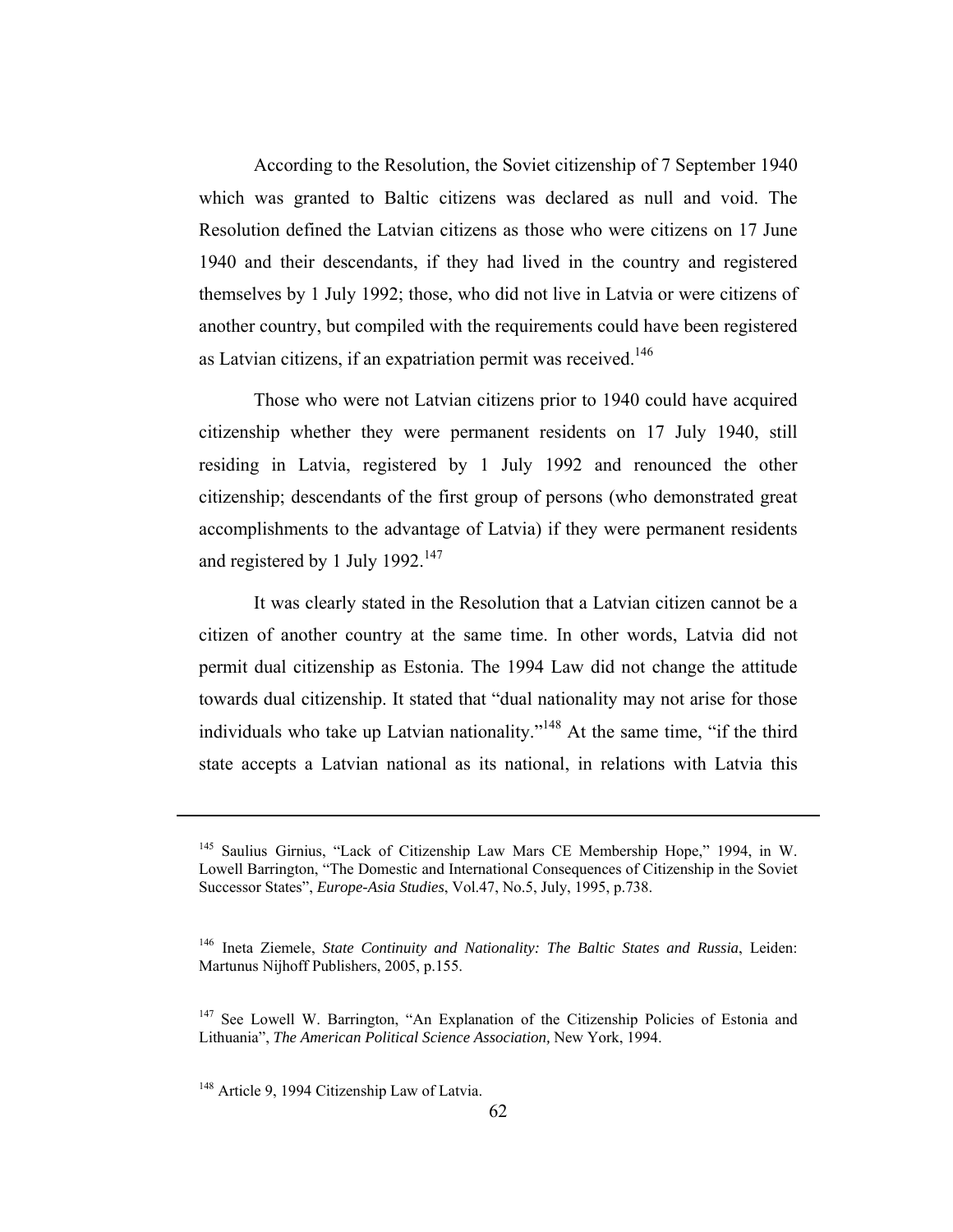individual is a Latvian national only."149 Concerning the dual citizenship, the Law on the Amendments to the Latvian constitution on 4 December 1997 declared that those who hold dual citizenship cannot be elected as President of the State. $150$ 

Those who could not qualify for any categories mentioned above needed to apply for naturalization on the basis of the 1919 Law on Citizenship and Resolution. The important point here is that the 1991 Resolution never took place in practice. The new Law on Citizenship in 1994 made naturalization possible for non-citizens in Latvia.<sup>151</sup>

According to the 1994 Law on Citizenship, Latvian citizens were described as those who were citizens prior to 1940 and their descendants, unless they did not acquire citizenship of another state after the Independence Declaration on 4 May 1990; naturalized citizens [and their children upon reaching the age of fifteen, if they reside permanently in Latvia] (Amendments to the Law on Citizenship on 22 June 1998); children found in Latvia whose parents are unknown; children without any parents who lived in an orphanage or boarding school and children whose parents were nationals on the day of birth of such children, irrespective of the place of birth.<sup>152</sup>

<sup>&</sup>lt;sup>149</sup> Ineta Ziemele, *State Continuity and Nationality: The Baltic States and Russia*, Leiden: Martunus Nijhoff Publishers, 2005, p.155.

<sup>&</sup>lt;sup>150</sup> See Lowell W Barrington, "An Explanation of the Citizenship Policies of Estonia and Lithuania", *The American Political Science Association,* New York, 1994.

<sup>&</sup>lt;sup>151</sup> See Barrington, Lowell W., "An Explanation of the Citizenship Policies of Estonia and Lithuania", *The American Political Science Association,* New York, 1994.

<sup>&</sup>lt;sup>152</sup> Article 2, 1994 Citizenship Law of Latvia.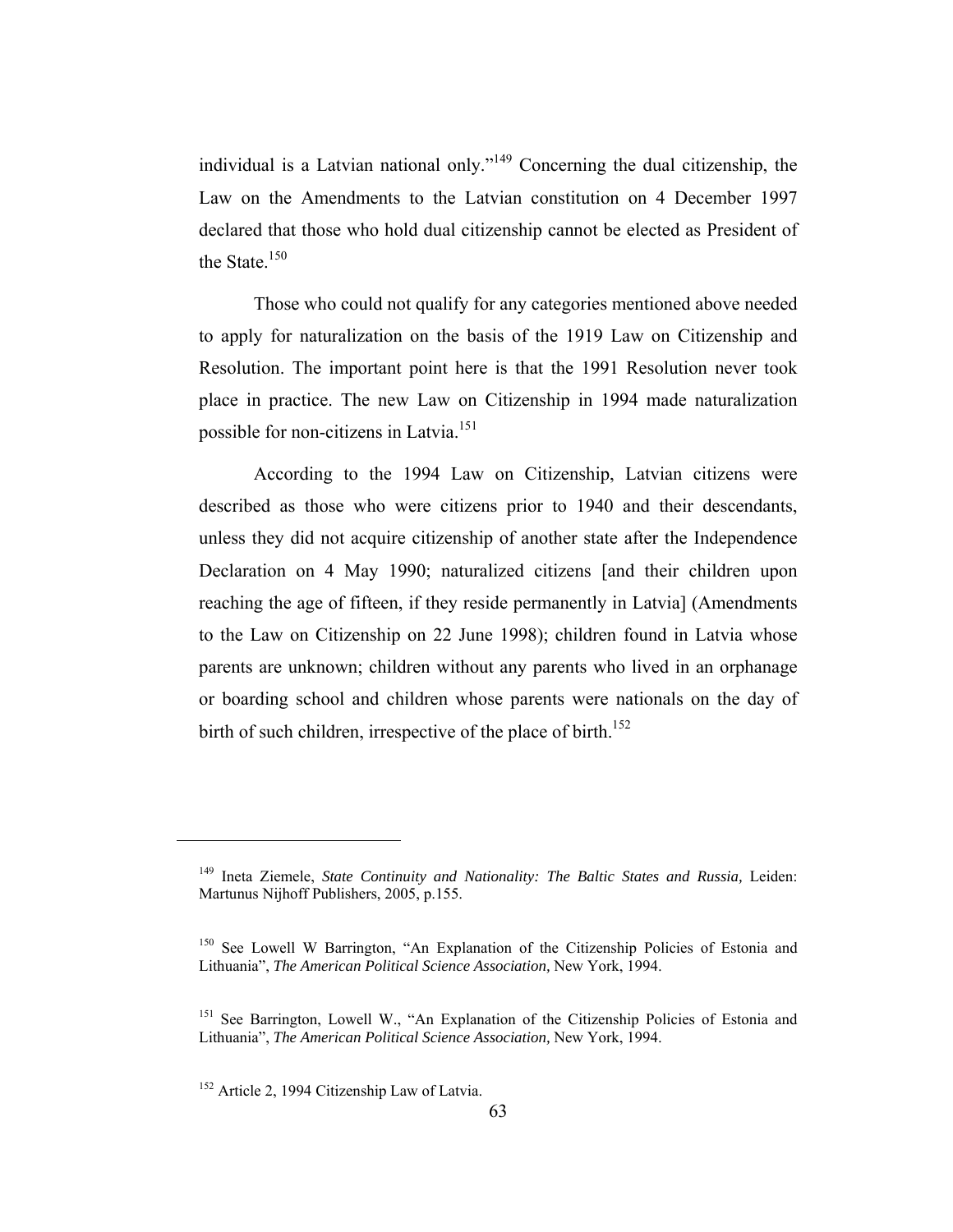The law was amended in March 1995 and the following group of persons was also considered as Latvian citizens<sup>153</sup>:

Latvians and Livs, indigenous people of Latvia, who permanently reside in Latvia and who did not have other nationality or received an expatriation permit from the state of former nationality; women who permanently resided in Latvia and who, according to the 1919 Law, had lost their Latvian nationality, and their descendants, if these persons registered in Latvia, except if they acquired another nationality after 4 May 1990; persons who were permanent and registered residents and who completed their education in the Latvian language, if they were not nationals of another state or have received an expatriation permit, if required.154

The third bullet point made the legislation more inclusive by accepting those who integrated into the society in the Soviet period as citizens. Moreover, their children could also beeen granted citizenship according to the law.

The law laid down principles concerning the citizenship of a child as follows<sup>155</sup>, "a child is Latvian national if one parent is a Latvian national, while the other is an alien, stateless or unknown, and if he is born inside, or outside, the country but, on the day of the child's birth, both parents or the parent with whom the child lived, were permanently residing in Latvia. Parents, however, had the right to choose another nationality in these circumstances."<sup>156</sup> The Latvian authorities were criticized by domestic and international actors on the basis of the abovementioned principles. These criticisms are discussed in the next chapter.

<sup>&</sup>lt;sup>153</sup> Article 2, 1994 Citizenship Law of Latvia.

<sup>154</sup> Amendments to the Citizenship Law on 6 February 1997.

<sup>&</sup>lt;sup>155</sup> Article 3, Amendments to the Citizenship Law on 6 February 1997.

<sup>156</sup> Ineta Ziemele, *State Continuity and Nationality: The Baltic States and Russia*, Leiden: Martunus Nijhoff Publishers, 2005, p.157.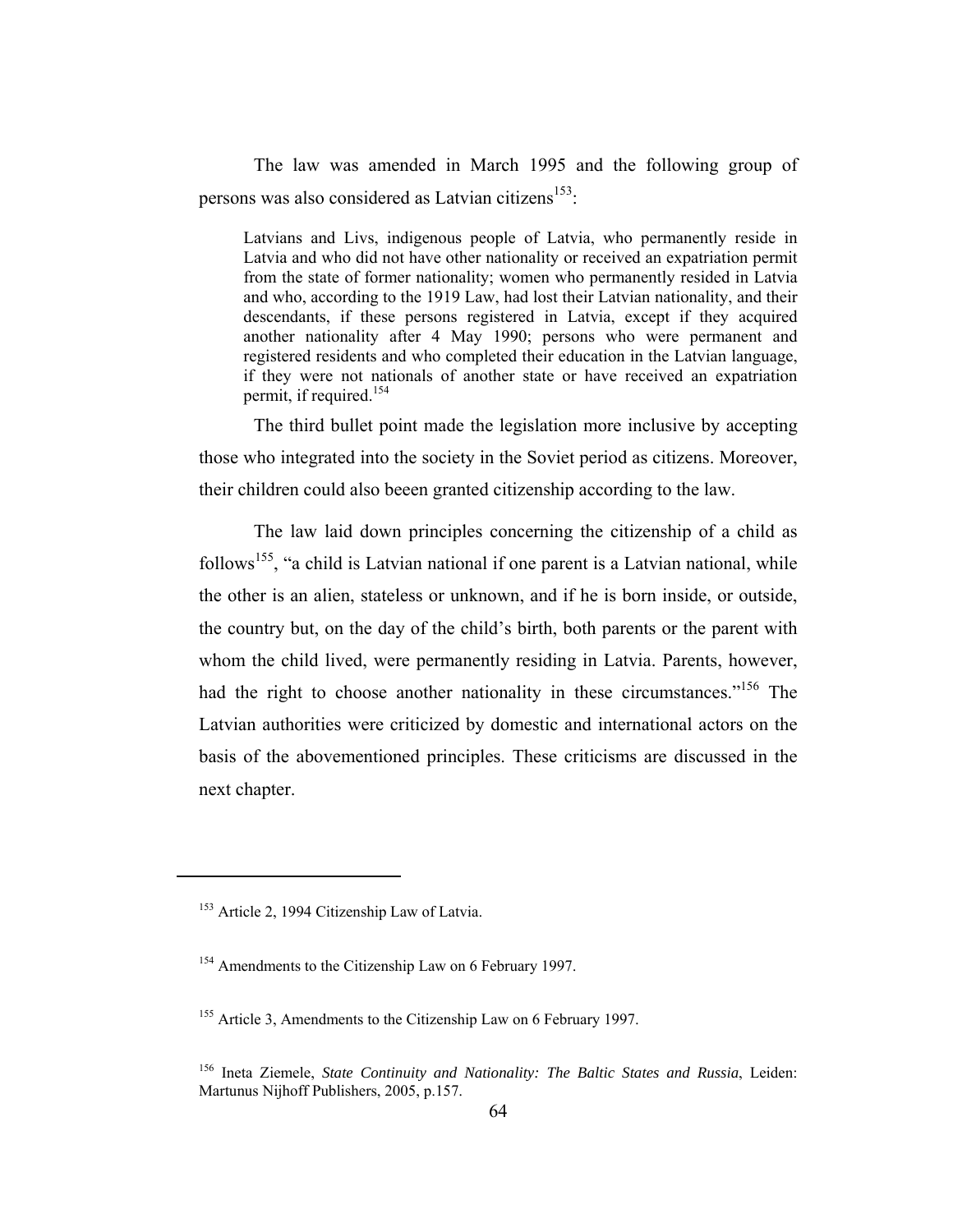Political rights were more limited in Latvia compared to Estonia. According to the Law, non-citizens could not have taken part not only in national elections but also in local elections.<sup>157</sup> Those who did not hold Latvian citizenship could not have several professions either, such as policeman.<sup>158</sup> There were also several prohibitions on the right to have property for noncitizens.<sup>159</sup> Non-citizens were also given lesser pensions.<sup>160</sup>

Within the context of naturalization requirements, the law stated that all permanent residents in Latvia could apply for citizenship regardless of ethnicity, religion and social background through naturalization process, which necessitated "permanent residence in Latvia for a minimum of five years beginning from 4 May 1990; knowledge of Latvian language, the constitution and history; taking loyalty oath to the Republic and a legitimate source of income".<sup>161</sup> For those who entered into the country after independence, residence requirements were counted up as of 1 July 1992, when the First Immigration Law was implemented.

<sup>&</sup>lt;sup>157</sup> See Law on Local Elections, 1994 in Lowell Barrington, "The Domestic and International Consequences of Citizenship in the Soviet Successor States," *Europe-Asia Studies*, Vol.47, No.5, July, 1995, pp.745-746.

<sup>&</sup>lt;sup>158</sup> See Constitutional Law, On the Rights and Responsibilities of Citizens and People, 1991, Article 8; On the Judicial Power, 1992, Article 14; On the Republic of Latvia Diplomatic and Consular Service, 1993, Article 2; to the law On the Police, 1994; On State Civil Service, 1994, Article 6.

<sup>&</sup>lt;sup>159</sup> See the law on the Rights and Responsibilities of Citizens and People, 1991, Art. 9; On State and Municipal Assistance in Solving the Problem of Housing, 1993, Art. 3; the official national law, On Privatisation of Cooperative Flats, 1991, states in Article 7.

<sup>&</sup>lt;sup>160</sup> See the law On Interim Rules of State-Paid Social Security Benefits, 1993, Article 5.

<sup>&</sup>lt;sup>161</sup> Article 12, Amendments to the Citizenship Law on 6 February 1997.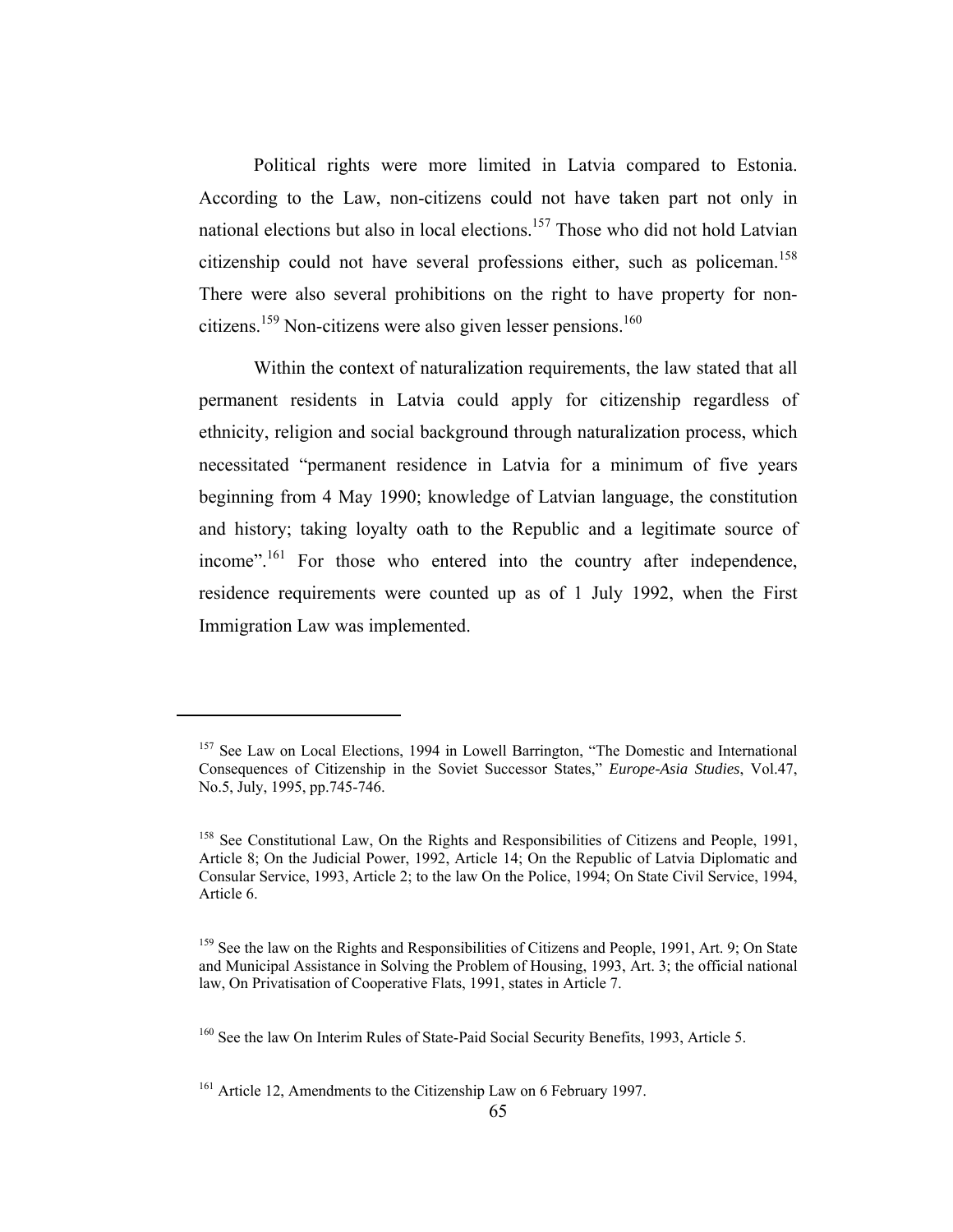Those who would not be permitted to apply for naturalization were also acknowledged in the Law.<sup>162</sup> According to the law, those who acted in January 1991 or later through Latvian Communist Party (LCP) or the All-Latvia Salvation Committee Party; those who served foreign security services or armed forces along with those who were sentenced more than one year were excluded from naturalization procedure.<sup>163</sup>

The law also affirmed those who had the right to naturalization through a privileged process.<sup>164</sup> Those were spouses of citizens, Lithuanian and Estonian citizens on 17 June 1940 and their descendants along with those who were sent to Latvia by force during German occupation of 1941-1945.<sup>165</sup>

In the meantime, there were some discussions concerning the issue of naturalization quotas in the country. Naturalization procedure in Latvia treated people according to their age categories. For instance, those who were born in Latvia, or entered into the country when they were minors had priority. Those who were born in the country and up to 30 years old could apply for naturalization on 1 January 1998 and the conclusion of the process was expected to be in 2001. This system was called as *window system* or *naturalization windows*. 166

<sup>&</sup>lt;sup>162</sup> Article 11, Amendments to the Citizenship Law on 6 February 1997.

<sup>&</sup>lt;sup>163</sup> Article 11, Amendments to the Citizenship Law on 6 February 1997.

<sup>&</sup>lt;sup>164</sup> Article 13, Amendments to the Citizenship Law on 6 February 1997.

<sup>165</sup> Ineta Ziemele, *State Continuity and Nationality: The Baltic States and Russia*, Leiden: Martunus Nijhoff Publishers, 2005, p.159.

<sup>166</sup> Ineta Ziemele, *State Continuity and Nationality: The Baltic States and Russia*, Leiden: Martunus Nijhoff Publishers, 2005, p.160.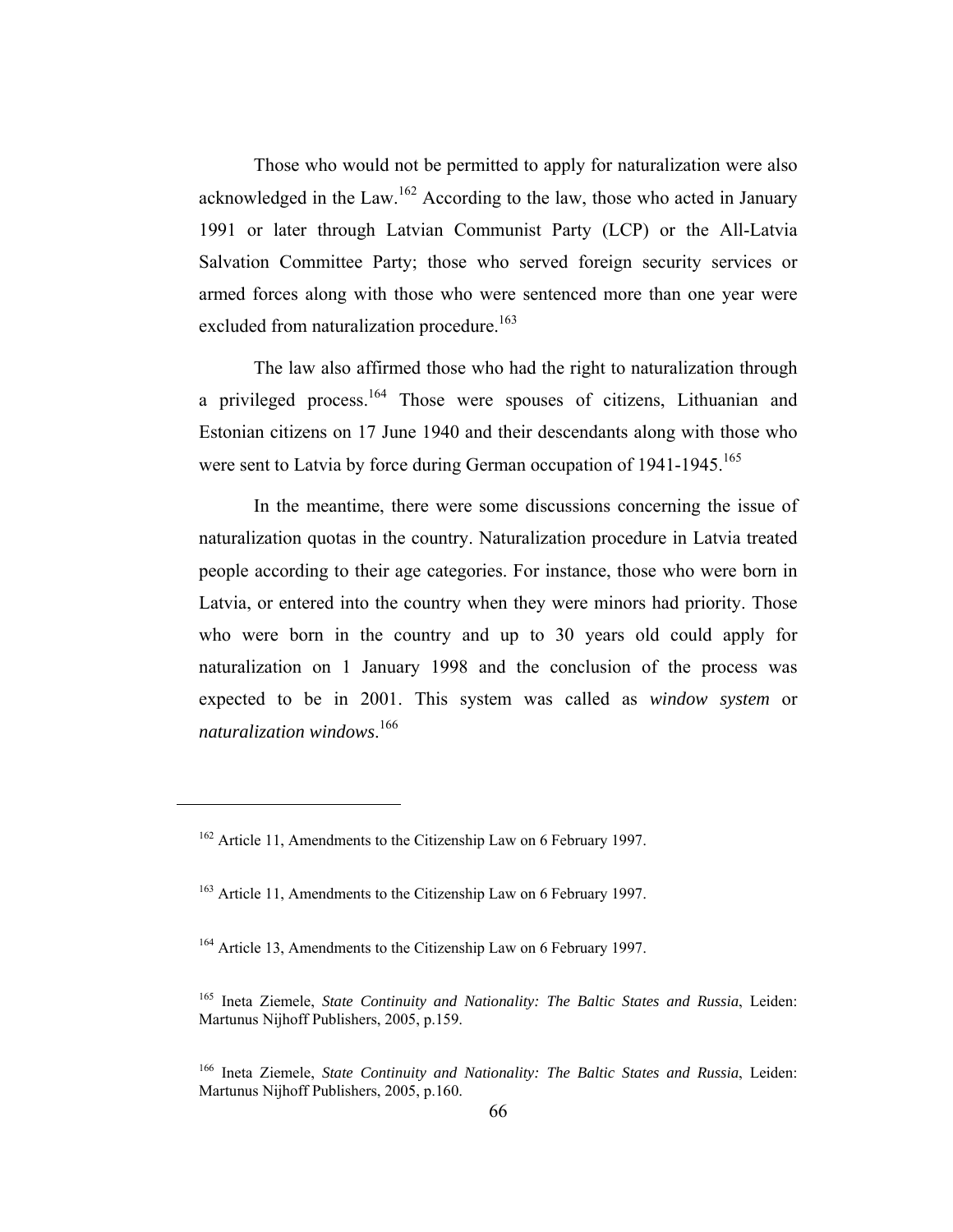The abovementioned system was highly criticized both by local and international experts, because it limited the right to freely choose the timing of naturalization. Above all, the system would have significantly limited the number of residents who could have gained citizenship annually. The law, therefore, was sent back to the parliament for another consideration by the Latvian president in 1994. $167$ 

Although the law was more inclusive compared to the earlier policies, it was still so exclusive that it did not grant automatic citizenship to many ethnic Russians in the country. Moreover, it did not allow most ethnic Russians to apply for naturalization either. Only those who registered themselves as residents were eligible for the naturalization process. However, many persons were refused to be registered as residents in Latvia. According to data given by Lowell Barrington, "up to 150,000 people residing in Latvia were denied official residency status."168

Concerning aliens in the country, Latvia adopted The Law on the Entrance and Residence of Foreigners and Stateless Persons (Immigration Law) on 2 July 1992, prior to the Citizenship Law. The law provided the basic principles for applying and acquiring visa and residence permit. According to the law, those, stateless persons or foreigners, who were married to a Latvian citizen would acquire a temporary residence permit. A permanent residence permit would be given if spouse was married to a Latvian citizen at least for five years. Then he could be subject to naturalization procedure. In addition,

<sup>167</sup> See Laura Kauppila, *The Baltic Puzzle: Russia's Policy Towards Estonia and Latvia 1992- 1997*, University of Helsinki, Department of Social Science History, Faculty of Social Sciences, 1999.

<sup>&</sup>lt;sup>168</sup> Tattyana Zdanoka, adviser on citizenship issues to the Equal Rights faction of the Saeima, stated in Lowell W. Barrington, "The Domestic and International Consequences of Citizenship in the Soviet Successor States," *Europe- Asia Studies*, Vol. 47, No.5, July, 1995, p.739.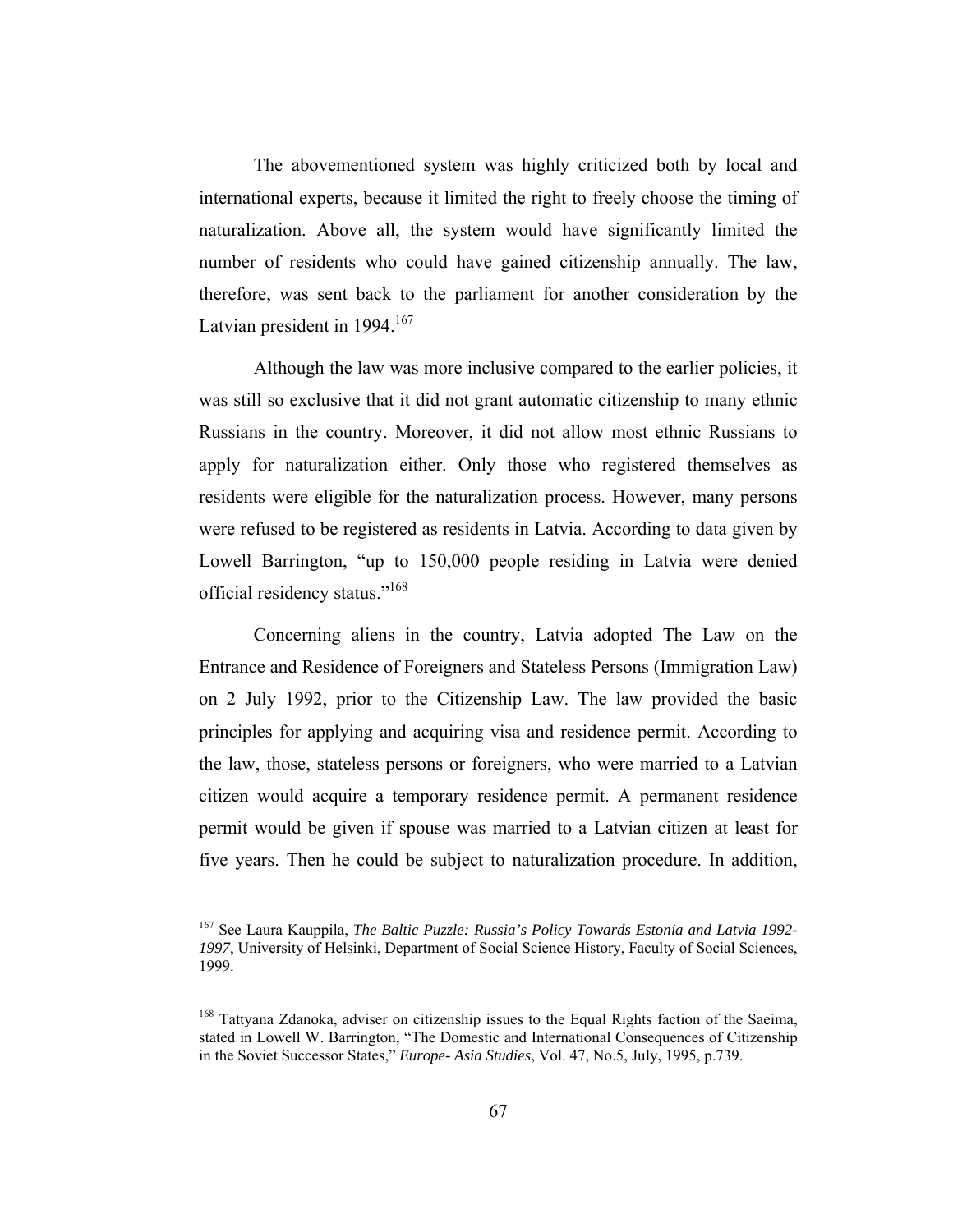those who started training or employment with a contract would be given a time limited residence permit. The law, however, was unclear concerning the longterm resident status in Latvia.<sup>169</sup>

The status of those who entered into the country between 4 May 1990 and 2 July 1992 was also unclear. Their status was open to arbitrary decisions of the Latvian authorities. While some authorities applied the 1990 legislation, others applied the 1992 Immigration Law. Moreover, the 1992 Law did not take into consideration the different situations; therefore, the practices were very much dependant on the will of civil servants. The Latvian Immigration and Citizenship Department – LICD, later renamed as Immigration and Citizenship Board, claimed that those who entered into the country after 4 May 1990 were considered as aliens.<sup>170</sup>

Ziemele argues,

 $\overline{a}$ 

…it would have been contrary to principles of legitimate expectations and legal certainty which should prevail in a democratic society; [since] it has to be admitted that the Immigration Law could not determine retroactively that persons who resided in Latvia before the entry into force of the Law, were such  $\hat{\text{aliens}}^{171}$ 

International organizations as well stressed their concerns in the context of human rights and humanitarian considerations about the abovementioned issue.

The 1995 Law on the Status of Former U.S.S.R. Citizens Who are Not Citizens of Latvia or any other state determined who permanent residents were

<sup>&</sup>lt;sup>169</sup> The Law on the Entrance and Residence of Foreigners and Stateless Persons (Immigration Law).

<sup>170</sup> Ineta Ziemele, *State Continuity and Nationality: The Baltic States and Russia*, Leiden: Martunus Nijhoff Publishers, 2005, p.163.

<sup>&</sup>lt;sup>171</sup> Ineta Ziemele, *State Continuity and Nationality: The Baltic States and Russia*, Leiden: Martunus Nijhoff Publishers, 2005, p.161.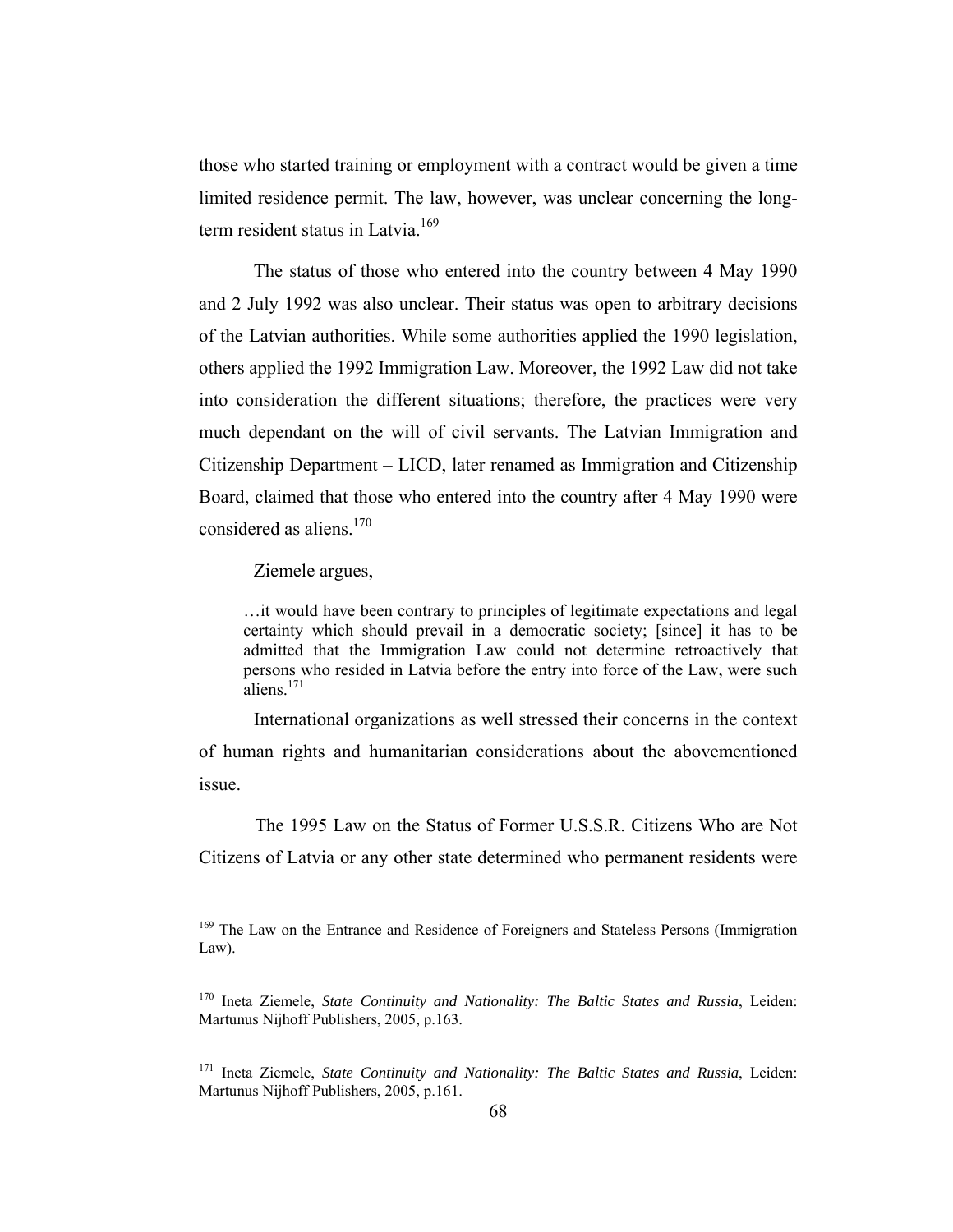in the country. After debates in the parliament, the 1992 Immigration Law was amended in 1997 in line with the 1995 Law. Finally, the 1992 Immigration Law maintained to regulate residence permit procedures to U.S.S.R. citizens who resided in the country permanently since they acquired non-citizen passports. The Law on the Status of Former U.S.S.R. Citizens Who are Not Citizens of Latvia or any other State provided procedures to obtain passport for those residents in details.<sup>172</sup>

# **3.2. Lithuania and Its Minorities**

When Lithuania was still part of the U.S.S.R. in 1989, the Law on Citizenship was passed by the Supreme Soviet of Lithuania. The Lithuanian Law included "a provision basing automatic citizenship on the pre-Soviet period. All persons who had been citizens prior to 15 June 1940 and all their descendants living in Lithuania were automatically citizens."<sup>173</sup>

The Law broadened the base for citizens by two provisions. First, all permanent residents born in Lithuania; or those one of whose parents or grandparents was born in the country were granted automatic citizenship, in case they did not hold citizenship of another state. Second, those who lived in Lithuania, and did not meet the first criteria could have been granted automatic citizenship in case they signed a declaration within two years. According to the declaration, those who were granted automatic citizenship should have stated that they would support the Lithuanian constitution and the laws of the Lithuanian SSR, and respect Lithuanian state sovereignty and territorial

<sup>&</sup>lt;sup>172</sup> The 1995 Law on the Status of Former U.S.S.R. Citizens Who are Not Citizens of Latvia or any other state.

<sup>&</sup>lt;sup>173</sup> See Article 1, the 1989 Citizenship Law of Lithuania.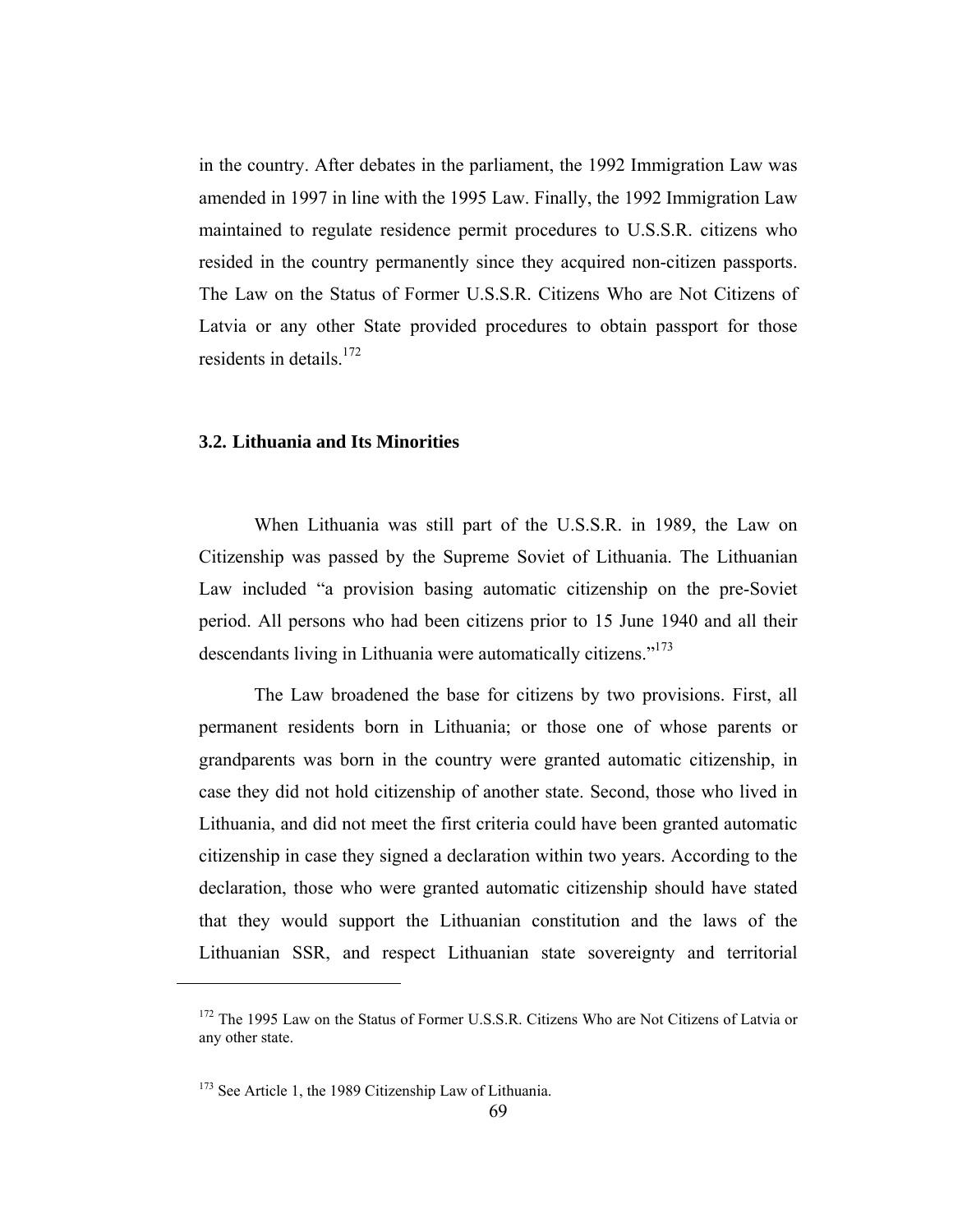integrity.<sup>174</sup> In addition, according to a treaty signed with Russia, those who entered the country between November 1989 and 1991 were also granted automatic citizenship.<sup>175</sup> However, those who were granted Lithuanian citizenship left automatically their Soviet citizenship.176

There was no naturalization procedure for those becoming Lithuanian citizens under the 1989 Law and 1991 Treaty. After 1991, naturalization was possible if one had knowledge of the Lithuanian language, permanent residence for ten years, a permanent source of income, knowledge of and obedience to the Lithuanian constitution. In addition to these requirements, a loyalty statement had to be signed by applicants. This statement included respect for Lithuania's state language, culture, customs and traditions different than the one for automatic citizenship. $177$  Under these circumstances, almost every person was eligible for Lithuanian citizenship.178

<sup>&</sup>lt;sup>174</sup> See Girnius, 1991, p. 21, in W. Rogers Brubaker, "Citizenship Struggles in Soviet Successor States", *International Migration Review,* Vol.26, No.2, *Special Issues: The New Europe and International Migration,* Summer, 1992, p 281; and O Grazhdanstve Litovskoi SSR, 1989, Article 1.

<sup>&</sup>lt;sup>175</sup> See George Ginsburgs, "From the 1990 Law on the Citizenship of the U.S.S.R. to the Citizenship Laws of the Successor Republics (Part II)", *Review of Central and East European Law*, 1993, pp.233-266.

<sup>&</sup>lt;sup>176</sup> Lowell W. Barrington, "The Domestic and International Consequences of Citizenship in the Soviet Successor States", *Europe-Asia Studies*, Vol.47, No.5, July 1995, p.735.

<sup>177</sup> W. Rogers Brubaker, "Citizenship Struggles in Soviet Successor States", *International Migration Review,* Vol.26, No.2, *Special Issues: The New Europe and International Migration,* Summer, 1992, p 280; and O Grazhdanstve Litovskoi SSR, 1989, Article 15.

<sup>&</sup>lt;sup>178</sup> Lowell W. Barrington, "The Domestic and International Consequences of Citizenship in the Soviet Successor States", *Europe-Asia Studies*, Vol.47, No.5, July 1995, p.735.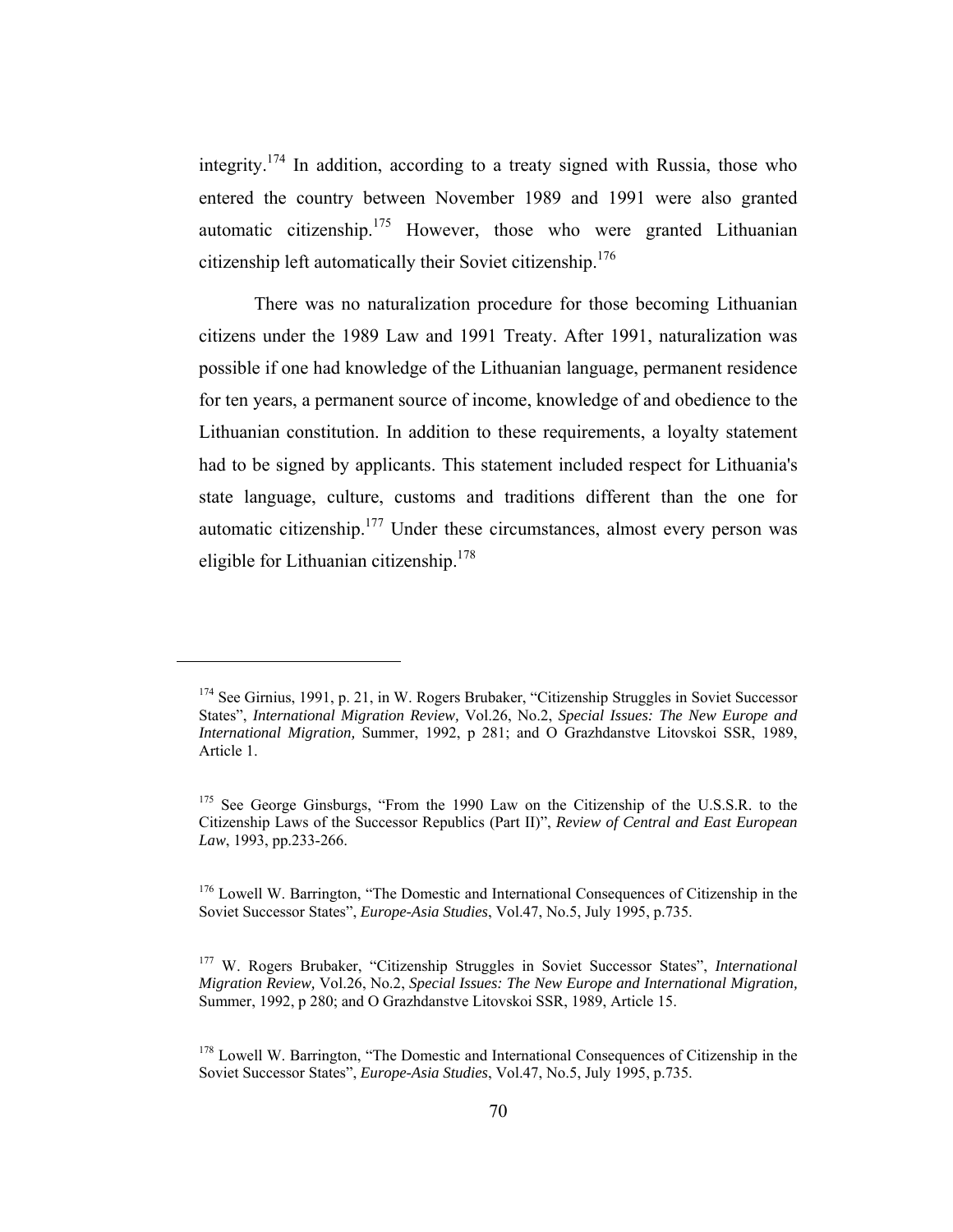Approximately 350,000 permanent residents could not been granted Lithuanian citizenship within the two-year period.<sup>179</sup> According to Ginsburg, this was due to administrative complexities.<sup>180</sup> However, Barrington argues that it was due more to choice or ignorance rather than legal exclusion.<sup>181</sup> Those who decided to keep their Soviet citizenship wanted to be loyal to fatherland<sup>182</sup>. and not to lose communication with their native land.<sup>183</sup>

After two year period ended and independence was reconstructed, Lithuanian Parliament passed a New Citizenship Law on 5 December 1991. According to the New Law, automatic citizenship was eliminated. Only those who had held Lithuanian citizenship before 1940 were granted automatic citizenship. The 1991 Law identified those who were granted Lithuanian citizenship before 15 June 1940 in detail: citizens of Lithuania prior to 15 June 1940 and their children; grandchildren of citizens prior to 15 June 1940, if they did not acquire citizenship of another state; permanent residents between 9 January 1919 and 15 June 1940 over the territory of the present Lithuania, their

<sup>&</sup>lt;sup>179</sup> Lowell W. Barrington, "The Domestic and International Consequences of Citizenship in the Soviet Successor States", *Europe-Asia Studies*, Vol.47, No.5, July 1995, p.735.

<sup>180</sup> George Ginsburgs, "From the 1990 Law on the Citizenship of the U.S.S.R. to the Citizenship Laws of the Successor Republics (Part II)", *Review of Central and East European Law*, 1993, p.238.

<sup>&</sup>lt;sup>181</sup> Lowell W. Barrington, "The Domestic and International Consequences of Citizenship in the Soviet Successor States", *Europe-Asia Studies*, Vol.47, No.5, July 1995, p.735.

 $182$  "Izvestiya," (20 April 1991), p.2 in Lowell W. Barrington, "The Domestic and International Consequences of Citizenship in the Soviet Successor States", *Europe-Asia Studies*, Vol.47, No.5, July 1995, p.735.

<sup>&</sup>lt;sup>183</sup> "Nezavisimaya gazeta," (16 July 1992), p.3 Lowell W. Barrington, "The Domestic and International Consequences of Citizenship in the Soviet Successor States", *Europe-Asia Studies*, Vol.47, No.5, July 1995, p.735.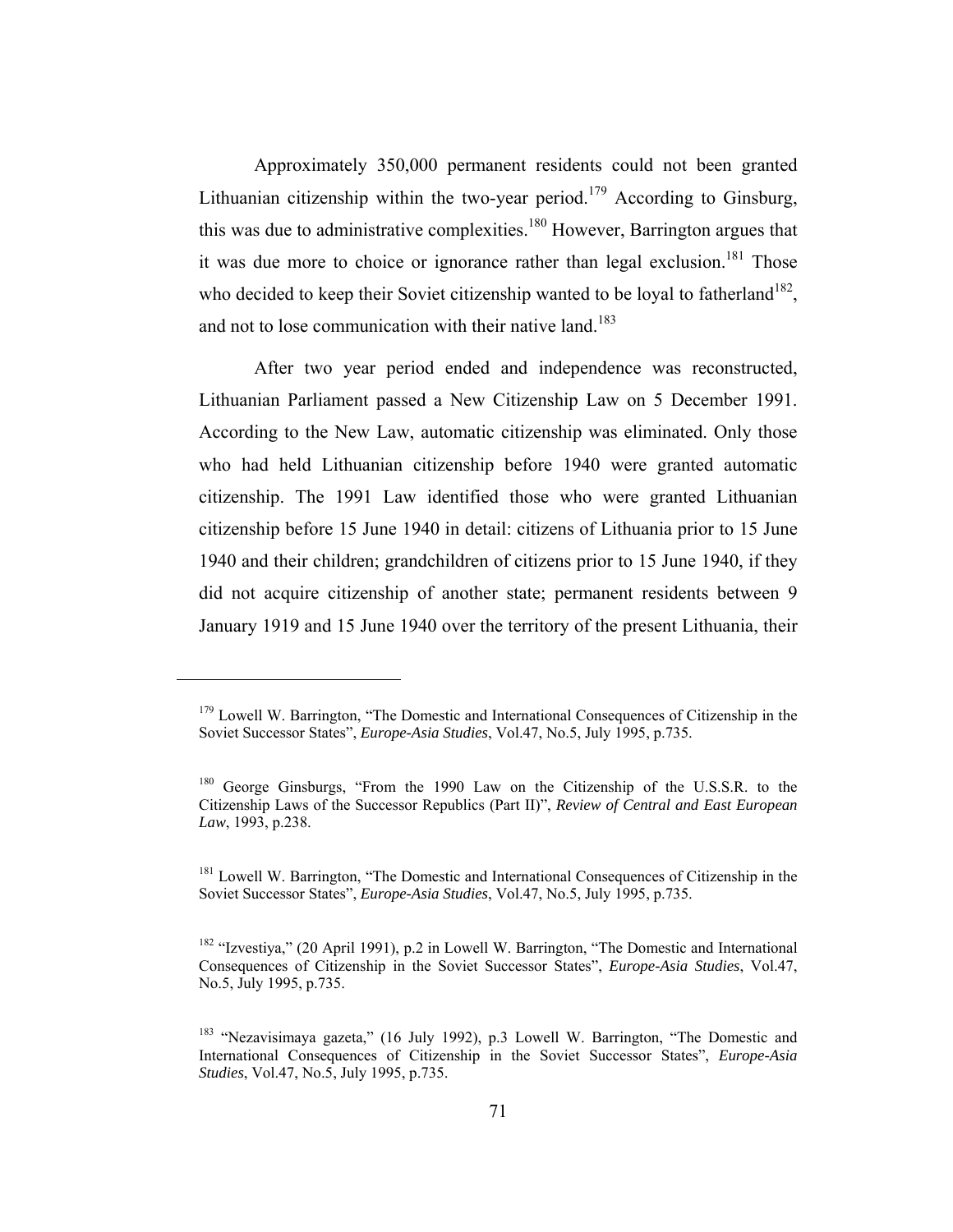children or grandchildren, if they continued to reside in Lithuania and were not nationals of another country; and, those of Lithuania origin who left prior to 16 February 1918, if they did not acquire another nationality.<sup>184</sup>

In 1991 another decree was passed by the Lithuanian Parliament. According to the decree, those who were granted Lithuanian citizenship automatically renounced their Soviet Union citizenship.<sup>185</sup> Persons who acquired another nationality under laws in effect prior to the 1991 Law, i.e. under the 1989 Law, constituted another group of individuals. These two groups of nationals are distinguished in the law. "Persons specified in item 1 hereof shall be at their request issued passports of citizens of the Republic of Lithuania or documents confirming the right to citizenship of the Republic of Lithuania in accordance with Article 17 of the Law."186 The Article indicates that:

The right to citizenship of the Republic of Lithuania shall be retained for an indefinite period for: (i) persons who were citizens of the Republic of Lithuania prior to 15 June 1940, to their children and grandchildren (provided that said persons, their children and grandchildren have not repatriated from Lithuania) who are residing in other states; (ii) persons of Lithuanian origin who are residing in other states.<sup>187</sup>

The Law made a distinction between acquiring Lithuanian citizenship and restoring citizenship. The latter was applied to those who were denounced from the citizenship or acquired another citizenship.

<sup>&</sup>lt;sup>184</sup> Article 1, 1991 Citizenship Law of Lithuania.

<sup>185</sup> See the Supreme Council Resolution, *On the Procedure for Implementing the Republic of Lithuania Law on Citizenship*, 1991, Article 7.

<sup>&</sup>lt;sup>186</sup> Article 1, 1991 Citizenship Law of Lithuania.

<sup>&</sup>lt;sup>187</sup> 1991 Citizenship Law of Lithuania.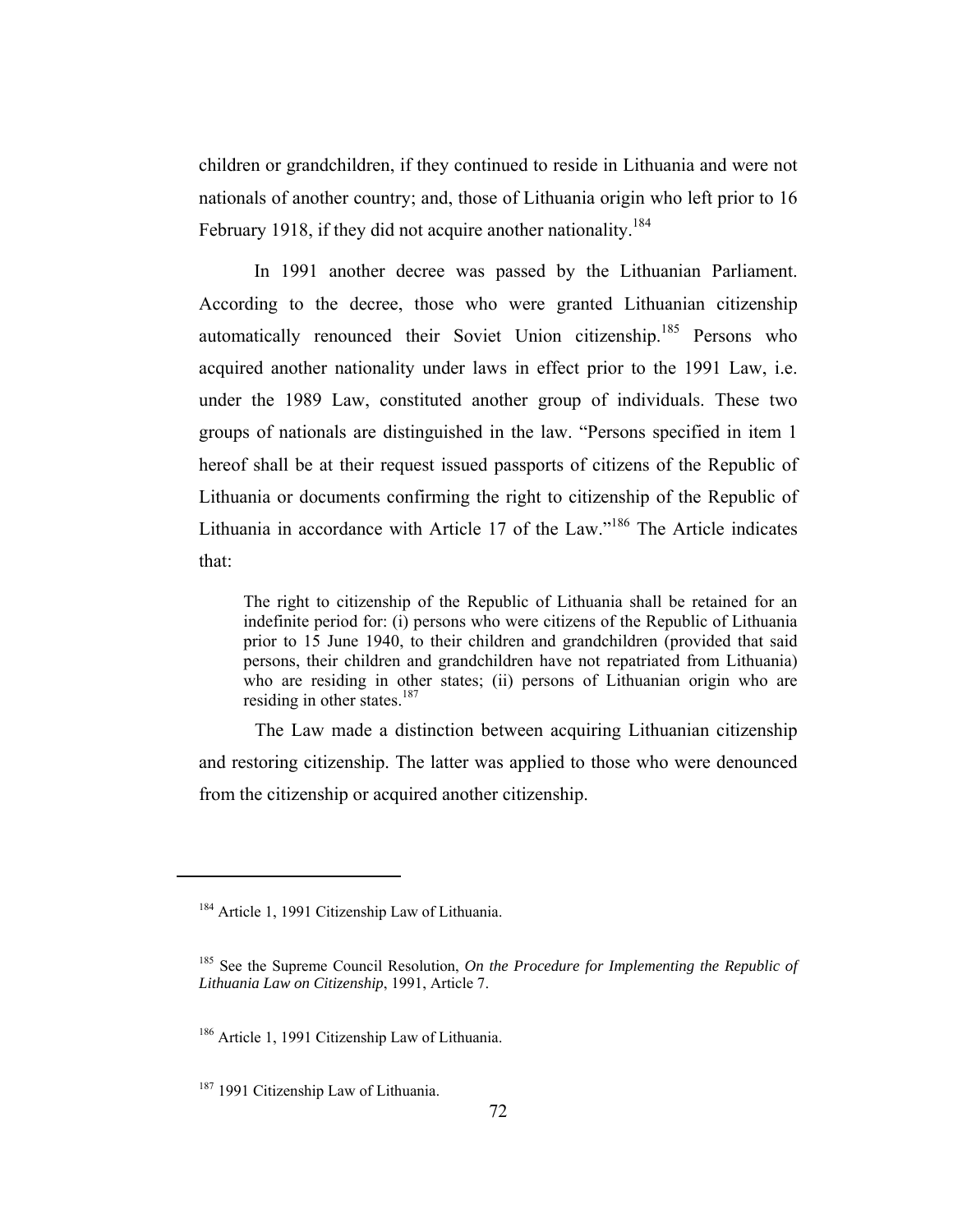Concerning dual citizenship applications, Lithuania did not have different attitude from Estonia and Latvia. As the other two Baltic states, Lithuanian citizens with other citizenship should have denounced the second. The law on Conditions of Implementing the Right to Citizenship of the Republic of Lithuania or Restoring Citizenship of the Republic of Lithuania clearly stated that "persons specified in paragraph 1 of part 1 of Article 17 of this Law shall implement their right to citizenship of the Republic of Lithuania upon refusing citizenship of another state."<sup>188</sup> A similar requirement was also applied to children of those who moved to Lithuania.<sup>189</sup>

The Articles declared that Lithuanian citizens who held another citizenship could only acquire their Lithuanian citizenship by denouncing the other. However, under any circumstances they would not need any visa or they would not be subjected to immigration procedures.<sup>190</sup> Hence, the Law affected the matter of continuity of Lithuanian citizenship, in other words the *state continuity* principle. This application was also criticized by the CoE as unsatisfactory. It was made clear by the Constitutional Court that the 1989 Law on Citizenship and another provision of the law prohibited dual citizenship. There was one exception for those who were Lithuanian citizens prior to 15 June 1940 and their descendants. On the other hand, the 1991 Law made this decision provisional upon the denial of another citizenship.<sup>191</sup>

<sup>&</sup>lt;sup>188</sup> Conditions of Implementing the Right to Citizenship of the Republic of Lithuania or Restoring Citizenship of the Republic of Lithuania.

<sup>189</sup> Article 18, para.2, 1991 Citizenship Law of Lithuania.

<sup>&</sup>lt;sup>190</sup> Article 17, 1991 Citizenship Law of Lithuania.

<sup>&</sup>lt;sup>191</sup> See Letter No.15/3-10-1550 from Ms Daiva Vezikauskaite, Head of Division on Citizenship Matters, 31 January 2002 in Ineta Ziemele, *State Continuity and Nationality: The Baltic States and Russia*, Leiden: Martunus Nijhoff Publishers, 2005, p.169.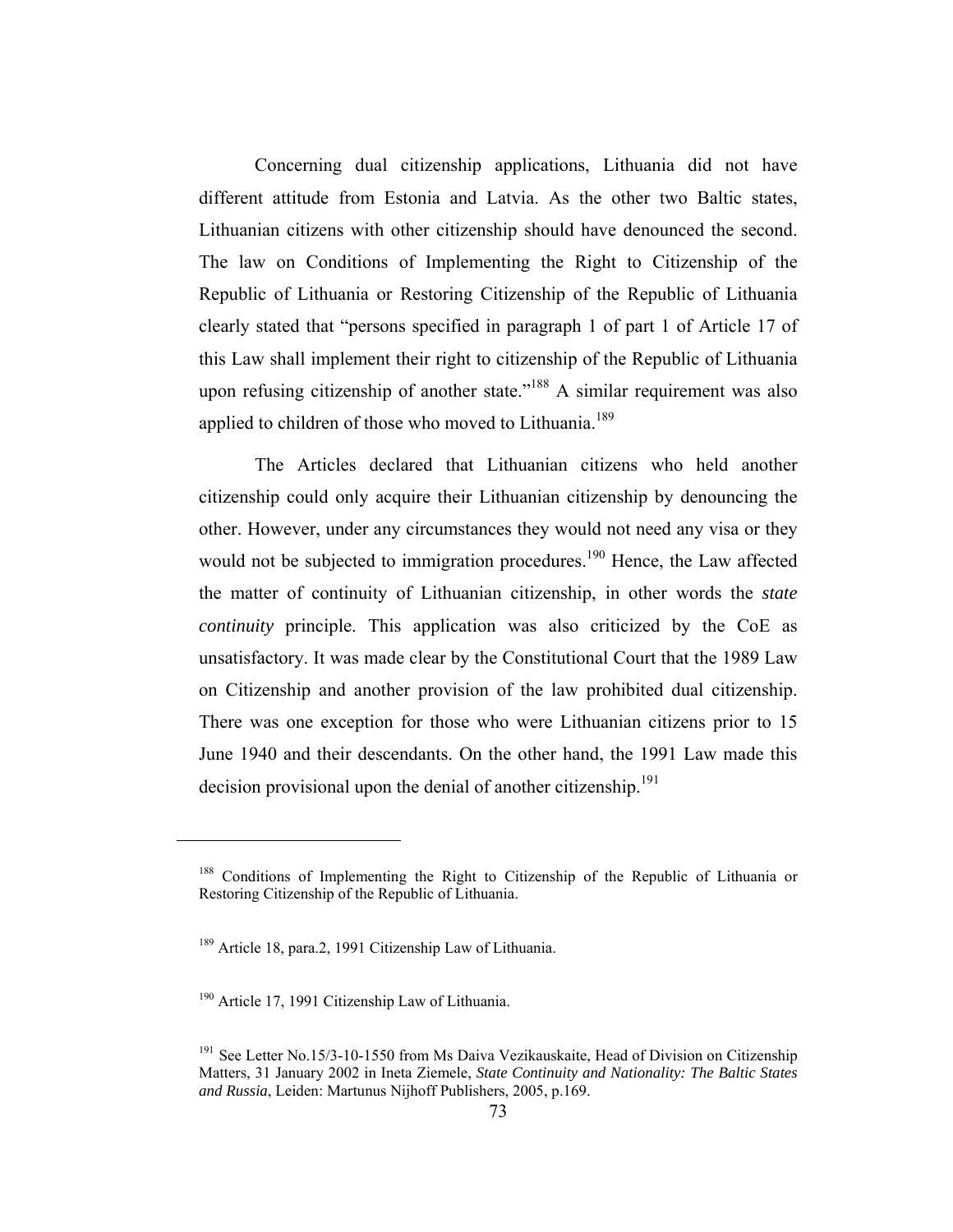Concerning the children's application to citizenship, those who fulfilled the following requirements were granted Lithuanian citizenship: children whose parents were Lithuanian citizen on the day of their birth; one of whose parents was Lithuanian citizen on the day of their birth; one of parents was permanent resident on the day of their birth; if both parents lived outside Lithuania, they could decide on child's citizenship within 18 years from the birth; above provisions were applicable to those one of whose parents was stateless or unknown; those whose parents were stateless, but resided permanently in Lithuania<sup>192</sup>

Compared to the 1989 Law, there was not a huge difference between the naturalization requirements. Whereas the requirements for automatic citizenship were inclusive, the naturalization process was quite demanding in Lithuania. The Law declared the requirements in order to acquire Lithuanian citizenship as follows: "ten years of permanent residence in Lithuania; knowledge of Lithuanian language and Constitution; a legitimate source of income and not being in possession of another nationality".<sup>193</sup>

In the 1991 Law, those who were granted citizenship should have signed a loyalty document similar to the one in 1989. The most important difference is the following addition to the Article 12: "Persons meeting the conditions specified in this Article shall be granted citizenship of the Republic of Lithuania taking into consideration the interests of the Republic of Lithuania."<sup>194</sup> Barrington argues that this addition was seen as declaring the possibility for denial of naturalization of eligible people.<sup>195</sup> The Article also

<sup>192</sup> Articles 8-9-10, 1995 Amended Citizenship Law of Lithuania.

<sup>193</sup> Article 12, 1991 Citizenship Law of Lithuania.

<sup>&</sup>lt;sup>194</sup> Article 12, 1991 Citizenship Law of Lithuania.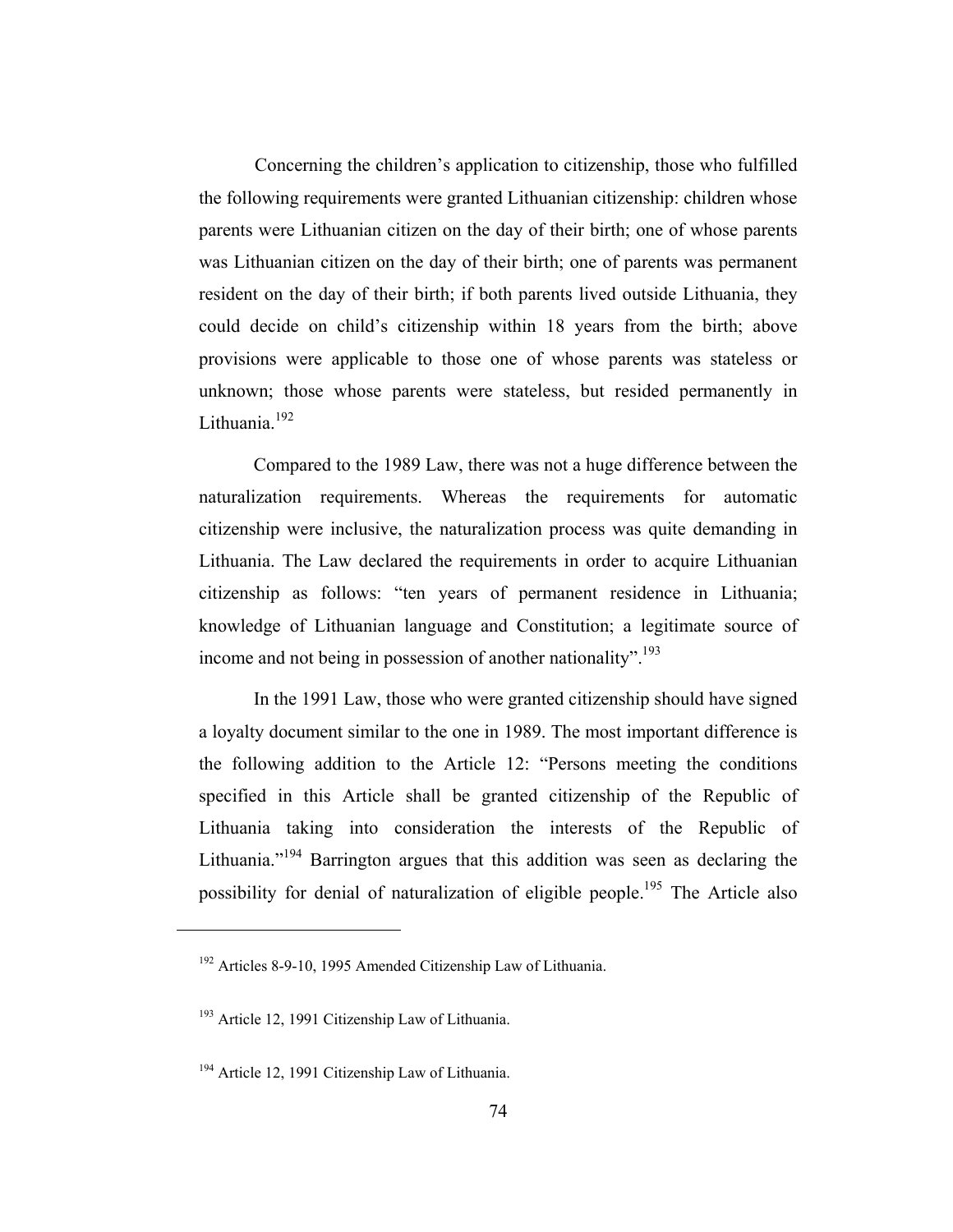demonstrated that interest of the state was very much important while granting citizenship. However, provision above seems open to interpretation. This is one of the weaknesses of the Lithuanian Citizenship Law.

The Constitutional Court clearly stated that "neither the occupation army personnel nor the personnel of any other foreign forces could be considered as permanent residents or legal employees."<sup>196</sup> The list was detailed in the law. According to the law "those who committed crimes against humanity, genocide or other offences against Lithuania; before coming to Lithuania have been tried for a deliberate crime which was punishable under Lithuanian laws or were sentenced to imprisonment in Lithuania; and, chronic alcoholics or drug addicts or ill with dangerous infectious diseases were prohibited granting citizenship."<sup>197</sup> In addition,

those who organized or involved in deportations or suppressed resistance after 15 June 1940 as well as those who acted against Lithuanian independence after 11 March 1990 could be challenged for naturalization in case these acts could be approved by a court until  $1995$ .<sup>198</sup>

The law also declared that "the invalidation of citizenship could be decided by the President. Yet, it was not clear whether decision was subject to the judicial scrutiny or not." $199$ 

The Lithuanian Supreme Council passed another decree in 1992 and made the citizenship procedures easier for children and grandchildren of ethnic

 $195$  Lowell W. Barrington, "The Domestic and International Consequences of Citizenship in the Soviet Successor States", *Europe-Asia Studies*, Vol.47, No.5, July 1995, p.735.

<sup>196</sup> Case No. 7/94 of 13 April 1994 E.E.C.R.C.L*.*, p.245.

<sup>&</sup>lt;sup>197</sup> Article 13, 1991 Citizenship Law of Lithuania.

<sup>&</sup>lt;sup>198</sup> Article 23, 1991 Citizenship Law of Lithuania.

<sup>&</sup>lt;sup>199</sup> Article 31, 1991 Citizenship Law of Lithuania.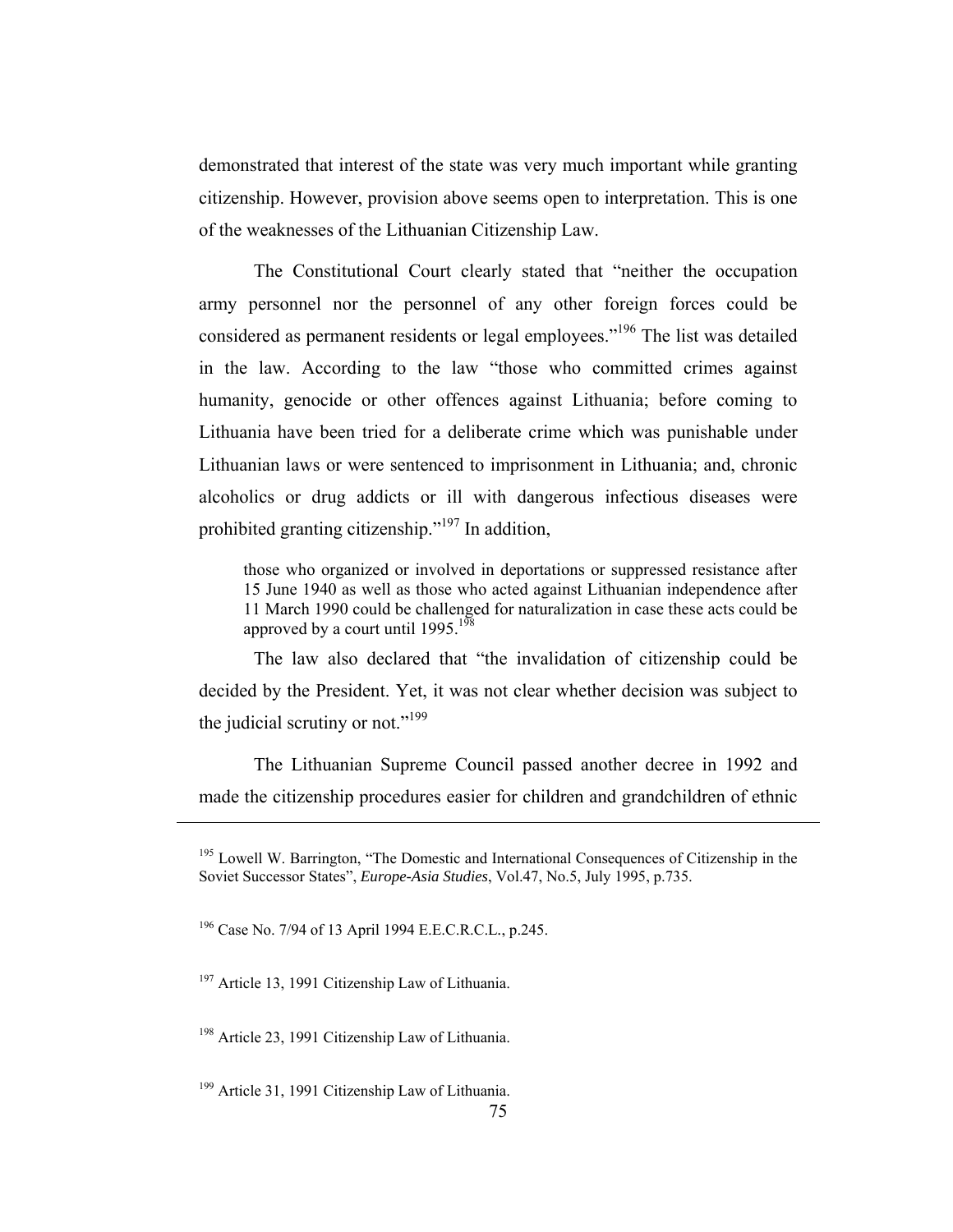Lithuanians living outside the country.<sup>200</sup> In 1993 the Supreme Council made an additional amendment, which affected the status of the emigrants. According to the amendment, those who applied for Lithuanian citizenship should have renounced citizenship of other countries.<sup>201</sup> In addition, if children of emigrants had citizenship of another country, they could not been qualified for automatic citizenship. With this amendment in the Law, several provisions were eliminated and dual citizenship was allowed under a few circumstances. In the same year, language requirements were made easier for elderly and disabled people with another amendment. Beginning from 1993, those stated above did not need to take the language test for naturalization process.

Regulations on aliens in the country first adopted by the Law on the Legal Status of Foreigners in the Republic of Lithuania in 1991 in order to regulate migration issues. The law stated "persons possessing citizenship of a foreign state, as well as stateless persons shall be qualified as foreigners".<sup>202</sup> The Law also made a distinction among the permanent residents and others. Those who had Lithuanian citizenship, but did not renounce citizenship of another state were regarded as foreigners. Yet, they were subject to the right to permanent residence. Persons who entered into Lithuania during annexation period were considered as foreigners, unless they did not want to be *de facto* citizens. Ziemele claims that "the *Law* initially required that these persons and all other permanent residents submit passports and other equivalent documents to respective authorities for receiving a departure permit (Art. 31)."203

<sup>200</sup> Amendments to 1991 Citizenship Law of Lithuania, 1992.

<sup>201</sup> Article 18, Amended 1991 Citizenship Law of Lithuania, 1993.

<sup>&</sup>lt;sup>202</sup> Article 1, 1991 Law on the Legal Status of Foreigners in the Republic of Lithuania.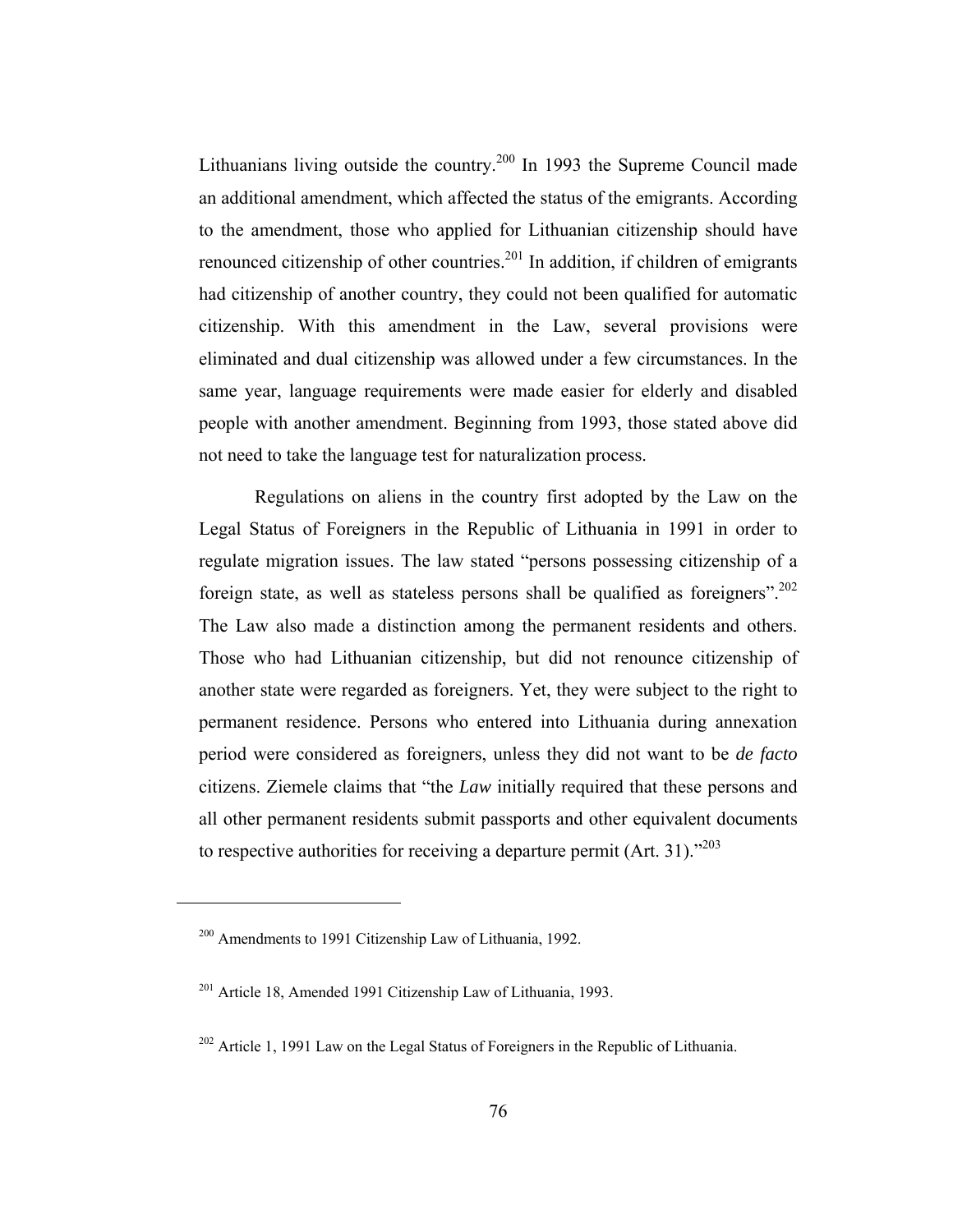The Law on the Status of the Diplomatic Missions of the Republic of Lithuania Abroad protected the rights of the Republic of Lithuania and its citizens abroad. "Unlike legislation in Estonia and Latvia, neither this law nor the Law on the Legal Status of Foreigners in the Republic of Lithuania extends diplomatic protection to foreigners who are stateless or reside permanently in Lithuania".<sup>204</sup> According to data of the Division on Citizenship Matters of the Lithuanian Ministry of Internal Affairs, 87.9 per cent of the residents acquired Lithuanian citizenship on the basis of the 1989 Law.<sup>205</sup>

# **3.3. Conclusion**

 $\overline{a}$ 

The pre-1940 Estonian Citizenship Law was implemented in the 1990s in line with the *state continuity* principle. According this principle, since Estonian citizenship was obtained by birth and neither the Estonian Constitution nor the 1938 Law on Citizenship was repealed by any authority, the Soviet occupation of Estonia could not end the Estonian citizenship. Therefore, all Estonian citizens who were defined by the 1938 Law and their descendants, even those living in the third states were considered as Estonian citizens.

The continuity of Latvian citizenship as stated in 1919 was maintained in the Latvian citizenship legislations as in Estonia. According to the

<sup>203</sup> Ineta Ziemele, *State Continuity and Nationality: The Baltic States and Russia*, Leiden: Martunus Nijhoff Publishers, 2005, p.171.

<sup>204</sup> Ineta Ziemele, *State Continuity and Nationality: The Baltic States and Russia*, Leiden: Martunus Nijhoff Publishers, 2005, p. 172.

<sup>&</sup>lt;sup>205</sup> Division on Citizenship Matters of the Lithuanian Ministry of Internal Affairs in Ineta Ziemele, *State Continuity and Nationality: The Baltic States and Russia*, Leiden: Martunus Nijhoff Publishers, 2005, p.172.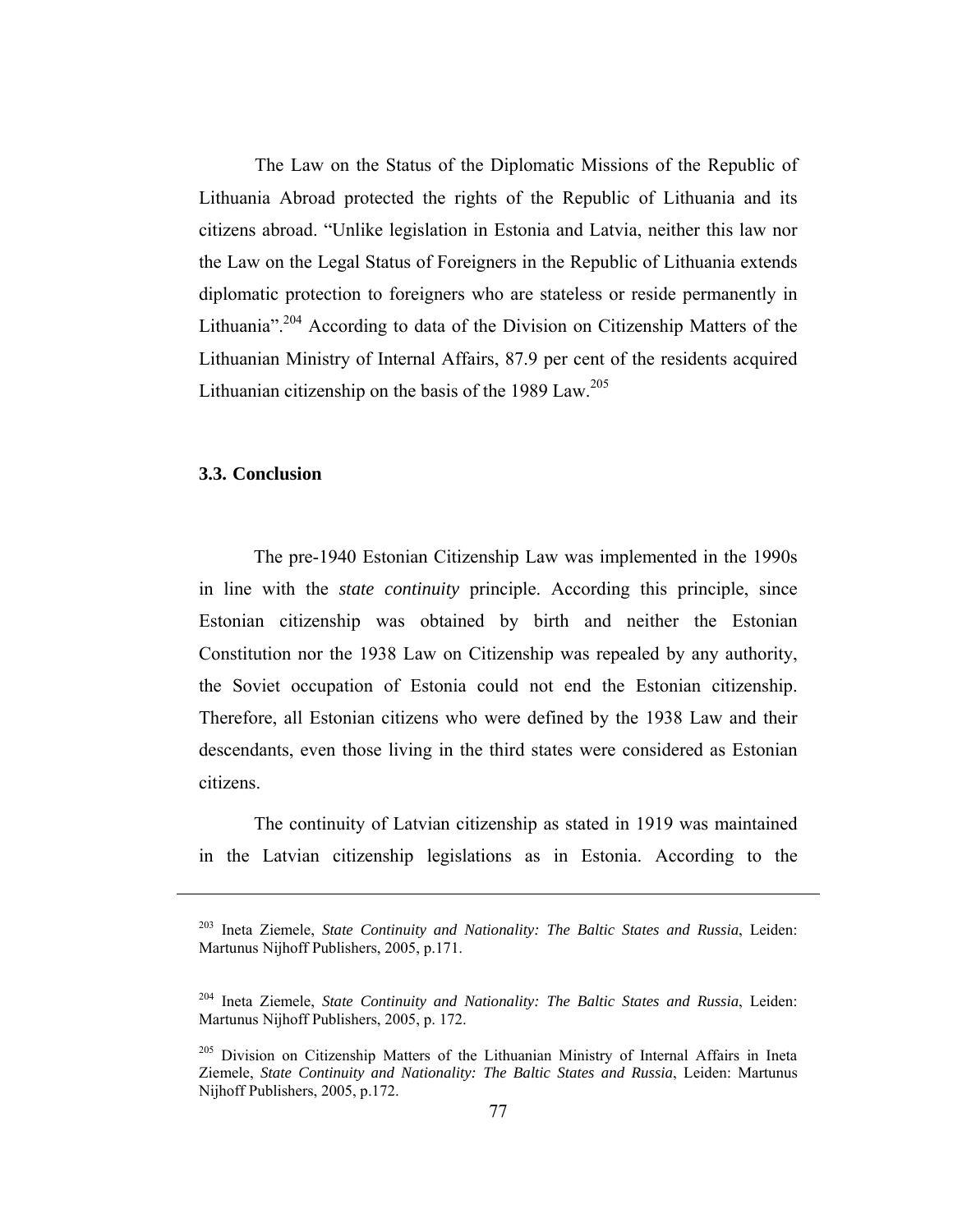legislations, since Latvian citizenship continued together with the continuity of the state, Soviet citizenship was null and void. The 1991 Resolution, underlined the restoration of the rights of Latvian citizens which had been deprived due to Soviet annexation.

The 1989 Law on Citizenship regulated the citizenship matters in Lithuania. The same as Estonian and Latvian laws, Lithuania citizenship laws were based on the principle of *state continuity* according to which the citizenship link was not ceased with the Soviet occupation of 1940. In relation to the law, those living in Lithuania were given the right to choose for citizenship on the basis of fulfilling several requirements, such as permanent residence and legitimate source of income. Moreover, those who were citizens before 1940 and their descendants were regarded as *ipso facto* citizens if they continued to live in Lithuania when the 1989 Law came into effect. Descendants of Lithuanian citizens who served in the Soviet army were not excluded from the citizenship, only their U.S.S.R. citizenship was declared as null and void.

At first glance, Lithuania seems to adopt different citizenship policies compared to Estonia and Latvia. This is commonly linked to the demographic situation in the three Baltic states. While in the first half of 1990s, 80.6 per cent of Lithuanian population composed of ethnic Lithuanians, the percentage of ethnic Estonians and Latvians was very limited in their countries. When comparing Estonia and Latvia, Lowell Barrington states that perception of Estonians "as a 'dying out nation'" in line with the demographic data, partly explains the exclusiveness of the citizenship policies.<sup>206</sup>

It is well documented in the literature that several factors affected the demographic situation in the Baltic states. For example, despite the industrial

<sup>&</sup>lt;sup>206</sup> Lowell W. Barrington, "The Domestic and International Consequences of Citizenship in the Soviet Successor States", *Europe – Asia Studies*, Vol.47, No.5, July 1995, p.137.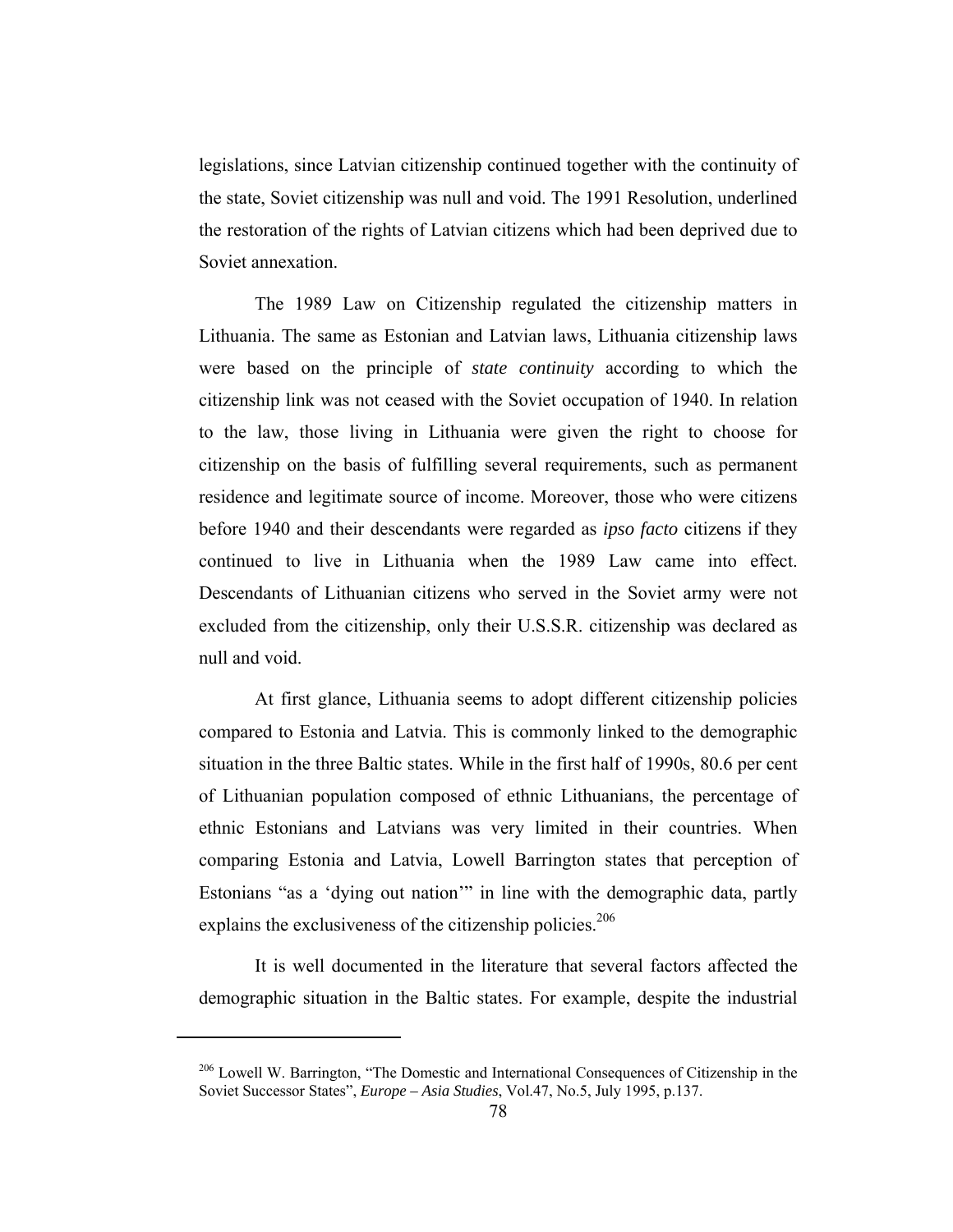potential and low birth rate in Estonia and Latvia, strong position of the Catholic Church in Lithuania supported to keep families strong and large.<sup>207</sup> On the other hand, refugee flows, deportations, detention and wide-ranging immigration and emigration of the occupation years were very much affected the composition of the Estonian and Latvian societies in a negative way as explained in the Second Chapter of the thesis.

Within the abovementioned context, what lies beneath the citizenship understanding of the Baltic states is the concept of *state continuity* as a result of the Soviet occupation of 1940. According to this concept, the independence of the Baltic States was not established, instead it was restored. Likewise, citizenship was not established anew. Therefore, automatic citizenship was granted to only those who were citizens prior to the annexation.

Different citizenship application in the three Baltic states had several effects on identity along with political, economic and social rights of people living in these states. Those who were not granted automatic citizenship felt alienated from the rest of the population and lost their feeling of belonging to society. This brought European involvement in Estonia and Latvia in particular. The recommendations of European organizations, such as the CoE and the EU were taken into consideration in return for security and economic aids. As a result, these efforts made the citizenship policies of the Baltic states less exclusive. However, the changes in policies did not make significant changes in the discontent of ethnic Russians in Estonia and Latvia. Within this context, the laws and regulations on the status of residents in the Baltic states in relation to the European conditionality over this particular problem is examined in the following chapter.

<sup>&</sup>lt;sup>207</sup> Norgaard, 1996, pp. 169-174 in Lowell W. Barrington, "The Domestic and International Consequences of Citizenship in the Soviet Successor States", *Europe – Asia Studies*, Vol.47, No.5, July 1995, p.137.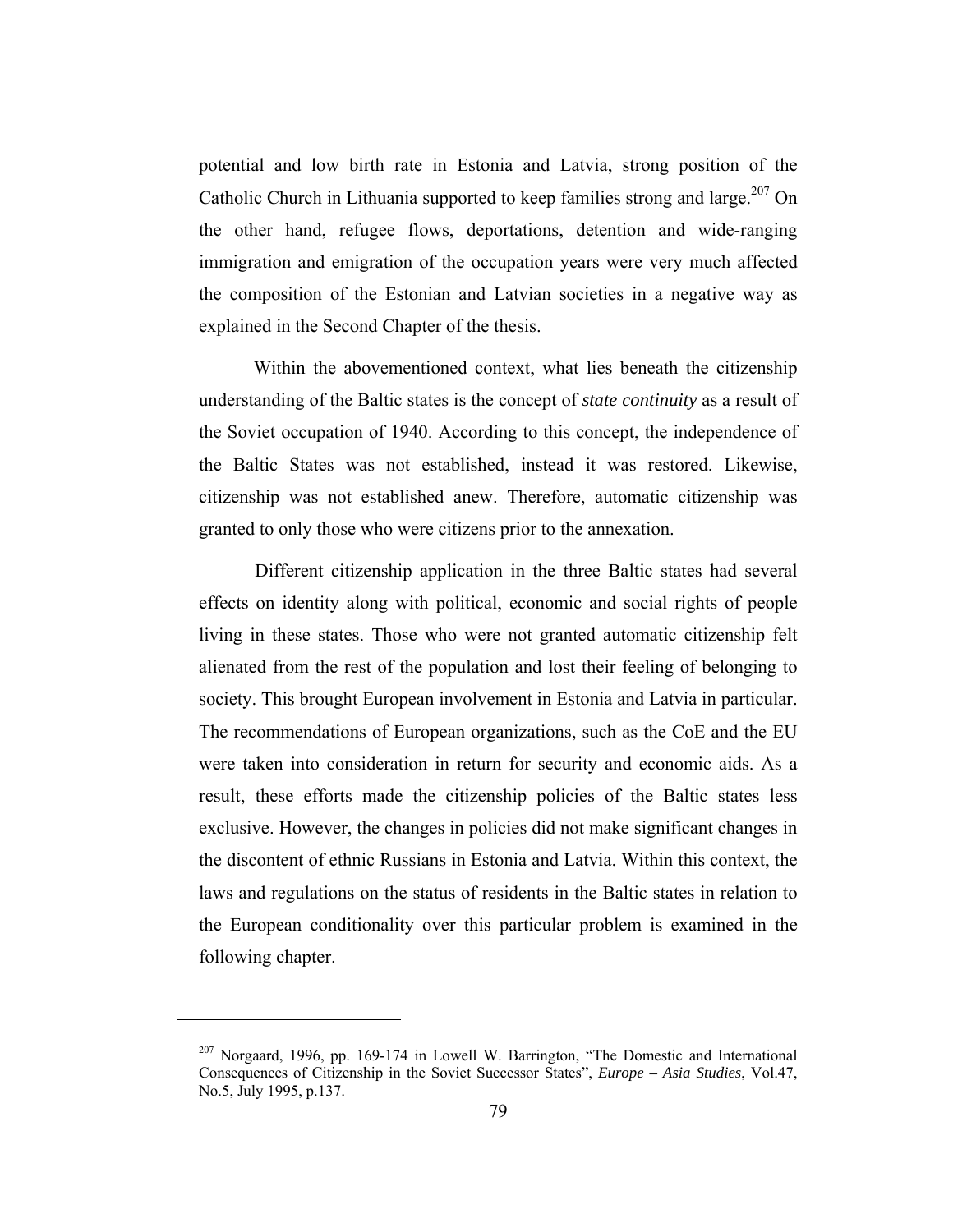#### **CHAPTER IV**

# **THE EUROPEAN INTEGRATION PROCESS AND ITS EFFECTS ON MINORITY RIGHTS OF THE BALTIC STATES**

By the late 1990s, the EU started the negotiation process of the three Baltic states, Estonia, Latvia and Lithuania. Through the accession negotiations, the countries started to implement the terms of the *acquis communautaire*. At this point, the EU involvement into the process of transition of the Baltic states came to the agenda. One of the most pressing issue areas in which the EU involved was the minority rights, language and citizenship laws. Within the abovementioned context, this chapter intends to make an analysis of the EU accession process and the effects of this process on language and citizenship policies and laws of the Baltic states. In this regard, this chapter firstly examines the EU enlargement process and the EU position in terms of minority rights. Secondly, it focuses on the changes in the citizenship policies and laws of the Baltic states. Finally, this chapter interrogates the appropriateness and the effectiveness of the European conditionality over the nationality question of the Baltic states.

# **4.1 The EU Enlargement and the EU Position on the Ethnic Russians in the Baltics**

The process of the EU enlargement has taken shape by taking into account the existence of newly independent post-Communist East Central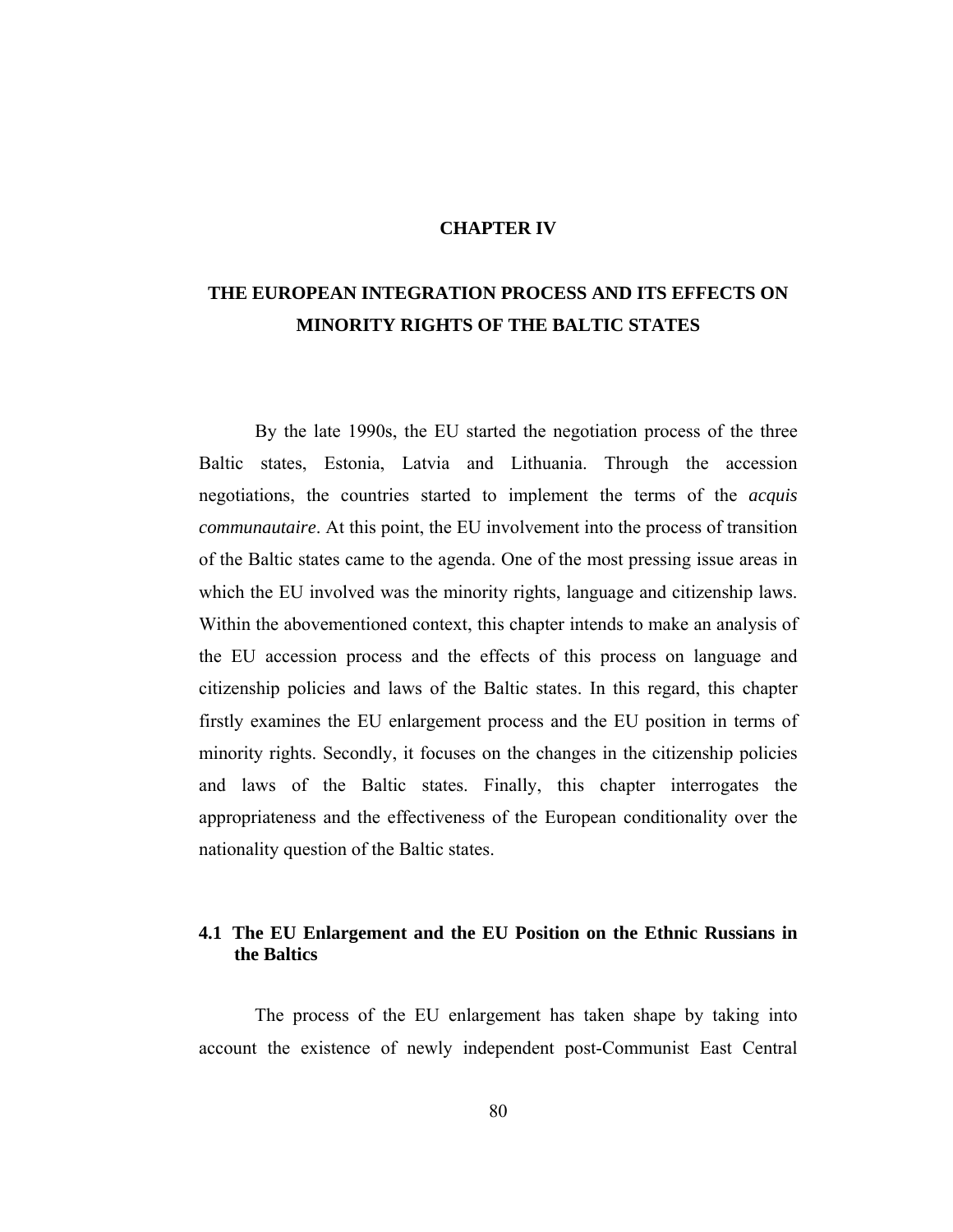countries in Europe.<sup>208</sup> Put it differently, the EU preferred the "pull" attitude towards the Central and Eastern European countries (CEEC). The idea behind this attitude was to make former communist countries to adopt Western political and economic values and, thereby, to sustain the stability in Europe. In this manner, the EU drew new boundaries between CEEC on the one hand, and the Commonwealth of Independent States (CIS) on the other, because "'New' Europe is ostensibly an 'economic, political and philosophical programme' rather than a geographical concept".<sup>209</sup> Within this context, the three Baltic States were classified as Central European states after their independence, and they were regarded as the potential EU member states.<sup>210</sup>

Together with the accession negotiations, the countries started to implement "the EU criteria for new membership, the 'Copenhagen criteria', set political, economic, legal and administrative hurdles in the way of the Central and Eastern European countries on the path to accession"<sup>211</sup> before they could

<sup>208</sup> Karen E. Smith, "Western Actors and the Promotion of Democracy", in Zielonka and Pravda (eds.) *Democratic Consolidation in Eastern Europe*, Oxford University Press, 2001, pp. 31-57. On EU enlargement as an 'order-building project', see also P. Aalto, "Post-soviet Geopolitics in the North of Europe", in M. Lehti and D. J. Smith (eds.), *Post-Cold War Identity Politics. Northern and Baltic Experiences.* London: Frank Cass, 2003, in David J. Smith, *Minority Rights, Multiculturalism and EU Enlargement: the Case of Estonia,* JEMIE- Journal on Ethnocpolitics and Minority Issues in Europe*,* Issue 1, 2003, p. 3.

<sup>210</sup> Karen E. Smith, "Western Actors and the Promotion of Democracy", in Zielonka and Pravda (eds.) *Democratic Consolidation in Eastern Europe*, Oxford University Press, 2001, pp. 31-57. On EU enlargement as an 'order-building project', see also P. Aalto, "Post-soviet Geopolitics in the North of Europe", in M. Lehti and D. J. Smith (eds.), *Post-Cold War Identity Politics. Northern and Baltic Experiences.* London: Frank Cass, 2003, in David J. Smith, *Minority Rights, Multiculturalism and EU Enlargement: the Case of Estonia,* JEMIE- Journal on Ethnocpolitics and Minority Issues in Europe*,* Issue 1, 2003, p. 3.

<sup>&</sup>lt;sup>211</sup> Moritz Schularick, "Six months to Copenhagen: Convergence process supports road map for enlargement", *Deutsche Bank Research EU Enlargement Monitor*, July, 2002, <http://www.dbresearch.com/PROD/DBR\_INTERNET\_EN-PROD/PROD0000000000044337.PDF> (Accessed on 11 October 2007).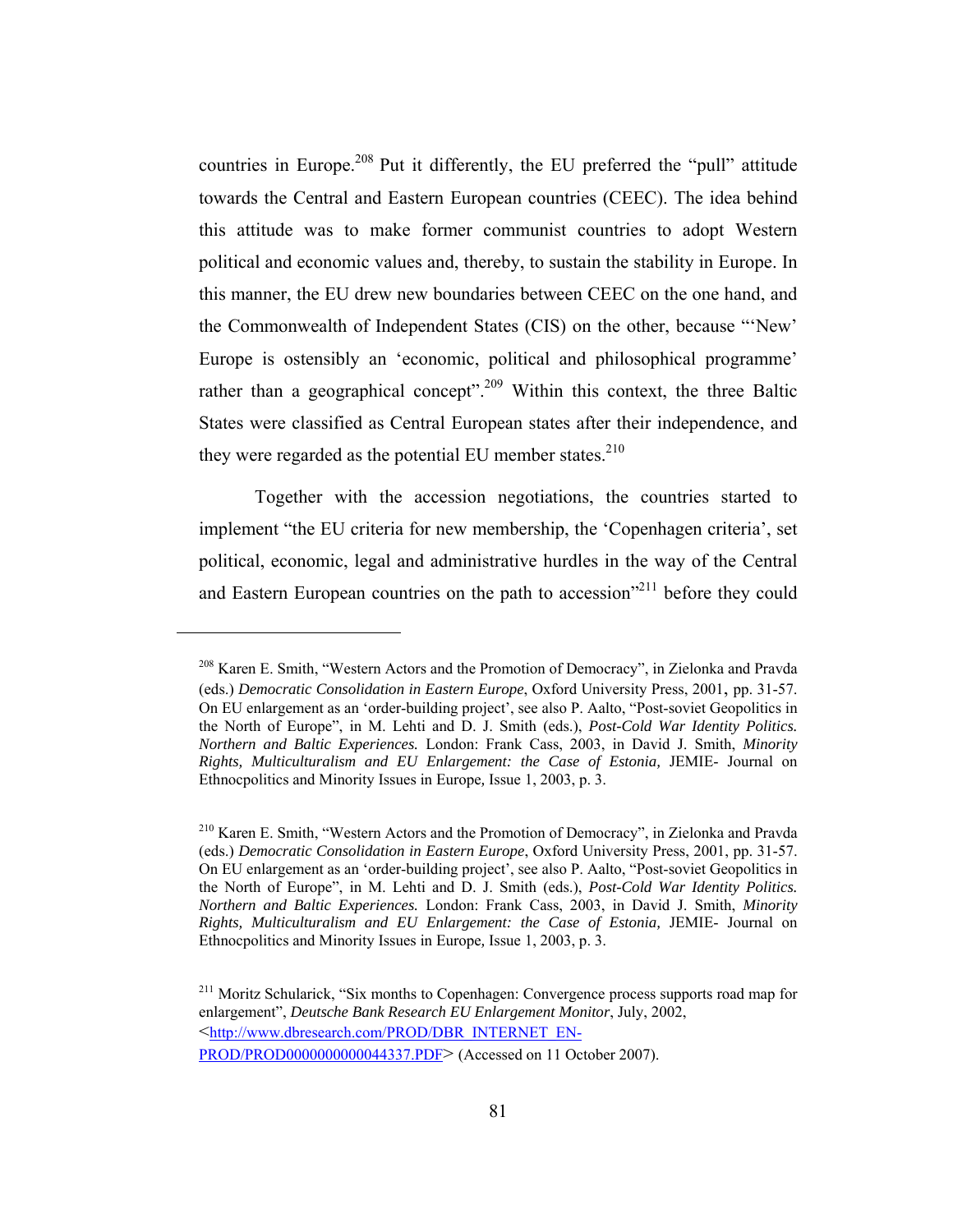become eligible for membership. At this point, the involvement of the EU into the process of transition of the Baltic countries came to the fore. Yet, the level of their involvement varied according to country and issue. One of the most pressing issue areas was the minority rights. In this regard, the EU was in line with the other international organizations, such as OSCE and CoE.

The minority issue gained significance especially after the collapse of communism in Central and Eastern Europe. Through the 1990s, the EU member states started to contend with the principle of human rights particularly through the Maastricht and Amsterdam Treaties. The EU emphasized the role of the human rights and minority protection in the enlargement process. In so doing, the EU would sustain stability both in its neighbor states and within the future boundaries of the Union.<sup>212</sup>

In order to realize this aim, the EU has encouraged candidate states to make policy changes and legislative reforms in political and economic issues through the Copenhagen criteria of  $1993$ <sup>213</sup> However, the Copenhagen criteria is criticized because of its vagueness by some scholars.

Concerning Copenhagen criteria and EU conditionality Gwendolyn Sasse states the followings<sup>214</sup>:

<sup>212</sup> Peter Vermeersch, "Minority Policy in Central Europe: Exploring the Impact of the EU's Enlargement Strategy", *The Global Review of Ethnopolitics*, Vol.3, No.2, January, 2004, pp.3- 19, <http://www.ethnopolitics.org/ethnopolitics/archive/volume III/issue 2/vermeersch.pdf> (Accessed on 23 September 2007).

<sup>213</sup> Peter Vermeersch, "Minority Policy in Central Europe: Exploring the Impact of the EU's Enlargement Strategy", *The Global Review of Ethnopolitics*, Vol.3, No.2, January, 2004, pp.3- 19, <http://www.ethnopolitics.org/ethnopolitics/archive/volume\_III/issue\_2/vermeersch.pdf> (Accessed on 23 September 2007).

<sup>214</sup> Gwendolyn Sasse, *EU Conditionality and Minority Rights: Translating the Copenhagen Criterion into Policy*, European University Institute, Florence Robert Schuman Centre for Advanced Studies, EUI Working Paper RSCAS No. 2005/16, 2005.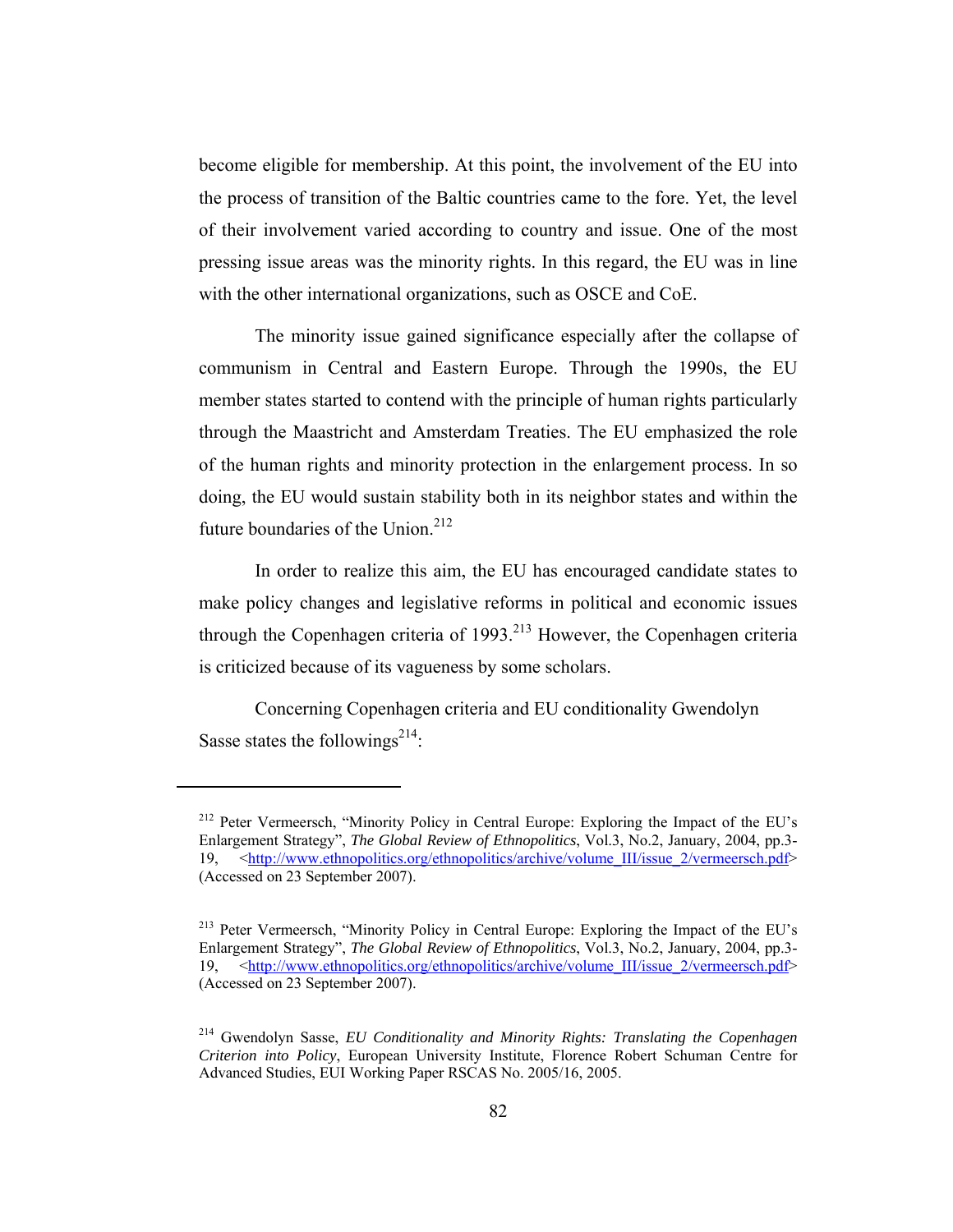The first Copenhagen criterion of 1993, which spell out the political conditions of EU membership, enshrined 'the respect for and protection of national minorities' as a condition for accession, and the Commission has regularly monitored the compliance with this criterion. While minority issues have been at the forefront of the enlargement rhetoric and are often singled out as a prime example of the EU's positive stabilizing impact in CEE, the EU has in fact promoted norms which lack a basis in EU law and do not directly translate into the *acquis communautaire*.

"EU conditionality has anchored minority protection in the political agenda of the candidate states, but the EU had little to offer in terms of substantive guidance, as the lack of benchmarks, inconsistencies and the limited scope for follow-up on implementation in the Regular Reports<sup>215</sup> demonstrates."<sup>216</sup> Therefore, "the EU conditionality in the area of minority protection is best understood as the cumulative effect of different international institutions"<sup>217</sup>. The changes in the citizenship laws and naturalization requirements of the Baltic states show how the EU is in cooperation with the OSCE, HCNM and the CoE.<sup>218</sup>

<sup>&</sup>lt;sup>215</sup> "The Commission's annual Regular Reports, following on from the Opinions of 1997 and the Accession Partnerships, have been the EU's key instrument to monitor and evaluate the candidates' progress towards accession. The Reports have a formulaic structure, which broadly follows the Copenhagen criteria and thereby permits cross-country comparisons. The explicitly stated objective of the Regular Reports is to review each candidate country according to 'the rate at which it is adopting the *acquis'*." Gwendolyn Sasse, *EU Conditionality and Minority Rights: Translating the Copenhagen Criterion into Policy*, European University Institute, Florence Robert Schuman Centre for Advanced Studies, EUI Working Paper RSCAS No. 2005/16, 2005.

<sup>216</sup> Gwendolyn Sasse, *EU Conditionality and Minority Rights: Translating the Copenhagen Criterion into Policy*, European University Institute, Florence Robert Schuman Centre for Advanced Studies, EUI Working Paper RSCAS No. 2005/16, 2005.

<sup>217</sup> Gwendolyn Sasse, *EU Conditionality and Minority Rights: Translating the Copenhagen Criterion into Policy*, European University Institute, Florence Robert Schuman Centre for Advanced Studies, EUI Working Paper RSCAS No. 2005/16, 2005.

<sup>218</sup> Gwendolyn Sasse, *EU Conditionality and Minority Rights: Translating the Copenhagen Criterion into Policy*, European University Institute, Florence Robert Schuman Centre for Advanced Studies, EUI Working Paper RSCAS No. 2005/16, 2005.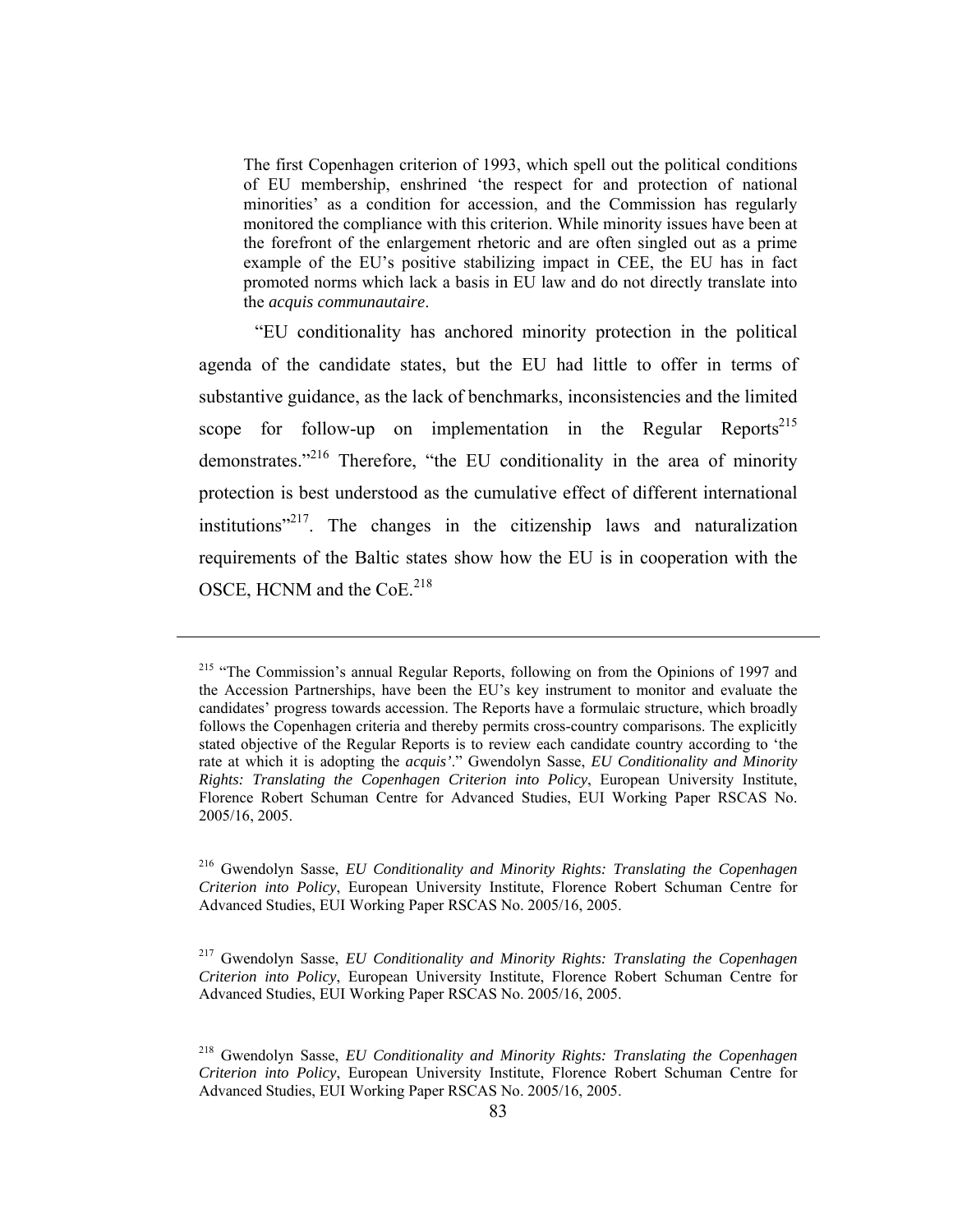In 1995, the Framework Convention for the Protection of National Minorities (FCNM) was adopted by the EU. However, the uniformity of monitoring activities was negatively affected due to lack of any common definition of the term "minority". Therefore, the definition was subject to the description of individual states.<sup>219</sup> Hence, double standards would occur in the approaches of such organizations.

In the Conference on the Human Dimension of the OSCE, possibility of establishing a universalistic and comprehensive system on minority rights was proposed. This proposal included the promotion of positive rights in addition to the avoidance of discrimination. "It also provided for the dispatch of missions of experts to designated states at the behest of other OSCE members and – under certain circumstances – without the consent of the state concerned." $^{220}$ 

Western organizations also made a clear theoretical distinction between "historically rooted 'indigenous' minority groups residing within their borders and recent immigrants."<sup>221</sup> The latter group have been identified as " 'ethnic'/'new'/'immigrant' rather than 'national' minority – which is to say that they are not deemed to have any valid claim to language rights and selfgovernment powers necessary to maintain [themselves] as a distinct societal culture."222 Characteristically, small groups are expected to integrate into the larger society.

<sup>219</sup> David J Smith, *Minority Rights, Multiculturalism and EU Enlargement: the Case of Estonia*, JEMIE- Journal on Ethnocpolitics and Minority Issues in Europe, Issue 1, 2003, p.4.

<sup>220</sup> David J Smith, *Minority Rights, Multiculturalism and EU Enlargement: the Case of Estonia*, JEMIE- Journal on Ethnocpolitics and Minority Issues in Europe, Issue 1, 2003, p.4.

<sup>221</sup> David J Smith, *Minority Rights, Multiculturalism and EU Enlargement: the Case of Estonia*, JEMIE- Journal on Ethnocpolitics and Minority Issues in Europe, Issue 1, 2003, p.8.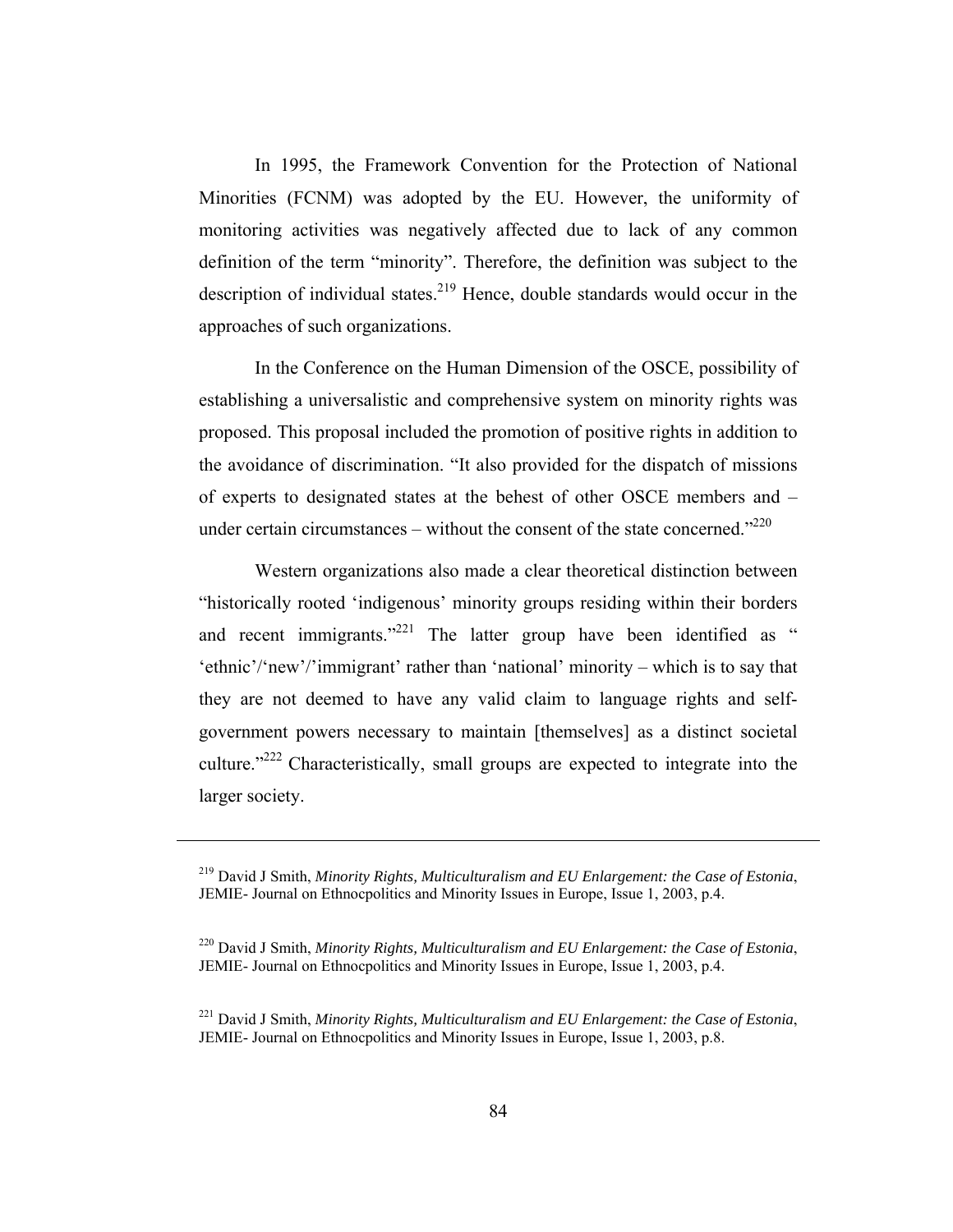Regarding the EU enlargement, Karen Smith argues that signals of the West are confusing in the sense that democratization and minority rights have not always been the priority with regard to the decisions for the enlargement of the EU.<sup>223</sup> Likewise, Gwendolyn Sasse argues,

minority issue lacked a firm foundation in EU law and concise benchmarks. The minority rights have never been an internal EU political priority. The question of what constitute a 'national minority' and the nature of minority rights are deeply disputed in international politics and  $law<sup>224</sup>$ .

Hence, especially Estonia's and Latvia's progress in relation to the EU has depended on their performance in the field of economic transformation, "which rested partly upon the political marginalization of the Russian-speaking settler population"<sup>225</sup> and "in turn has been an important factor in the preservation ethno-political stability".226 Graham Smith states that "the position

<sup>222</sup> Will Kymlicka, "Estonia's Integration Policies in a Comparative Perspective", contribution to A. Laius, I. Proos and I. Pettai (eds.), *Estonia's Integration Landscape: From Apathy to Harmony*, Avatud Eesti Fond and Jaan Tõnissoni Instituut, Tallinn, 2000. Accessed via web at  $\text{th}(t)$ ://www.jti.ee/et/hr/integratsioon/kymlicka eng.html>. On the distinction between 'national' and 'ethnic' minority see also: W. Kymlicka, *Multicultural Citizenship,* Oxford: Oxford University Press, 1995, pp.10-14.

 $223$  Karen E. Smith, "Western Actors and the Promotion of Democracy", in Zielonka and Pravda (eds.) *Democratic Consolidation in Eastern Europe*, Oxford University Press, 2001, pp.13-15.

<sup>224</sup> Gwendolyn Sasse, *EU Conditionality and Minority Rights: Translating the Copenhagen Criterion into Policy*, European University Institute, Florence Robert Schuman Centre for Advanced Studies, EUI Working Paper RSCAS No. 2005/16, 2005.

<sup>225</sup> See David J. Smith, *Estonia: Independence and European Integration,*London: Routledge, 2001, pp.113-146.

<sup>226</sup> David J Smith, *Minority Rights, Multiculturalism and EU Enlargement: the Case of Estonia*, JEMIE- Journal on Ethnocpolitics and Minority Issues in Europe, Issue 1, 2003, p.8.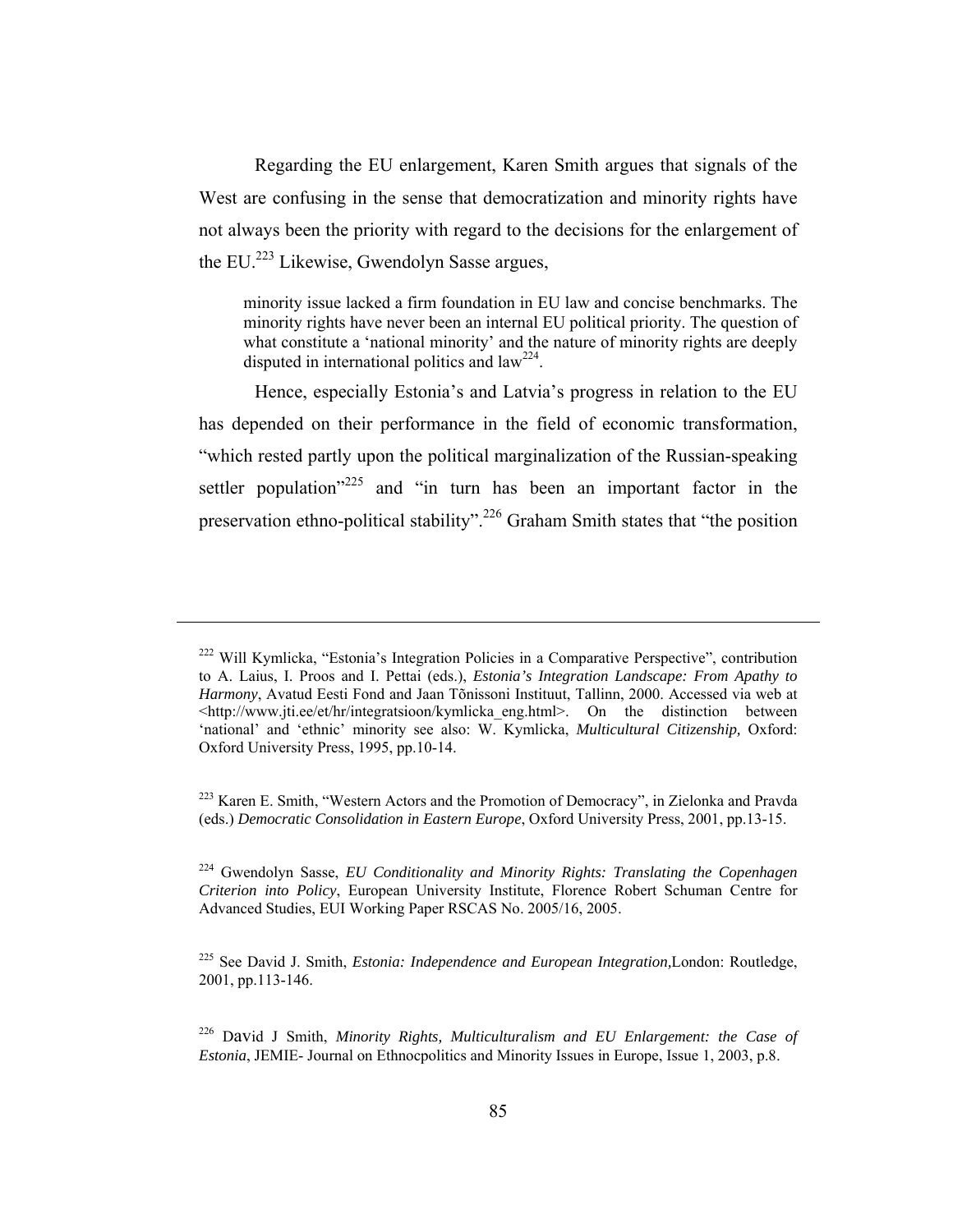of the Baltic States has been [supported due to their geopolitical position compared to] the other post-Soviet states."<sup>227</sup>

The legal status of Russian speaking minorities or stateless persons, therefore, remained one of the important challenges of the EU enlargement. "The European Commission has explicitly referred to the problems of the integration of Russian-speakers in its Regular Reports of 1998, 1999 and 2000 on the progress of Estonia and Latvia towards accession."<sup>228</sup> Some of these problems were possibility of visa-free travel, right to access to job opportunities in other member states and right to participate in the European Parliament elections. However, such issues were not actually dealt with during the accession negotiations. The reason why the EU ignored these problems was that they probably believed that the accession to the EU would automatically solve the integration of the Russian speaking minorities into Estonian and Latvian societies.

It was expected by some scholars that better protection would be provided to the non-titular communities by the European institutions. In this framework, many scholars stated their optimistic views. One of these scholars was Dmitri Trenin, who argues, "Hundreds of thousands of ethnic Russians will be quickly integrated into the new interethnic communities of the Baltic countries. The Baltic Sea Coast will see new "Euro-Russians" [Because of this,

<sup>227</sup> Graham Smith, "Transnational Politics and the Politics of the Russian Diaspora", *Ethnic and Racial Studies*, 22/3, 1999, p.514.

<sup>&</sup>lt;sup>228</sup> See the Regular Reports of 2000 from the European Commission on Estonia's and Latvia's progress towards towards accession at: <http://europa.eu.int/comm/enlargement/dwn/report\_11\_00/pdf/en/es\_en.pdf> and <http://europa.eu.int/comm/enlargement/dwn/report\_11\_00/pdf/en/lv\_en.pdf> (Accessed on 18 November 2006). (Hereafter, all Regular Reports are taken from <http://ec.europa.eu>)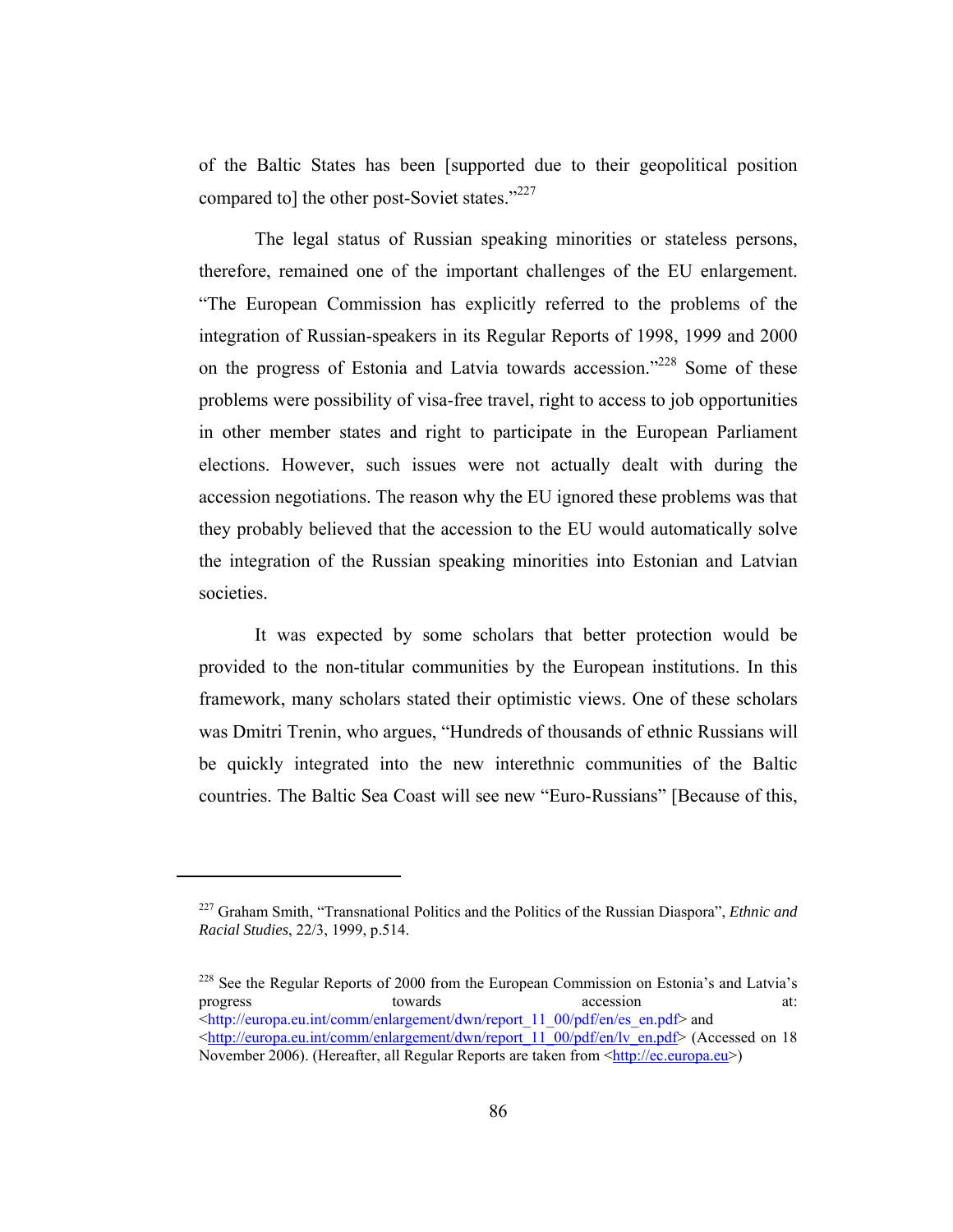the non-titular population of the Baltic states react to the prospect of joining the EU with greater enthusiasm than the indigenous population]."<sup>229</sup>

However this does not reflect the real situation in Estonia and Latvia. Statistical research showed that stance of the Russian speaking minorities was not really different from the indigenous population.<sup>230</sup> Even, ethnic conflict and discrimination in the societies ended up with negative attitude among ethnic Russians towards the EU accession. For instance, while 34 per cent of non-Latvians were in favour of the EU accession, 53 per cent of ethnic Latvians intended to vote in favour of it according to the survey of  $2003$ <sup>231</sup> Non-Latvians without citizenship were concerned more about the accession. It means that Russian speaking community did not see the EU as the protector of their rights.

According to Estonian and Latvian Constitutions, only those who hold citizenship were eligible for participating in the voting procedure for the EU accession. As a result, approximately 20 per cent of both Estonian and Latvian populations were not given the right to express their view on the scheme of the EU accession. The regions where Russian speaking population resided in both countries were the least favoured for the accession. Therefore, Russian speaking population became more Eurosceptic; in other words they had severe

<sup>229</sup> Dmitri Trenin, *Baltic Chance: The Baltic States, Russia and the West in the Emerging Greater Europe*, Washington, 1997, p.37.

<sup>&</sup>lt;sup>230</sup> Piret Ehin, "Determinants of public support for EU membership: Data from the Baltic countries", *European Journal of Political Research,* Vol.40, No.5, 2001, p.51.

<sup>&</sup>lt;sup>231</sup> Latvian European Integration Bureau, "Attitude in Society Toward Latvia's European Union Membership: Survey Result Analysis", July, 2003, <http://www.eib.gov.lv/latvijaeuropa/eng/eu\_report\_july.doc> (Accessed on 21 June 2007).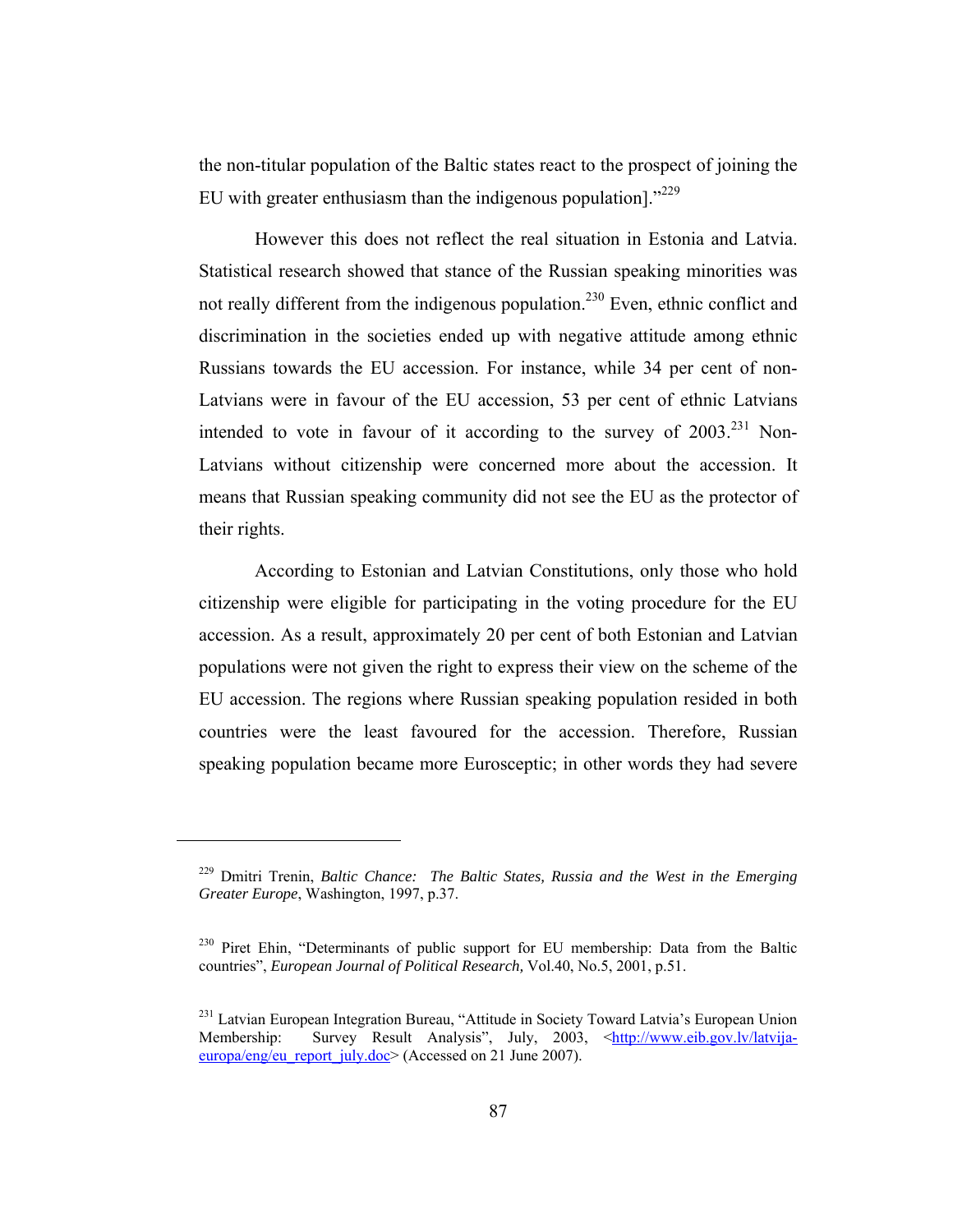concerns about the process of European integration.<sup>232</sup> The EU was not thought that it would improve the legal status of ethnic minorities. Besides, some thought that the accession would cause further isolation in Baltic societies. This situation could be explained with the lenient approach of the European Commission and continued pressure of the Russian Federation in tandem with the uncertainties of the consequences of enlargement.<sup>233</sup>

When the legislation of the EU on ethnic minorities is examined in detail, it is observed that according to the EU Race Equality Directive,  $234$  any direct or indirect discrimination in an extensive range of areas such as employment, education and access to good and services was prohibited based on race or ethnic origin.<sup>235</sup> "It does not cover difference of treatment based on nationality and is without prejudice to provisions and conditions relating to the entry into and residence of third-country nationals or stateless persons on the territory of Member States."236 In line with Article 3.2 of the Directive, the Directive does not pertain "any treatment which arises from the legal status of the third country nationals and stateless persons."<sup>237</sup> However, in spite of

<sup>234</sup> Articles 1-2-3.1, EU Race Equality Directive.

 $\overline{a}$ 

<sup>235</sup> Article 1-2 and 3.1, Directive 2000/43, OJ, 2000, L180/24.

236 Marc Weller, "ECMI Working Paper", *European Centre for Minority Issues*, No.20, 2004, p.17.

237 Marc Weller, "ECMI Working Paper", *European Centre for Minority Issues*, No.20, 2004, p.17.

<sup>232</sup> Marc Weller, "ECMI Working Paper", *European Centre for Minority Issues*, No.20, 2004, p.31.

<sup>233</sup> Marc Weller, "ECMI Working Paper", *European Centre for Minority Issues*, No.20, 2004, p.31.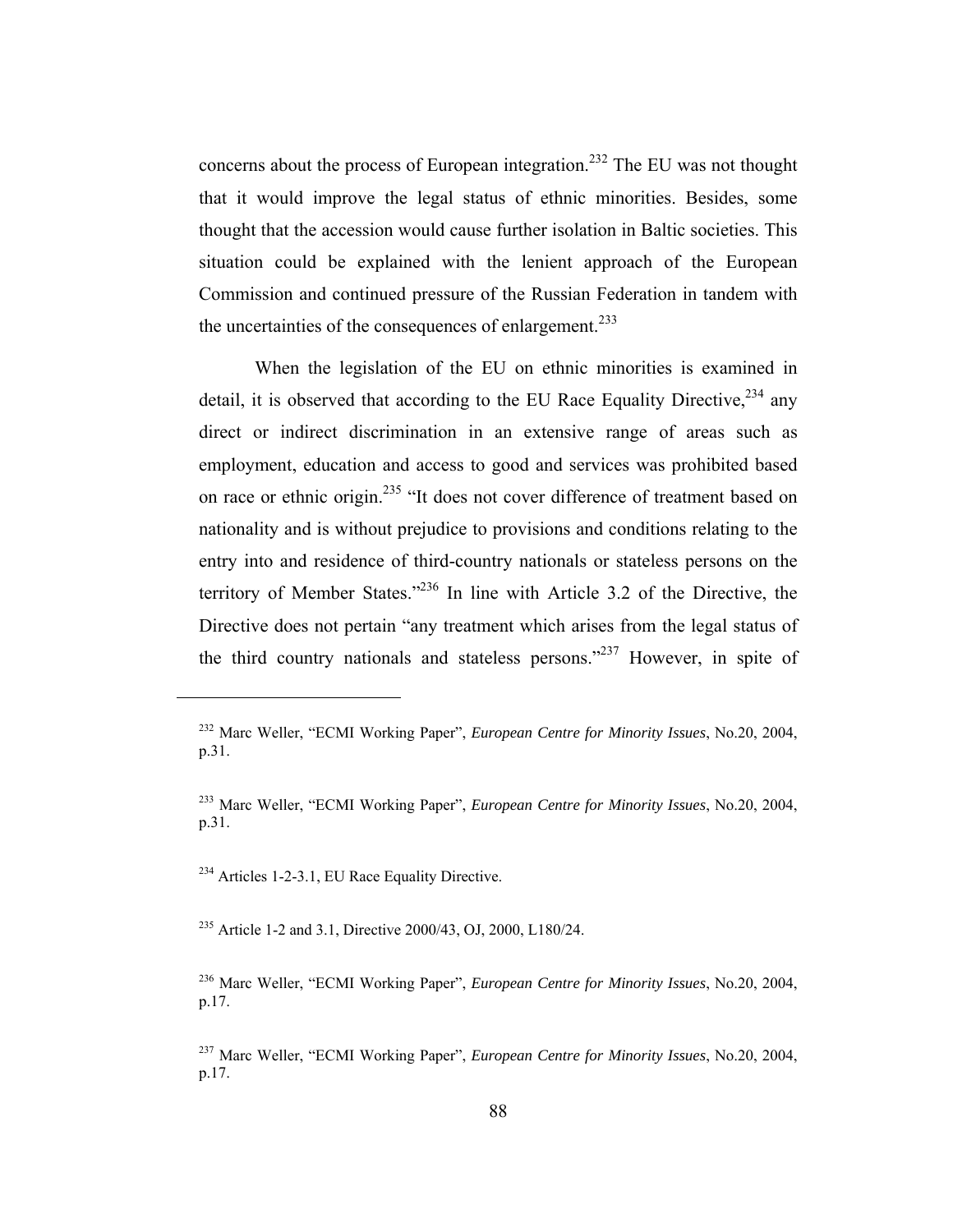abovementioned restrictions to the scope of the Directive, it states limited requirements concentrating on eliminating discrimination against ethnic minorities.

In relation to the Directive, member states should guarantee individual rights. Those who are subject to any discrimination have the right to apply for either administrative or judicial procedures. If an applicant has a proof of discrimination, the burden of proof moves to respondent. Applicants are to be protected against unfair treatment.<sup>238</sup> As stated by the Directive, member states are obliged to disseminate information on the anti-discrimination in collaboration with non-governmental organizations  $(NGOs)$ <sup>239</sup> In addition, a separate body should be set up in order to promote equal treatment. In addition, effective sanctions should be provided against those who are against antidiscrimination legislation.<sup>240</sup>

As mentioned above, there is no specific legislation which regulates the legal status of the great number of non-citizens in the EU. Therefore, noncitizens in the member countries are regarded as third-country nationals. In this respect,

it can be mentioned that Article III-158 of the Draft Treaty Establishing a Constitution for Europe explicitly refers to the fact that stateless persons shall be treated as third-country nationals whereas no references to statelessness can be found in the existing treaties.<sup>241</sup>

<sup>238</sup> Article 9, Directive 2000/43, OJ, 2000, L180/25.

<sup>239</sup> Article 10-12, Directive 2000/43, OJ, 2000, L180/25.

<sup>240</sup> Article 13-15, Directive 2000/43, OJ, 2000, L180/25.

<sup>241</sup> Marc Weller, "ECMI Working Paper", *European Centre for Minority Issues*, No.20, 2004, p.32.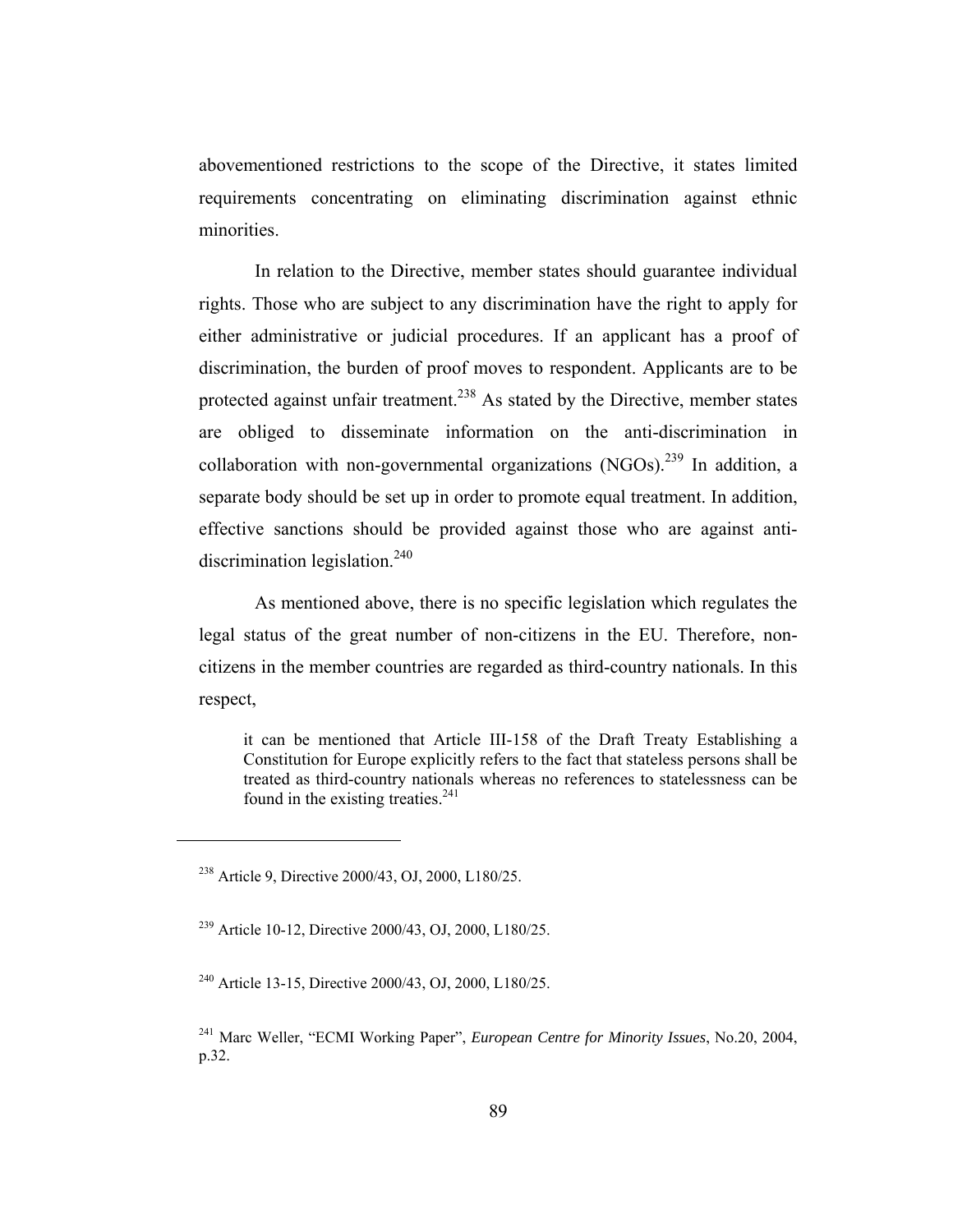"According to the ECJ's established case-law, third country nationals – including stateless persons – cannot autonomously rely on the provisions concerning free movement of persons."<sup>242</sup> "All rights they have in this area depend on a family relationship with a migrant national of an EU Member State"<sup>243</sup> or "an employment contract with an EU Member State established enterprise providing services in another Member State."<sup>244</sup> On the other hand, "third-country nationals and stateless persons are explicitly included in the personal scope of most EC legislation on social security rights."245 "The ECJ confirmed the lawfulness of this situation on the basis of the international obligations of the Member States and the objectives of the social security regulations."<sup>246</sup>

The Treaty of Amsterdam set up significant terms concerning the legal status of the third-country nationals on 1 May 1999. In addition to the

<sup>242</sup> EJC, case 238/83, *Meade*, judgment of 5 July 1984, [1984] ECR 2631, para.7.

<sup>&</sup>lt;sup>243</sup> See Article 10 of Regulation 1612/68 on freedom of movement for workers within the Community, OJ, 1968, L257/2; Art.1 of Council Directive 73/148 EEC on the abolition of restrictions on movement and residence within the Community for nationals of Member States with regard to establishment and the provisions of services, OJ, 1973, L172/14 and Art. 2 of Council Directive 90/364 EEC on the right of residence, OJ, 1990, L180/26.

<sup>244</sup> ECJ, case C-113/89, *Rush Portuguesa*, judgment of 27 March 1990, [1990] ECR I-1417, para.12' ECJ, case C-43/93, *Vander Elst*, judgment of 9 August 1994, [1994] ECR I-3803, para.21.

<sup>&</sup>lt;sup>245</sup> Regulation No.3 concerning social security for migrant workers, OJ, 1958, 30/561 and Art.2 of Regulation 1408/71 on the application of social security schemes to employed persons and their families moving within the Community, OJ, 1971, L149/2.

<sup>246</sup> Marc Weller, "ECMI Working Paper", *European Centre for Minority Issues*, No.20, 2004, p.32.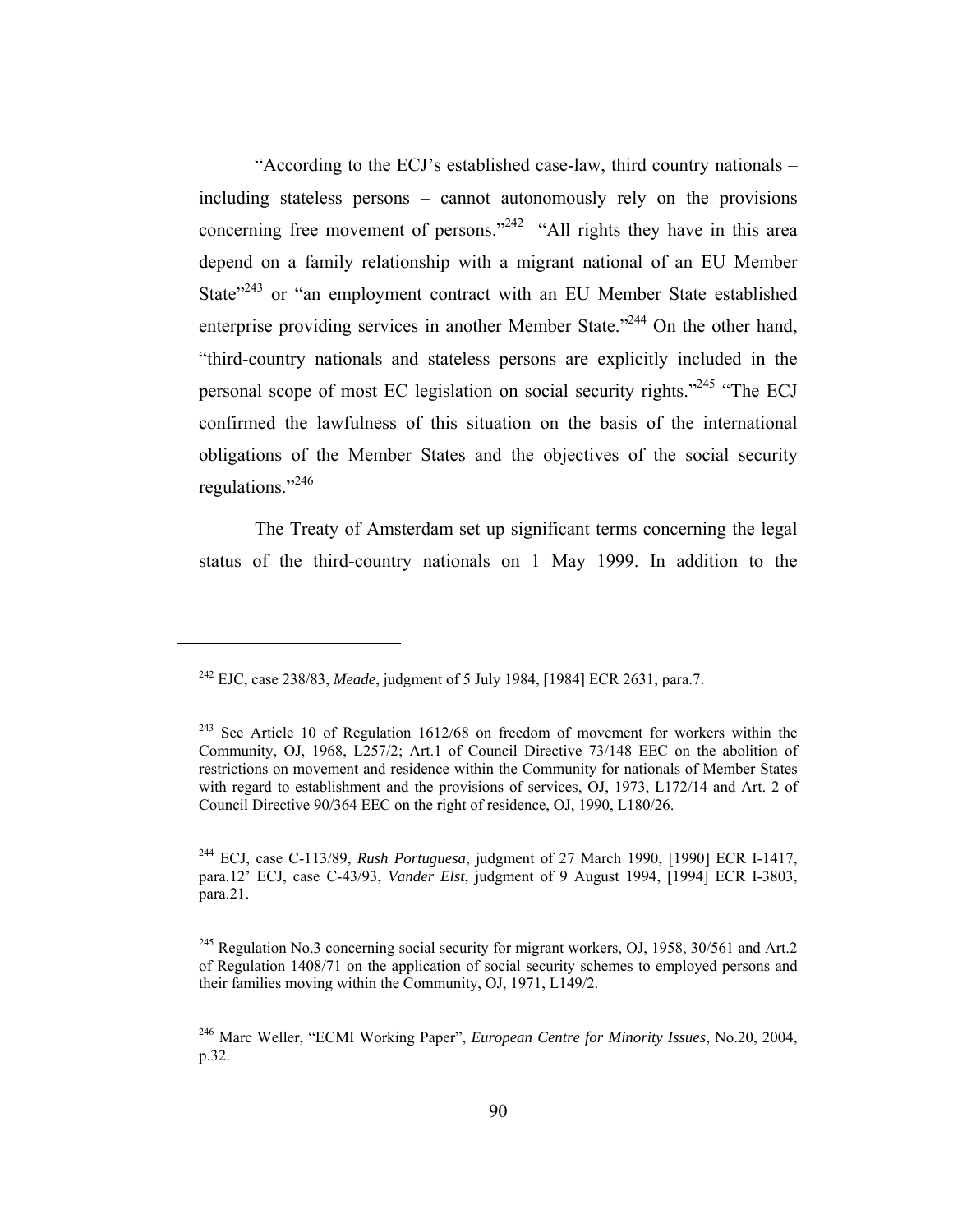Amsterdam Treaty, the October 1999 Tampere European Council<sup>247</sup> adopted significant guidelines concerning the legal status of the third-country nationals. Accordingly, the EU should guarantee fair treatment to the third-country nationals who legally live in a member state. As stated by the EC, "a person who has resided legally in a Member State for a period of time to be determined and who holds a long-term residence permit, should be granted in that Member State a set of uniform rights which are as near as possible to those enjoyed by EU citizens".248 Additionally the Council supported the long-term residents to be granted citizenship. Abovementioned conclusions of the October 1999 Tampere European Council already drafted when the accession negotiations began with Estonia.

These conclusions were followed by a proposal for a Council Directive on the legal status of third-country nationals and stateless persons.<sup>249</sup> The proposal concerned third-country nationals who legally reside in a member state and those who were born in a member state.<sup>250</sup> These provisions should have been implemented by all member states before 23 January 2006.<sup>251</sup>

<sup>247</sup> Presidency Conclusions of the Tampere European Council (15-16 October 1999), *Bull. EU*, 10, 1999, I-2 in Marc Weller, "ECMI Working Paper", *European Centre for Minority Issues*, No.20, 2004, p.33.

<sup>248</sup> Marc Weller, "ECMI Working Paper", *European Centre for Minority Issues*, No.20, 2004, p.33.

<sup>&</sup>lt;sup>249</sup> European Commission, Proposal for a Council Directive concerning the status of thirdcountry nationals who are long-term residents, *COM (2001)*, 127 final, 13 March 2001.

<sup>&</sup>lt;sup>250</sup> European Commission, Proposal for a Council Directive concerning the status of thirdcountry nationals who are long-term residents, *COM (2001)*, 127 final, 13 March 2001.

<sup>251</sup> Article 26, *Council Directive 2003/109*. The only exceptions were the United Kingdom, Ireland and Denmark.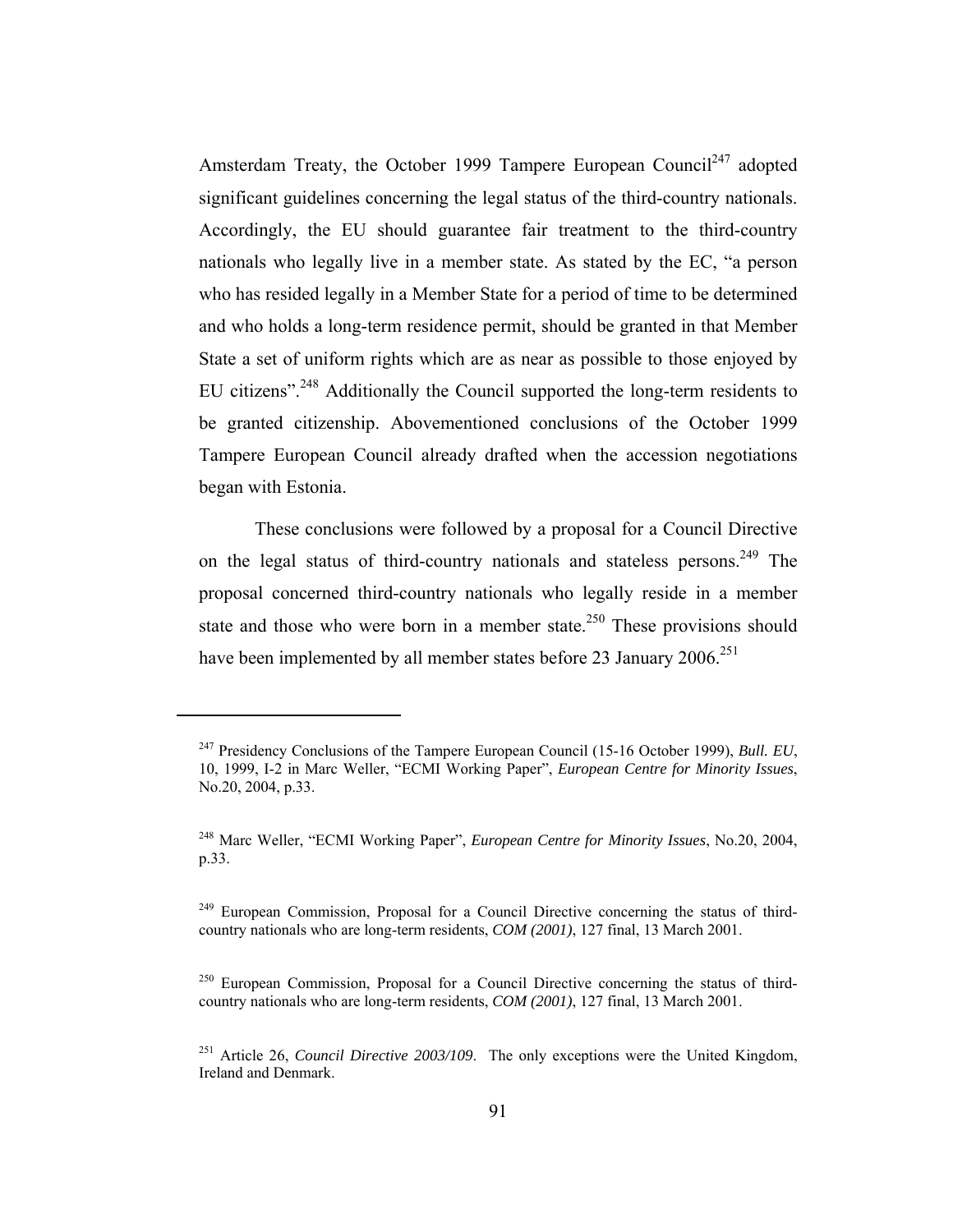According to the proposal for acquisition of long-term resident status, the main criterion for obtaining long-term resident status must be the duration. The Commission determined the duration as permanent residence of five years.252 However, the following requirements were set by the European Parliament:

It seems wrong to make a minimum period of residence the sole criterion for the award of 'long-term resident' status. In the interest of the speeding up integration of third-country nationals with long-term resident status, integrationrelated requirements should also be imposed.<sup>253</sup>

This meant that integration was really important in obtaining the longterm resident status. An adequate knowledge of the national language was determined as one of the most important criteria for integration. All these suggestions were given place in the Article 5 of the final text. According to the Article, "Member States may require third-country nationals to comply with integration conditions, in accordance with national law".<sup>254</sup>

Council also abolished the initial of granting long-term resident status to those who were born in a member state only on the basis of five years of permanent residence requirement. In line with the final Directive, third-country nationals were subject to additional requirements, such as sickness insurance. Besides, "Member States may refuse to grant long-term resident status on grounds of public policy or public safety". "The notion of public policy and public security also covers cases in which a third-country national belongs to an association which supports terrorism, supports such an association or has

<sup>&</sup>lt;sup>252</sup> The proposal has been accepted in the Directive, Article 4.

 $253$  European Parliament, Report on the Proposal for a Council Directive concerning the status of third-country nationals who are long-term residents, A5-0436/2001, 6.

 $254$  European Parliament, Report on the Proposal for a Council Directive concerning the status of third-country nationals who are long-term residents, A5-0436/2001.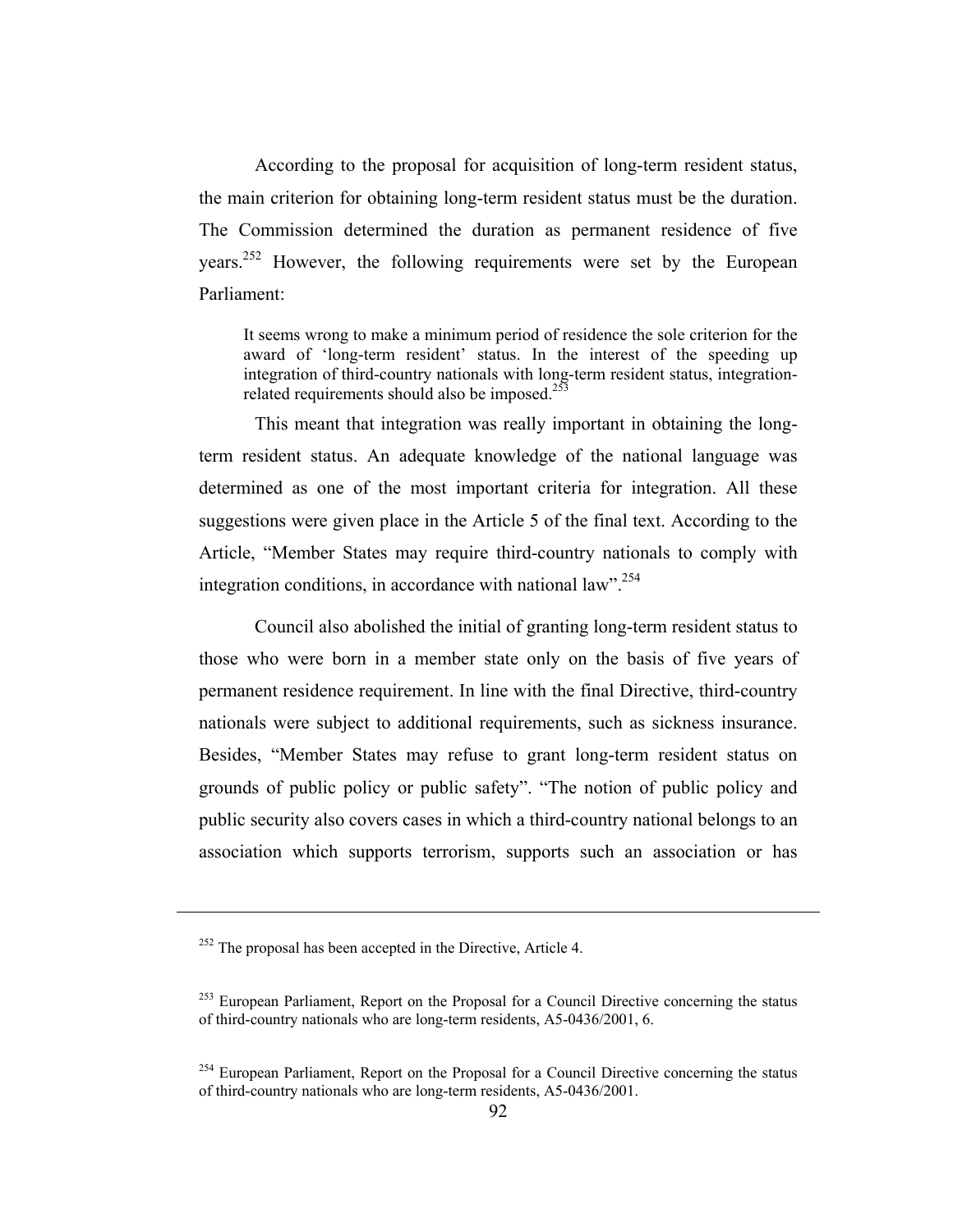extremist aspirations".<sup>255</sup> In order to acquire this status, the long-term residents who fulfil all requirements, such as regular income should apply to the authorities. It is noteworthy that the EC long-term resident status set several provisions in order to protect the rights of third-country nationals along with stateless persons.

According to the October 1999 Tampere European Council,<sup>256</sup> the EU should guarantee fair treatment to the third-country nationals who legally live in a member state. Based on the Council Directive, it was proposed by the Commission that equal treatment in a broader context – economic, social matters including access to employment and education – should have been provided. It was noted by the European Parliament that "harmonisation in the form of equal status would do away with any incentive to seek citizenship of the host Member State, a step which third-country nationals should be encouraged to take with a view to fostering integration"<sup>257</sup>

On the basis of this approach, several proposals were presented in the Council. Finally, the principle was included in the Final Directive with some restrictions. For example, member states were given the right to put some restrictions concerning employment in line with the national laws and Community legislation. Accordingly, some employment positions may be opened only to the EU or European Economic Area (EEA) nationals or persons may be asked proficiency in local language.<sup>258</sup>

 $^{255}$  Council of the European Union, Brussels, 10 June 2003, 10214/03 MIGR 45, 9.

<sup>256</sup> Presidency Conclusions of the Tampere European Council (15-16 October 1999), *Bull. EU*, 10, 1999, I-2 in Marc Weller, "ECMI Working Paper", *European Centre for Minority Issues*, No.20, 2004, p.33.

 $^{257}$  European Parliament, Report on the proposal for a Council Directive concerning the status of third-country nationals who are long-term residents, A5-0436/2001, 9.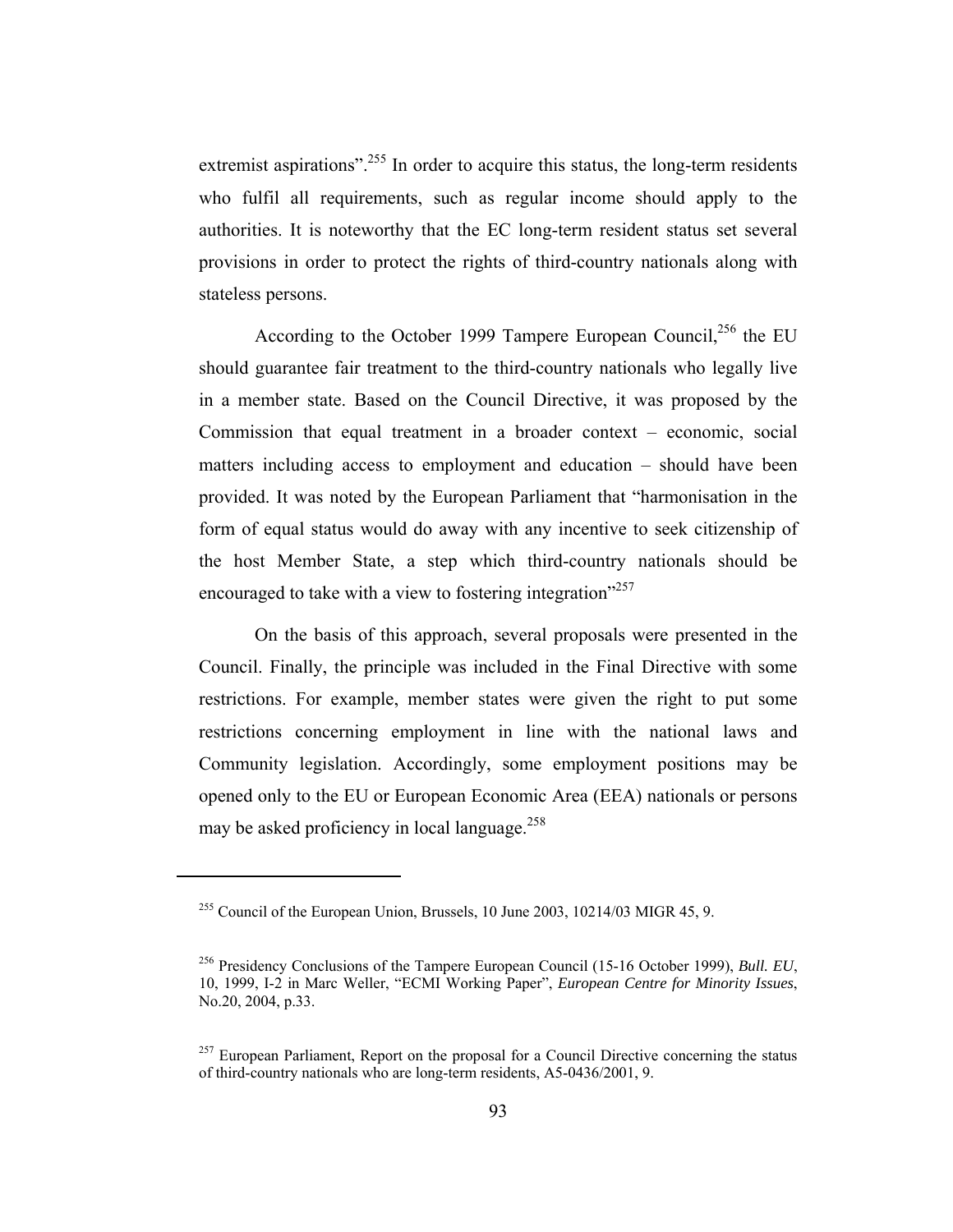Another chapter which concerns long-term residents was the right to reside in another member state more than three months. According to the Directive, a long-term resident can enjoy the right to reside in another member state under three conditions: as workers in an employment or freelance employment capacity; studying or taking vocational training; or possession of sufficient sources to reside in another member state. Long-term residents should apply for a residence permit within three months after entering another member state. Several documents, such as evidence of adequate resources, can be asked from persons. However, several restrictions were implemented by the Council concerning the right to reside in another member state in line with the national laws. For example, these persons may be asked to fulfil integration process like attending language courses. After receipt of long-term residence status in another member state, the right to equal treatment can be exercised.<sup>259</sup>

Protection against expulsion was another issue which was related to status of long-term residents. If a long-term resident poses a serious threat to national security or public order, then he can be expelled by member state by taking into account several conditions such as duration of stay. The initial Directive also states that judicial protection and legal assistance to those who lack sufficient income could be provided. However, the final version of the Directive brought some limitations concerning supplementary protection measures. Moreover, additional limitations were introduced by the Council on the right to equal treatment between third-country nationals with long term resident status and the EU nationals.<sup>260</sup>

<sup>258</sup> Marc Weller, "ECMI Working Paper", *European Centre for Minority Issues*, No.20, 2004, p.33.

<sup>259</sup> Marc Weller, "ECMI Working Paper", *European Centre for Minority Issues*, No.20, 2004, p.33.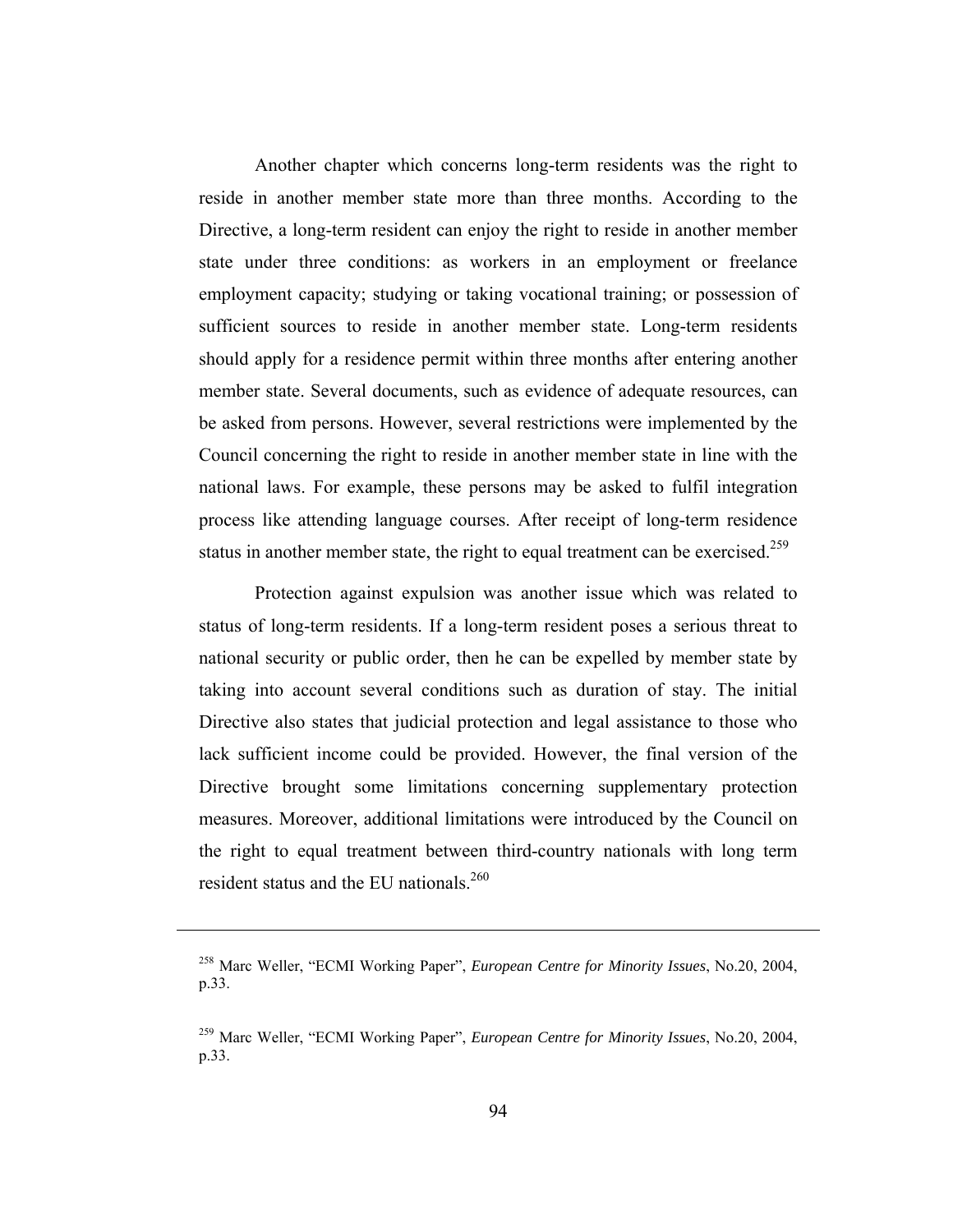Estonia and Latvia adopted new legislations consistent with the Race Equality Directive during the EU accession process. Moreover, the governmental bodies were also designed in relation to the anti-discrimination as required by the EU. However, these developments were criticized by the international observers as ineffective. For instance, European Commission stated that "the capacities of ombudsman, in particular as regards to protection of minorities need to be reinforced".261 Likewise, the UN Committee on the Elimination of Racial Discrimination and OSCE High Commissioner on National Minorities criticized the legislations. These criticisms are examined in the following sections in detail.

# **4.2 Estonia's Integration into the EU and the Ethnic Russians**

When the ethnic Russians in Estonia decided to become citizens of the newly independent republic, Russia began to complain about the rights of these ethnic minorities. The international community was highly criticized by the Russian Federation that they did not give enough importance to the violation of the rights of Russian speaking minorities especially in Estonia and Latvia. Moscow's concerns increased especially after the EU accession. This issue has been identified as one of the most important issues of the Russian Federation in the context of the EU enlargement as stated by the Medium-Term Strategy for the development of relations between the Russian Federation and the EU  $(2000-2010)^{262}$ 

<sup>260</sup> Marc Weller, "ECMI Working Paper", *European Centre for Minority Issues*, No.20, 2004, p.40.

<sup>261</sup> European Commission, *2000 Regular Report on Estonia's Progress Towards Accession*, 8 November, 2000, p.21.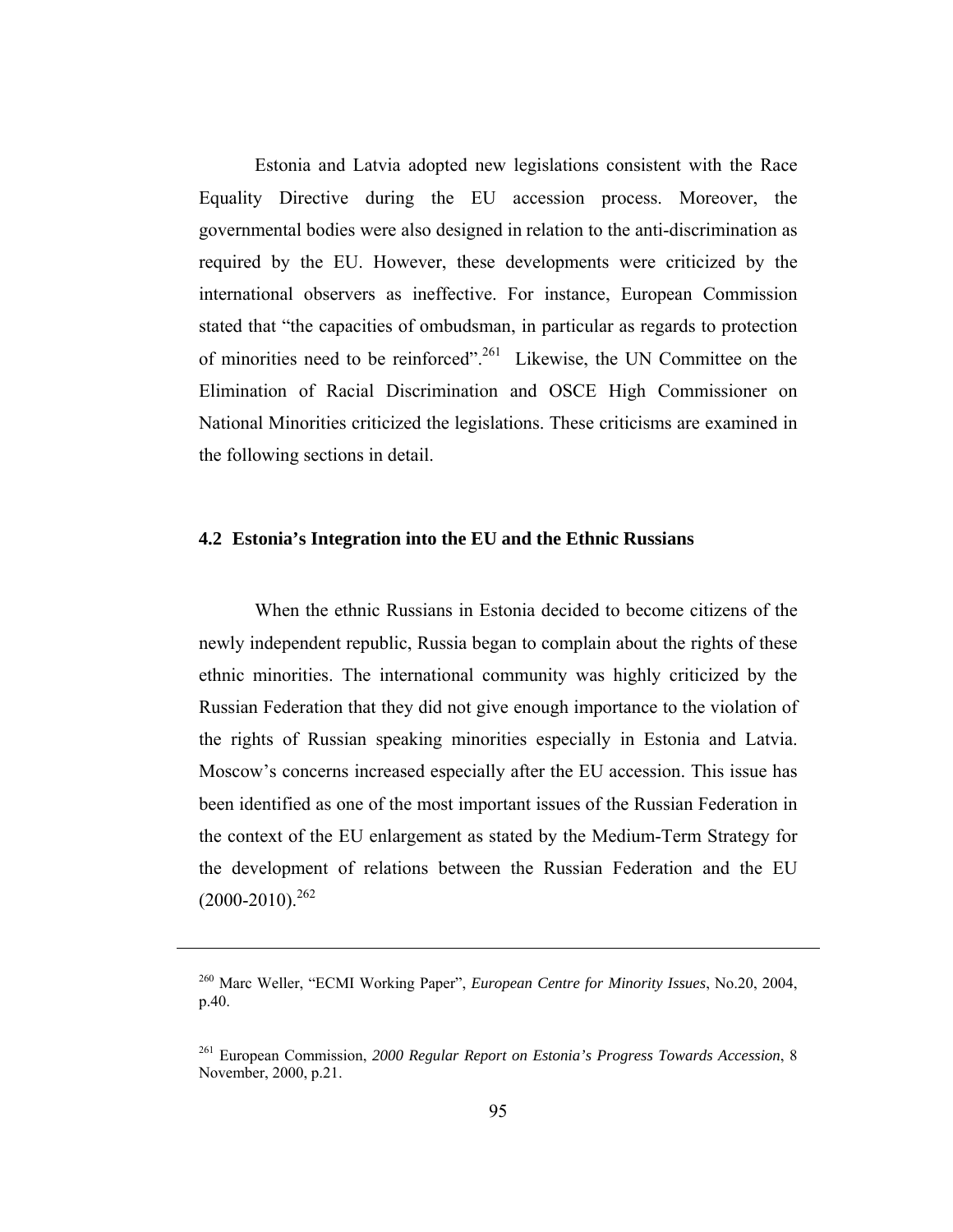In response to Russia's complaints, the Estonian authorities asked international organizations to examine the status of ethnic Russians in the country.

As in the past, the government was responsive to suggestions to make its laws affecting the local Russian speakers more liberal. Yet, given Russia's use of human rights rhetoric for geopolitical objectives as well as Estonia's memory of the recent Soviet past, seen as the Russian occupation, there was a continuous tension between the attempts by international actors to support minority rights and Estonia's attempts to preserve what was seen as endangered national identity. $263$ 

Due to this tension, the laws concerning the national identity and minority rights became subject to international pressure, and, therefore, these laws had to be amended several times. The developments between 1993 and 2003 in general, 1997 and 2003 periods in particular, show the patterns of the aforementioned amendments.

Despite the impact of measures concerning naturalization process that were adopted during the pre-accession process, a significant number of people lingered stateless. According to the Estonian Statistical Bureau, 21 per cent of the Estonian population remained stateless.<sup>264</sup> Estonian authorities, therefore, were expected to take further steps on the way of reducing the number of noncitizens in their countries. For most scholars, the priority should have been given to children of non-citizens after the restoration of independence.

<sup>262</sup> Marc Weller, "ECMI Working Paper", *European Centre for Minority Issues*, No.20, 2004, p.28 and positive property of  $\mathbb{R}^n$  and  $\mathbb{R}^n$  and  $\mathbb{R}^n$  and  $\mathbb{R}^n$  and  $\mathbb{R}^n$  and  $\mathbb{R}^n$  and  $\mathbb{R}^n$  and  $\mathbb{R}^n$  and  $\mathbb{R}^n$  and  $\mathbb{R}^n$  and  $\mathbb{R}^n$  and  $\mathbb{R}^n$  and  $\mathbb{R}^n$  a  $\langle$ http://www.europa.eu.int/comm/external\_relations/russia/russia\_russian\_medium\_strategy>.

<sup>263</sup> Dovile Budryte, *Taming Nationalism? Political Community Building in the Post-Soviet Baltic States*., The USA: Ashgate Publishing Company, 2005, p.78.

 $^{264}$  <http://www.stat.ee> and <http://www.cbs.lv> (Accessed on 14 February 2007).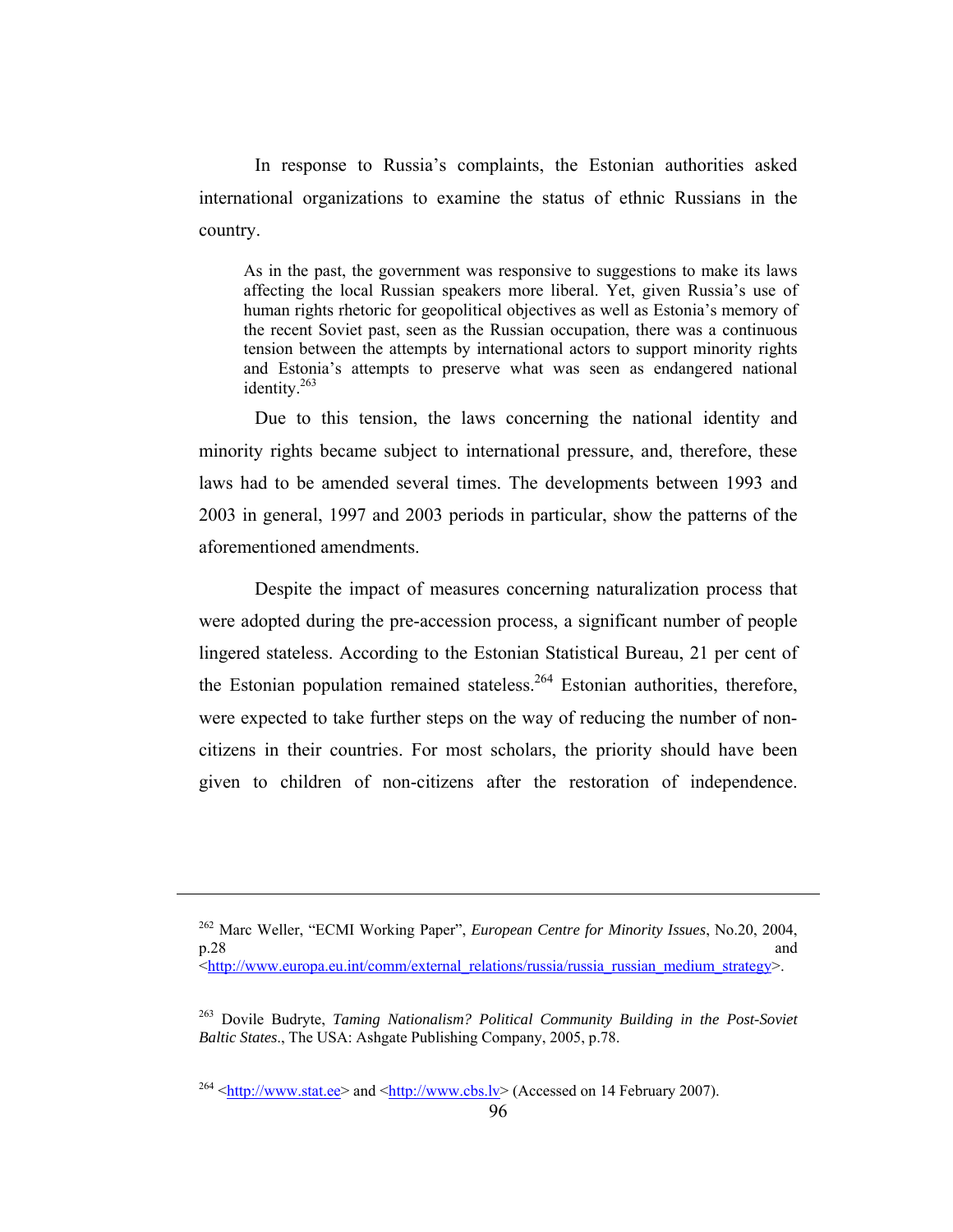According to the Estonian legislation, if parents of non-citizen children apply to the authorities, their children would be granted citizenship.<sup>265</sup>

The abovementioned issue was also one of the main criticisms of the EC and OSCE. According to OSCE, children of non-citizens who are under fifteen years old and had been born in the country after independence would be automatically granted citizenship. Due to desire for the membership to the EU, these suggestions were incorporated in the Citizenship Law in 1997. However, the decision was condemned by the right-wing domestic actors in the country. Their argument was that such an amendment in the Citizenship Law might weaken the Estonian language; and, thereby, reduce the incentive for noncitizens to learn the language and to be integrated into Estonian society. In other words, it was argued that such amendments would lead to disintegration of the society and serve the interests of Russia. The 2001 Commission Report on Estonia showed the limited results of the amendments in the citizenship laws. The report stated that only 338 minors received citizenship in Estonia on the basis of the amendments in the legislations.<sup>266</sup>

Regardless of the restrictive Citizenship Law of Estonia, the CoE decided to end the monitoring process in the country. Yet, due to Russia's complaints, the PACE passed a resolution according to which the Russian language schools would be supported by the Estonian state.<sup>267</sup> In addition. improvement in the standards of Estonian language courses given to Russian

<sup>265</sup> Article 3, Latvian Law on Citizenship; and Article 5, Estonian Citizenship Act.

<sup>266</sup> Regular Report from the Commission on Estonia's Progress towards Accession, COM (1999) 504, 13; Regular Report from the Commission on Estonia's Progress towards Accession, SEC (2001) 1747, 21; Regular Report from the Commission on Latvia's Progress towards Accession, SEC (2002) 1405, 30.

<sup>267</sup> See Tarmu Tammerk, "Council of Europe Ends Estonia Monitoring", *Baltic Times*, 6 February 1997. For details, see Dovile Budryte, *Taming Nationalism? Political Community Building in the Post-Soviet Baltic States,* The USA: Ashjate Publishing Company, 2005.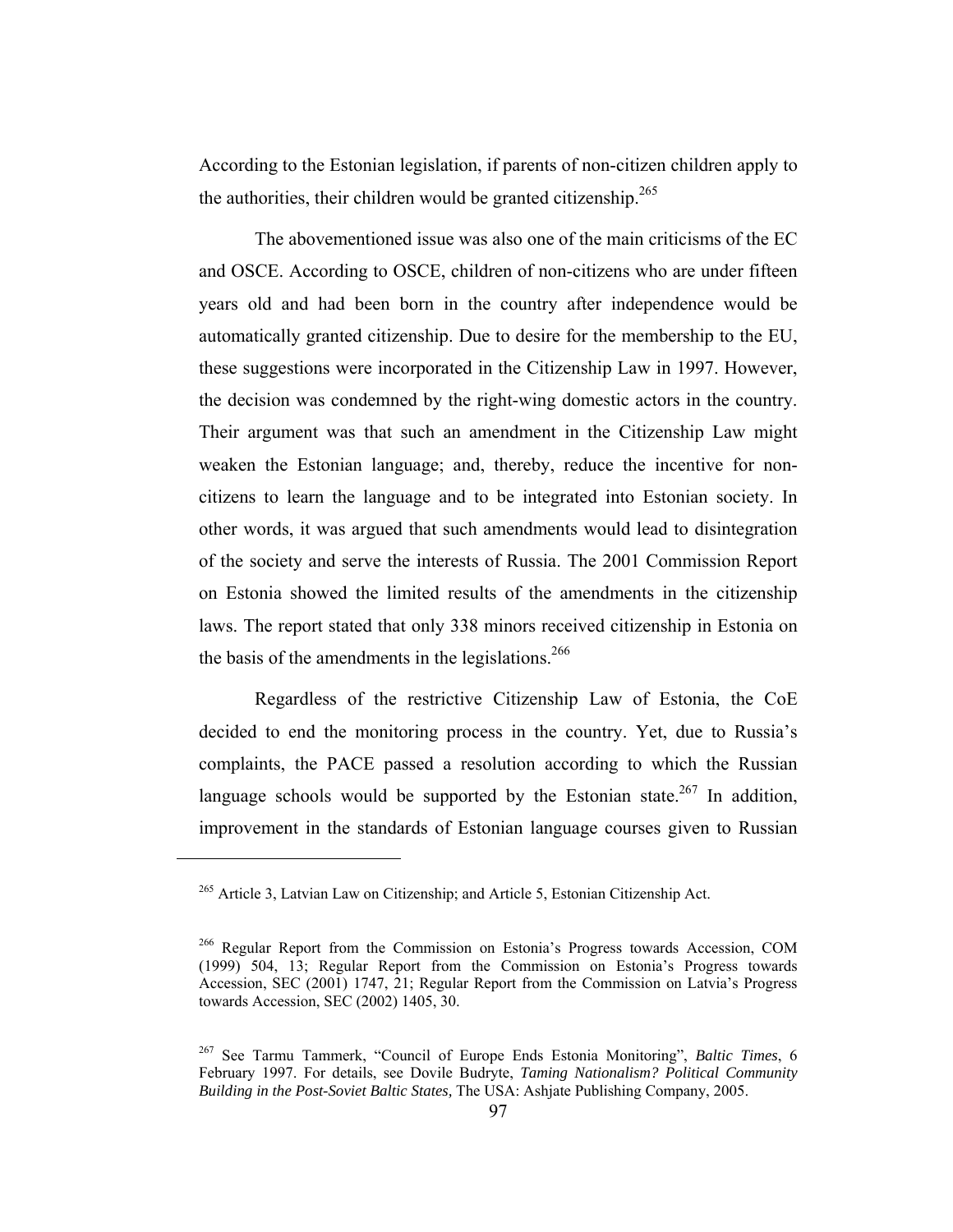speakers in the country and reduction in fees of these courses were the other issues which were raised by the CoE. However, the decisions of this international body were highly criticized by the Russian government, since Russian authorities thought that persecution towards their minorities were still remaining.

In response to these criticisms and complaints, both the OSCE High Commissioner Max van der Stoel and Swedish authorities stated that Estonia was willing to follow the international recommendations concerning the minority laws and policies of the country. These were the developments which led to the start of the EU accession negotiations for Estonia in July 1997, even before the other two Baltic states, Latvia and Lithuania. Whilst the EU Commission consulted Estonian authorities that the citizenship laws were still too restrictive; and this would cause discrimination of the ethnic minorities.<sup>268</sup>

At this point, several suggestions were made to speed up the integration process in Estonia. One of them came from a rapporteur from the EU Parliament, Jørn Donner, in which he suggested Estonia to declare itself as bilingual.<sup>269</sup> Although the suggestion was supported by the Russian authorities, it was highly criticized in Estonia. It even caused polarization in the society along the ethnic lines. $270$ 

In this regard, right-wing politicians releazed the following statement:

<sup>268</sup> See Dzintra Bungs, *The Baltic States: Problems and Prospects of Membership in the European Union*, Baden Baden, 1998, p.26.

<sup>269</sup> Dovile Budryte, *Taming Nationalism? Political Community Building in the Post-Soviet Baltic States*, The USA: Ashgate Publishing Company, 2005, pp.79-80.

<sup>270</sup> Dovile Budryte, *Taming Nationalism? Political Community Building in the Post-Soviet Baltic States*, The USA: Ashgate Publishing Company, 2005, p.81.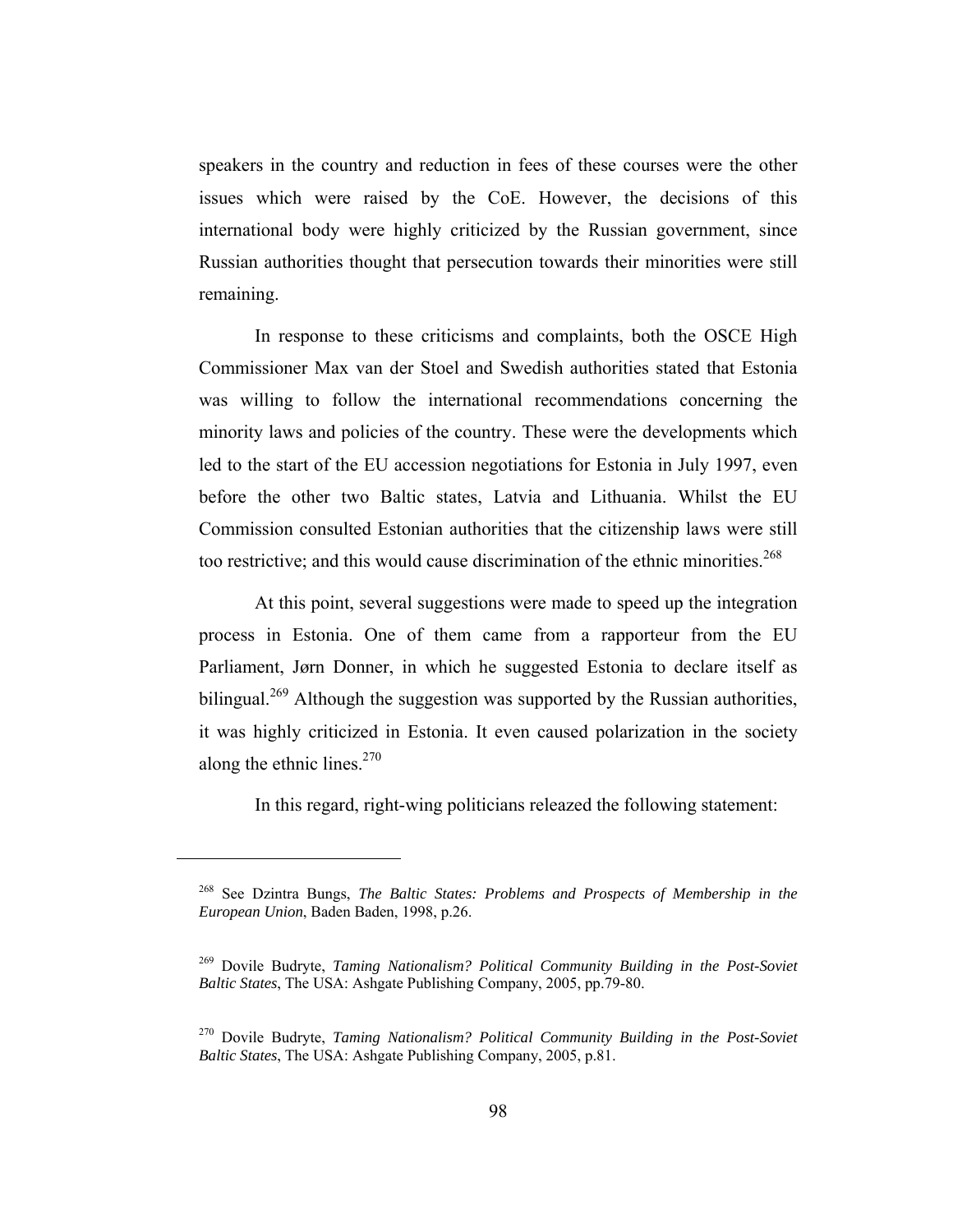The Republic of Estonia, restored under the principle of legal continuity, should not retreat from nation-state politics of citizenship, language, and aliens. Language and citizenship policies and complicated demographic issues resulting from genocide carried out during the Soviet occupation should not be solved at the expense of the interest of the nation.<sup>271</sup>

By this means, they brought the historical discourse on the agenda once more.

On the other hand, those who supported abovementioned amendments stated that it would speed up the integration of the ethnic Russians into Estonian society, it would be of helpful to Estonian-Russian relations; and it would fulfill the recommendations of the European Commission on the way to the EU membership. The latter was so important that the membership to the EU was seen as a guarantee for ensuring security in Estonia under potential Russian threat. Notwithstanding the fact that the EU was seen as the main protector for the independent Estonia, it was also stated that the local authorities would decide where to and when to end these amendments.<sup>272</sup> In the same year (in 1998), "the Estonian Parliament amended the Language Law, the Parliament Election Act, and the Local Government Election Act."<sup>273</sup>

Estonia adopted the Estonian National Integration Policy in 1998. The policy did aim at focusing on specific issues, instead of directly adopting the recommendations of international organizations. According to the draft policy, speeding up naturalization; sustaining proficiency in the Estonian language and

<sup>271 &</sup>quot;Russia's Policies Slammed", *Baltic News Service*, 5 February 1998 in Dovile Budryte, *Taming Nationalism? Political Community Building in the Post-Soviet Baltic States*, The USA: Ashgate Publishing Company, 2005, p.81.

<sup>272</sup> Dovile Budryte, *Taming Nationalism? Political Community Building in the Post-Soviet Baltic States*, The USA: Ashgate Publishing Company, 2005, p.82.

<sup>273</sup> Dovile Budryte, *Taming Nationalism? Political Community Building in the Post-Soviet Baltic States*, The USA: Ashgate Publishing Company, 2005, p.82.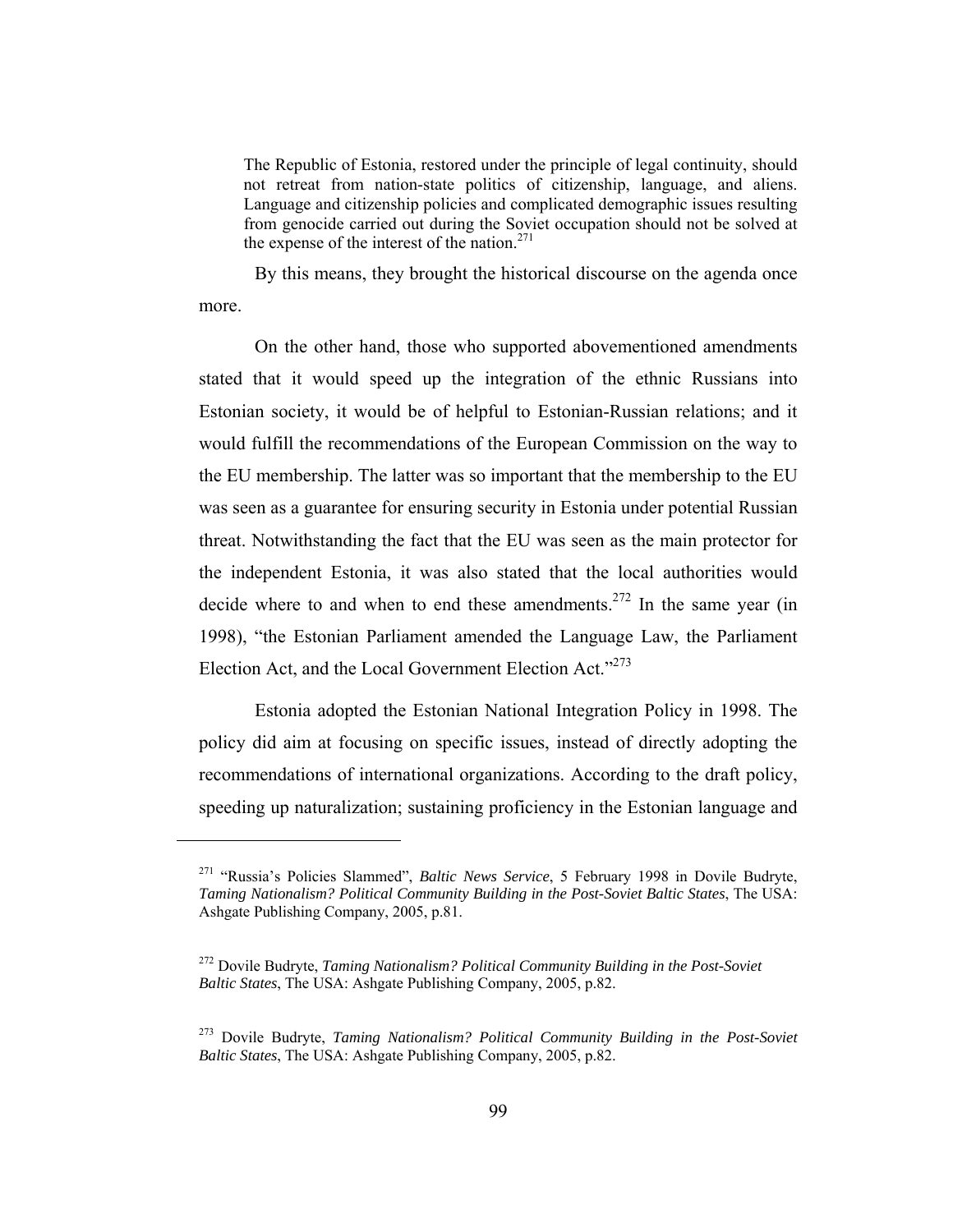integrating ethnic Russians into the politics were set as the main goals. The policy was criticized due to some vagueness in defining the notion "integration". $274$ 

In the same year, Bases of the Estonian State Integration Policy was approved by the Parliament. The policy stated that "there were two cultural communities in Estonia. [Integration does not cause any] change in ethnic identity but [it advances] the removal of barriers that hinder many non-Estonians from participating fully in Estonian society."275 In order to remove these barriers, the state "had to ensure that both communities could preserve their languages and their cultures." $276$ 

In 2000, the State Programme of Integration in Estonian Society 2000- 2007 was approved. In this document, the vagueness in the definition of "integration" was removed. It was defined as a bilateral process in which Estonians and ethnic Russians were given the right to preserve their own identities on the one hand, and, they were united by a common goal, which aimed the harmonization of the society or to other.<sup>277</sup> The main goal for the Estonian authorities was to preserve the Estonian nation. The international actors also involved in the development process of the aforementioned programme. Estonia was given foreign aid from several actors, such as the EU

<sup>274</sup> Dovile Budryte, *Taming Nationalism? Political Community Building in the Post-Soviet Baltic States*, The USA: Ashgate Publishing Company, 2005, p.82.

<sup>&</sup>lt;sup>275</sup> Estonian Parliament, "The Bases of the Estonian State Integration Policy", <http://www.meis.ee> (Accessed on 25 October 2006).

<sup>276</sup> Dovile Budryte, *Taming Nationalism? Political Community Building in the Post-Soviet Baltic States*, The USA: Ashgate Publishing Company, 2005, p.85.

<sup>277</sup> State Programme Integration in Estonian Society 2000 – 2007, <http://www.riik.ee/saks/ikomisjon/programme.htm> (Accessed on 12 September 2006).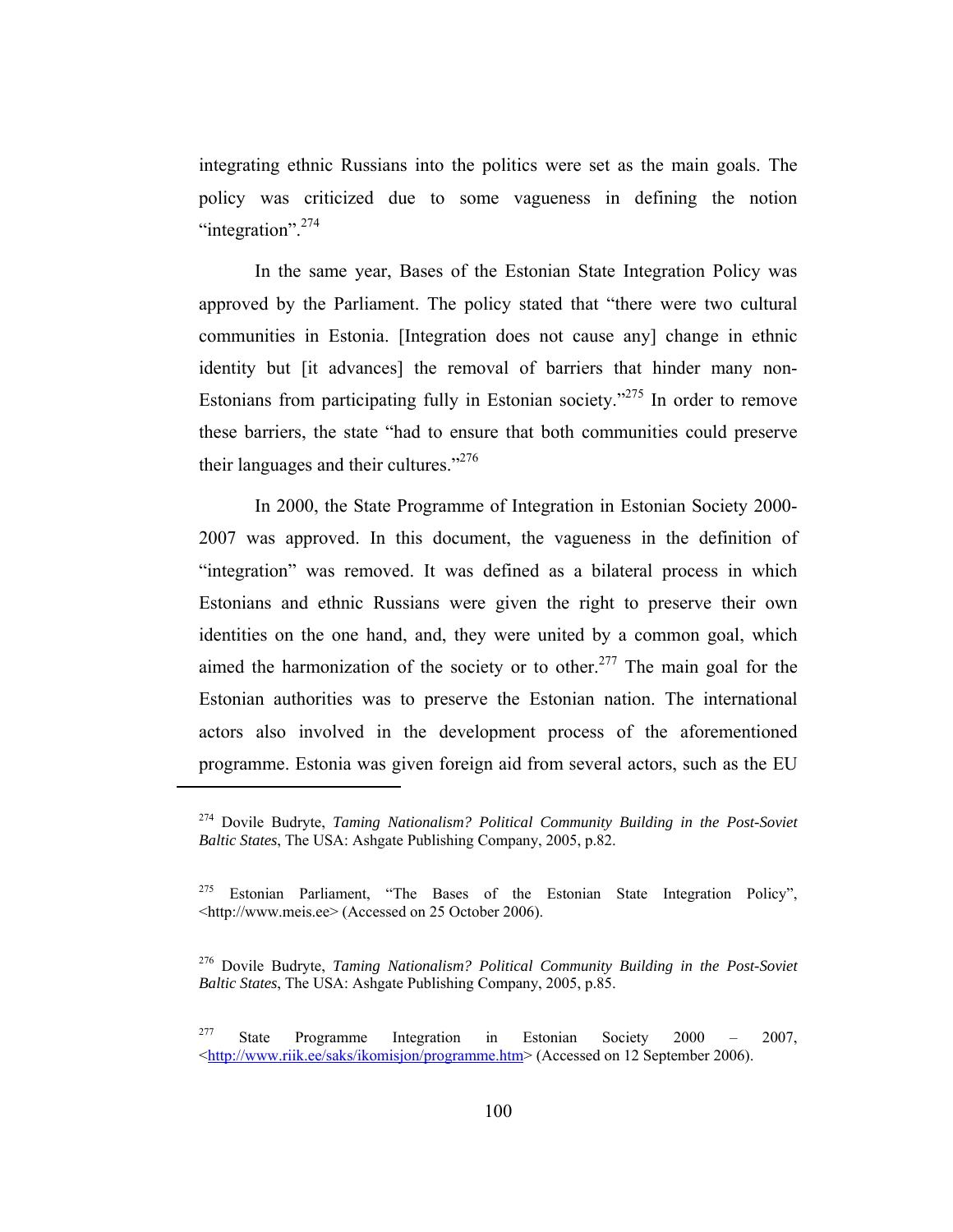and the United Nations Development Programme (UNDP) to implement the programme.

In 2000, minor amendments were implemented in the Citizenship Law of Estonia in favor of disabled and young residents. Yet, the international pressure became more severe in 2001, especially in the area of political participation and representation. In Estonia, minorities were underrepresented in state institutions. According to the research conducted by Open Society Institute in 2001, Russian speaking minorities constituted only 9 per cent of whole judges and 6 per cent of civil servants at the Ministry of Internal Affairs. Moreover, there were not any Russian speaking minority working at the Ministry of Justice and Ministry of Education.<sup>278</sup> Minorities were also underrepresented in municipal councils and judiciary. The under-representation in these state institutions created distrust among minorities concerning the functions of these institutions. $279$ 

The major reasons for the underrepresentation especially in elected bodies, such as city councils, were the requirements of language proficiency and citizenship. Therefore, it was stated by the international organizations that additional measures should have been taken by the Estonian authorities. According to the amendments, those who would like to run in the elections had to be fluent in the Estonian language. In this way, the Parliament attempted to increase eagerness in learning the official language. However, although the EU made possible to ask for proficiency in native language for non-citizens in the member states, this was criticized by the international actors. Therefore the

<sup>278 &</sup>quot;Monitoring the EU Accession Process", *Open Society Institute*, Hungary, 2002.

<sup>279 &</sup>quot;Monitoring the EU Accession Process", *Open Society Institute*, Hungary, 2002.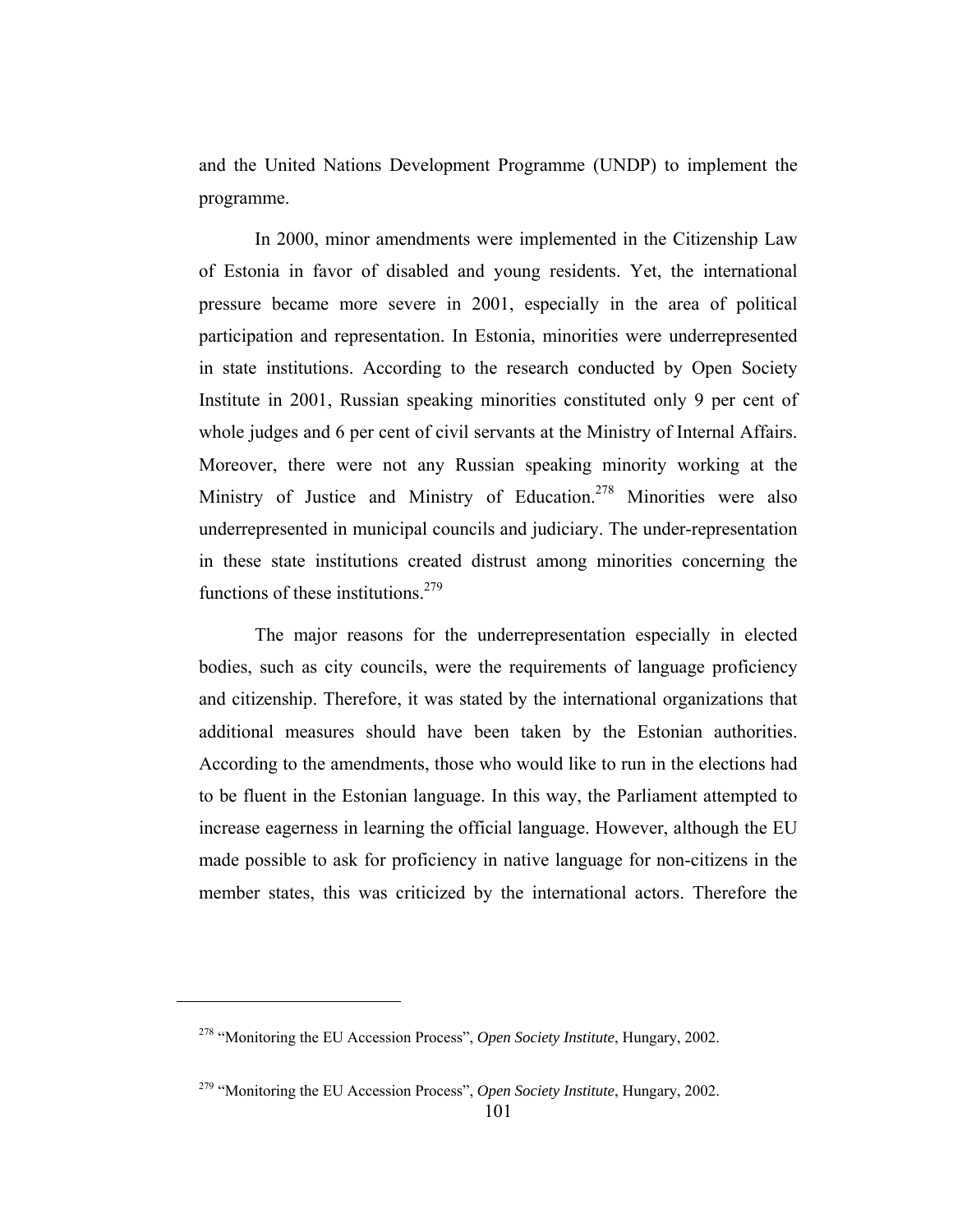amendments were disapproved in the Second Annual Report of the EU Commission on Estonia's Progress in October 1999.<sup>280</sup>

In addition, the abolition of the language requirements for elected officials was declared as the main component for the closure of OSCE mission in Estonia. Since, the mission was seen as the symbol of ethnic tension in the country, Estonians wanted the mission to be closed. Thus, the Parliament abolished the utmost degree of language requirements in response to international pressure, but made the Estonian language as the only language of the Parliament in  $2001$ <sup>281</sup> Aside from aforementioned obstacles, Estonian Constitution clearly stated that citizenship was the fundamental prerequisite for political participation. Estonian Constitution also stated that all permanent residents could vote in the local elections.<sup>282</sup>

One year later, Parliament passed a decree and declared the Estonian language as the official language of also the local councils and governments. The reason behind such an amendment was to promote the usage of the Estonian language in regions where ethnic Russians were densely populated. This attitude would be understandable. When the data of several surveys are examined, it is observed that after the restoration of the independence in Estonia by the late 1990s only one fourth of the ethnic Russians were able to speak the Estonian language.<sup>283</sup> In 2003, minor amendments were made in the

<sup>280 &</sup>quot;Monitoring the EU Accession Process", *Open Society Institute*, Hungary, 2002.

<sup>&</sup>lt;sup>281</sup> Uldis Ozolins, "The Impact of European Accession Upon Language Policy in the Baltic States", *Language Policy*, Vol.2, No.3, October, 2003, p.224.

<sup>282</sup> Article 156, Estonian Constitution; and Article 101, Latvian Constitution.

<sup>&</sup>lt;sup>283</sup> See Triin Vihalemm, "Usage of Language as a Source of Societal Trust", in Mariu Lauristin and Mati Heidmets (eds), *The Challenge of the Russian Minority: Emerging Multicultural Democracy in Estonia*, Tartu, 2002, p.203.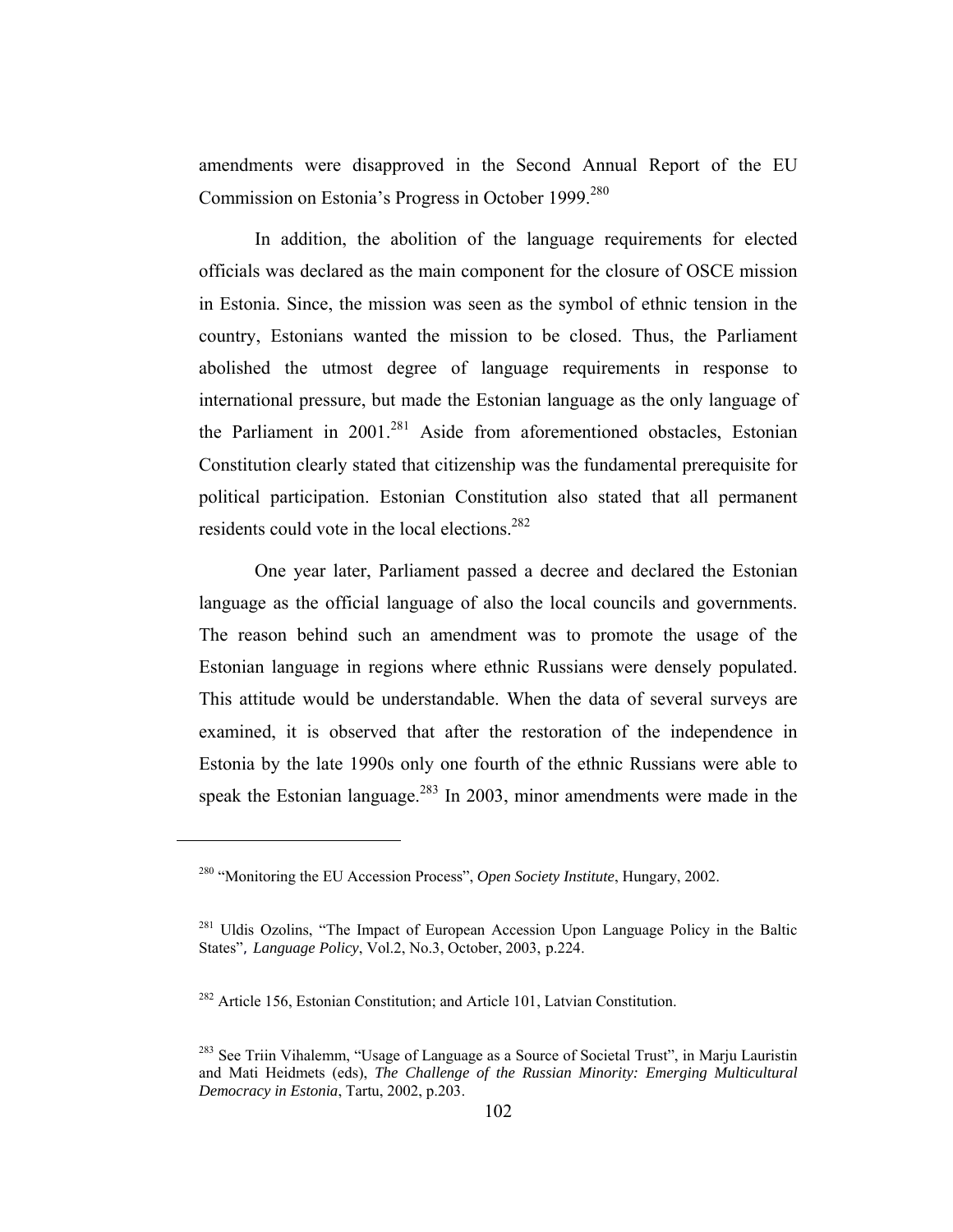Estonian Language and Citizenship Laws. In this context, fees for the language courses abolished for successful contenders and application process was shortened.<sup>284</sup>

Estonia became the member of the EU in May 2004. In mid-2004, 81 per cent of the total population received Estonian citizenship. However, the language issue remained as Estonia's one of the major problems. The majority of ethnic Estonians assumed that their state would be endangered whether language requirements are abolished. On the other hand, ethnic Russians in the country criticized the emphasis on language education of the State Programme as conflicting with international norms.<sup>285</sup>

## **4.3 Latvia's Integration into the EU and the Ethnic Russians**

In 1998, elderly ethnic Russians protested the Latvian government because of the increase in the utility rates. Upon this demonstration, Russian government threatened Latvia to impose economic sanctions in March 1998. At this point, the need for the EU membership for security reasons came onto agenda in Latvia.<sup>286</sup> In fact, Russia's reaction was harsh; especially when taking into account the fact that the demonstrators themselves did not made any complaints about the case. However, Russia's attempts were aiming at calling for international attention to the issue. Whilst many people from the various

<sup>284</sup> See M. McConnell, "Minister: More Encouragement for Naturalization Needed", *The Baltic Times*, 31 July 2003.

<sup>&</sup>lt;sup>285</sup> "Implementation of State Programme 'Integration in Estonian Society 2000 – 2007"', Report of the Government of Estonia, May 2001, pp.60-61, <http:www.riik.ee/saks/ikomisjon/word/report.doc> (Accessed on 12 September 2006).

<sup>286</sup> Dovile Budryte, *Taming Nationalism? Political Community Building in the Post-Soviet Baltic States*., The USA: Ashgate Publishing Company, 2005, p.117.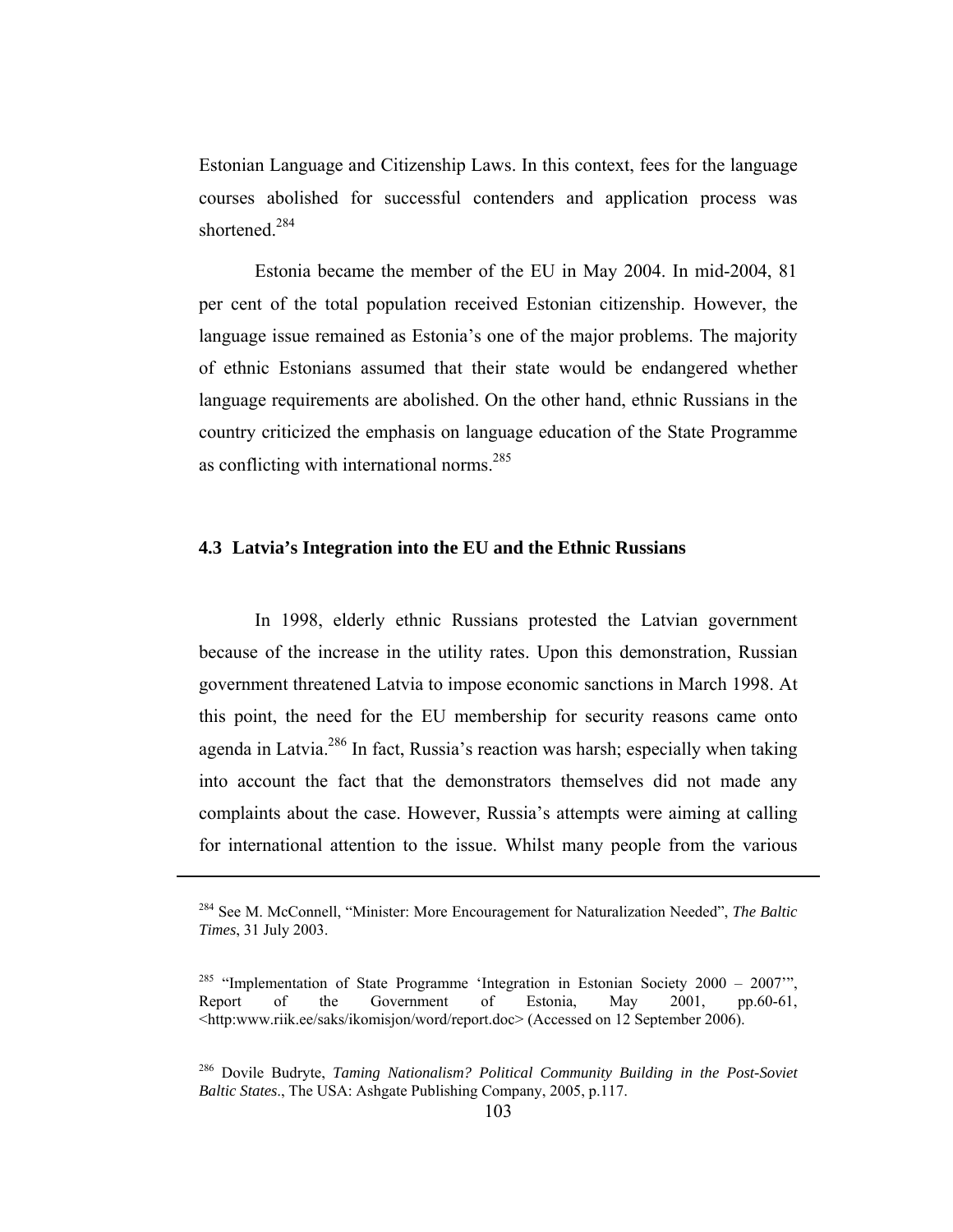segments of the Latvian society, such as politicians and academicians, also declared their dissatisfaction with the low rates of naturalization. As a result, Latvian elites started to consider making amendments in the citizenship law.<sup>287</sup>

Albeit the amendments concerning naturalization process during the pre-accession, as Estonia, a significant number of people also lingered stateless in Latvia. According to the statistical bureau, the number of stateless population composed 12.5 per cent of Latvian population.<sup>288</sup> Latvian authorities, therefore, were asked to take further steps in order to reduce the number of non-citizens in their countries.

The first discussion point was granting citizenship to the children who had been born in Latvia to non-citizen parents. While some group of people wanted to adopt so-called *zero option*, others thought that the adoption of such an option would cause severe problems concerning the future of the Latvian nation in the long run. The Cooperation Council, which was "an institution tasked with forging an inter-party agreement on how to amend Citizenship Law,"<sup>289</sup> proposed amendments which included abolishing the so-called *window system*, simplifying the language test for elderly people, granting automatic citizenship to children who had been born after 21 August 1991 and turned their sixteen. These changes were welcomed by the EU. Although several amendments were made in the legislation, only 7.156 minors received

<sup>287</sup> Dovile Budryte, *Taming Nationalism? Political Community Building in the Post-Soviet Baltic States*., The USA: Ashgate Publishing Company, 2005, p.117.

 $^{288}$  <http://www.stat.ee> and <http://www.cbs.lv> (Accessed on 14 February 2007).

<sup>&</sup>lt;sup>289</sup>  $\text{6}$  <http://www.stat.ee> and  $\text{6}$  \ttp://www.cbs.lv> (Accessed on 14 February 2007).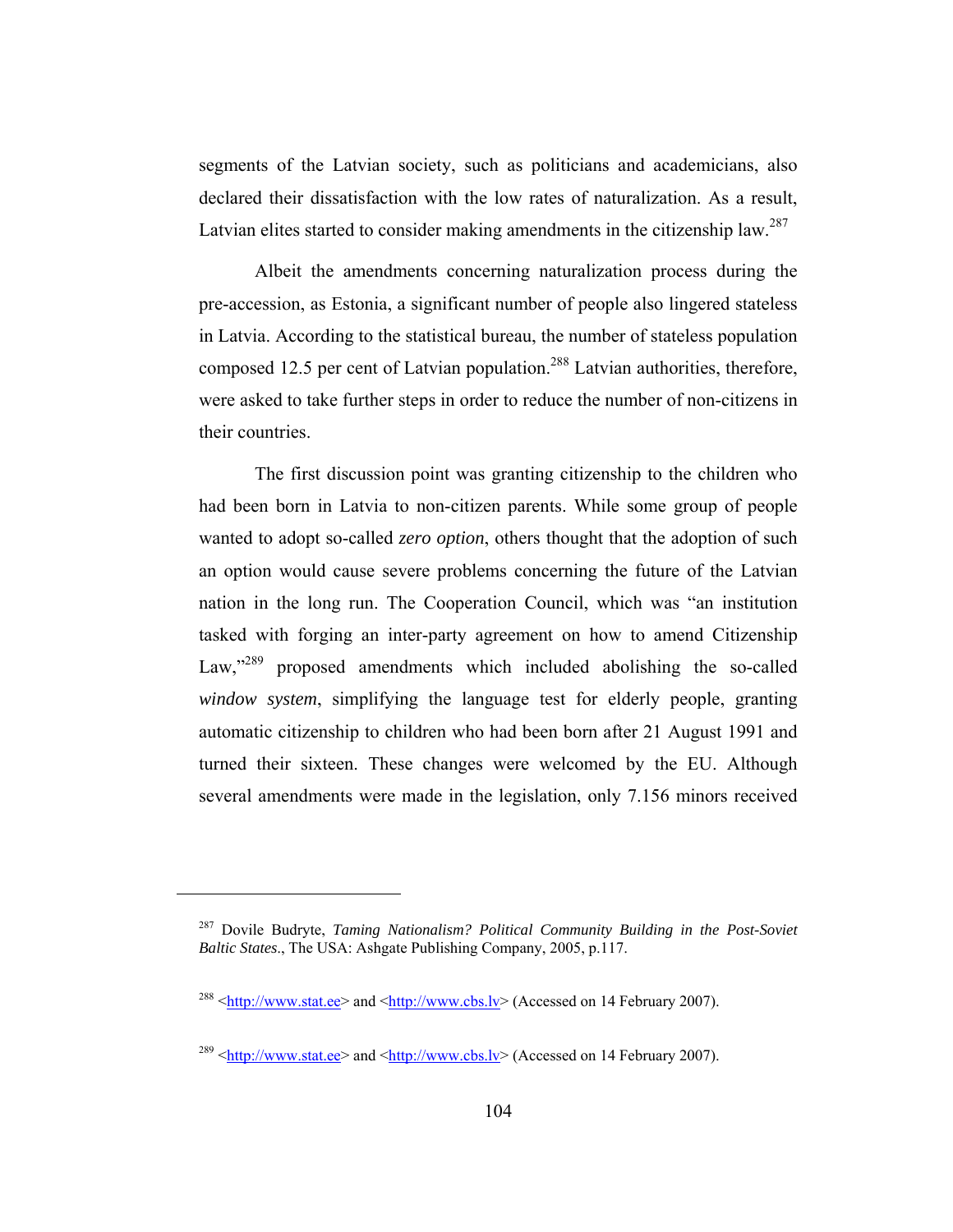Latvian citizenship on the basis of the amendments according to the 2002 Commission Report on Latvia.290

When these changes were being taken place, many Latvians thought that international organizations could not fully understand what had been experienced in Latvia in the past. Yet, in order to secure the country against Russia; put it differently to avoid from Russia's threat on economic sanctions, Latvians thought that they needed to be part of the international organizations, the EU in particular. Therefore, the recommendations of these organizations on minority rights and citizenship law should have been taken into consideration. However, most Latvians felt that their sovereignty was threatened, since the abovementioned amendments were made due to Russian pressure.

The international pressure had three unintended consequences in Latvia<sup>291</sup>: As emphasized by Budryte, first of all, a resolution, which denounced the Soviet occupation, was ratified by the Latvian Parliament.<sup>292</sup> This was followed by the ratification of another resolution. "The second resolution included demands that the 'Declaration of Occupation' be distributed at the United Nations and that the International Court of Justice 'issue a consultative opinion about the U.S.S.R.'s occupation of Latvia'."<sup>293</sup>

<sup>290</sup> Regular Report from the Commission on Estonia's Progress towards Accession, COM (1999) 504, 13; Regular Report from the Commission on Estonia's Progress towards Accession, SEC (2001) 1747, 21; Regular Report from the Commission on Latvia's Progress towards Accession, SEC (2002) 1405, 30.

<sup>291</sup> Dovile Budryte, *Taming Nationalism? Political Community Building in the Post-Soviet Baltic States*., The USA: Ashgate Publishing Company, 2005, p.119.

<sup>292</sup> Dovile Budryte, *Taming Nationalism? Political Community Building in the Post-Soviet Baltic States*., The USA: Ashgate Publishing Company, 2005, p.119.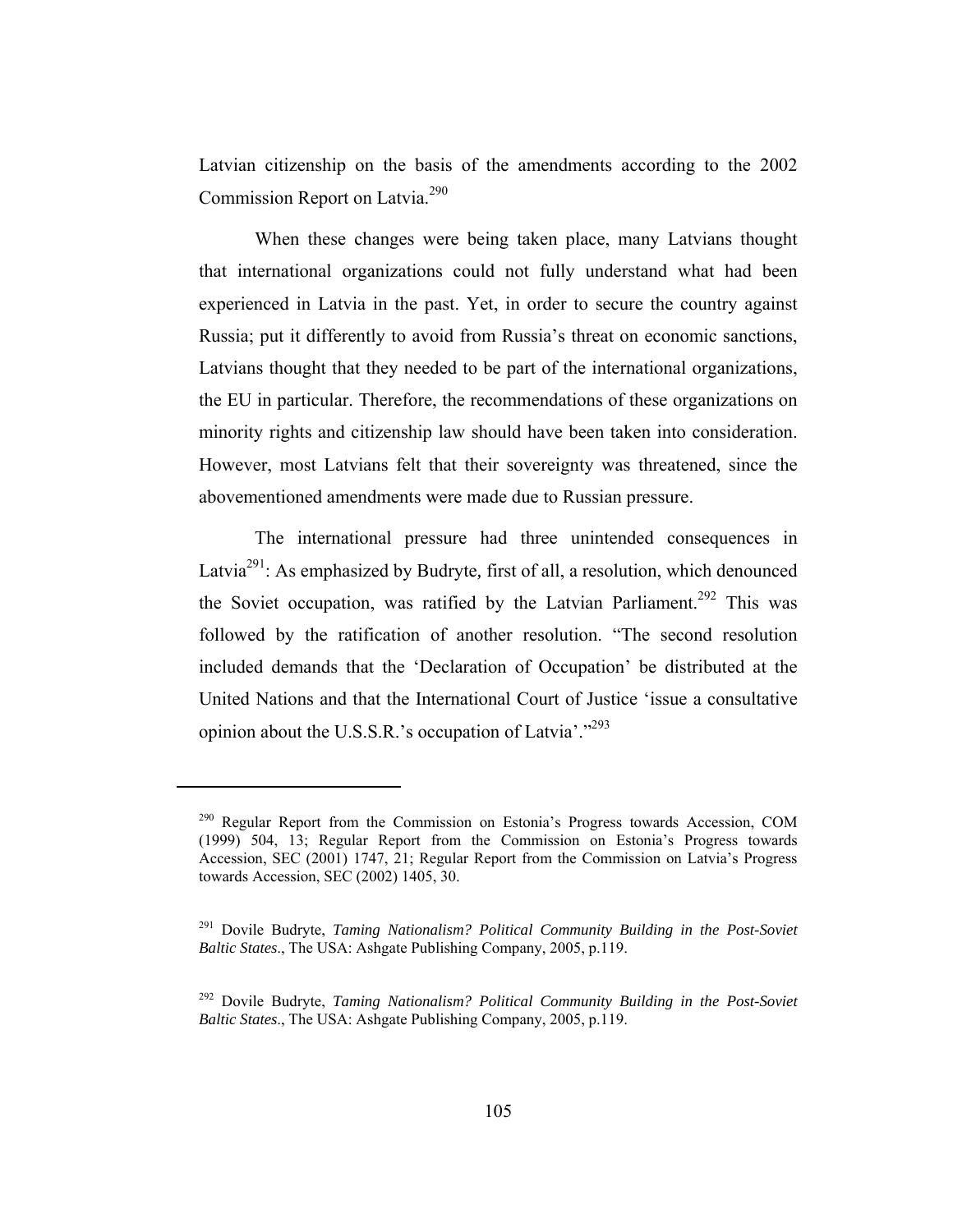… Having given in to international pressure to amend the Citizenship Law, the Latvian parliamentarians wanted to teach the international community about Latvia's Soviet past. They yearned for international recognition of the Latvian interpretation of the Soviet past, an interpretation that was rejected by Russia.<sup>294</sup>

Secondly, a national referendum was held in 1998 in order to prevent the amendment which opened the way of granting automatic citizenship to all children who had been born in Latvia. This referendum increased the tension in the country. Right-wing politicians argued that such an amendment would increase the demands from Russian side and, thus, threaten the national sovereignty. On the other hand, the non-governmental organizations, other major political parties and international organizations disagreed with the rightwingers. Whilst the EU restated that the integration of non-citizens into Latvian society was one of the key criterions to start the accession negotiations. In the end, more than 50 per cent of electorate voted in favor of the liberalization of the law. $295$ 

The last unintended consequence of the international pressure was the politicization of the Latvian language.<sup>296</sup> According the Language Law of 1992, people were given chance to prefer either using Latvian or Russian language to perform their professions in public organizations. Yet, in 1995 government intended to amend the law, thereby it proposed a draft law which made the

<sup>293 &</sup>quot;Constitution Watch: Latvia", *East European Constitutional Review 7*, No.3, 1998, <http://www.law.nyu.edu/eecr/vol7num3/constitutionwatch/latvia.html> (Accessed on 14 July 2007).

<sup>294</sup> Dovile Budryte, *Taming Nationalism? Political Community Building in the Post-Soviet Baltic States*., The USA: Ashgate Publishing Company, 2005, p.119.

<sup>295</sup> Dovile Budryte, *Taming Nationalism? Political Community Building in the Post-Soviet Baltic States*., The USA: Ashgate Publishing Company, 2005, p.120.

<sup>296</sup> Dovile Budryte, *Taming Nationalism? Political Community Building in the Post-Soviet Baltic States*., The USA: Ashgate Publishing Company, 2005, p.120.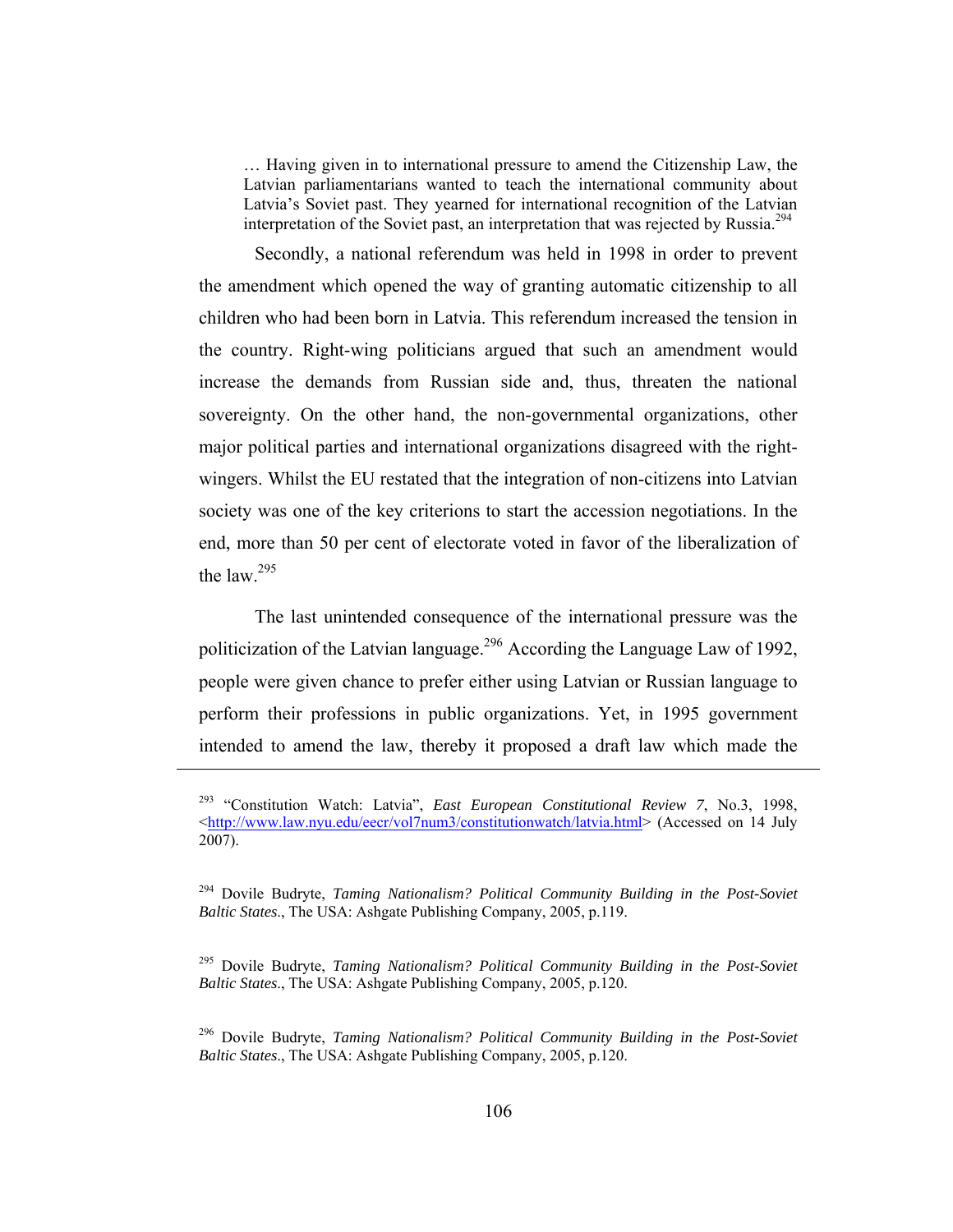Latvian language the official language of the state as explained in the Third Chapter.

The Draft Law was criticized by the international organizations. Moreover, the government was asked to soften the amendments in 1997. The Latvian parliament ratified the Language Law, which tolerated the usage of the language in the private sphere in 1999. However, the discussions did not end after the ratification. The survival of the Latvian language remained one of the pressing issues in the country. While some domestic actors argued that there was need for incentive to make ethnic Russians learn the language, the international organizations stated that the Latvian language courses for Russian speakers would be sufficient to ensure the survival of the language.

After all these discussions in the country, the Language Law was vetoed by the Latvian president and parliament was asked to review the law by taking into consideration the recommendations of the EU and OSCE. The Language Law was passed by the parliament in 1999. The Latvian government adopted The Integration of Society in Latvia: Framework Document, according to which "willingness to accept Latvian as the states language" was set as one of the main goals for the country's future. The final version of the Document was approved in 2001 on the same basis.<sup>297</sup> The Document also proposed creating a unified education system in the country. However, this was regarded as an assimilation strategy by the ethnic Russians. One of the most important factors which created tension between ethnic Latvians and Russians was the different perceptions of the history. Different understandings made the integration difficult in the Latvian society.

 $^{297}$  Latvian government, "The Integration of Society in Latvia: A Framework Document. Riga. 1999; and Latvian government, The Integration of Society in Latvia", Riga, 2001. See <http://www.am.gov.lv/en/ministry/4265/4266/4269/#Integration> (Accessed on 21 October 2006).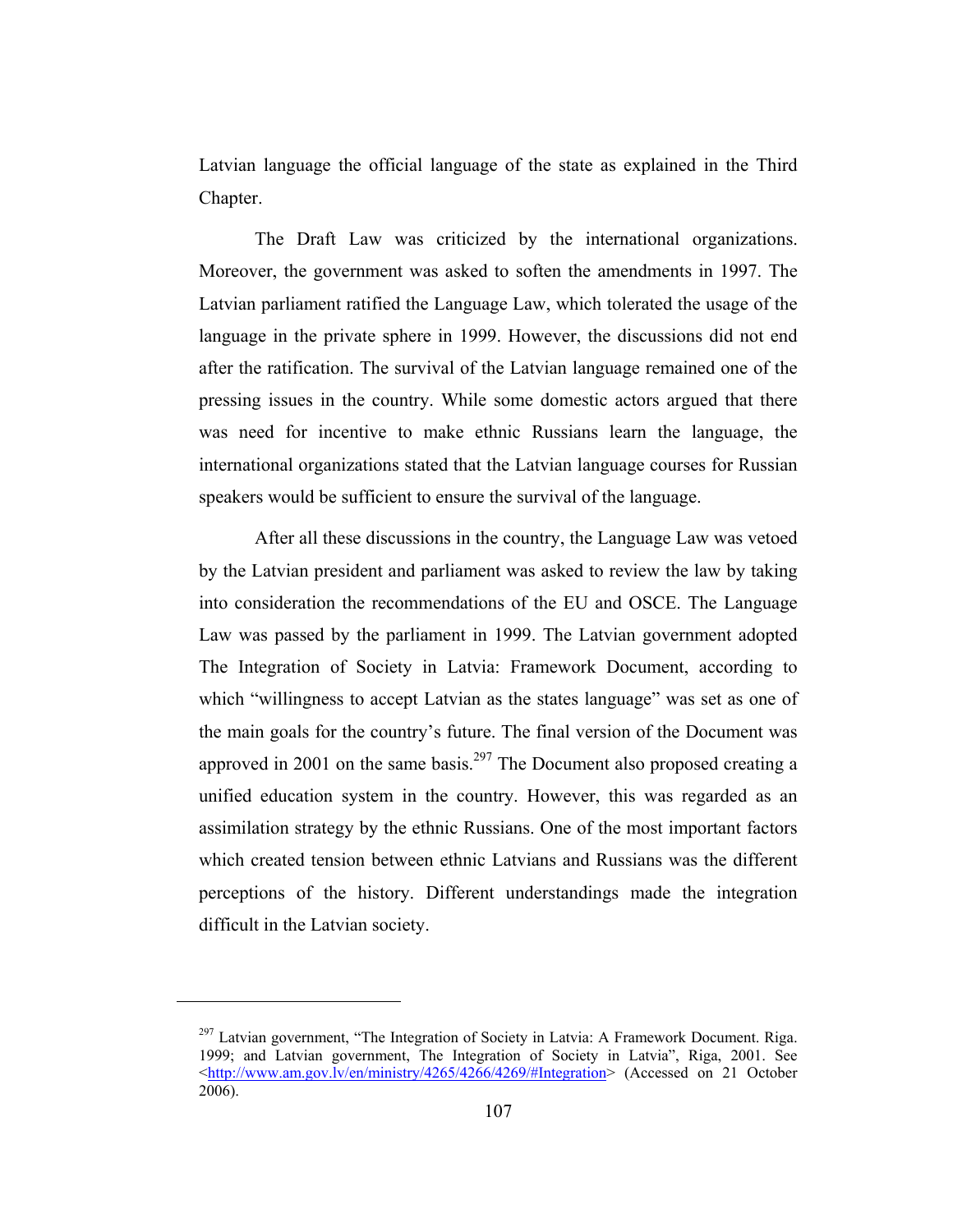Three years after the implementation of the Language Law, one highrank official of the OSCE, Gerard Stoudmann, proposed that Russian language would be the second official language of the state. This proposal increased the tension in Latvia. However, OSCE declared that this proposal did not reflect the official policy of the organization.<sup>298</sup>

In the same year, the Latvian parliamentarians were discussing the issue of political participation and representation of the ethnic minorities in the country. Likewise Estonia, minorities were underrepresented in Latvian state institutions. Artis Pabriks states that "minorities are employed by 65 per cent less than their ratio among citizenry<sup>"299</sup> in Latvian ministries. Minorities were also underrepresented in municipal councils and judiciary. The underrepresentation in these state institutions created distrust among minorities concerning the functions of these institutions.

The major reasons for the underrepresentation especially in elected bodies, such as city councils were due to the requirements of language proficiency and citizenship. The international organizations, OSCE in particular, this time proposed eliminating the language requirement for those who would run in the elections. This suggestion increased the tension in the country, which lasted until May 2002. As a result of international pressure, Latvian authorities abolished the requirement of the utmost degree of language proficiency for parliamentary and municipal elections. However, the Latvian

<sup>298</sup> J. Johansson, "OSCE Provokes Language Scandal", *Baltic Times*, 28 March 2002.

<sup>299</sup> Artis Pabriks, *Occupational Representation and Ethnic Discrimination in Latvia*, Riga, 2002, p.25.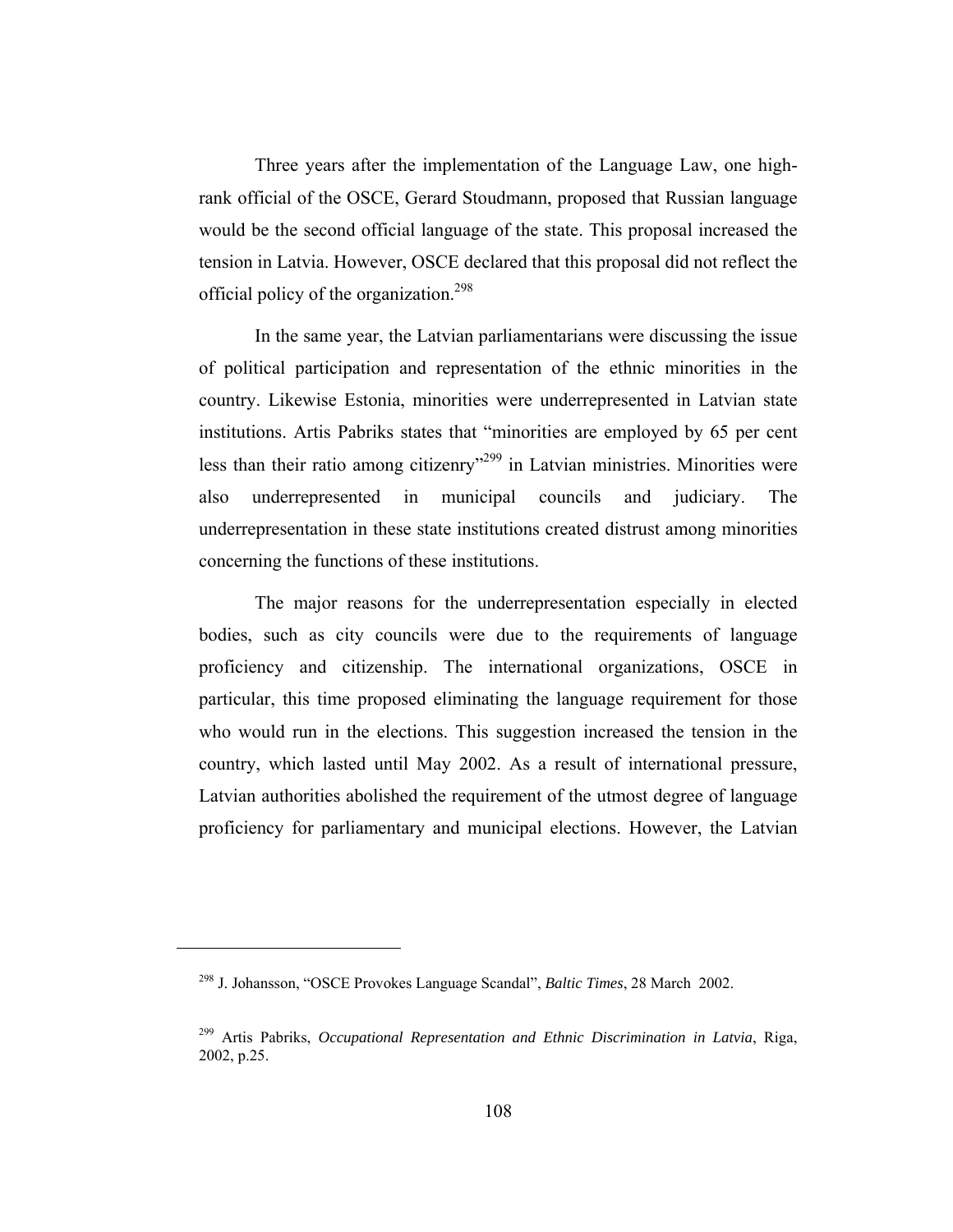language were remained the only working languages of the abovementioned elected bodies.<sup>300</sup>

Aside from aforementioned obstacles, Latvian Constitution clearly stated that citizenship was the fundamental prerequisite for political participation. For instance, while Estonian Constitution stated that all permanent residents could vote in the local elections, Latvian Constitution declared that only Latvian citizens who enjoy full citizenship rights could vote in elections for the local government councils.<sup>301</sup>

In the framework of EU accession, Latvia will have to amend this provision in order to allow the participation of EU citizens in accordance with Article 19 EU and Council Directive 94/80/EC of 19 December 1994, [which] laying down detailed arrangements for the exercise of the right to vote and to stand as a candidate in municipal elections by citizens of the Union residing in a Member State of which they are not nationals, OJ, 1994,  $L368/38$ <sup>302</sup>

Comprehensive Monitoring Report on Latvia's Preparations for Membership stated that the issue mentioned above was one of the remaining problems in Latvia.<sup>303</sup> However, the last Accession Partnership was entirely silent on this issue  $304$ 

In 2002, the Latvian Parliament approved a new legislation according to which parliamentarians would be asked to "swear an oath in Latvian in which

301 Article 156, *Estonian Constitution*; and Article 101, *Latvian Constitution*.

 $\overline{a}$ 

302 Marc Weller, "ECMI Working Paper," *European Centre for Minority Issues*, No.20, 2004, p.26.

<sup>303</sup> Comprehensive Monitoring Report on Latvia's Preparations for Membership, p.19.

<sup>300</sup> Article 52, Estonian Constitution; and Article 21 and 101, Latvian Constitution.

<sup>&</sup>lt;sup>304</sup> Council Decision of 28 January 2002 on the principles, priorities, intermediate objectives and conditions in the Accession Partnership with Latvia, OJ, 2002, L44/45.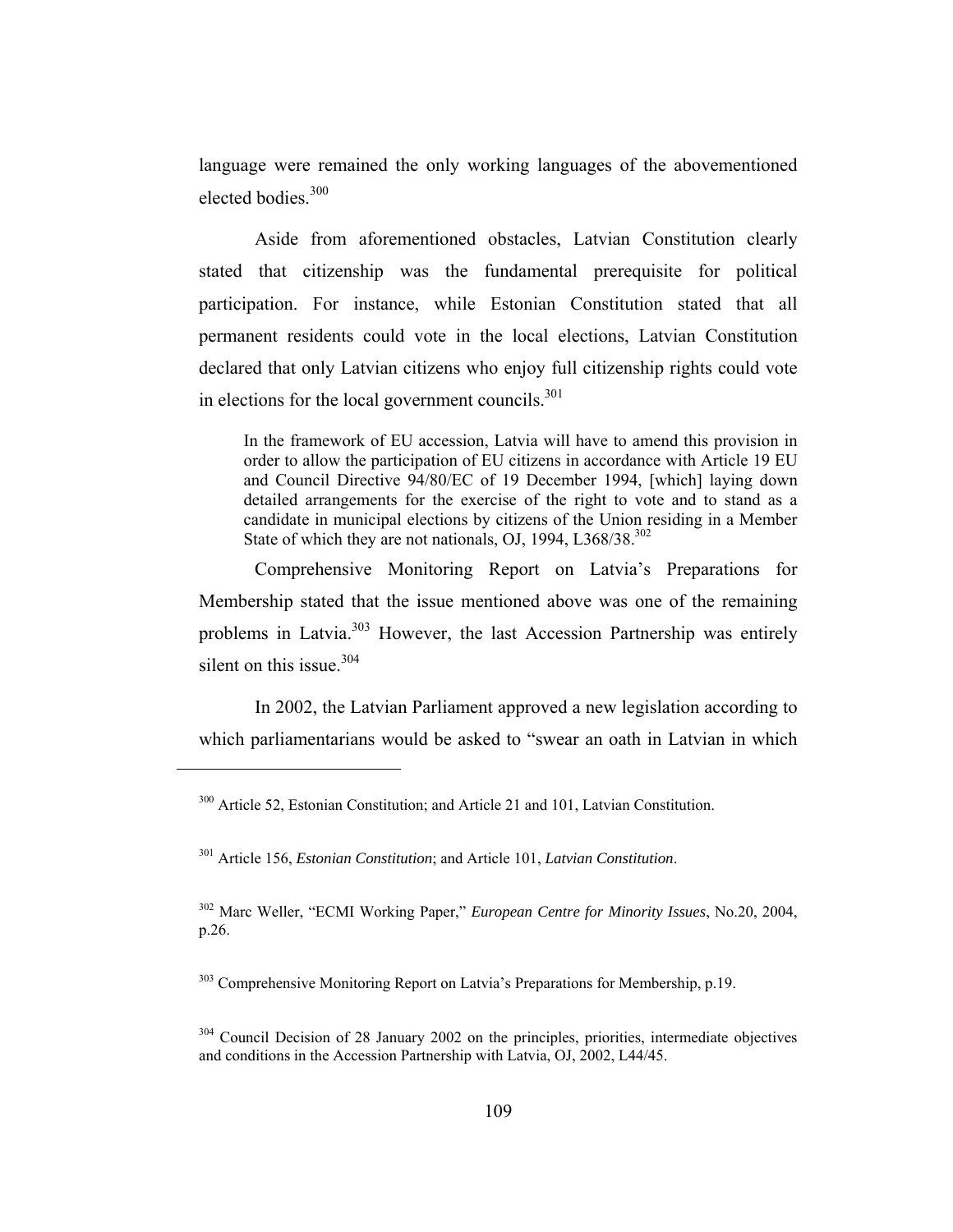they promise to uphold the Latvian language".<sup>305</sup> In the context of 2002 Latvian elections, the International Election Observation Mission stated that the participation of non-citizens in local elections could be seen as a concrete step in dealing with the democratic deficit.<sup>306</sup> One of the most pressing examples of democratic deficit was that one third of the population in Riga could not participate in the elections for city councils. Despite the international pressure, the political parties were not in favour of the expansion of voting rights, since the majority believed that inclusion of these persons in the electoral process might lead to deep political change.<sup>307</sup>

As verified by numerous research institutions, Latvia focused on the promotion of naturalization, but it could not promote the minority representation in the public institutions. Although promoting loyalty and weakening alienation from the state institutions were two important legs of the Latvian National Integration Programme, this situation could not prevent alienation in the society.308

<sup>305 &</sup>quot;Constitution Watch: Latvia", *East European Constitutional Review 11*, No.3, 2002, <http://www.law.nyu.edu/eecr/vol11num3/constitutionwatch/latvia.html> (Accessed on 16 March 2007).

<sup>&</sup>lt;sup>306</sup> See <http://www.osce.org/odihr/elections/field\_activities/latvia2002> (Accessed on 19 April 2007).

<sup>&</sup>lt;sup>307</sup> Valts Kalnins, "Latvia: Regional and Municipal System", <http://www.balticdata.info/latvia/politics/latvia\_politics\_administration\_basic\_information.ht  $m$  (Accessed on 21 August 2006).

<sup>&</sup>lt;sup>308</sup> National Integration Programme, p.7.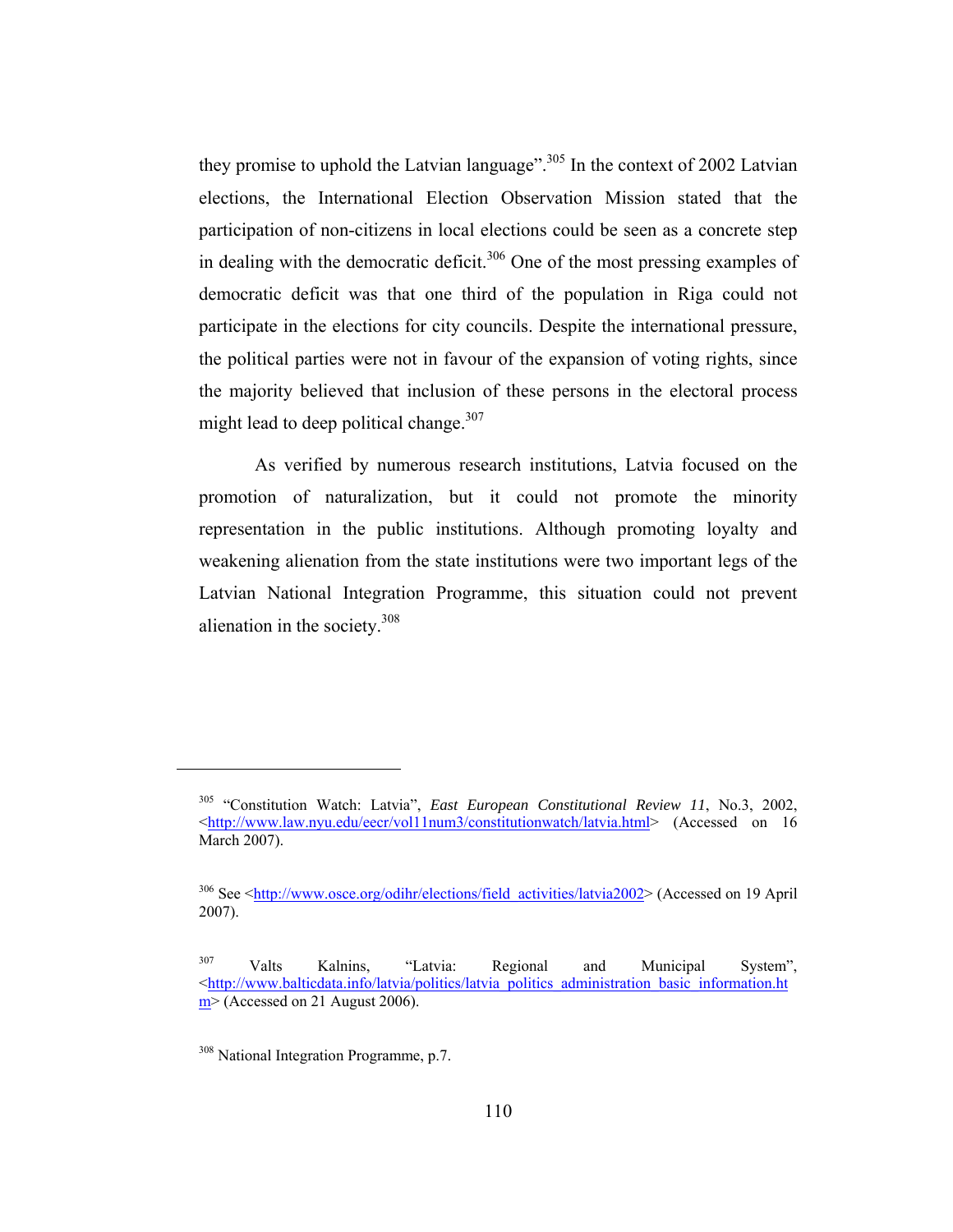#### **Lithuania's Integration into the EU and the Ethnic Russians**

Lithuania's performance concerning the laws and policies related to citizenship and minority rights was evaluated in a very positive way by the international organizations. In 1997, the following statement was affirmed by the Parliamentary Assembly of the CoE:

The right to use national minority languages is legally secured, in accordance with the principles of the European Charter for Regional or Minority Languages; other minority issues and relations with religious communities are approached in a spirit of mutual accommodation. The Assembly welcomes the progress which has thus been made by both law and policy into line with the principles of the Council of Europe, and to establish good relations with neighbouring countries.<sup>309</sup>

Although Lithuania was not declared as ready to start accession negotiations with the EU in 1997, the performance of the country with regard to status of the ethnic minorities evaluated as positive in the Agenda 2000 of the EU Commission Report.<sup>310</sup> The determining cause here was that the 1991 Citizenship Law, which granted citizenship to all residents in Lithuania and provided minorities with the right to follow their own cultural and educational system.

However, in 1996 schools whose instruction language was Lithuanian complained that they could not get enough support from the local governments. Upon this complaint, Lithuanian government amended Education Law and

<sup>&</sup>lt;sup>309</sup> "Recommendation 1339 on the Obligations and Commitments of Lithuania as a Member State (Council of Europe)", <www.coe.int>, in Dovile Budryte, Taming Nationalism? Political Community Building in the Post-Soviet Baltic States., The USA: Ashjate Publishing Company, 2005, p.163.

<sup>&</sup>lt;sup>310</sup> "Recommendation 1339 on the Obligations and Commitments of Lithuania as a Member State (Council of Europe)", <www.coe.int>, in Dovile Budryte, Taming Nationalism? Political Community Building in the Post-Soviet Baltic States., The USA: Ashjate Publishing Company, 2005, p.163.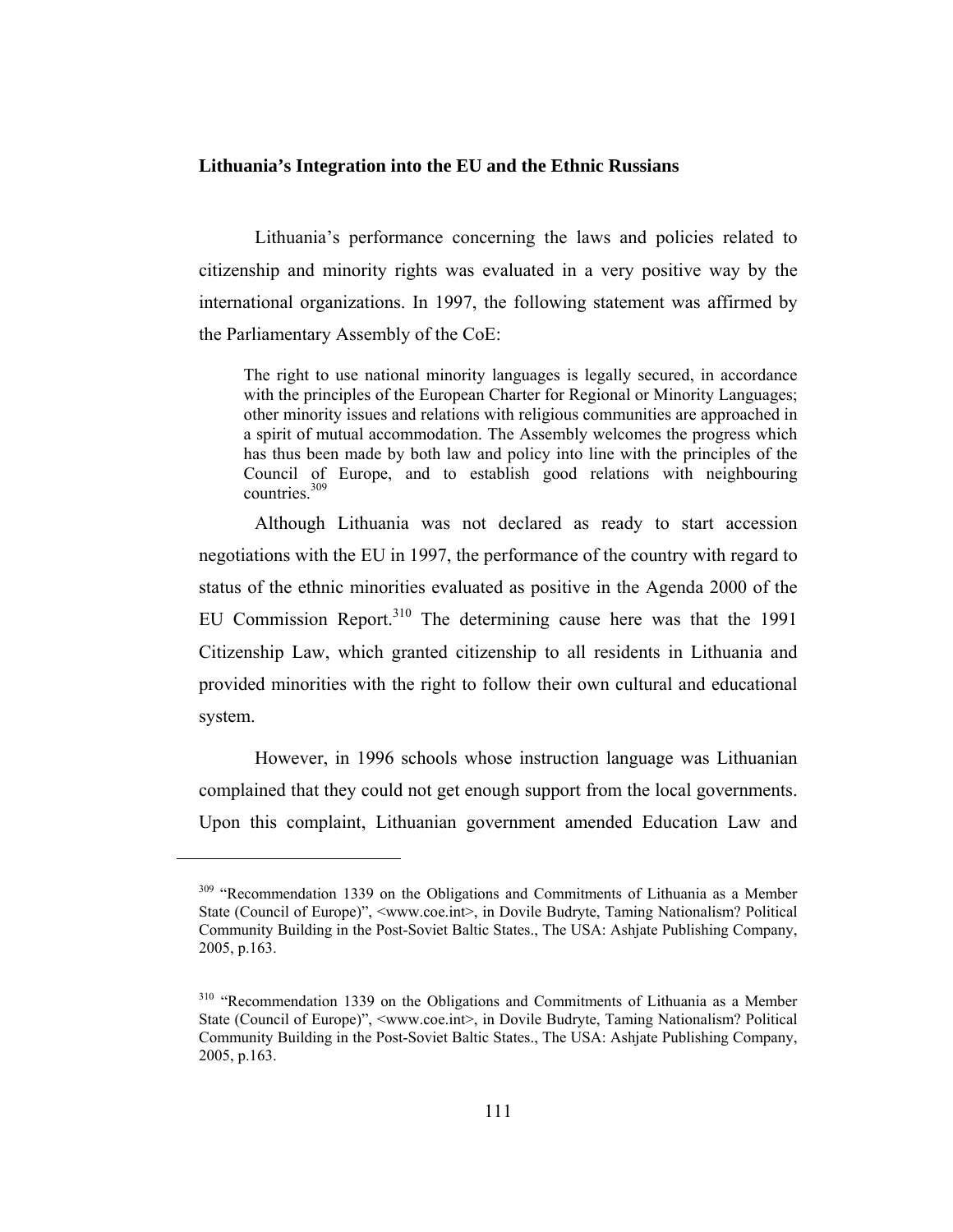transferred educational responsibilities from local governments to the central government.<sup>311</sup>

Tensions in the country rose in the same year, since the right-wing politicians who formed the government argued that Lithuanian language and culture was in danger in some parts of the country. At this point, the idea of increasing the number of Lithuanian language schools came to the fore. However, the idea was protested by the ethnic minorities in Lithuania. Besides, various surveys showed that most of the ethnic minorities in the country was fluent in Lithuanian language.<sup>312</sup> Thus, there was no need to worrying about the language was "dying out". In 2003, the Education Law was again amended. According to these new amendments "in localities where a national minority traditionally constitutes a substantial part of the population, upon that community's request, the municipality assures the possibility of learning in the language of the national minority."<sup>313</sup>

It was only noted in the EU Commission reports that there were not any regulations regarding the political representation rights of the minorities in the country, as their place in the Parliament was very limited.<sup>314</sup> However, the

<sup>&</sup>lt;sup>311</sup> Dovile Budryte, Taming Nationalism? Political Community Building in the Post-Soviet Baltic States., The USA: Ashjate Publishing Company, 2005, p.164.

<sup>&</sup>lt;sup>312</sup> According to the survey conducted in September and October 1997, 60 per cent of ethnic Poles, 49.3 per cent ethnic Russians and 34.1 ethnic Byelorussians reported that they could speak and write Lithuanian. "Recommendation 1339 on the Obligations and Commitments of Lithuania as a Member State (Council of Europe)", <www.coe.int>, in Dovile Budryte, Taming Nationalism? Political Community Building in the Post-Soviet Baltic States., The USA: Ashjate Publishing Company, 2005, p.166.

<sup>&</sup>lt;sup>313</sup> Republic of Lithuania, Law on the Amendment of the Law on Education, 17 June 2003, http://www.lrs.lt (Accessed on 14 September 2007).

 $314$  In 2003, the Lithuanian Russian Union reported that it had 1,129 members. Dovile Budryte, Taming Nationalism? Political Community Building in the Post-Soviet Baltic States., Ashjate Publishing Company, The USA, 2005, p.167.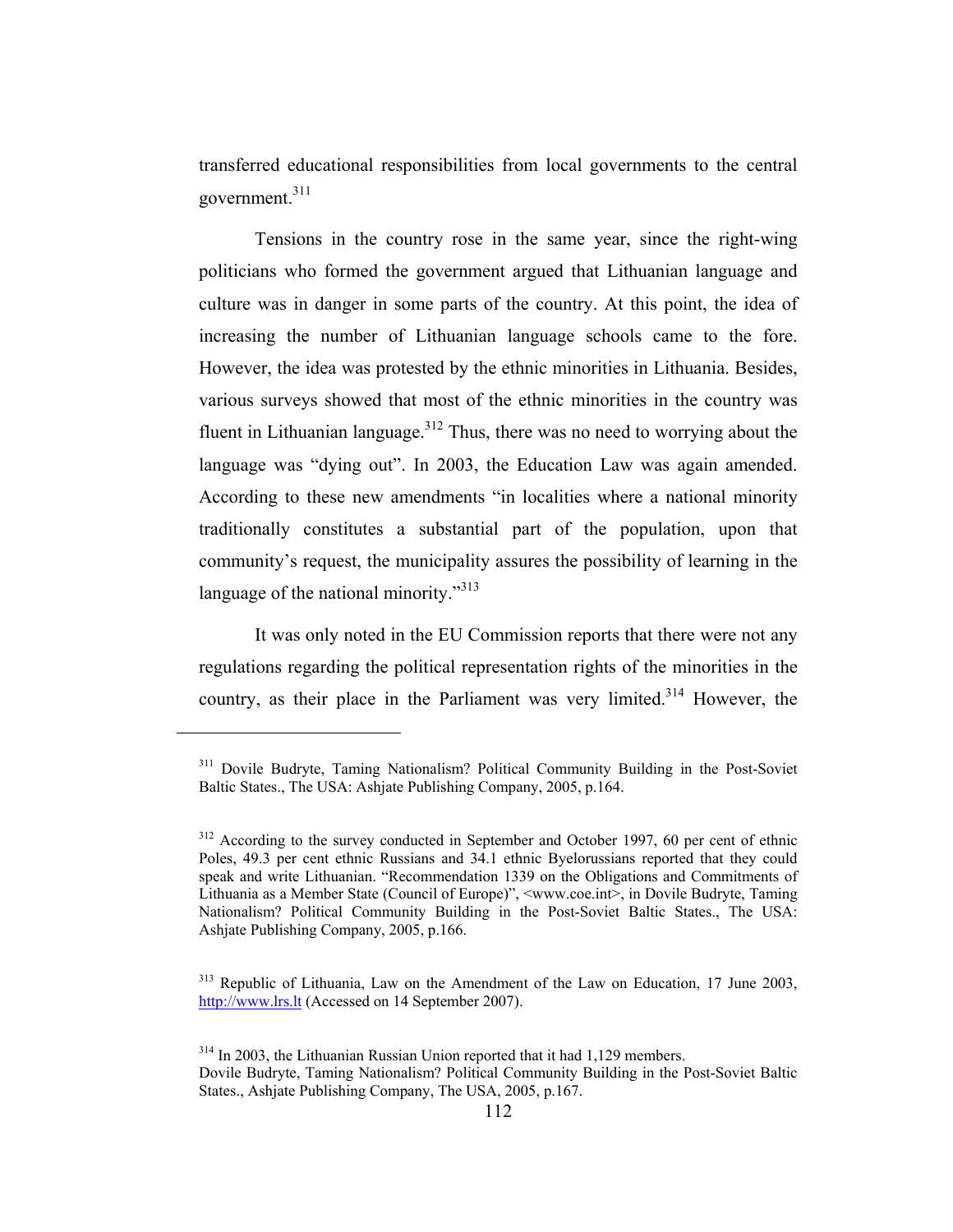results of numerous surveys showed that ethnic minorities in the country were less interested in politics compared to indigenous population.

Ethnic Russians in Lithuania were seen as loyal to the Lithuanian state and well-integrated into society. Yet, it was argues

…it was difficult to talk about the integration of ...ethnic Russians into Lithuania's (political) life. Probably one reason for this phenomenon is the Soviet legacy – the education system – allowing ethnic minorities to act as if they were living not in Lithuania, but next to Lithuanian state.<sup>315</sup>

However, taken as a whole the EU Commission reports stated that the ethnic minorities in Lithuania had well-established rights.<sup>316</sup>

# **4.4 Conclusion**

 $\overline{a}$ 

The preceding case studies of political community building in Estonia, Latvia and Lithuania between 1997 and 2003 in particular suggest the following conclusions:

The Estonian case clearly shows that the main factor that affected the process of community building in Estonia was the memories of the Second World War and the Soviet occupation in particular. This is the reason behind the adoption of the principle of *state continuity* following the independence. However, after 1993 international actors involved in the process of community building in the country.

<sup>315 &</sup>quot;Laiko zenklai, '*Lietuvos Rytas'"*, 29 June 2004, in Dovile Budryte, Taming Nationalism? Political Community Building in the Post-Soviet Baltic States, Ashjate Publishing Company, The USA, 2005, p.169

<sup>316</sup> EU Commission, "Regular Report from the Commission on Lithuania's Progress towards Accession", Brussels, 1997, <http://www.europe.eu.int/comm/enlargement> (Accessed on 21 February 2007).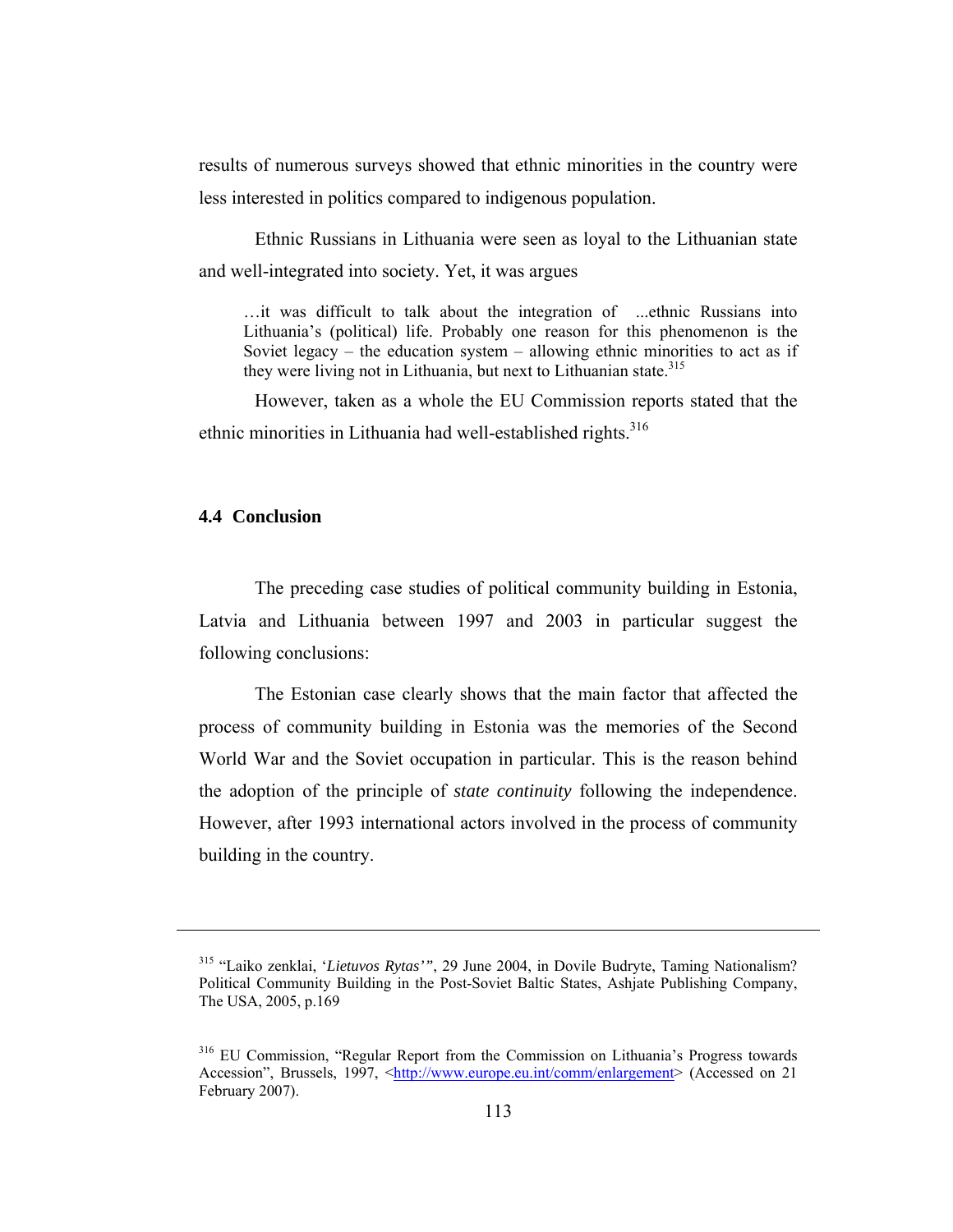With the intention of being a member to the EU in return for security under potential Russian threat, Estonian authorities amended the citizenship law and adopted more liberal laws and policies. In spite of the close monitoring process and pressure coming from the international actors, the number of issues which were debated in the country increased. Amendments which were ratified in compliance with the international norms were regarded as "giving in" to Russian pressure by some segments of the nation, the right-wingers in particular. However, membership to the EU promoted the Estonian state in strengthening its nationalizing practices by teaching the state authorities how to improve the administrative capability of the state in general.

Likewise Estonia, the Soviet occupation played an important role in Latvia's community building process. Historical memories were used as the main arguments by those who were opposed to adopt multi-cultural norms in citizenship and language laws. Unlike Estonia, Latvian state brought the historical background of the country to the attention of the international community, as they feared from Russia and Russian influence due to existence of huge number of ethnic Russians in the country. After approximately ten years of close monitoring, Latvia tried to reduce the fear of historical memories of its indigenous population and meet the expectations of its ethnic minorities by the so-called temporary solutions.

The same as Estonia and Latvia, the historical memories played a major role in the process of community building in Lithuania. The Lithuanian case, different than Estonian and Latvian cases, complied with the international norms, the EU in this case. However, Lithuanian case also shows that the compliance with the EU does not necessarily mean that these norms would assure extensive political inclusiveness and ethnic tolerance. Albeit inclusive citizenship laws of Lithuania after independence, it was observed that these laws did not promote the political engagement of ethnic Russians in the country.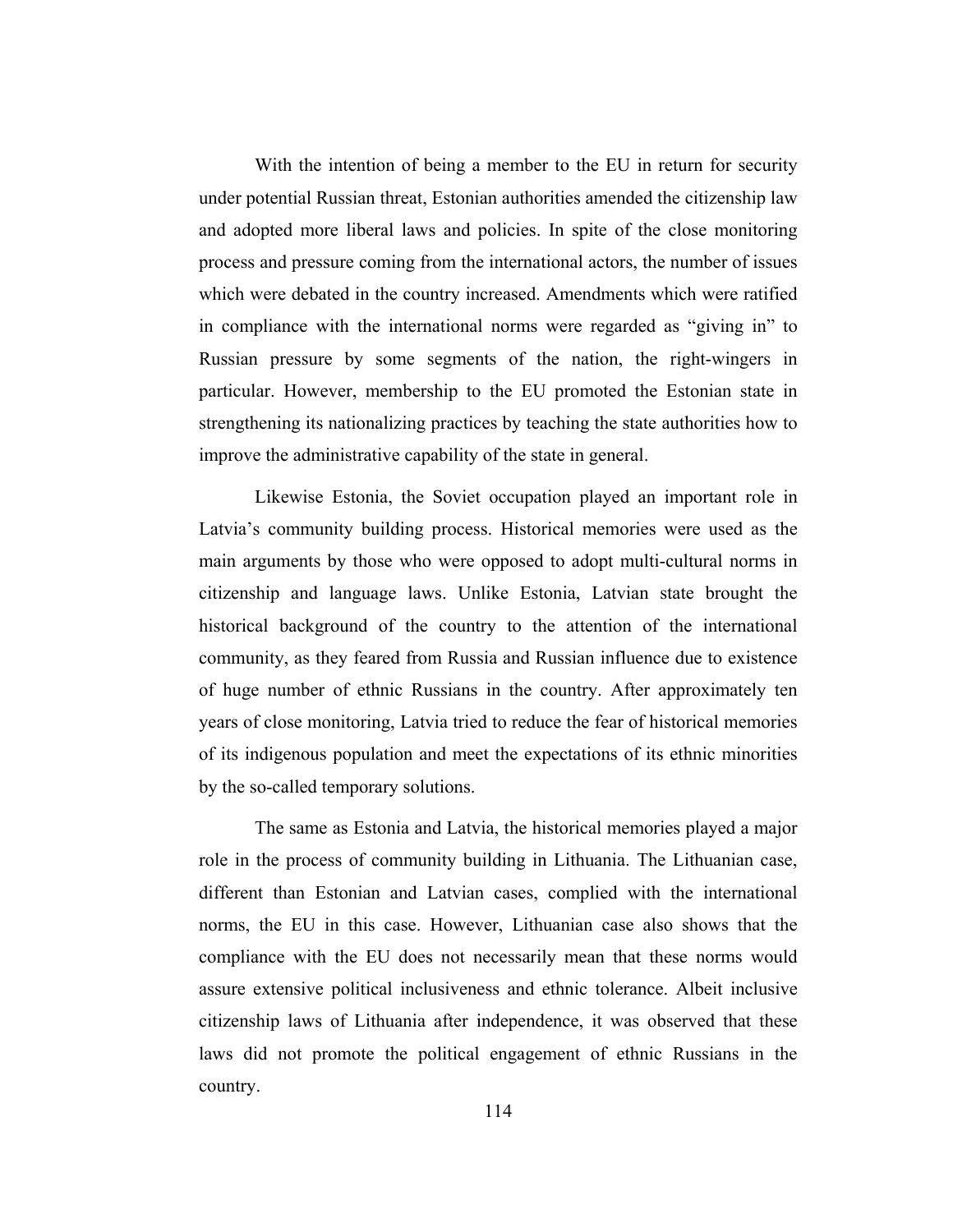# **CHAPTER V**

#### **CONCLUSION**

This thesis has attempted to analyze the impact of the EU accession processes of the Baltic States, Estonia, Latvia, and Lithuania, on their citizenship policies and laws concerning their ethnic Russian minorities from a comparative perspective. In this regard, firstly, the thesis aimed at outlining the origin of the Baltic nations and Baltic states. In addition, the nature of the political situation in the three Baltic states before and during the Communist period was discussed. Secondly, the thesis examined the minority problems of ethnic Russians in the three Baltic states in the post-Soviet era. Thirdly, the thesis focused on the European Union accession process of these states and the EU's position on their progress in the field of minority rights. Finally, the chapter evaluated the effectiveness of the European Union conditionality over the accommodation of ethnic Russians in the Baltic states of Estonia, Latvia and Lithuania.

As examined in the First Chapter, the Baltic states' geographical and geopolitical position which offer access to the Baltic Sea, has been attractive for the other nations around the region throughout centuries. Aspirations of others who wanted to gain economic and political superiority over the region, therefore, made the Baltic nations victims on their own territory beginning from the early Middle Ages. As of the first half of 1700s, these nations became under the rule of Russian Empire and started to receive significant amount of Russian minorities. The Russian rule over the Baltic region lasted until the early 1900s. Between 1918 and 1940, the Baltic states went through a period of sustained independent statehood, before their national sovereignties came to an end with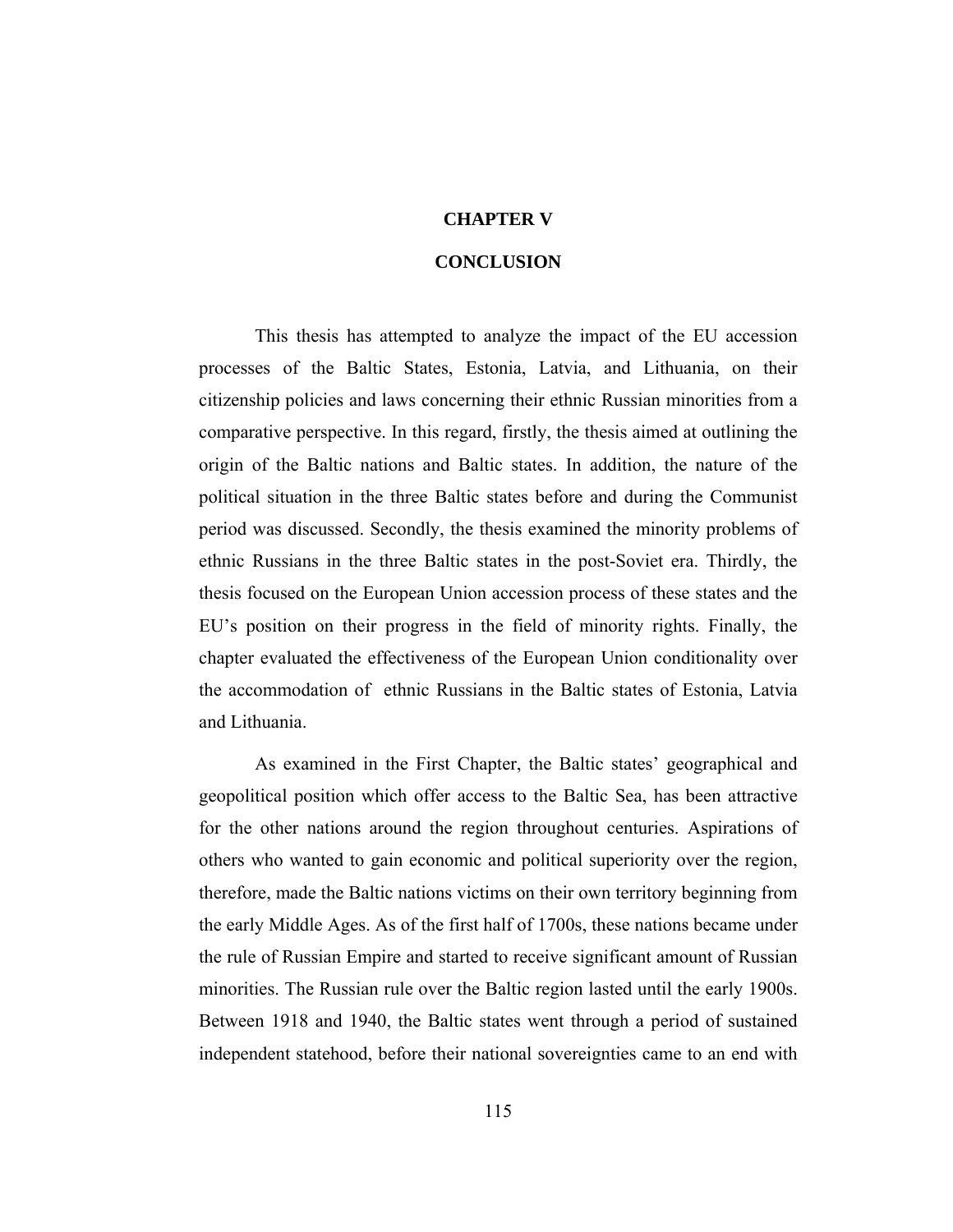the Molotov-Ribbentrop Pact of 1939, which was signed between the Soviet Union and Germany.

The Baltic states, in general, and Latvia in particular, did not realize that the Pact made the Baltic states subject to the long term annexation of the Soviet Union. Through annexation years, the Baltic states were subject to heavy industrialization policies of the Soviet Union, human rights violations and considerable number of Russian influx from the other parts of the Union until 1980s. Through 1980s, not only the Baltic states but also whole Soviet history was deeply affected by Mikhail Gorbachev's policies of *glasnost* (openness) and *perestroika* (restructuring).<sup>317</sup> *Glasnost* damaged the official theory of the Soviet Union. The discussions opened deep-seated complaints among national minorities. These complaints led to the secession of the many nations from the Union, including Estonia, Latvia and Lithuania. At this point, the issues of restoration of the pre-1940 Baltic republics and political community building process came to the fore.

Although the three Baltic states present similarities on the abovementioned issues, it would be wrong not to take into consideration the significant differences, which have led the various applications in citizenship and minority policies, in other words political community building process of these states. The review of relevant literature suggests that the Baltic states, Estonia and Latvia in particular, present cases in which they committed to the interests of one ethnic group, which then were transformed into more liberal political community building in respect to the protection of minority rights following the disintegration of the Soviet Union. When studying this hypothesis, the influence of international actors, who promoted the rights of the minority communities, is taken into account.

<sup>317</sup> Zvi Gitelman, **"**Glasnost, Perestroika and Antisemitism," *Foreign Affairs,* Spring, 1991, <http://www.foreignaffairs.org/19910301faessay6055/zvi-gitelman/glasnost-perestroika-andantisemitism.html> (Accessed on 27 October 2006).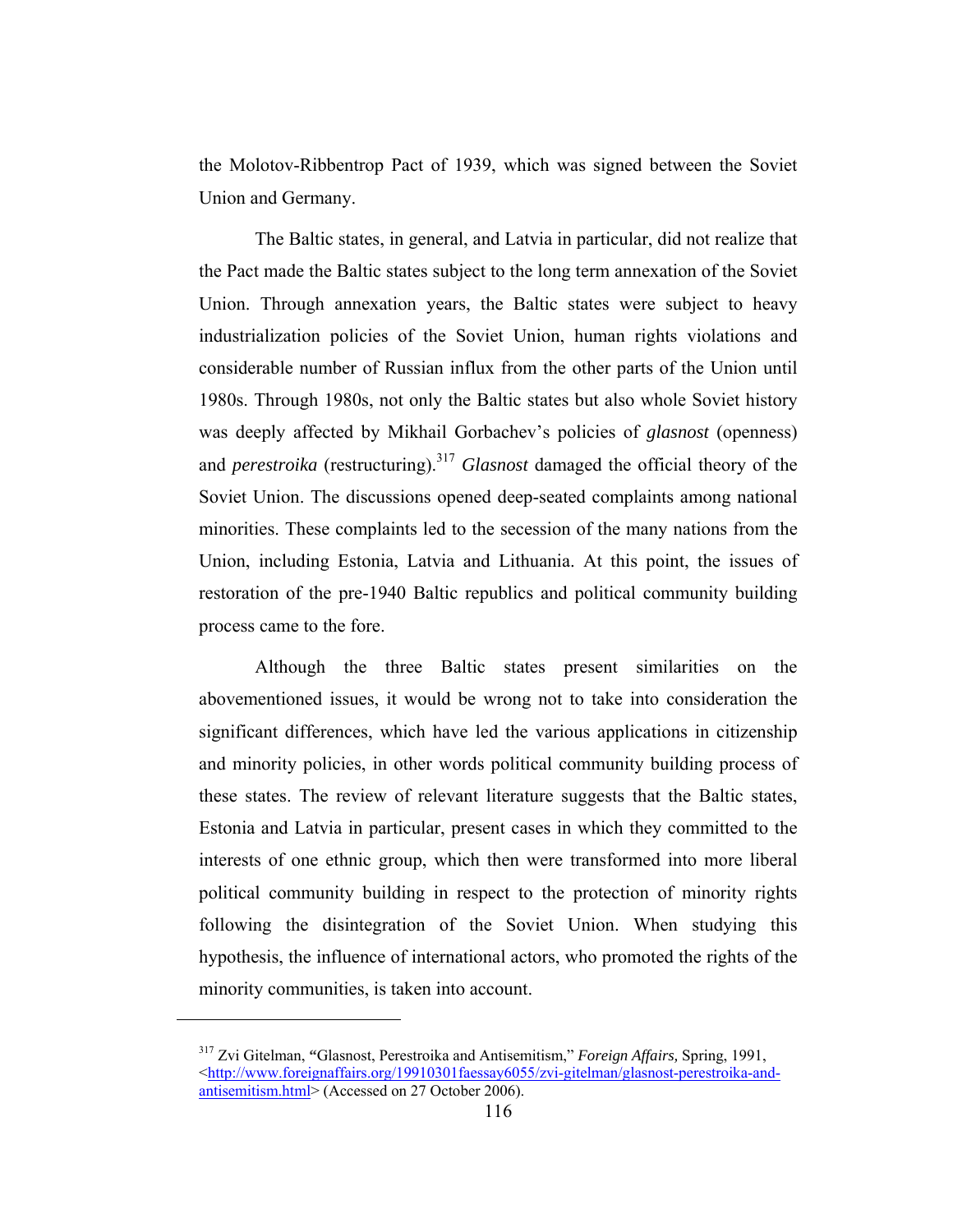It could be observed that most nation states tend to use coercion to some extent in order to construct a common national identity, such as by asking immigrants to pass language tests and knowledge of history. In the Baltic context, this coercion is not justified in the eyes of ethnic Russians, especially in Estonian and Latvian cases. There is no doubt that through the process of political community building, the historical experiences of each Baltic state played a major role.

For instance, in Estonia indigenous population and the ethnic Russians do not have the same perceptions concerning the historical memories of the Second World War, the Soviet occupation and the relations with Russia, likewise Latvia. While the Baltic nations had a tendency to compare Holocaust, the "Jewish genocide", with the deportations and repressions of the Stalinist era during the  $20<sup>th</sup>$  centuries, most Russians did not see the events of the annexation period from the same point of view. These different attitudes towards the Second World War and the Soviet occupation caused a division between the indigenous population of the Baltic nations and the ethnic Russians. Moreover, this difference caused an obstacle for the Baltic states to follow a healthy community building process following their independence.

When the citizenship laws and policies of Estonia and Latvia are examined in detail in the Third Chapter, it is observed that both countries chose to grant citizenship only to pre-1940 inhabitants and their descendants in line with the principle of *state continuity*. In so doing, the authorities in two Baltic states took into consideration the historical memories of the Soviet period. In other words, the experiences under the Soviet regime, particularly the deportations and the forced migrations, became the central element within policy-making process of the newly independent Baltic states.

The Baltic states' justification of their citizenship laws with reference to historical events, such as the deportations and the Soviet occupation resulted in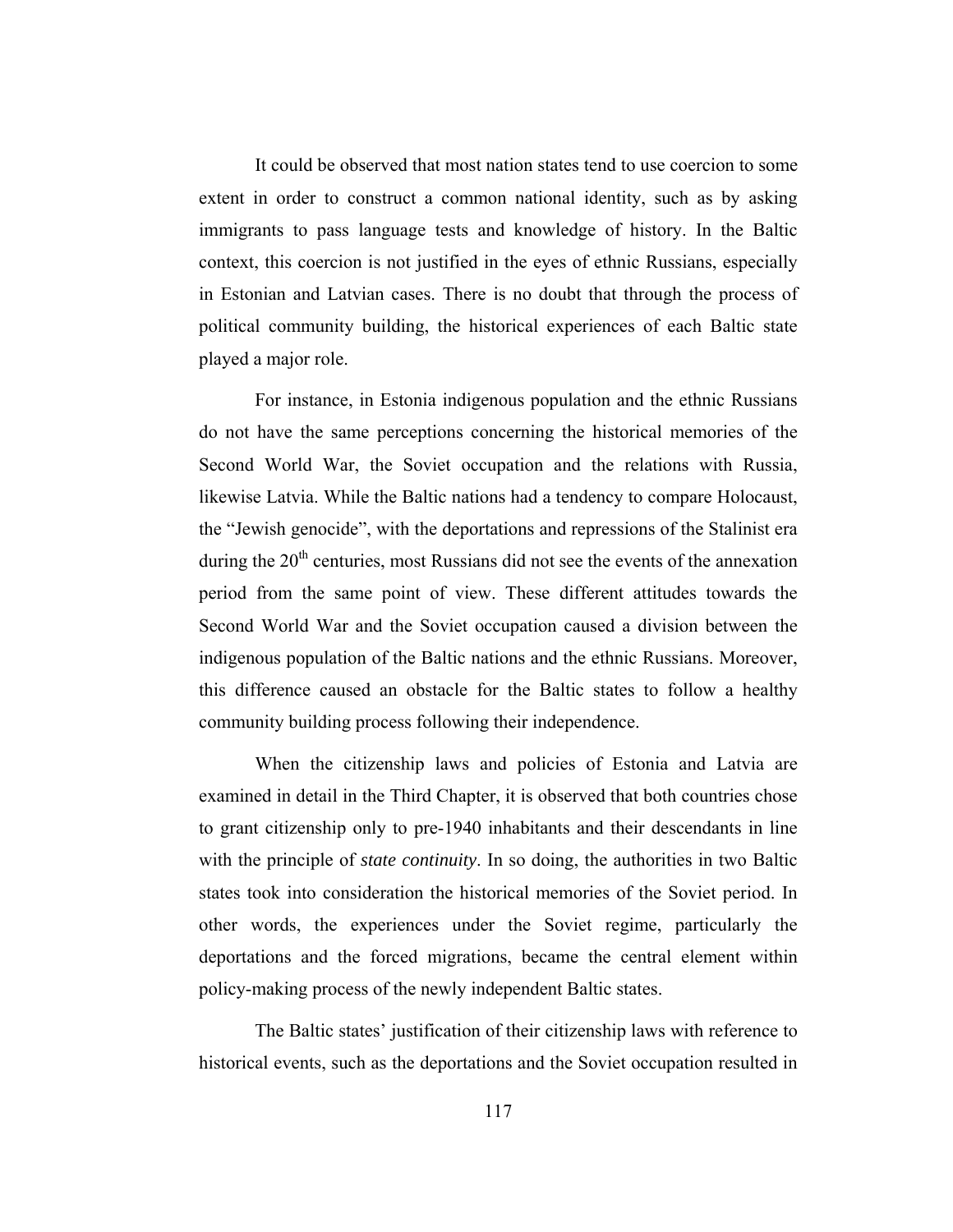a tendency which excluded the Soviet era immigrants from the political communities. As can be observed, the historical legitimization of citizenship laws was seen crucial by those who led the national revival movements. On the other hand, Lithuania adapted relatively inclusive citizenship laws and cultural rights to its ethnic minorities after the dissolution of the Union. However, this did lead the way to active engagement of the ethnic Russians neither in social nor in political area as several data show.<sup>318</sup>

While these events occurred in the three Baltic countries, international actors became interested in promoting minority and human rights. Through the post-Cold war era, various international actors, particularly Western institutions, started monitoring and screening activities in the post-Communist republics of the East Central Europe in order to promote the respect for human rights, the protection of the minority rights and democracy; thereby, securing stability over European territories as explained in the Fourth Chapter of the thesis.

The actions of the international organizations helped East Central European countries, in this case the Baltic states, to settle the democracy and legitimize the states in the eyes of ethnic minorities. It is also observed that the main incentive in promoting laws and policies related to human and minority rights in East Central European countries, including the Baltic states, was the promise of the EU membership as pointed out in the Third and Fourth Chapters; because the EU is regarded by the Baltic states as the only power which could guarantee security for themselves against the perceived Russian "threat". Therefore, especially Estonia and Latvia made amendments in their minority laws and policies when they convinced that these changes would directly affect the chance of being member to this organization.

<sup>318</sup> Judith Kelley, "Does Domestic Politics Limit the Influence of External Actors on Ethnic Politics?", *Human Rights Review,* Vol.4, No.3, 2003.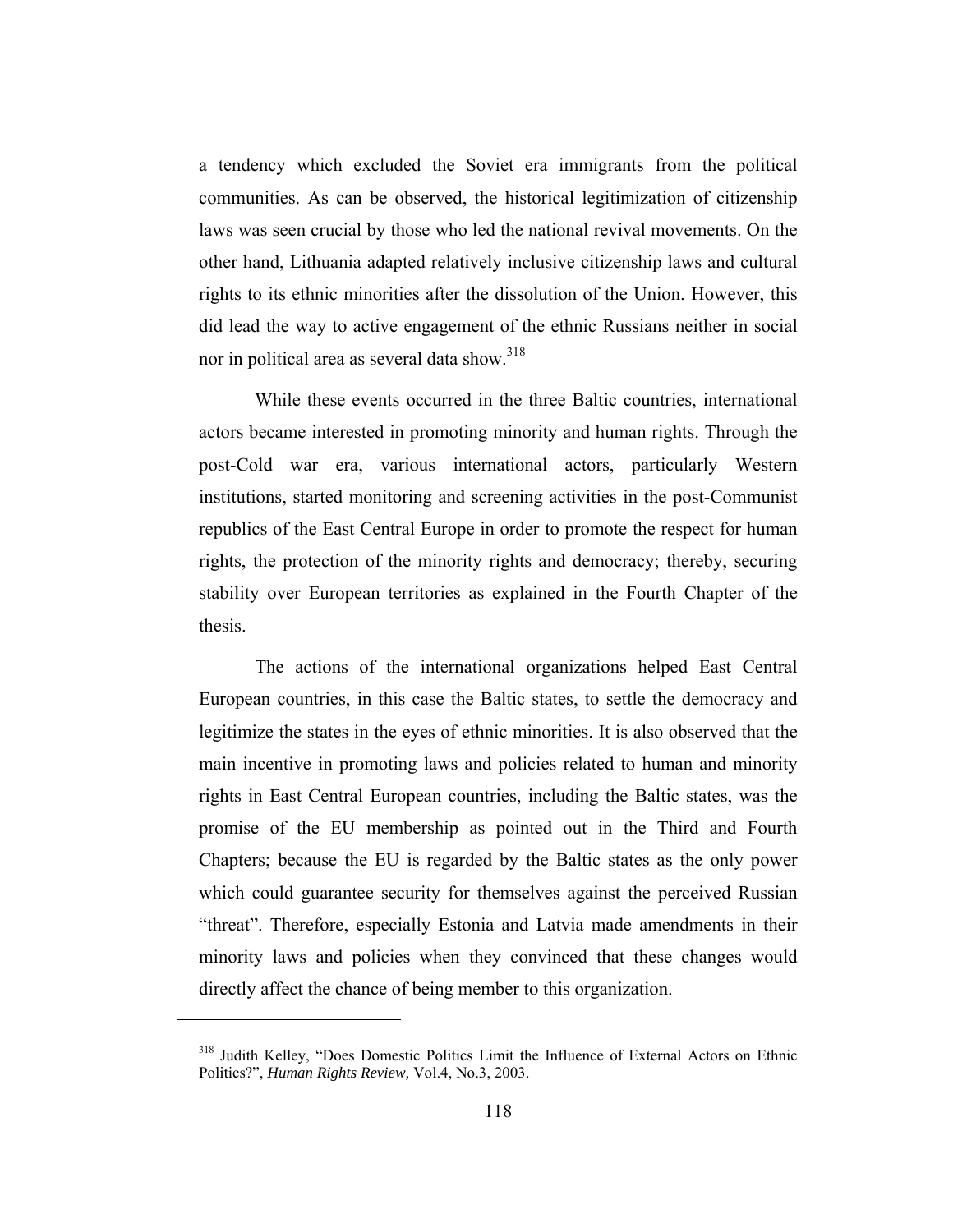The greatest problem here was Russia's use of minority rights issue in its foreign policy towards Estonia and Latvia so as to be influential in both countries. From Moscow's point of view, the EU is "conditioning their [Latvia and Estonia's] further integration on improving their relations with Russia and  $\ldots$  the rights of their Russian speaking populations".<sup>319</sup>

The analysis in this thesis demonstrates that the EU intervention in Latvia and Estonia created a feeling of victimization among both ethnic Balts and ethnic Russians. The resistance of authorities towards the international organizations in both countries during the initial stage of community building caused criticisms about the russophobia especially in Estonia and Latvia. These criticisms delayed the tolerance in the political culture.

As indicated in the Fourth Chapter and also claimed by Topidi there is "lack of clear standards regarding minority rights during the process of the EU expansion to post-Communist Europe: It still remains unclear how these standards [regarding minority rights] could or should be applied to member states, as the EU legislation on the matter is limited and any the EU standards which applied to the existing fifteen member states were implemented."<sup>320</sup>

The Copenhagen criteria of 1993, which is also defined as the accession criteria, set the basic requirements for candidate states to fulfill "before they could become eligible for EU membership. These criteria included the rule of

<sup>&</sup>lt;sup>319</sup> Igor Yurgens, Member of the Russian Council for Foreign and Defense Policy, quoted by ITAR/TASS, 24 September 1999.

<sup>320</sup> Kyriaki Topidi, *The Limits of EU Conditionality: Minority Rights in Slovakia*, European Centre for Minority Studies, Flensburg, 2003, p.7, <http://www.ecmi.de/jemie/download/Focus1-2003\_Topidi.pdf> (27 October 2007).

<sup>119</sup>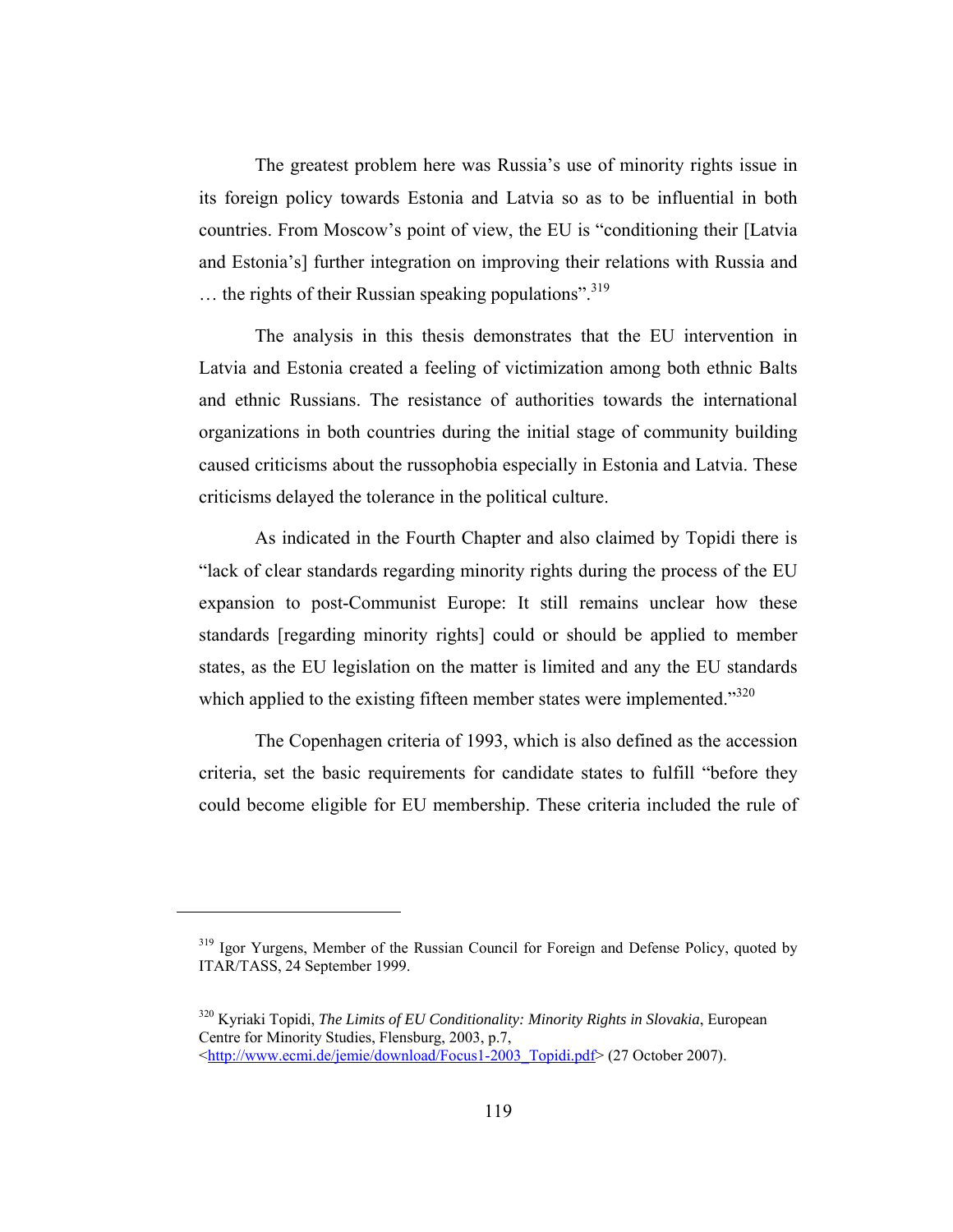law and stable democratic institutions as well as human rights and respect for minorities."<sup>321</sup> However, the Copenhagen criteria are criticized that they are

quite general, giving candidate countries little guidance as to what exactly must be done to achieve compliance. Although the EU has prided itself on the merits of membership conditionality, the academic literature is rather ambivalent on the power of this strategy. The point at issue concerns the vagueness of the criteria.<sup>322</sup>

The EU, therefore, had little to offer "in terms of substantive guidance, as the lack of benchmarks, inconsistencies and the limited scope for follow-up on implementation in the Regular Reports demonstrates."323 Gwendolyn Sasse also argues that "minority issue lacked a firm foundation in EU law and concise benchmarks. The minority rights have never been an internal EU political priority."324 Thus, especially Estonia's and Latvia's progress in relation to the EU has not depended on their performance in the field of minority rights.

Despite the EU's limited offer, it would not be fair to underestimate the constructive influences of the international actors on laws and policies related to minority rights in the Baltic states, though. For example, international

<sup>&</sup>lt;sup>321</sup> Peter Vermeersch, "Minority Policy in Central Europe: Exploring the Impact of the EU's Enlargement Strategy", *The Global Review of Ethnopolitics*, Vol.3, No.2, January 2004, pp. 3- 19, <http://www.ethnopolitics.org/ethnopolitics/archive/volume\_III/issue\_2/vermeersch.pdf> (Accessed on 23 September 2007).

<sup>&</sup>lt;sup>322</sup> Peter Vermeersch, "Minority Policy in Central Europe: Exploring the Impact of the EU's Enlargement Strategy", *The Global Review of Ethnopolitics*, Vol.3, No. 2, January 2004, pp. 3- 19, <http://www.ethnopolitics.org/ethnopolitics/archive/volume\_III/issue\_2/vermeersch.pdf> (Accessed on 23 September 2007).

<sup>323</sup> Gwendolyn Sasse*, EU Conditionality and Minority Rights: Translating the Copenhagen Criterion into Policy*, European University Institute, Florence Robert Schuman Centre for Advanced Studies, EUI Working Paper RSCAS No. 2005/16, 2005.

<sup>324</sup> Gwendolyn Sasse, *EU Conditionality and Minority Rights: Translating the Copenhagen Criterion into Policy*, European University Institute, Florence Robert Schuman Centre for Advanced Studies, EUI Working Paper RSCAS No. 2005/16, 2005.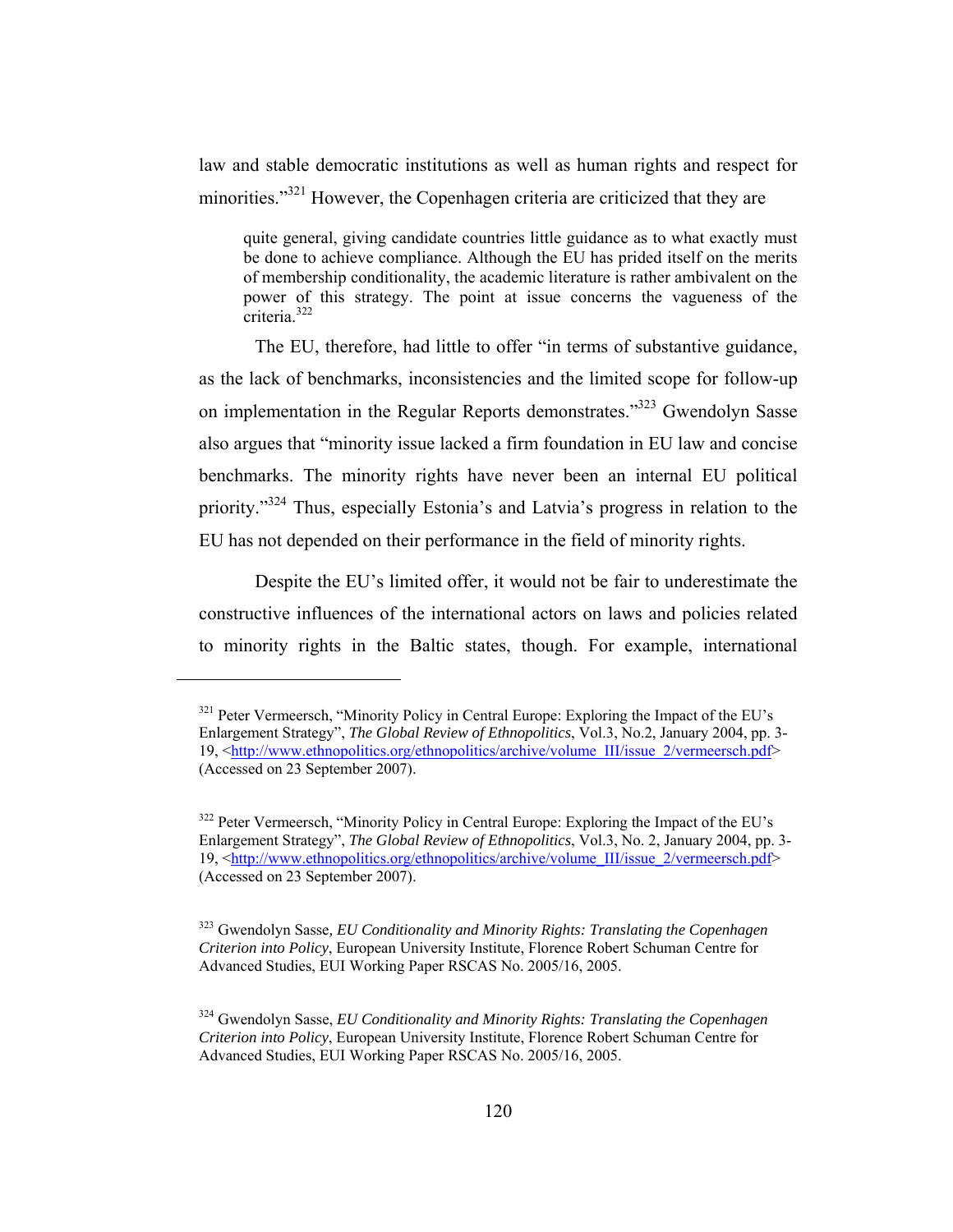influences started making revisions on historical memories and diminishing victimization feeling in these countries, thereby liberalizing their policies and laws relatively. In other words, re-evaluation of the past brought political democratization to the Baltic states partially. Yet, it did not totally solve the minority issue.

In conclusion, although the EU accession conditionality together with the efforts of other international organizations, such as CoE, NATO, and the OSCE brought numerous amendments to education, language and citizenship laws in the three Baltic states as examined in the previous chapters, it does not mean that all the problems have been solved as a result of the European accession process. There are still remaining issues in the ethnic relations of the Baltic states. The numbers of non-citizens, low naturalization rates, effects of language and citizenship policies in socio-economic field are still remaining in Estonian, Latvian and Lithuanian contexts. As a conclusion, the main argument of this thesis is that notwithstanding the fact that the European accession process has promoted minority rights in the three Baltic states significantly, the ethnic Russians in the Baltic states have been partially accommodated during the Baltic states' accession into the EU. The ethnic Russians have not been entirely accommodated due to Baltic states' fear from potential influence of the Russian Federation over the ethnic Russians in these Baltic states.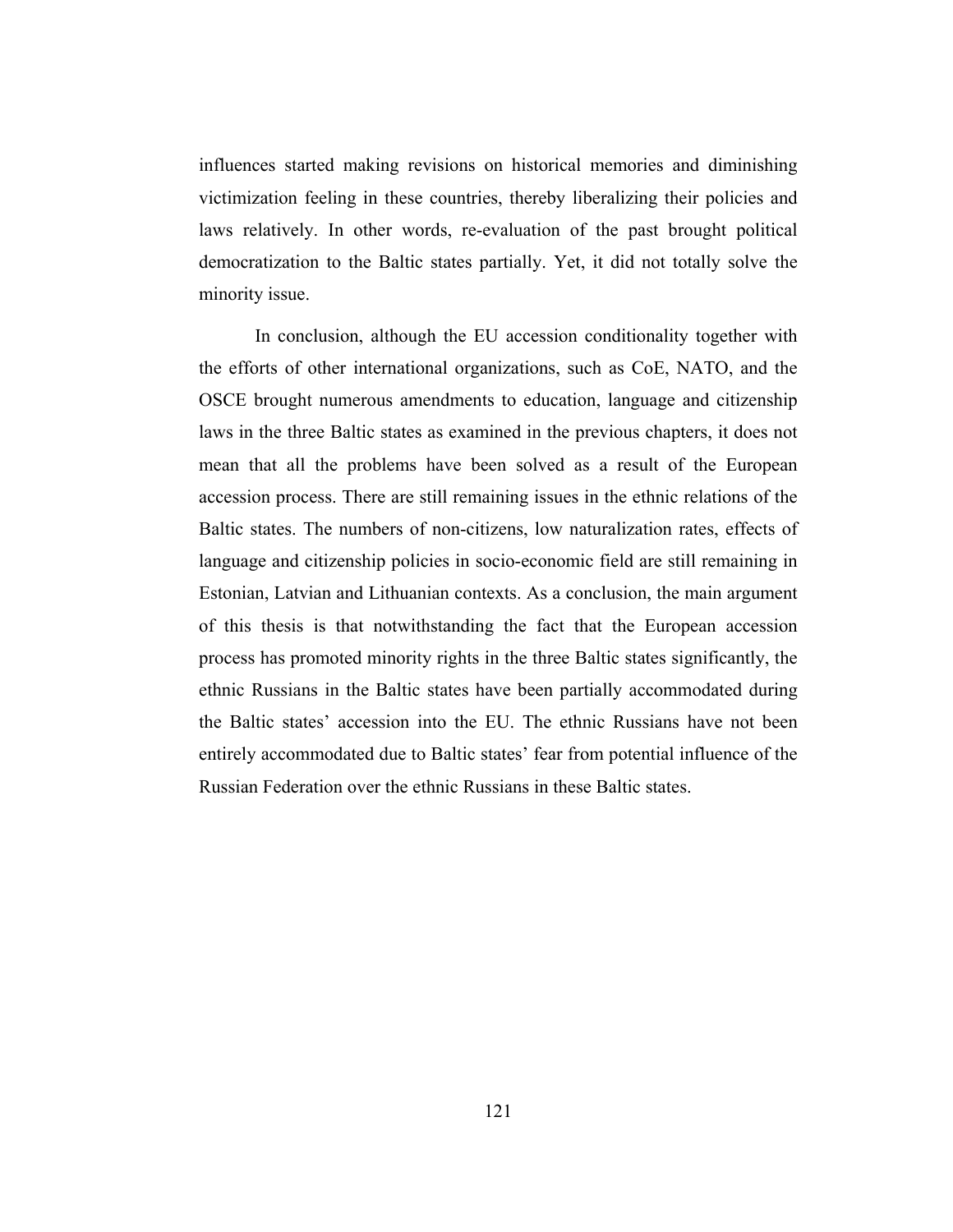# **BIBLIOGRAPHY**

Adrey, Jean Bernard, "Minority Language Rights Before and After the 2004 EU Enlargement: The Copenhagen Criteria in the Baltic States", *Journal of Multilingual and Multicultural Development,* Vol.26, No.5, 2005.

Alexseev, Mikhail A.; Vagin, Vladimir, "Russian Regions in Expanding Europe: The Pskov Connection", *Europe-Asia Studies,* Vol. 51, No.1, Jan., 1999.

Allworth, E., "Nationality Group Survival in Multi-Ethnic States. New York: Praeger for the Program on Soviet Nationality Problems", *International Affairs (Royal Institute of International Affairs 1944),* Vol. 54, No.2, Apr., 1978.

Allworth, E., *The Nationality Question in Soviet Central Asia*, New York: Praeger, 1973; and (eds.) Allworth, E. et al.*, Soviet Nationality Problems,* New York: Colombia University Press, 1971.

Asser, Hiie; Trasberg, Karmen; Vassilchenko, Larissa, "Intercultural Education in the Curriculum: Some Comparative Aspects from the Baltic and Nordic Countries", *Intercultural Education,* Vol.15, Issue 1, 2004.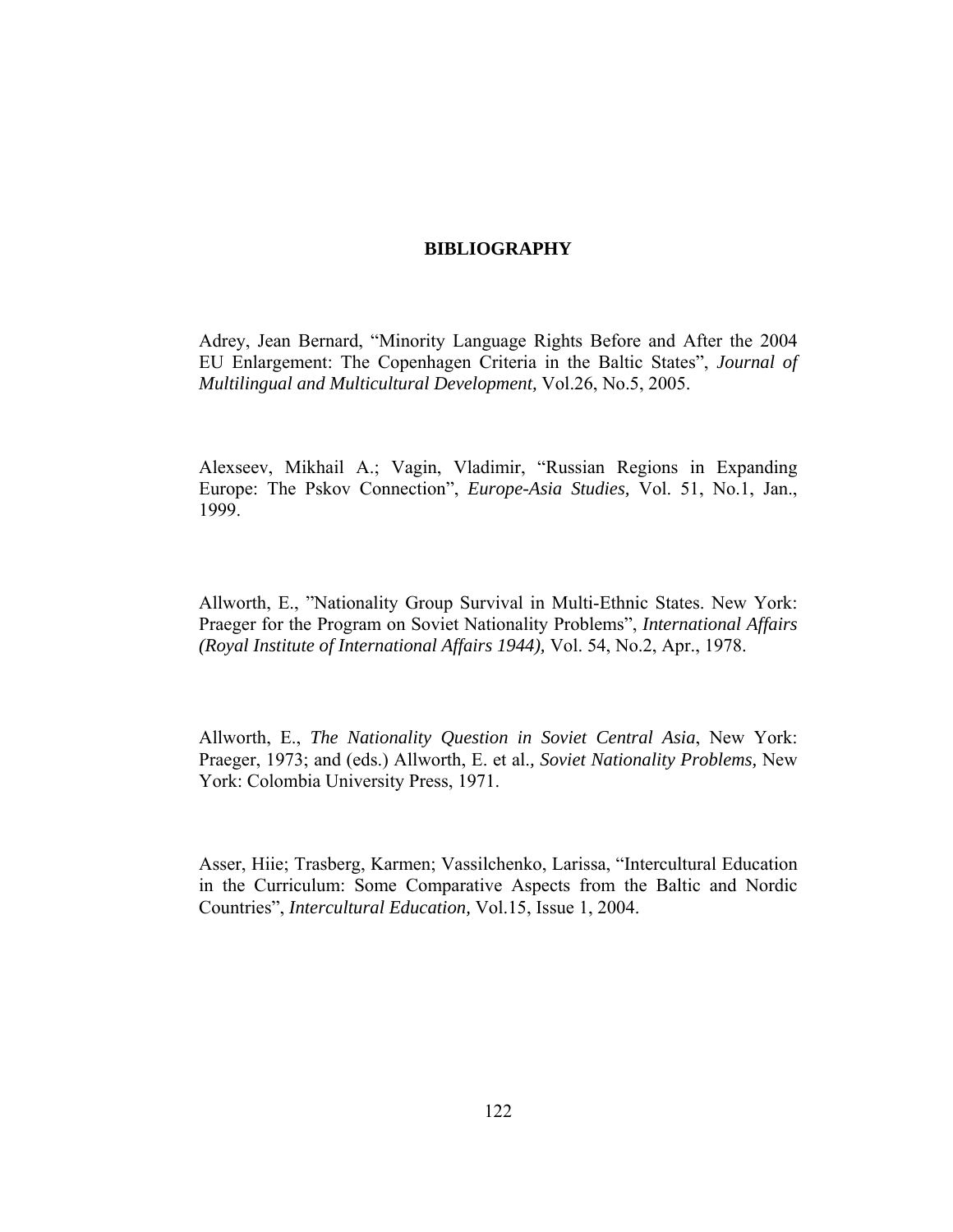Auer, Daunis, *The Political Consequences of EU Accession for the Baltic States*,

<http://www.osce.org/odihr/documents/reports/elections\_reports> (Accessed on 12 March 2007).

Bacon, Edwin, *The New Russian Diaspora: Russian Minorities in the Former Soviet Republics*, University of Birmingham, Carfax, 1996.

Barnes, Ian; Randerson, Claire, *Belonging to the New Europe and Preserving Ethnic Identity – the problem of the "hard borders" post May 2004*, 2004, <http://www.psa.ac.uk/journals/pdf/5/2004/Barnes.pdf> (Accessed on 7 September 2007).

Barnes; Noble,

<http://www.sparknotes.com/history/european/russianrev/section5.rhtml> (Accessed on 12 December 2007).

Barrington, Lowell W., "An Explanation of the Citizenship Policies of Estonia and Lithuania", *The American Political Science Association,* New York, 1994.

Barrington, Lowell W., "The Domestic and International Consequences of Citizenship in the Soviet Successor States", *Europe-Asia Studies,* Vol.47, No.5, Jul., 1995.

Bildt, Carl, "The Baltic Litmus Test", *Foreign Affairs,* Vol.73, Issue 5, Sep/Oct., 1994.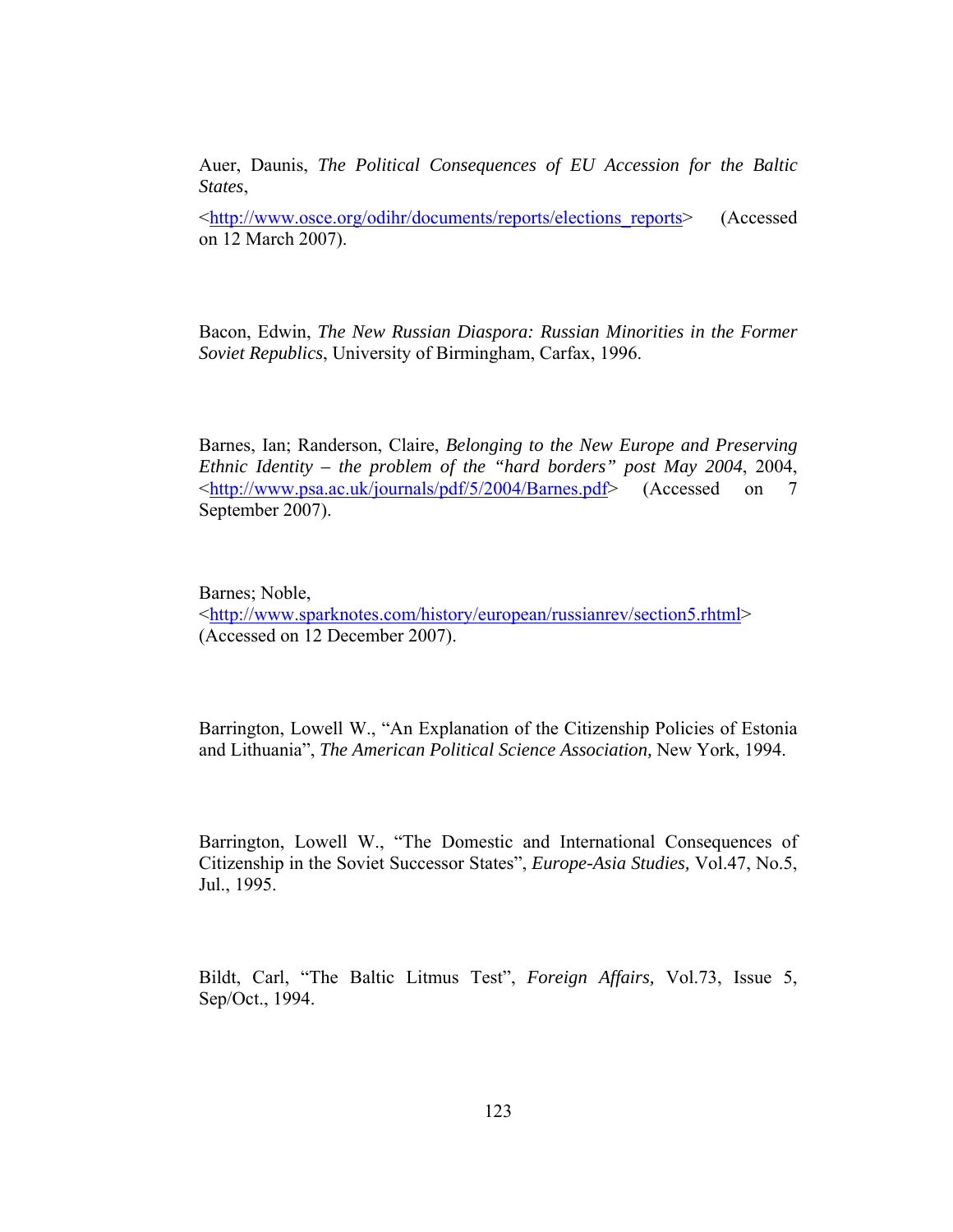Birgerson, Susanne Michele, *After the Breakup of a Multi-Ethnic Empire Russia, Successor States and Eurasian Security*, Library of Congress Cataloging*,* 2002.

Borowik, J. (ed.), "Baltic Countries", *Journal of Educational Sociology*, Vol.11, No.2, Northeastern Conference on Community Coordination, Oct., 1937.

Brubaker, W. Rogers, "Citizenship Struggles in Soviet Successor States", *International Migration Review,* Vol.26, No.2, *Special Issues: The New Europe and International Migration,* Summer, 1992.

Brubaker, W. Rogers, "Migration of Ethnic Immixing the New Europe", *International Migration Review,* Vol.32, No.4, Winter, 1998.

Budryte, Dovile, *Taming Nationalism? Political Community Building in the Post-Soviet Baltic States*, The USA: Ashgate Publishing, 2005.

Bult, Jeroen, "Everyday Tensıons Surrounded by Ghosts From the Past: Baltic-Russian Relations Since 1991" in Heli Tiirmaa-Klaar; Tiago Marques (eds.), *Global and Regional Security Challenges: A Baltic Outlook*, North Atlantic Treaty Organisation, Talin: Tallinn University Press, 2006, <http://www.iiss.ee/files//Baltic%20Outlook%20Final%201.pdf> (Accessed on 13 October 2007).

Bungs, Dzintra, *The Baltic States: Problems and Prospects of Membership in the European Union*, Baden Baden, 1998.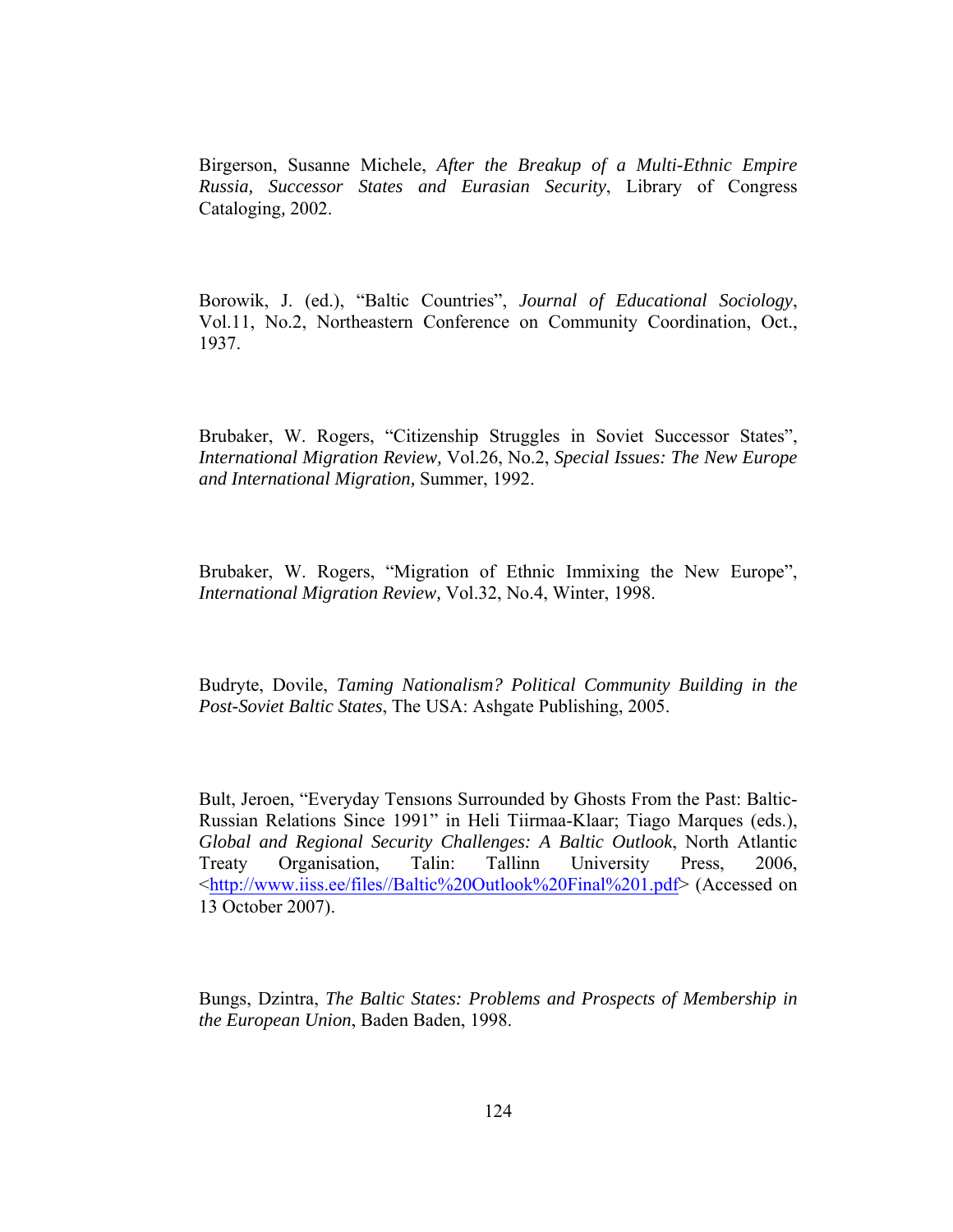Cerniauskas, Mykolas, "Accession to the EU through the Eyes of the Baltic State: Addressing Enlargement, the Convention on the Future of Europe and the Constitution", *Slovo,* Vol. 17, No.1, Spring, 2005.

Chinn, Jeff, "The Question of Citizenship in the Baltics", *Journal of Democracy,* Vol.7, No.1, Jan., 1996.

Chinn, Jeff; Kaiser, R., "Russians as the New Minority: Ethnicity and Nationalism in the Soviet Successor States. Boulder", CO: Westview, 1996, xii, 308 pp.*,* reviewed by Sacks*, M.P. in Europe-Asia Studies,* Vol.49, No.4, Jun., 1997.

Citizenship law of Estonia, <http://www.legislationline.org/?tid=11&jid=16&less=false>; Website of Estonian Presidency <http://www.president.ee/en/estonia/constitution.php?gid=81907> (Accessed on 14 January 2006)

Citizenship law of Latvia

<http://www.legislationline.org/?tid=11&jid=30&less=false>; Latvian Ministry of Foreign Affairs <http://www.mfa.gov.lv/en/service/4727> (Accessed on 14 January 2006)

Citizenship law of Lithuania <http://www.legislationline.org/legislation.php?tid=11&lid=1046&less=false>; Embassy of The Republic of Lithuania to Canada <http://www.lithuanianembassy.ca/documents/Lithuanian%20Citizenship%20L aw.doc> (Accessed on 14 January 2006)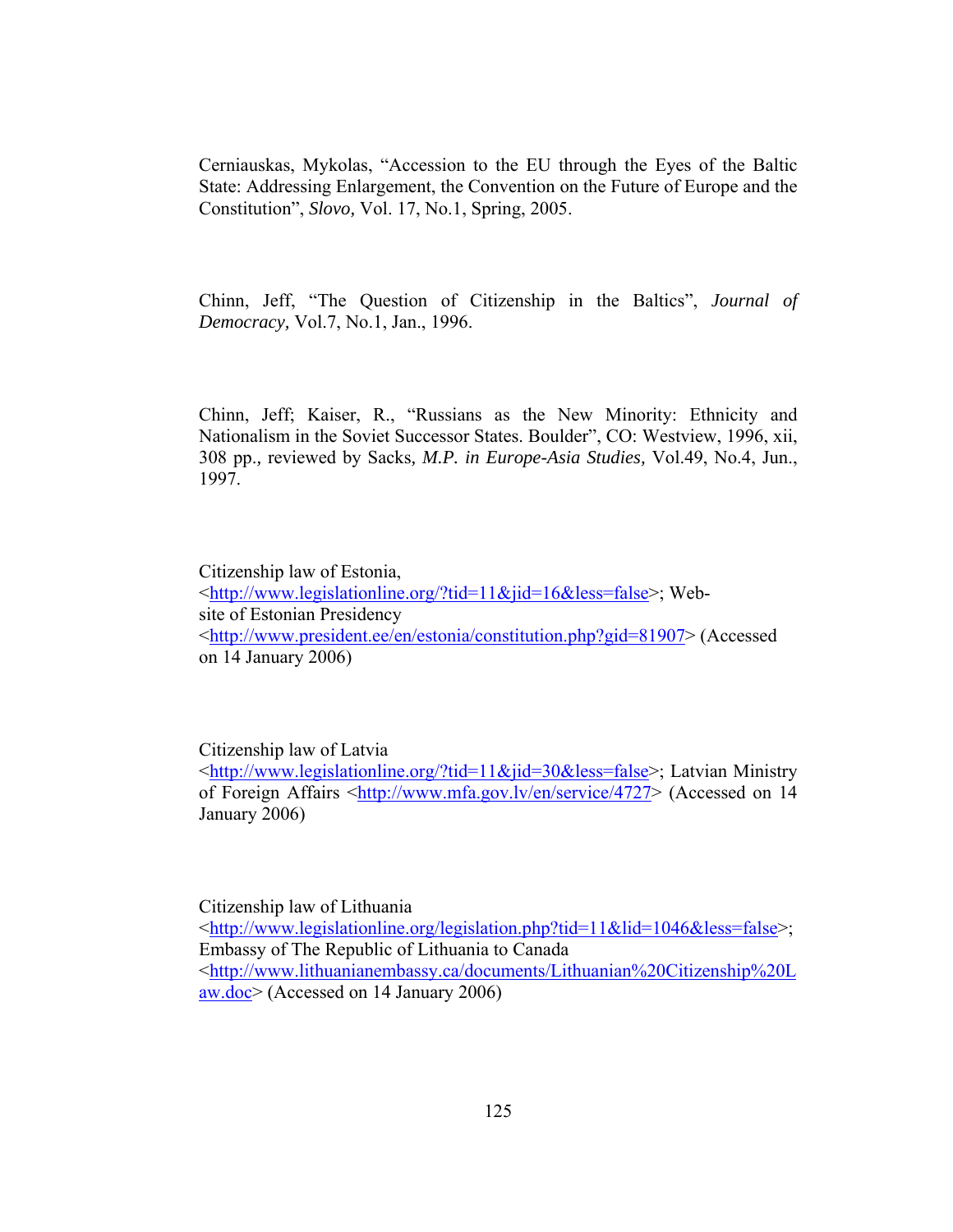Clemens, Walter C., *The Baltic Reborn: Challenges of Transition*, New York: St.Martin's Press, 1991.

Clemens, Walter C., "Baltic Identities in the 1990s, Renewed Fitness", in Roman Szporluk (ed.), *National Identity and Ethnicity in Russia and the New States of Eurasia*, London: M.E.Sharpe, 1994.

Clifford, James, "Diasporas", *Cultural Anthropology,* Vol.9, No.3, Aug., 1994.

Commission of the European Communities, *2000 Regular Report on Estonia's Progress towards Accession*, 8 November 2000, <http://europa.eu.int/comm/enlargement/dwn/report\_11\_00/pdf/en/es\_en.pdf> (Accessed on 18 November 2006).

Commission of the European Communities, *2000 Regular Report on Latvia's Progress towards Accession*, 8 November 2000, <http://europa.eu.int/comm/enlargement/dwn/report\_11\_00/pdf/en/lv\_en.pdf> (Accessed on 18 November 2006).

Commission of the European Communities, *Regular Report from the Commission on Estonia's Progress towards Accession*, COM, 1999.

Commission of the European Communities, *Regular Report from the Commission on Estonia's Progress towards Accession*, SEC, 2001.

Commission of the European Communities, *Regular Report from the Commission on Latvia's Progress towards Accession*, SEC, 2002, 1405, 30.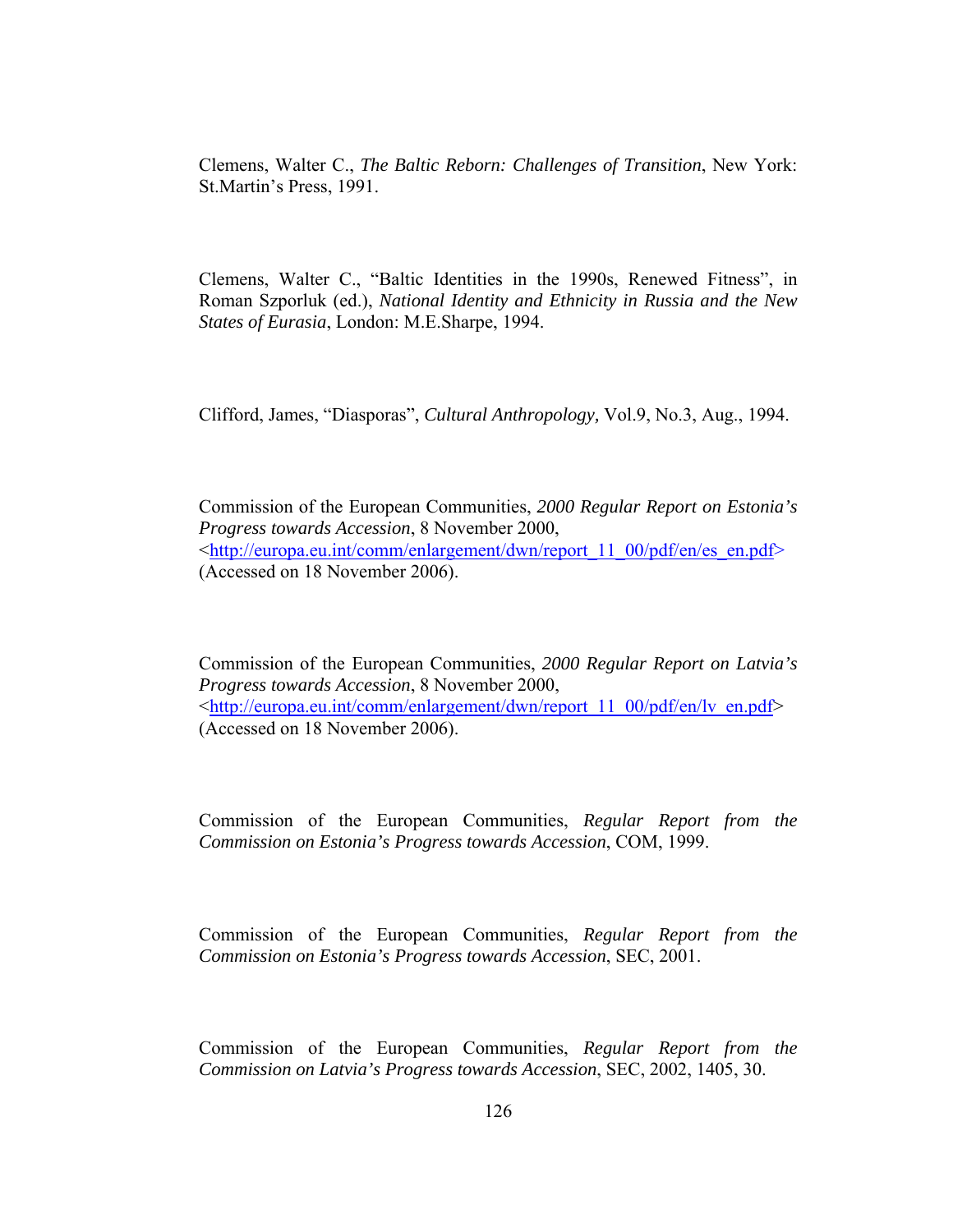Commission of the European Communities, *Regular Report from the Commission on Lithuania's Progress towards Accession*, Brussels, 1997, <http://www.europe.eu.int/comm/enlargement> (Accessed on 21 June 2006).

"Constitution Watch: Latvia", *East European Constitutional Review 7*, No.3, 1998, <http://www.law.nyu.edu/eecr/vol7num3/constitutionwatch/latvia.html> (Accessed on 14 July 2007).

Council of Europe Parliamentary Assembly Resolution 872, 1987, *On the Situation of the Baltic Peoples*, 28 January 1987, <http://assembly.coe.int/Documents/Adopted-Text/ta87/ERES872.htm> (Accessed on 27 August 2007).

Council of Europe, Doc. ACFC/SR (99) 16 (Report submitted by Estonia pursuant to Article 25, paragraph I, of the Framework Convention for the Protection of National Minorities) 22 December 1999.

Council of the EU, Brussels, 10 June 2003, 10214/03 MIGR 45.

Crawford, James, *The International Law Commission's Articles on State Responsibility. Introduction, Text and Commentaries*, Cambridge University Press, 2002.

Dahl, Robert A., *Polyarchy: Participation and Opposition,* New Haven, 1971.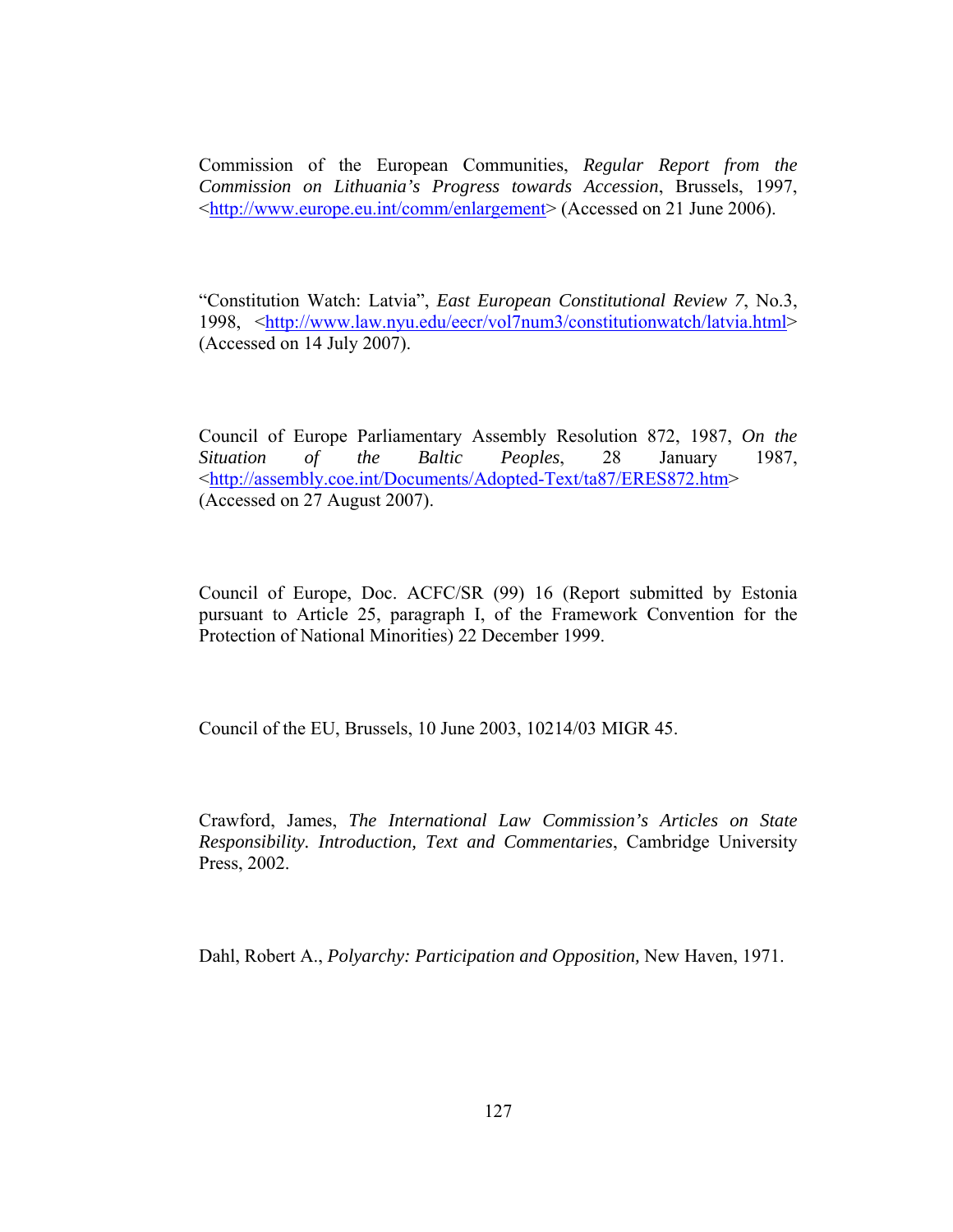Danielson Caroline , *Citizens Are Born/ Made*, 27 May 2004, http://www.allacademic.com/meta/p116886\_index.html (Accessed on 20 December 2007).

Death Camps Organization, <http://www.deathcamps.org/occupation/einsatzgruppen.html> (Accessed on 1 5 December 2007).

Dreifelds, Juris, "Latvia in Transition", New York: Cambridge University Press, 1996, 214pp, Reviewed by Legvold, Robert, *Foreign Affairs*, Sep/Oct., 1996.

Dunkerley, David; Hodgson, Lesley; Konopacki, Stanislaw; Spybey, Tony; Thompson, Andrew, *Changing Europe: Identities, Nations and Citizens,* London: Routledge, 2002.

Dunlop, John B., *Reintegrating Post-Soviet Space*, 1993. <http://muse.jhu.edu/journals/journal\_of\_democracy/v011/11.3dunlop.html>

(Accessed on 11 February 2007).

Ehin, Piret, "Determinants of public support for EU membership: Data from the Baltic countries", *European Journal of Political Research,* Vol.40, No.5, 2001.

Eiki, Berg; Ehin, Piret, *EU Enlarged,Schengen Implemented-What Next? Political Perspectives*,

<http://ec.ut.ee/ecu/images/stories/autorid/berg\_ehin\_report3.pdf > (Accessed on 8 June 2007).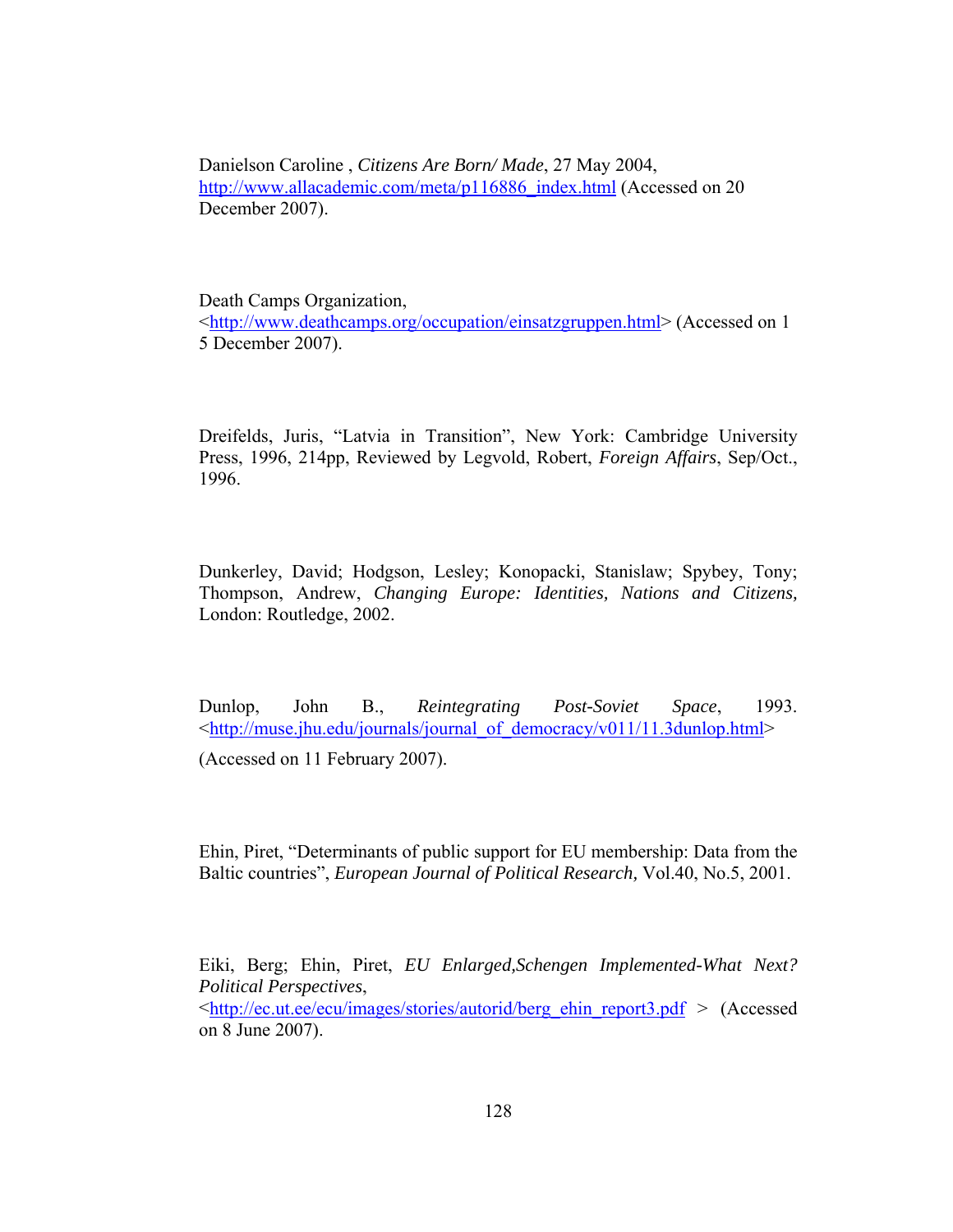Estonian Institute, *Ethnic Issues in Estonia*, October 1996.

Estonian Language Strategy Centre, *Language Training Strategy for the Non-Estonian Speaking Population*, EU Phare Programme*,* 1998.

Estonian Parliament, "The Bases of the Estonian State Integration Policy", <http://www.meis.ee> (Accessed on 25 October 2006).

Europa, Activities of the EU, *Summaries of Legislation*, <http://europa.eu/scadplus/glossary/community\_acquis\_htm.> (Accessed on 4 October 2007).

European Commission, *Proposal for a Council Directive Concerning the Status of Third-Country Nationals who are Long-Term Residents*, COM, 2001, 127 final, 13 March, 2001.

European Parliament, *Report on the Proposal for a Council Directive concerning the status of third-country nationals who are long-term residents*, A5-0436/2001

Gerner, Kristian; Hedlund, Stefan, *The Baltic States and the end of the Soviet Empire*, London: Routledge, 1993.

Gelazis, Nida M., "The European Union and the Statelessness Problem in the Baltic States", *European Journal of Migration and Law*, No.6, 2004.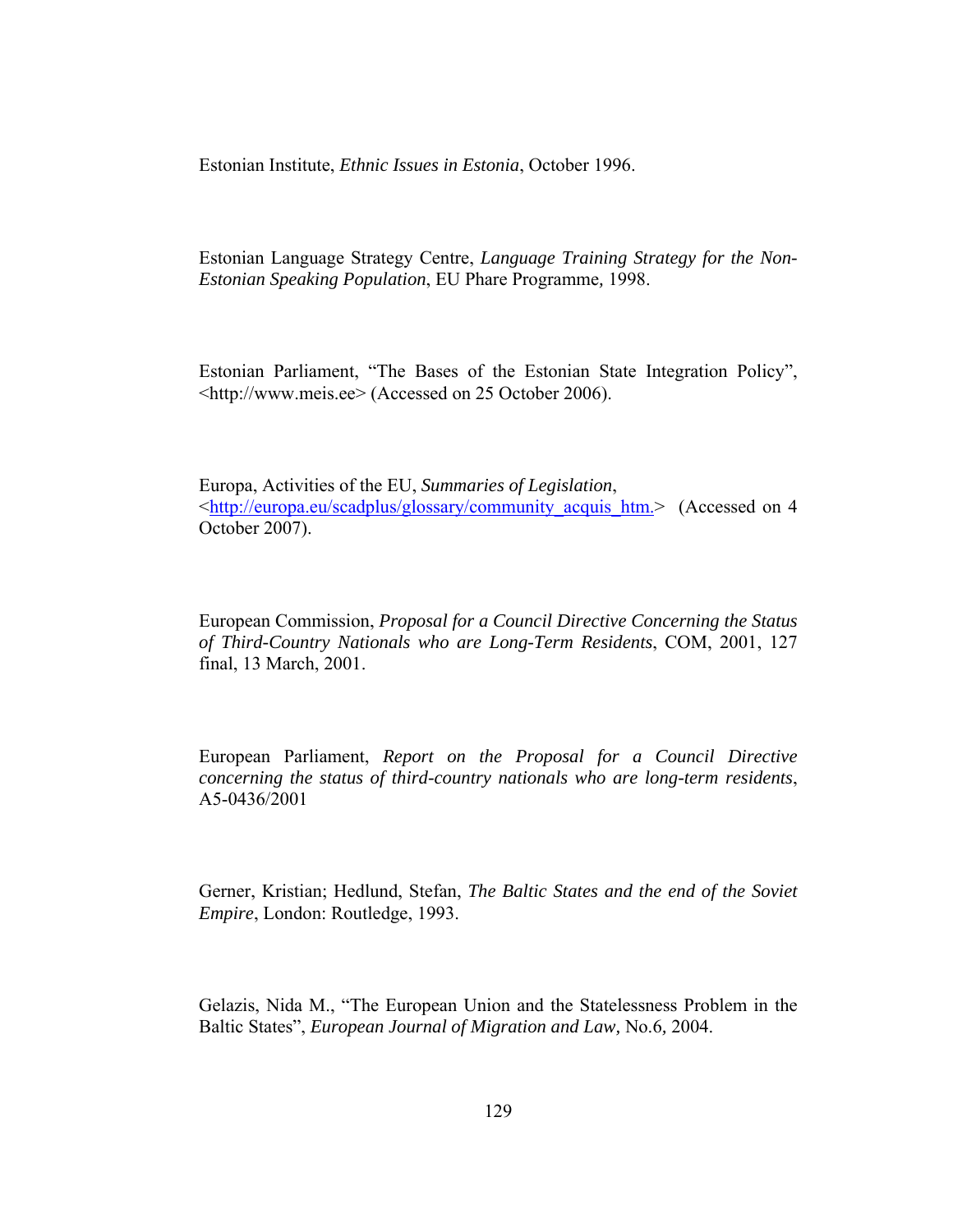Gimbutas, Marija, *The Balts*, Thames and Hudson, London, 1963.

Ginsburgs, George, "The Citizenship of the Baltic States'", *Journal of Baltic Studies,* Vol.XXI, No.1, Spring, 1990.

Ginsburgs, George, "From the 1990 Law on the Citizenship of the U.S.S.R. to the Citizenship Laws of the Successor Republics (Part II)", *Review of Central and East European Law,* 1993.

Girnius, Saulius, "The Lithuanian Citizenship Law", *Radio Liberty Research Report,* 19 September 1991.

Girnius, Saulius, "Relations Between the Baltic States and Russia", *RFE/RL Research Report,* August 1994.

Gitelman, Zvi, **"**Glasnost, Perestroika and Antisemitism", *Foreign Affairs,*  Spring, 1991. <http://www.foreignaffairs.org/19910301faessay6055/zvigitelman/glasnost-perestroika-and-antisemitism.html> (Accessed on 27 October 2006).

Goetz, Klaus H., "The New Member States and the EU"*, Russian Politics and Law,* Vol.42, No.4, 2004.

Hanh, Jeanette A.; Peirce, Gina, *The Baltic States: Estonia, Latvia, and Lithuania,* the Center for Russians and East European Studies, University for International Studies, University of Pittsburgh, 2005.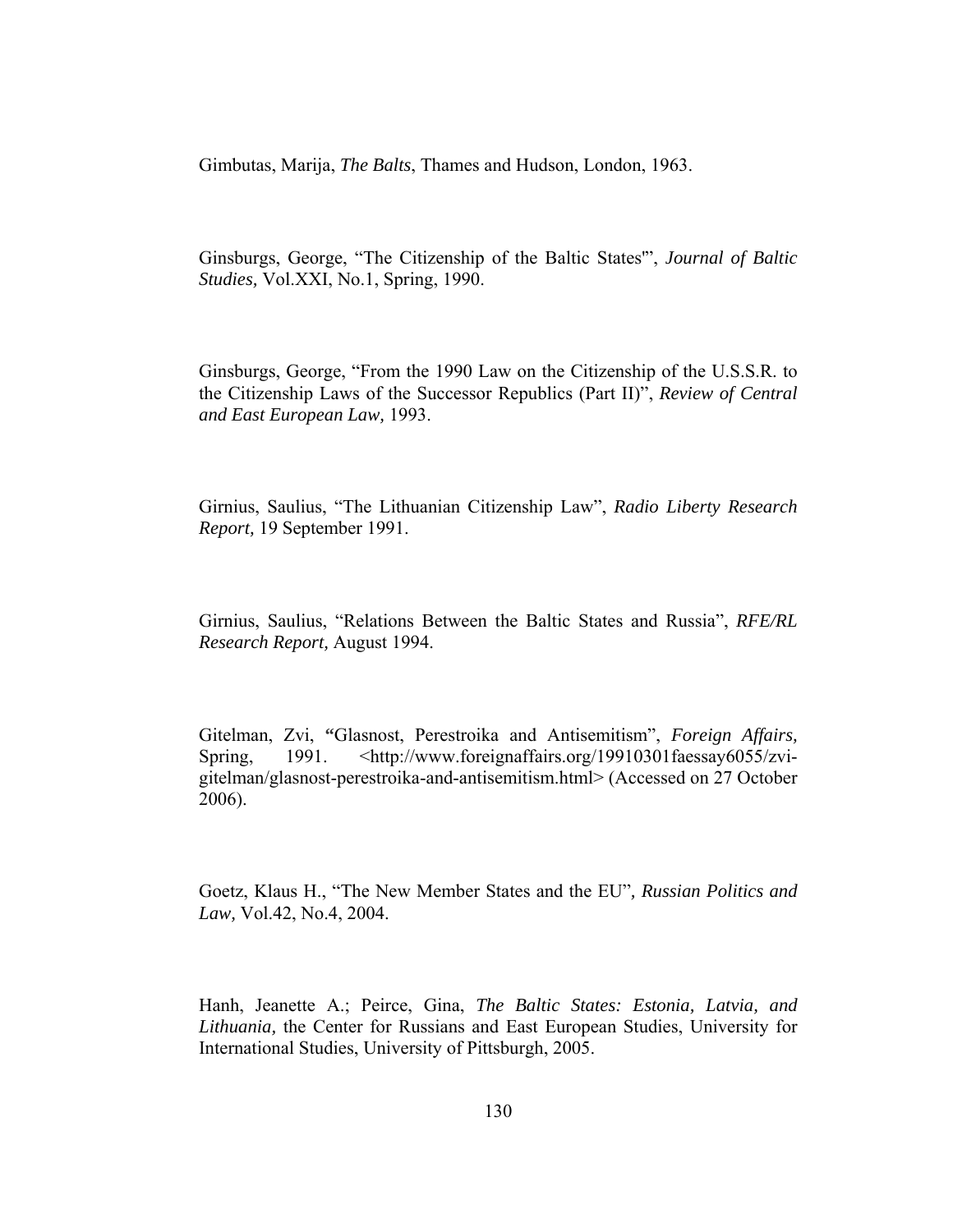Hansen, Birthe; Heurlin,Bertel, *The Baltic States in World Politics*, Curzon Press, 1998.

Heleniak, Tomothy, "Latvia Looks West, But Legacy of Soviets Remains", *Migration Information Source,* University of Maryland, Feb., 2006.

Helton, C. Artur; Burke, Justin, "Estonia and Latvia: Citizenship, Language and Conflicts Prevention", *Forced Migration Projects*, Open Society Institute.

Herrberg, Antje, "Which Identity for Which Europe?", *Language and Cultural Contact 25,* Aalborg University, 1998.

Hiden, John; Salmon, Patrick, *The Baltic Nations and Europe*, The USA: Longman Publishing, 1994.

Hogan, Brun, "The Baltic Republics and Language Ideological Debates Surrounding European Union Accession", *Journal of Multilingual & Multicultural Development,* Vol. 26, Issue 5, 2005.

Hughes, James, "Russophone Minorities in Estonia and Latvia", *Development & Transition*, the United Nations Development Programme and the London School of Economics and Political Science, Nov., 2005

<http://www.developmentandtransition.net/uploads/issuesAttachments/13/Deve lopmentAndTransition2.pdf> (Accessed on 12 February 2007).

Hurtado, Mike, *World War II in the Baltics*, 2002, <http://depts.washington.edu/baltic/papers/worldwar2.htm> (Accessed on 22 April 2007 ).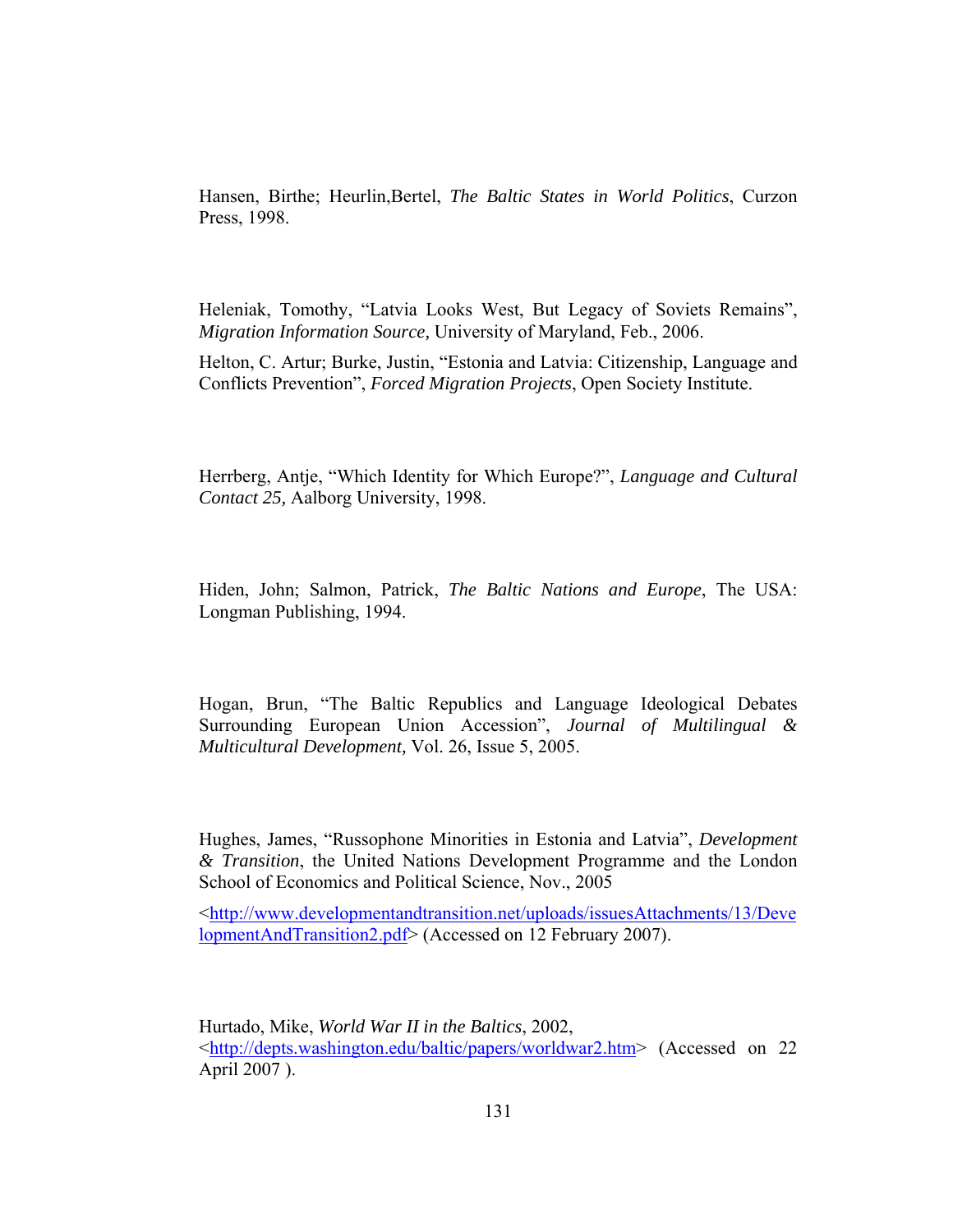Järve, Priit, "Ethnic Democracy and Estonia: Application of Smooha's Model", *European Centre for Minority Issues (ECMI),* Working Paper, No.7, Jul., 2000.

Johansson, J, "OSCE Provokes Language Scandal", *Baltic Times*, 28 March 2002.

Kalnins, Valts, *Latvia: Regional and Municipal System*, <http://www.balticdata.info/latvia/politics/latvia\_politics\_administration\_basic \_information.htm> (Accessed on 12 December 2006).

Kauppila, Laura. *The Baltic Puzzle: Russia's Policy Towards Estonia and Latvia 1992-1997,* University of Helsinki, Department of Social Science History, Faculty of Social Sciences, 1999.

Kelley, Judith, "Does Domestic Politics Limit the Influence of External Actors on Ethnic Politics?", *Human Rights Review,* Vol.4, No.3, 2003.

Kent, Mary, "The Baltics: Demographic Challenges and Independence", *Population Reference Bureau.* 

Kionka, Riina, "Identity Crises in Estonian Popular Front", *RFE/RL, Report on U.S.S.R.*, May 1991.

Kionka Riina, "Who Should Become a Citizen of Estonia?", *RFE/RL Report on the U.S.S.R.,* 27 September 1991.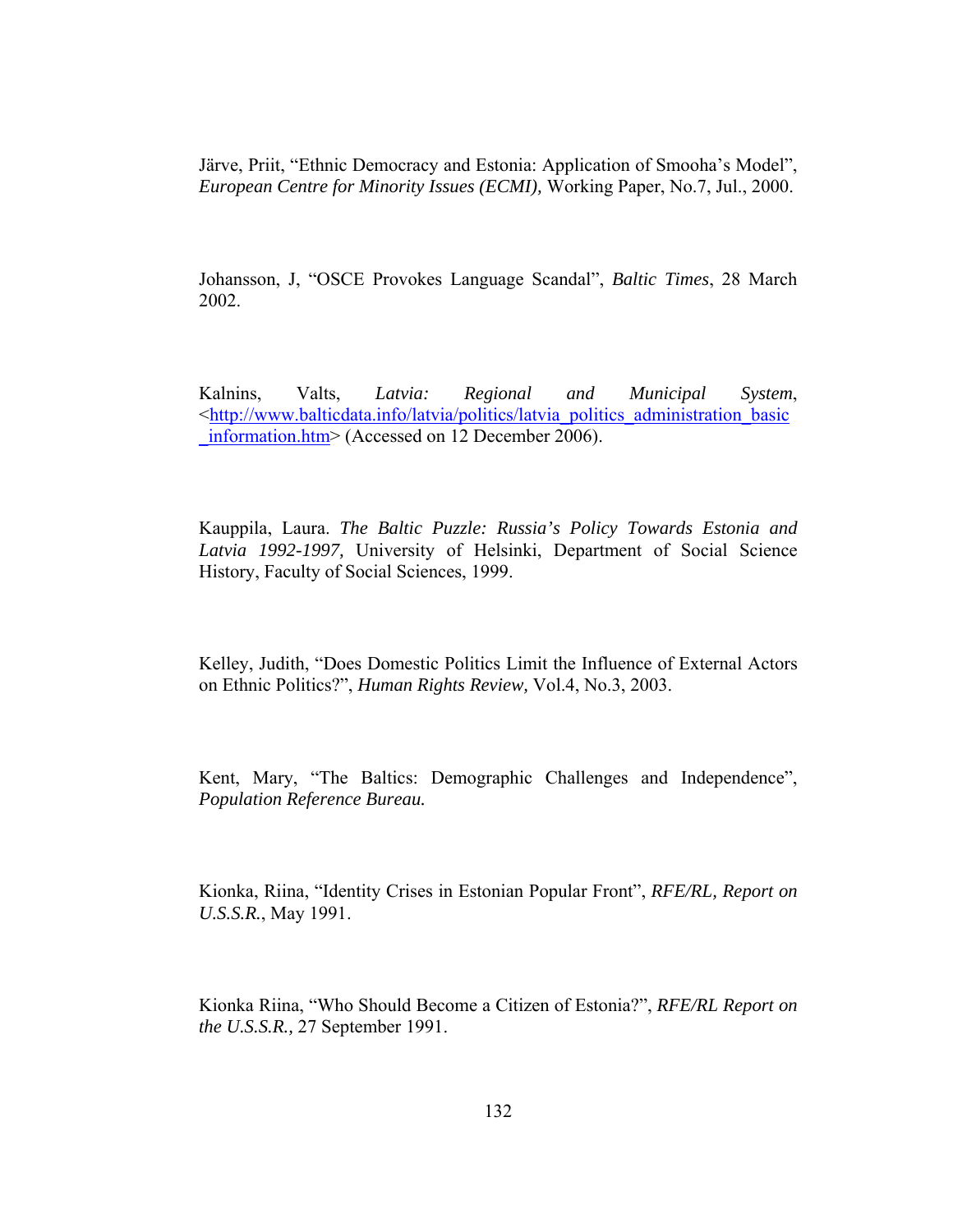Kolsto, Pal, "The New Russian Diaspora: Minority Protection in the Soviet Successor States", *Journal of Peace Research,* Vol.30, No.2, May, 1993.

Kulu, Hill; Tammaru, Tiit, "Ethnic Return Migration from the East and the West: The Case of Estonia in the 1990s*", Europe-Asia Studies,* Vol.52, No.2, Mar., 2000.

Kymlicka, Will, "Estonia's Integration Policies in a Comparative Perspective", contribution to A. Harmony*,* Tallinn: Avatud Eesti Fond and Jaan Tõnissoni Instituut, 2000, <http://www.jti.ee/et/hr/integratsioon/kymlicka\_eng.html: 6> (Accessed on 28 December 2006).

Laius, I. Proos and I. Pettai (eds.), *Estonia's Integration Landscape: From Apathy to Harmony: Interviews with Estonian Leaders of Public Opinion*, Tallinn: Avatud Eesti Fond and Jaan Tõnisson Instituut, 2000.

Lane, Thomas, *Lithuania: Stepping Westward,* London: Routledge, 2001.

Latvian Government, "The Integration of Society in Latvia: A Framework Document. Riga. 1999; and Latvian government, The Integration of Society in Latvia", Riga, 2001. See

<http://www.am.gov.lv/en/ministry/4265/4266/4269/#Integration> (Accessed on 21 October 2006).

Latvian European Integration Bureau, *Attitude in Society towards Latvia's European Union Membership. Survey Result Analysis*, July, 2003, <http://www.eib.gov.lv/latvija-eiropa/eng/eu\_report\_july.doc> (Accessed on 21 June 2007).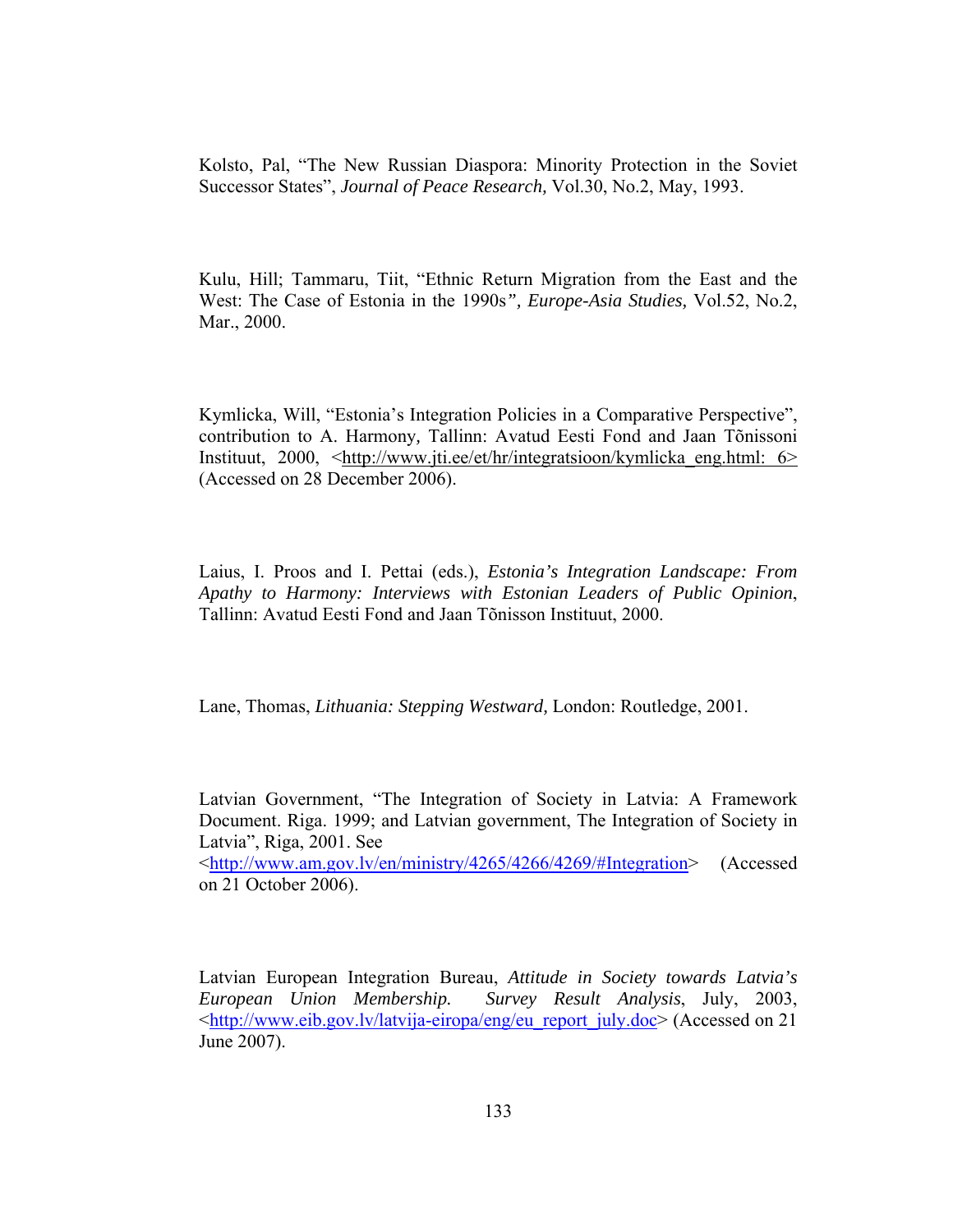Lieven, Anatol, *The Baltic Revolution Estonia, Latvia, Lithuania and the Path to Independence*, New Haven: Yale University Press, 1994.

Linz, Juan and Stepan, Alfred, *Problems of Democratic Transition and Consolidation: Southern Europe, South America and Post-Communist Europe*, Baltimore, 1996.

Loeber, Dietrich Andre; Vardys, V. Stanley; and Kitching Laurance P.A., *Regional Identity Under Soviet Rule: The Case of The Baltic States*, The Association for the Advancement of Baltic Studies, No.6 Hackettstown, Institute or the Study of Law, Politics and Society of Socialist States, N.J., 1990.

Marek, Krystina, *Identity and Continuity of States in Public International Law*, Geneva, 1955.

McConnell, M., "Minister: More Encouragement for Naturalization Needed", *The Baltic Times*, 31 July 2003.

McWilliams, Wayne C.; Piotrowski, Harry, *The World Since 1945, A History of International Relations*, London: Lynne Rienner Publishers, 2001.

Melvin, Neil, "The Baltic Revolution: Estonia, Latvia, Lithuania and the Path to Independence", *International Affairs (Royal Institute of International Affairs 1944),* Vol.70, No.2, Apr., 1994*.*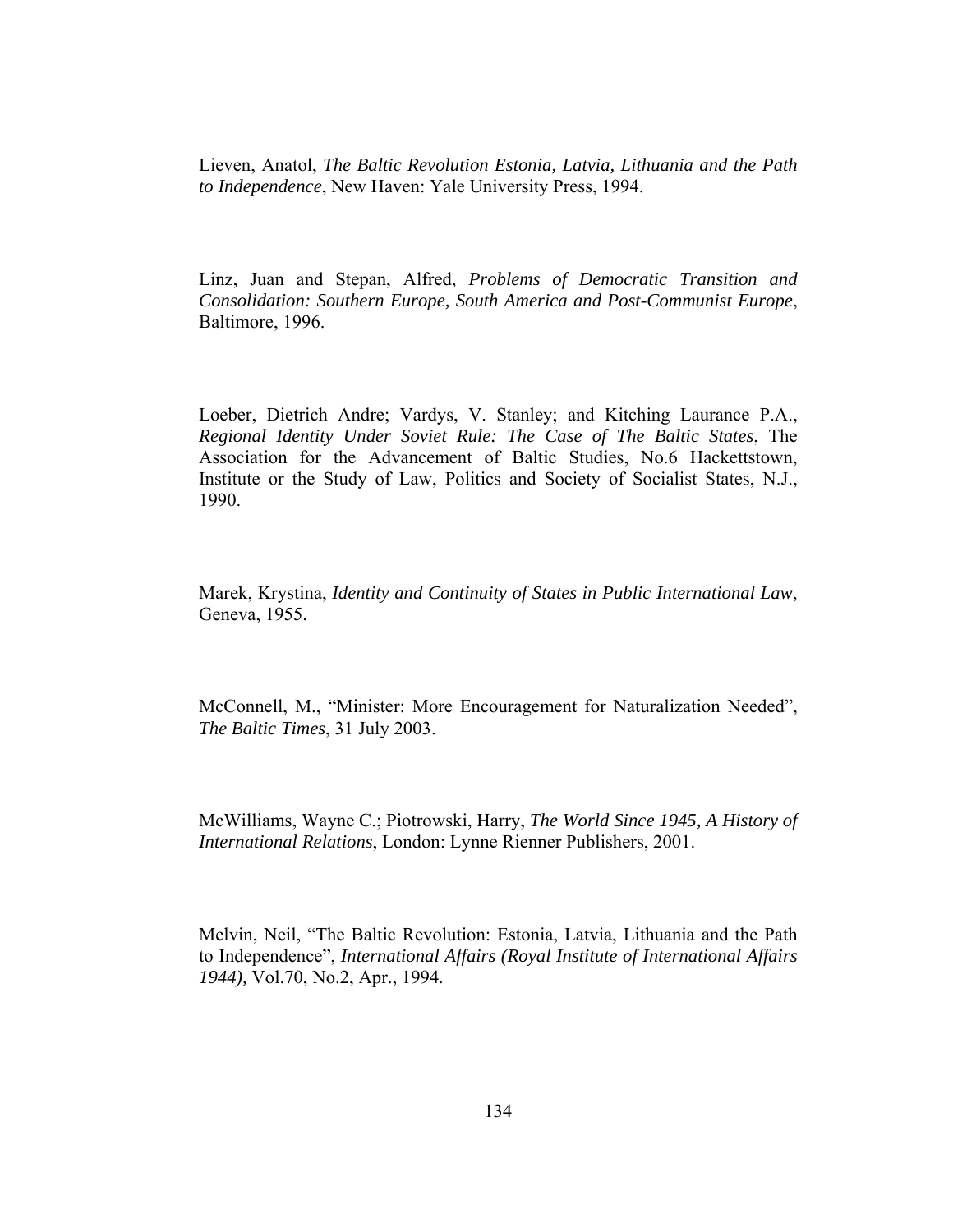Mihkelson, Marko, "Baltic-Russian Relations in Light of Expanding NATO and EU", *Demokratizatsiya Baltic-Russian Relations in Light of Expanding NATO and EU,* 2003.

Misiunas, Romuald J.; Taagepera, Rein, *The Baltic states Years of Dependence 1940-1980,* Berkeley, Los Angeles, 1983.

Misiunas, Romuald J., "National Identity and Foreign Policy in the Baltic states", in Frederick Starr (ed.), *The Legacy of History in Russia and the New States of Eurasia,* London: M.E. Sharpe, 1994.

Moller, Louise Pape, "Moving Away from the Ideal: The Rational Use of Referendums in the Baltic States", *Scandinavian Political Studies,* Vol.25, No.3, 2002.

Morris, Helen M., *EU Enlargement and Latvian Citizenship Policy*, Centre for European Policy Studies*,* Brussels, 2003.

Muiznieks, Nils R., "The Influence of the Baltic Popular Movements on the Process of Soviet Disintegration", *Europe-Asia Studies,* Vol.47, No.1, 1995.

*National Programme for the Promotion of Tolerance in Latvia*, Secretariat of the Special Tasks Minsiter for Social Integration Republic of Latvia*,* 2004.

Open Society Institute, "An Assessment of Selected Policies in Candidate States", *Monitoring the EU Accession Process: Minority Protection,* Volume 1.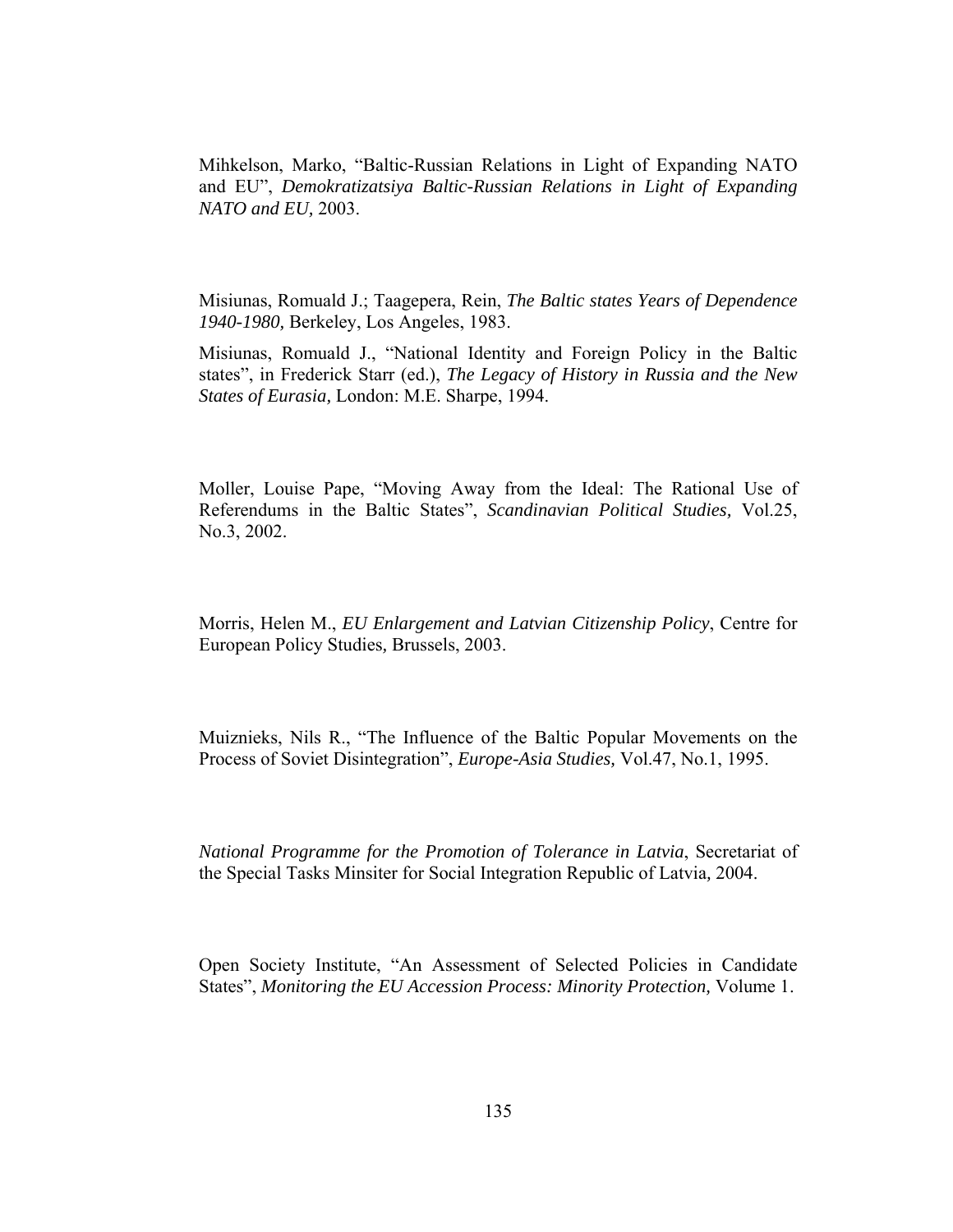Ozolins, Uldis, "The Impact of European Accession upon Language Policy in the Baltic States", *Language Policy*, Vol.2, Issue 3, 2003.

Ozols, Charles, "Russia, Germany, and the Baltic States", *International Affairs* (*Royal Institute of International Affairs 1931-1939),* Vol.13, No.4, Jul.-Aug., 1934.

Özkan, Emre, "Avrupa Birliği'ne Üyelik Sürecinde Baltık Ülkelerindeki Rus Azınlıklar", *Uluslararası Hukuk ve Politika Dergisi,* No.6, 2006.

Pabriks, Artis; Purs, Aldis, *Latvia : The Challenges of Change,* London: Routledge, 2001.

Pabriks, Artis, *Occupational Representation and Ethnic Discrimination in Latvia*, Riga, 2002.

Park, Andrus. "Russia and Estonian Security Dilemmas", *Europe-Asia Studies,*  Vol.47, No.1, 1995.

Park, Ausra, "Starting from Scratch: The Role of Leadership in the Foreign Policymaking of the Baltic States 1991-1999", *East European Quarterly,*  Vol.39 Issue 2, Summer, 2005.

Parming, Tonu, "Population Processes and the Nationality Issue in the Soviet Baltic", *Soviet Studies*, Vol.32, No.3, Jul., 1980.

Pika, Aleksandr, *Neotraditionalism in the Russian North: Indigenous People and the Legacy of Perestroika,* Seattle: University of Washington Press, 1999.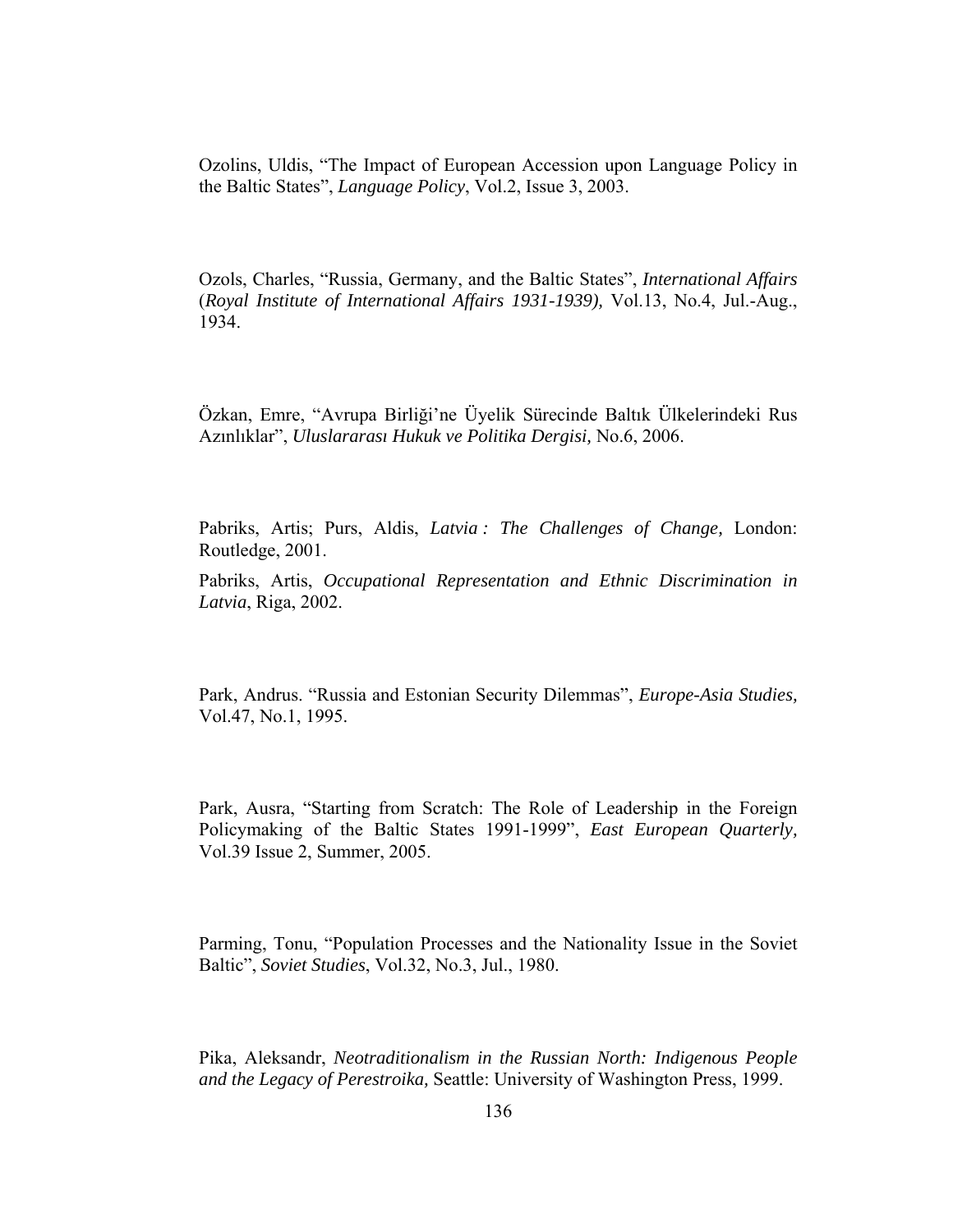Poleshchuk, Vadim, "Accession to the European Union and National Integration in Estonia and Latvia", *European Centre for Minority Issues (ECMI) Report*, No.8, 7-10 December, 2000.

Poleshchuk, Vadim; Boris Tsilevich, "The Baltic States before EU Accession: Recent Developments in Minority Protection", In: Eurac/ECMI (eds.) *European Yearbook of Minority Issues*, Vol.2, No.2002/3, Leiden and Boston: Martinus Nijhoff Publishers, 2004.

Poleshchuk, Vadim, "Non-Citizens in Estonia", *Legal Information Centre for Human Rights,* 2004.

Presidency Conclusions of the Tampere European Council, 15-16 October 1999, *Bull. EU*, 10, 1999, I-2.

Presidency Conclusions of the Tampere European Council, 15-16 October 1999, *Bull. EU*, 10, 1999.

Prikulis, J., "The European Policies of the Baltic Countries", in P. Joenniemi and J. Prikulis (eds.), *The Foreign Policies of the Baltic Countries: Basic Issues,* Centre of Baltic-Nordic History and Political Studies, Riga,1994.

Rabinavicius, Henrikas, "The Fate of the Baltic Nations", *Russian Review,*  Vol.3, No.1, Autumn, 1943.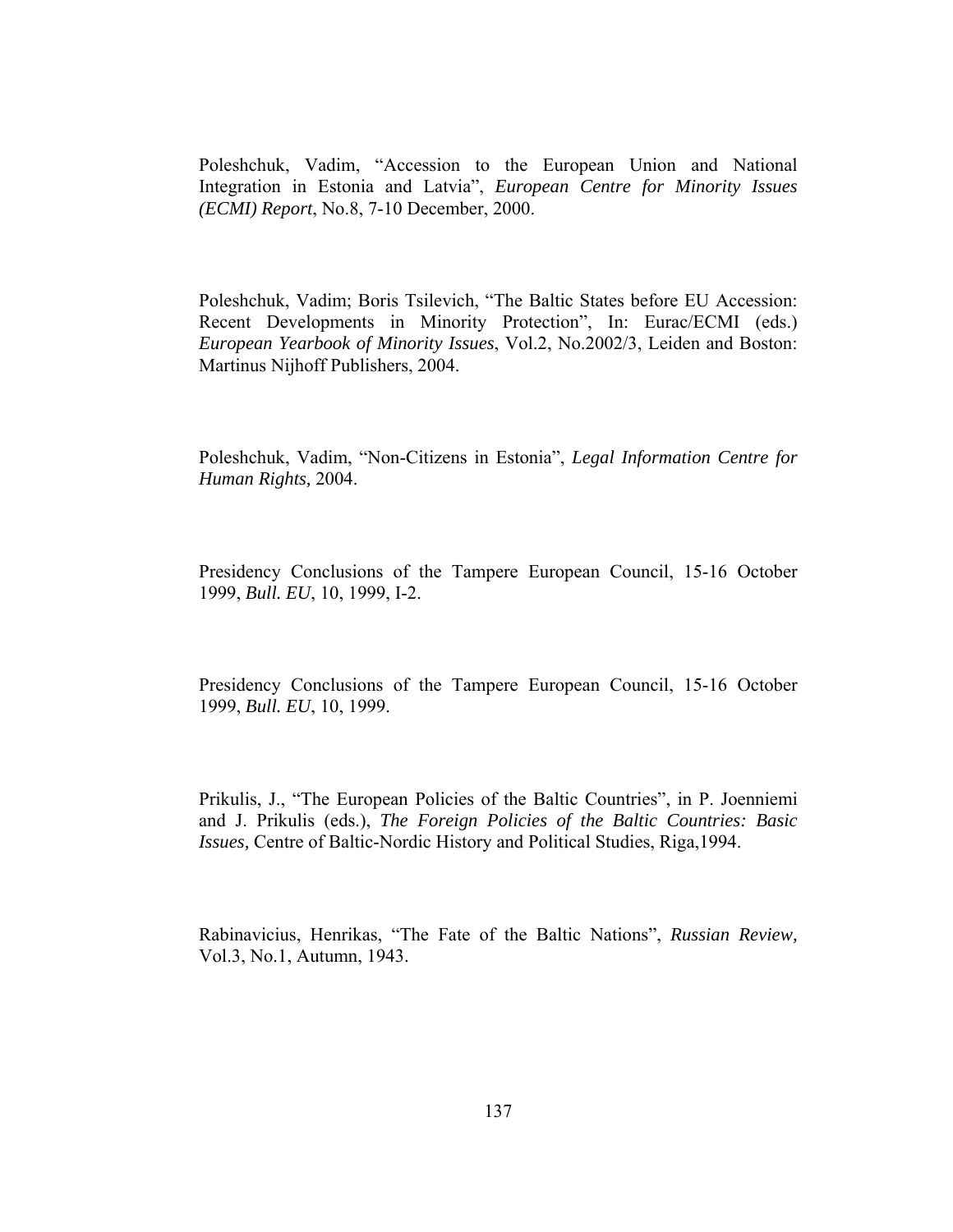Raun, Toivo U., "Estonia: Independence Redefined", in Ian Bremmer and Ray Taras (eds), *New States, New Politics Building the Post- Soviet Nations,* Cambridge: Cambridge University Press, 1997.

Raun, U. Toivo U, "Regional Identity Under Soviet Rule: The Case of the Baltic State", *Slavic Review,* Vol.50, No.4, Winter, 1991.

Rawlinson, Paddy, "Case studies: Bad boys in the Baltics", *Transnational Organized Crime,* 2003.

Reigo, Lokk, *The Russian Minority in Post-Communist Estonia: A Comparison with Czech-Sudeten German Relations Between the Wars*, <http://www.stm.unipi.it/Clioh/tabs/libri/9/15-Lokk\_217-240.pdf> (Accessed on 22 March 2007 ).

Resolution of the Supreme Soviet of the Estonian SSR on the State Status of Estonia, 30 March 1990.

Resolution on the National Independence of Estonia, 20 August 1991, reproduced in Estonian Ministry of Foreign Affairs, 1991.

Rose, Richard, *New Baltic Barometer III: A Survey Study*, *Studies in Public Policy Number 284,* Glasgow: University of Strathclyde, 1997.

Rose, Richard, *New Baltic Barometer IV: A Survey Study, Studies in Public Policy 338*, Glasgow: University of Strathclyde, 2000.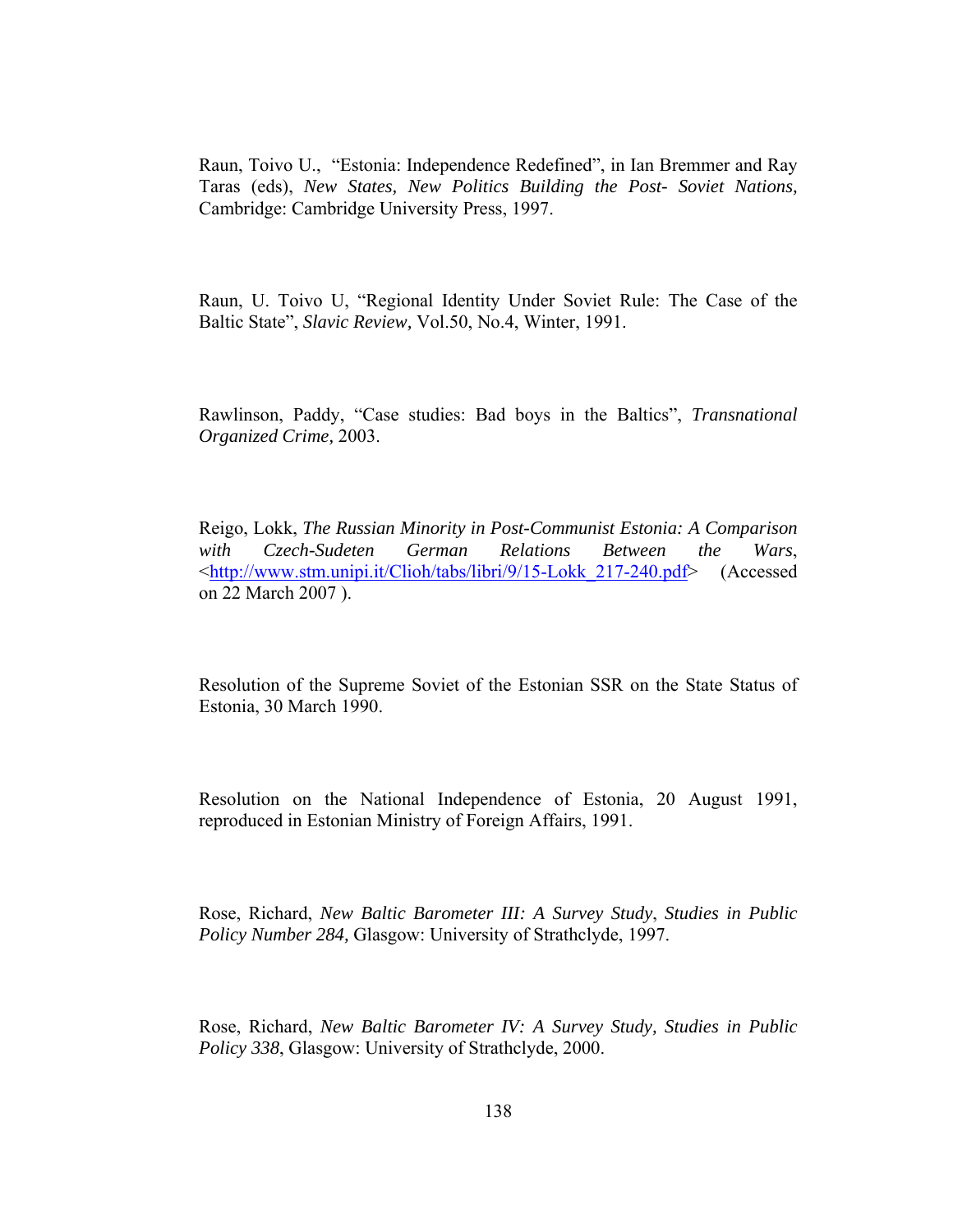Rose, Richard *,* "Croatian Opinion and the EU's Copenhagen Criteria", *Chatham House*, University of Aberdeen*,* December, 2005 <http://www.chathamhouse.org.uk/publications/papers/download/-  $\frac{\text{di} \cdot 245 \cdot \text{file}}{3881}$  bpcroatia.pdf> (Accessed on 23 June 2007).

Rudenshiold, Eric, "Ethnic Dimensions in Contemporary Latvian Politics: Focusing Forces for Change", *Soviet Studies,* Vol.44, No.4, 1992.

Rutland, Peter, "Nation-Building in the Post-Soviet Borderlands: The Politics of National Identities; Post-Soviet Political Order: Conflict and State-Building", *The Journal of Politics,* Vol.62, No.1, Feb., 2000.

Rybakovsky, Leonid; Ryazantsev, Sergey, "International Migration in the Russian Federation", *United Nations Expert Group Meeting on International Migration and Development,* Population Division, Department of Economic and Social Affairs, United Nations Secretariat, New York, 6-8 July 2005, <http://www.un.org/esa/population/meetings/ittmigdev2005/P11\_Rybakovsky &Ryazantsev.pdf> (Accessed on 16 February 2007).

Saarkoppel, Kerstin, *An exploration of Estonia's Citizenship Policies: Have Changes Really Occurred?*, University of British Columbia Paper for Presentation Carleton University, May, 2001.

Sacks, Michael Paul, "Russians as the New Minority: Ethnicity and Nationalism in the Soviet Successor States", *Europe-Asian Studies,* Vol.49 No.4, Jun., 1997*.* 

Sasse, Gwendolyn, *EU Conditionality and Minority Rights: Translating the Copenhagen Criterion into Policy*, European University Institute, Florence Robert Schuman Centre for Advanced Studies, EUI Working Paper RSCAS, No.2005/16, 2005.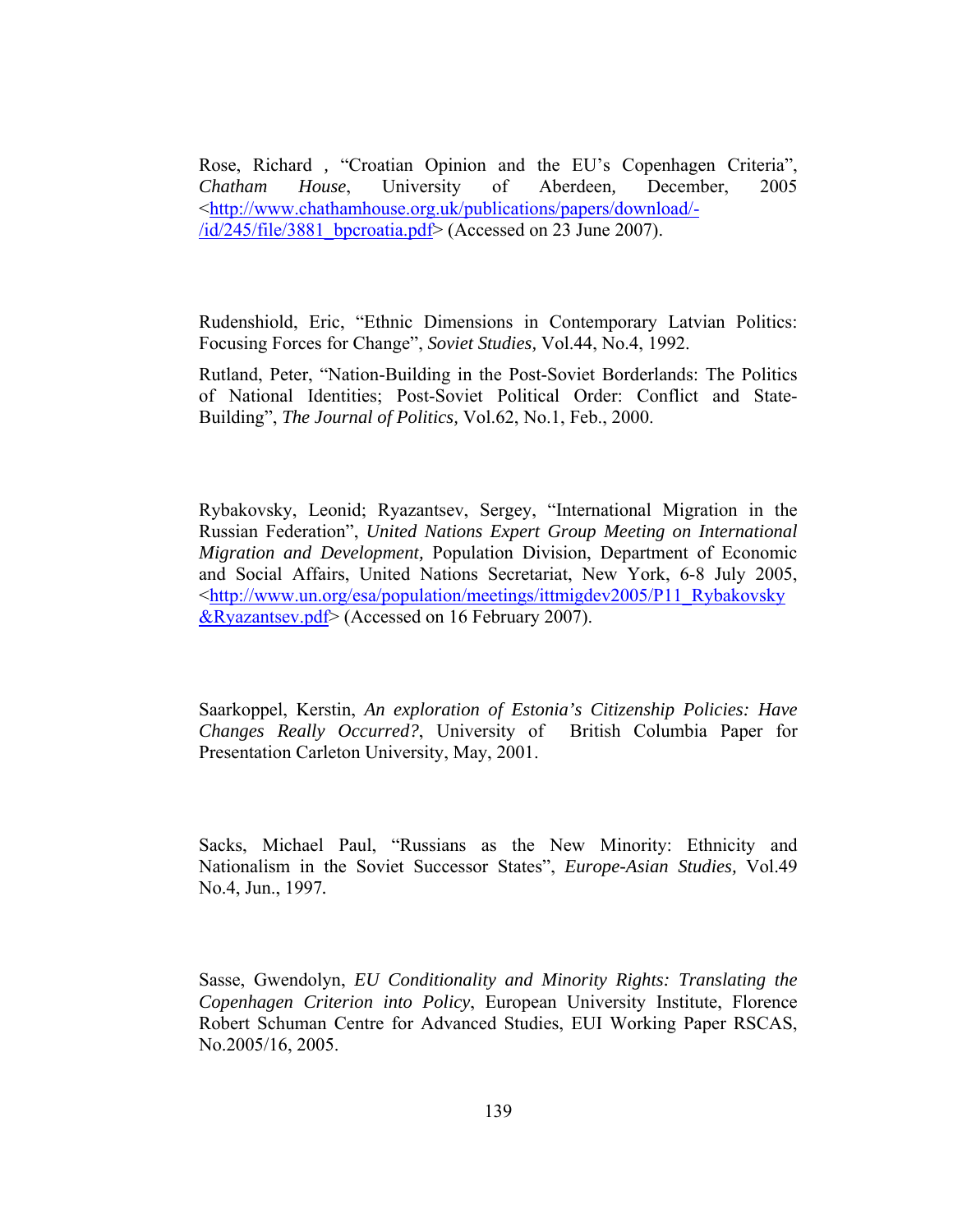Schularick Moritz, "Six months to Copenhagen: Convergence process supports road map for enlargement", *Deutsche Bank Research EU Enlargement Monitor*, Jul., 2002, <http://www.dbresearch.com/PROD/DBR\_INTERNET\_EN-PROD/PROD0000000000044337.PDF> (Accessed on 11 October 2007).

Semjonov, Aleksei, *Main Human Rights Problems in Estonia*, December, 2003, <http://www.lichr.ee/eng/articles/humanrights.htm> (Accessed on 6 August 2007).

Simonsen, Sven Gunnar, "Compatriot Games: Explaining the 'Diaspora Linkage' in the Russia's Military Withdrawal from the Baltic State", *Europe-Asia Studies,* Vol.53, No.5, Jul., 2001.

Sipaviciene, Audra, "Mobility under Conditions of a Changing Socio-Economic and Geopolitical Orientation", *International Migration,* 1998.

Smith, David, "Cultural Autonomy in Estonia. A Relevant Paradigm fort the Post-Soviet Era?", *ESRC 'On Europe or Several?'* (Programme funded by the British Economic and Social Research Council), < http://www.oneeurope.ac.uk/pdf/wp19.pdf> (Accessed on 14 January 2007).

Smith, David, "Minority Rights, Multiculturalism and EU Enlargement: the Case of Estonia", *Journal on Ethno politics and Minority Issues in Europe,* Issue 1, 2003.

Smith, David; Pabriks, Artis; Purs, Aldi; Lane, Thomas, *The Baltic States: Estonia, Latvia and Lithuania*, Oxon: Routledge, 2002.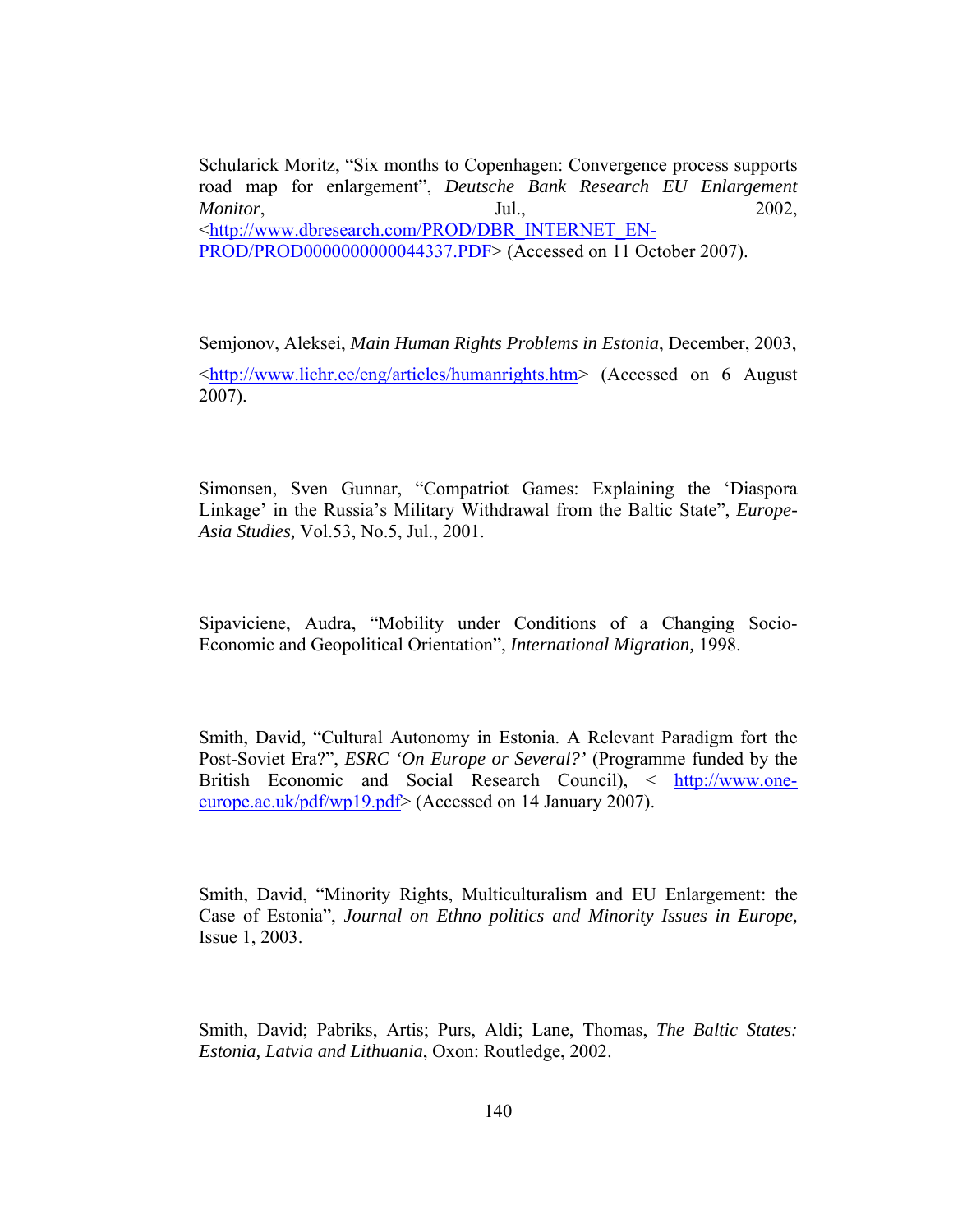Smith, Graham, *The Baltic States the National Self-Determination of Estonia, Latvia and Lithuania*, St. Martin's Press, 1994.

Smith, Graham; Wilson, Andrew, "Rethinking Rusia's Post-Soviet Diaspora: The Potential for Political Mobilisation in Eastern Ukraine and North-East Estonia", *Europe-Asia Studies,* Vol.49, No.5, Jul., 1997.

Smith, Graham, "Transnational Politics and the Politics of the Russian Diaspora", *Ethnic and Racial Studies,* Vol.22, Routledge, May, 1999.

Smith, Karen E. "Western Actors and the Promotion of Democracy", in Zielonka and Pravda (eds.), *Democratic Consolidation in Eastern Europe,* Oxford University Press, 2001*.*

State Programme Integration in Estonian Society 2000 – 2007, <http://www.riik.ee/saks/ikomisjon/programme.htm> (Accessed on 12 September 2006).

Spruds, Andris, *NATO Individual Research Fellowship, Abstract of Final Report, Minority Issiues in the Baltic States in the Context of the NATO Enlargement*, Riga Stradina University, 1999, <http://www.nato.int/acad/fellow/99-01/spruds.pdf> (Accessed on 15 April 2006).

State Programme "Integration in Estonian Society" 2000 – 2007, <www.riik.ee/saks/ikomisjon/programme.htm>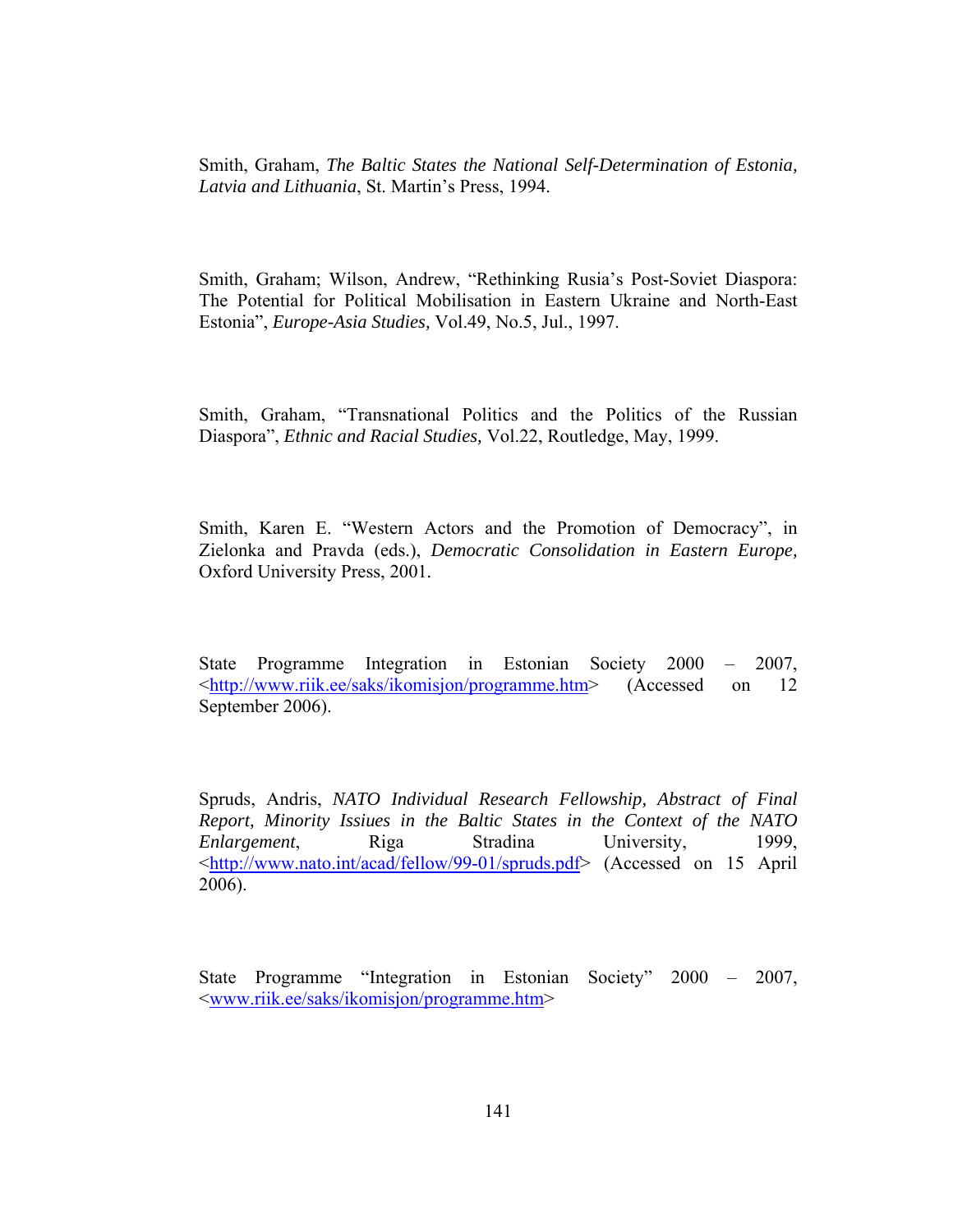Statement of Prime Minister Algirdas Brazauskas on the Topic of Kaliningrad at the CBSS Summit.

Steen, Anton, "Ethnic Relations, Elites and Democracy in the Baltic States", *Journal of Communist Studies and Transition Politics,* Vol.16, No.4, December, 2000.

Steen, Anton, "Accessioning Liberal Compliance? Baltic Elites and Ethnic Politics under New International Conditions*", International Journal on Minority and Group Rights*, No.13*,* 2006.

Takle**,** Marianne, **"**The European Union and the Baltic States: Visions, Interests and Strategies for theBaltic Sea Region", *Journal of Peace Research,* Vol.37, Issue1, Jan., 2000.

Tammerk, Tarmu, "Council of Europe Ends Estonia Monitoring", *Baltic Times*, Feb., 1997.

Tesser, Lynn M., *The Impact of the Post-Cold War European Minority Rights Regime on Inter-Ethnic Relations in Estonia and Latvia*, The Woodrow Wilson International Center for Scholars, Washington D.C.*,* 2005.

Thiele, Carmen, "The Criterion of Citizenship for Minorities: The Example of Estonia", *European Centre for Minority Issues* (*ECMI),* Working Paper, No.5, 1999.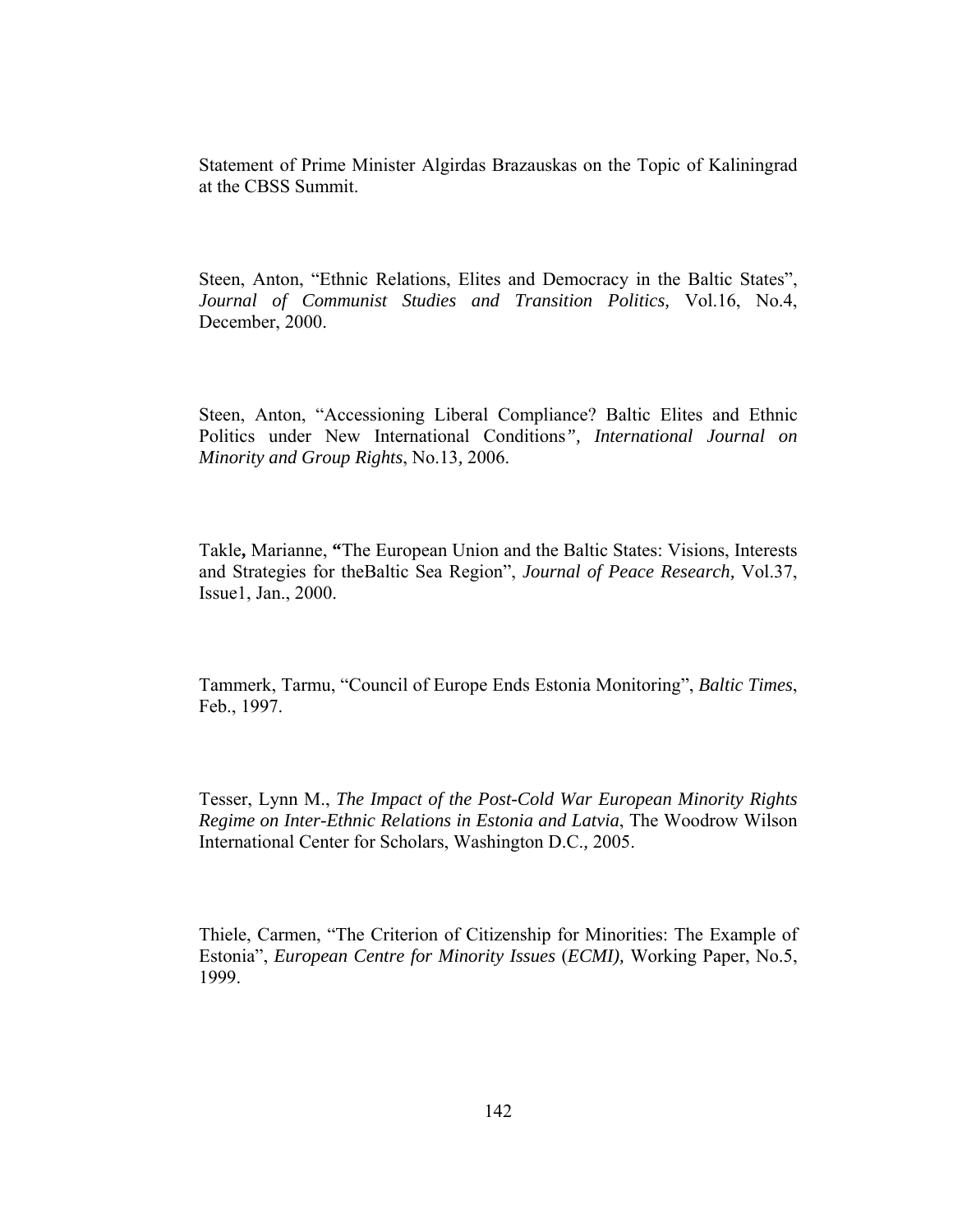Topidi, Kyriaki, *The Limits of EU Conditionality: Minority Rights in Slovakia*, European Centre for Minority Studies, Flensburg, 2003, <http://www.ecm'.de/jemie/download/Focus1-2003\_Topidi.pdf> (Accessed on 27 October 2007).

Trenin, Dmitri, *Baltic Chance: The Baltic States, Russia and the West in the Emerging Greater Europe*, Washington, 1997.

Trenin, Dimitri, "Russian-Lithuanian Relations: Will the Success Story Last?", *The Foreign Policy Concept of the Russian Federation,* 2000.

Trifunovska, Snezana; De Varennes, Fernand, *Minority Rights in Europe-European Minorities and Languages,* The Netherlands: T.M.C Asser Press, 2001.

Tsilevich, Boris, "Minority Rights in the Baltics", *Canadian Human Rights Foundation Newsletter: Speaking About Minority Rights,* No: 2, Vol. XIV, 1999.

UN Secretary-General Report, Situation of Human Rights in Estonia and Latvia, UN Doc. A/ 48 / 511, 26 October 1993.

Vakar, Nickholai P., "Russia and the Baltic States", *Russian Review,* Vol.3, No.1, Autumn, 1943.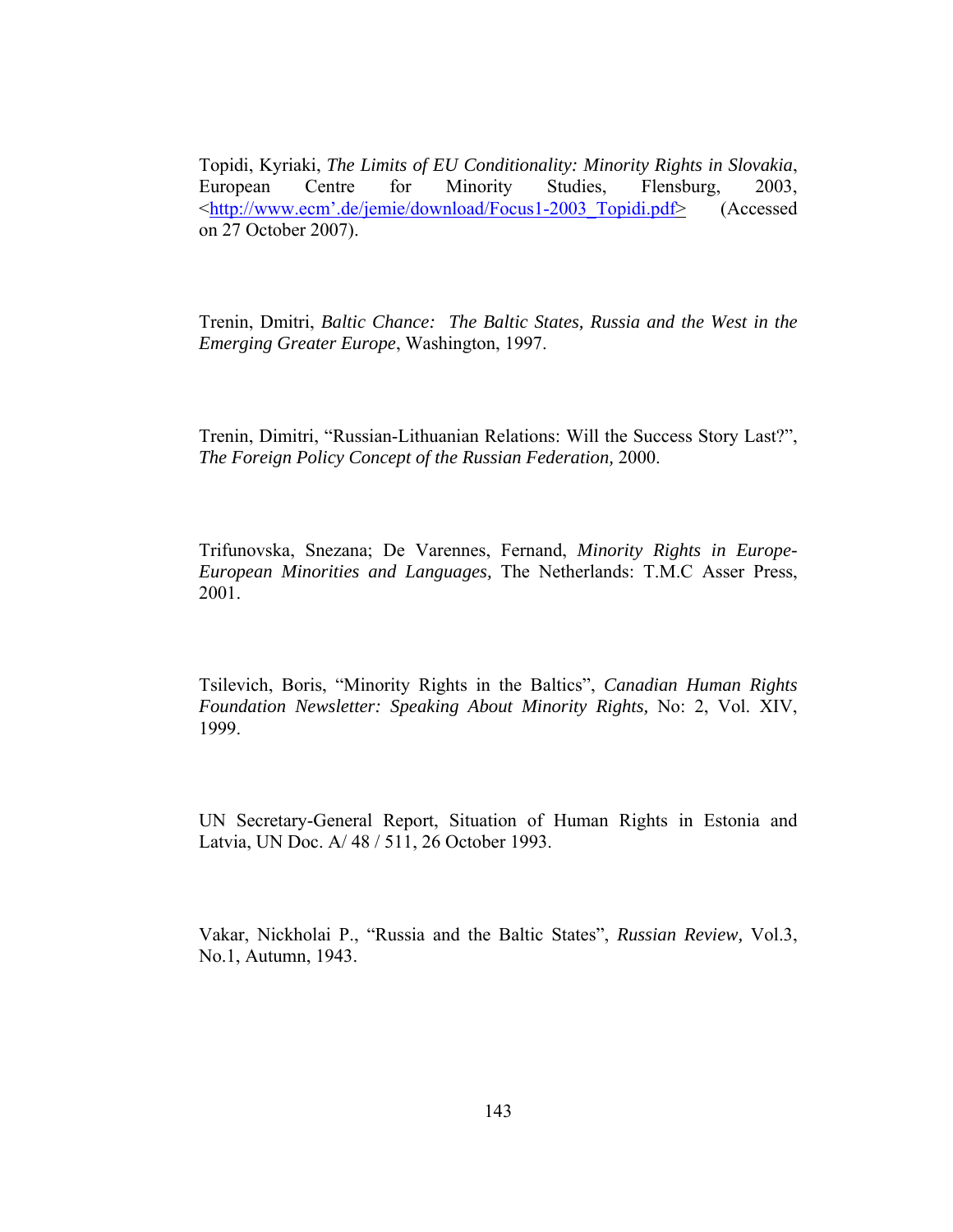Van Elsuwege, Peter, *Russian-Speaking Minorities in Estonia and Latvia: Problems of Integration at the Threshold of the European Union*, European Centre for Minority Issues (ECMI)*,* Working Paper, No.20, 2004.

Vanamo, Sannamaaria, *On Citizenship and Identity: The Case of the Baltic States and the Problems in Nationalism Today,* University of Jyvaskyla, Spring, 1999.

Verdery, Katherine, "Transnationalism, Nationalism, Citizenship, and Property: Eastern Europe since 1989", *American Ethnologist,* Vol.25, No.2, May, 1998.

Vermeersch, Peter, "Minority Policy in Central Europe: Exploring the Impact of the EU's Enlargement Strategy", *The Global Review of Ethnopolitics*, Vol.3,  $\text{No.2},$  Jan.,  $\text{Jan.},$  2004, <http://www.ethnopolitics.org/ethnopolitics/archive/volume\_III/issue\_2/verme ersch.pdf> (Accessed on 23 September 2007).

Vihalemm, Triin, "Usage of Language as a Source of Societal Trust", in Marju Lauristin and Mati Heidmets (eds), *The Challenge of the Russian Minority: Emerging Multicultural Democracy in Estonia,* Tartu, 2002

Visek, Richard, "Creating the Ethnic Electorate through Legal Restorationism", *Harvard International Law Journal*, No.38, 1997.

Weller, Marc, (ed.), *The Rights of Minorities in Europe: A Commentary on the European Framework Convention for the Protection of National Minorities*, Oxford Commentaries on International Law, Oxford: Oxford Univerisity Press, 2005